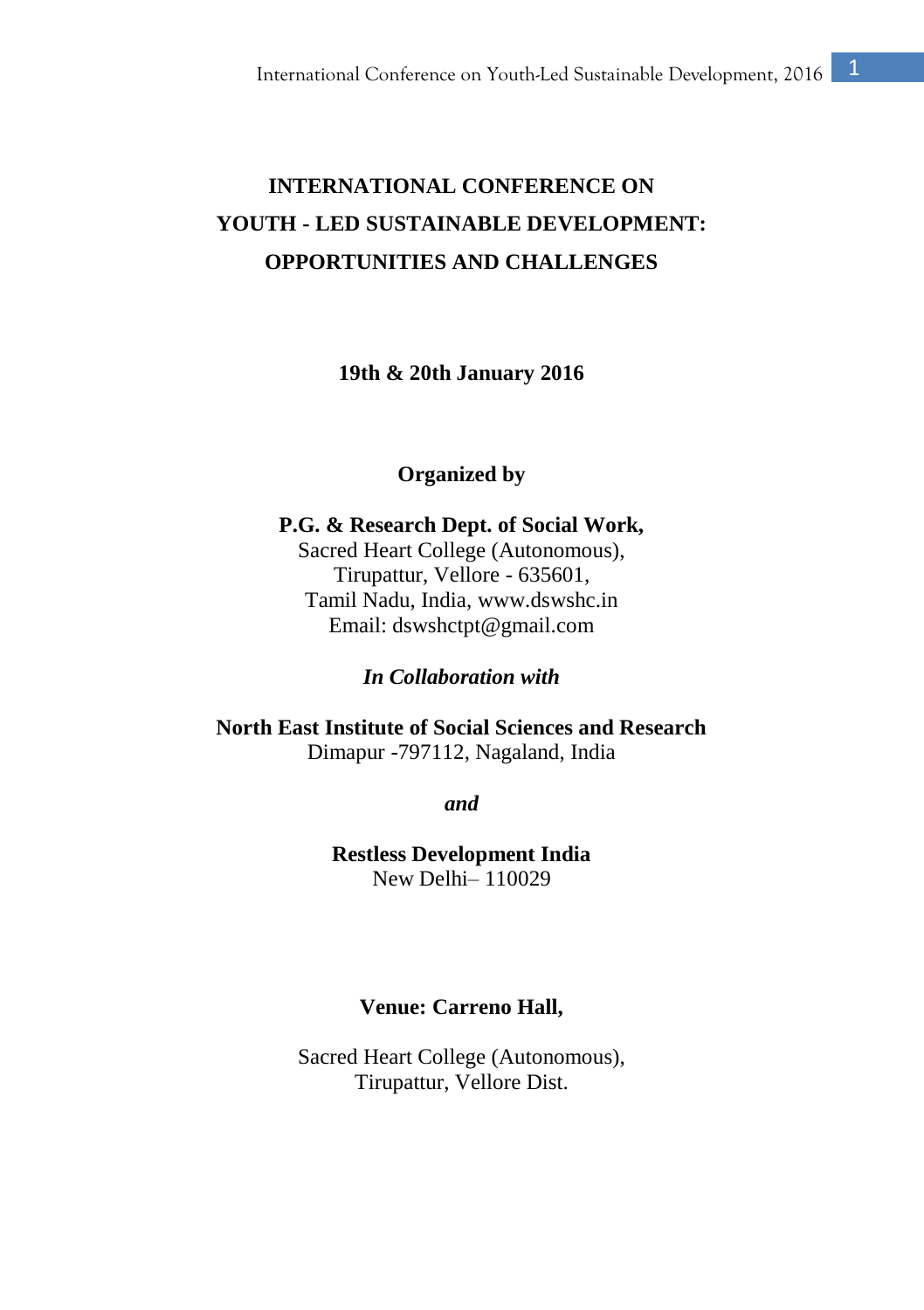# **International Conference on Youth-Led sustainable development: Opportunities and challenges**

1 st Printing 2016

# Copyrights with Editors

All Rights reserved; no part of this publication may be reproduced or distributed in any format, by any means, or stored in a database or retrieval system, without the prior permission in writing from the Editors.

# **Editors**

- 1. Dr. J. Henry Rozario, Associate Professor & Head, PG & Research Dept. of Social Work, Sacred Heart College, Tirupattur, Vlr Dist.
- 2. Dr.K. Arockia Raj, Assistant Professor, PG & Research Dept. of Social Work, Sacred Heart College, Tirupattur, Vlr Dist

# **Language Editing**

1. Ms. Rosaline Bosco, Irattaimalai Srinivasan Pet, Tirupattur,

Published by **P.G. & Research Dept. of Social Work,** Sacred Heart College (Autonomous), Tirupattur, Vellore - 635601, Tamil Nadu, India, [www.dswshc.in](http://www.dswshc.in/)

Printed at **VPBOOK BINDING,**  Sacred Heart College Complex, Tirupattur, Vlr Dist,TN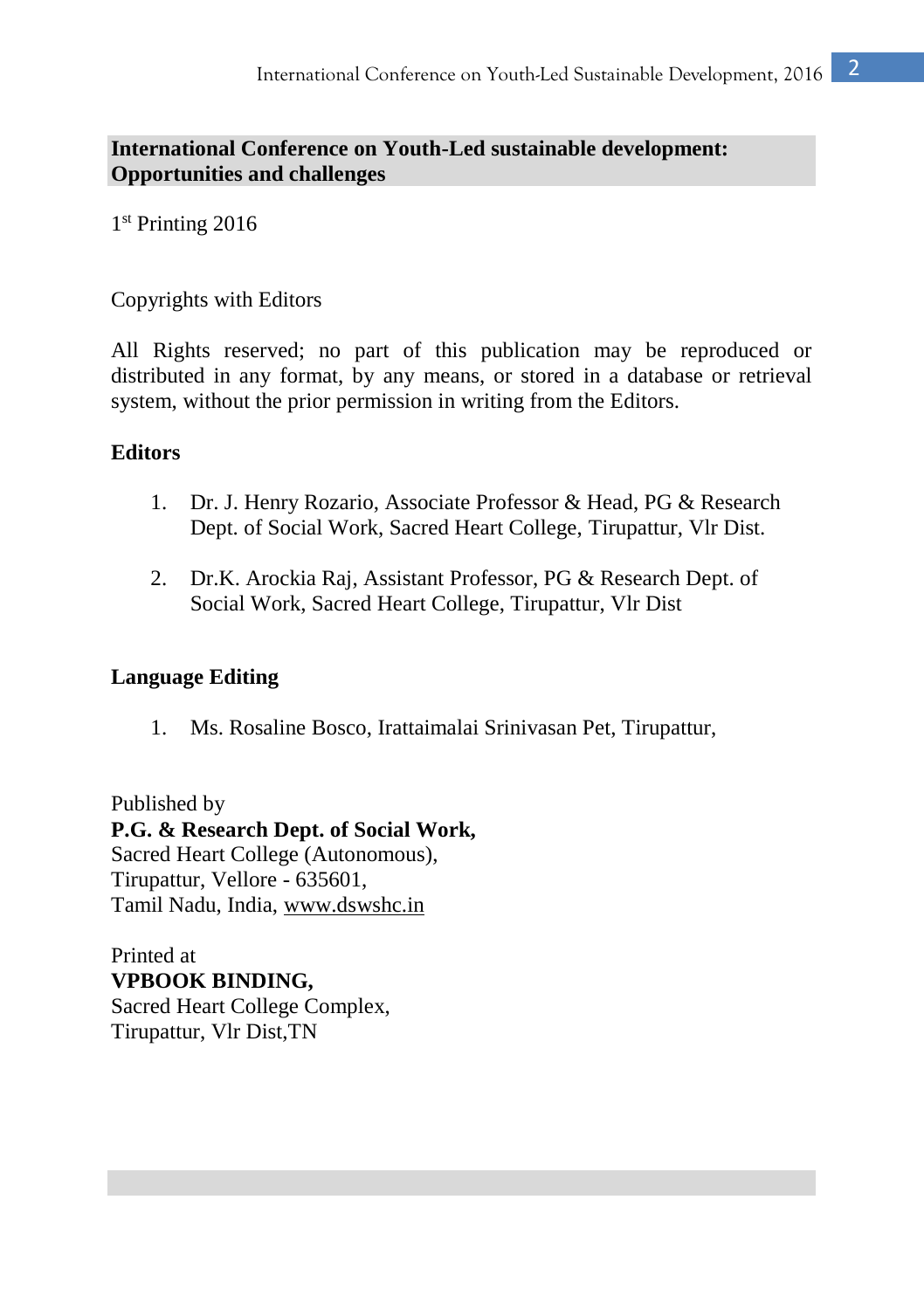# **CONTENTS**

| Title                           | Pg.No |
|---------------------------------|-------|
| From the Editors' Desk          |       |
| Conference Conveners:           |       |
| Conference theme                | 6     |
| Programme schedule              | 8     |
| MSW students' committee details | 10    |
| <b>International Speakers</b>   | 12    |
| Paper Presenters by Theme       | 13    |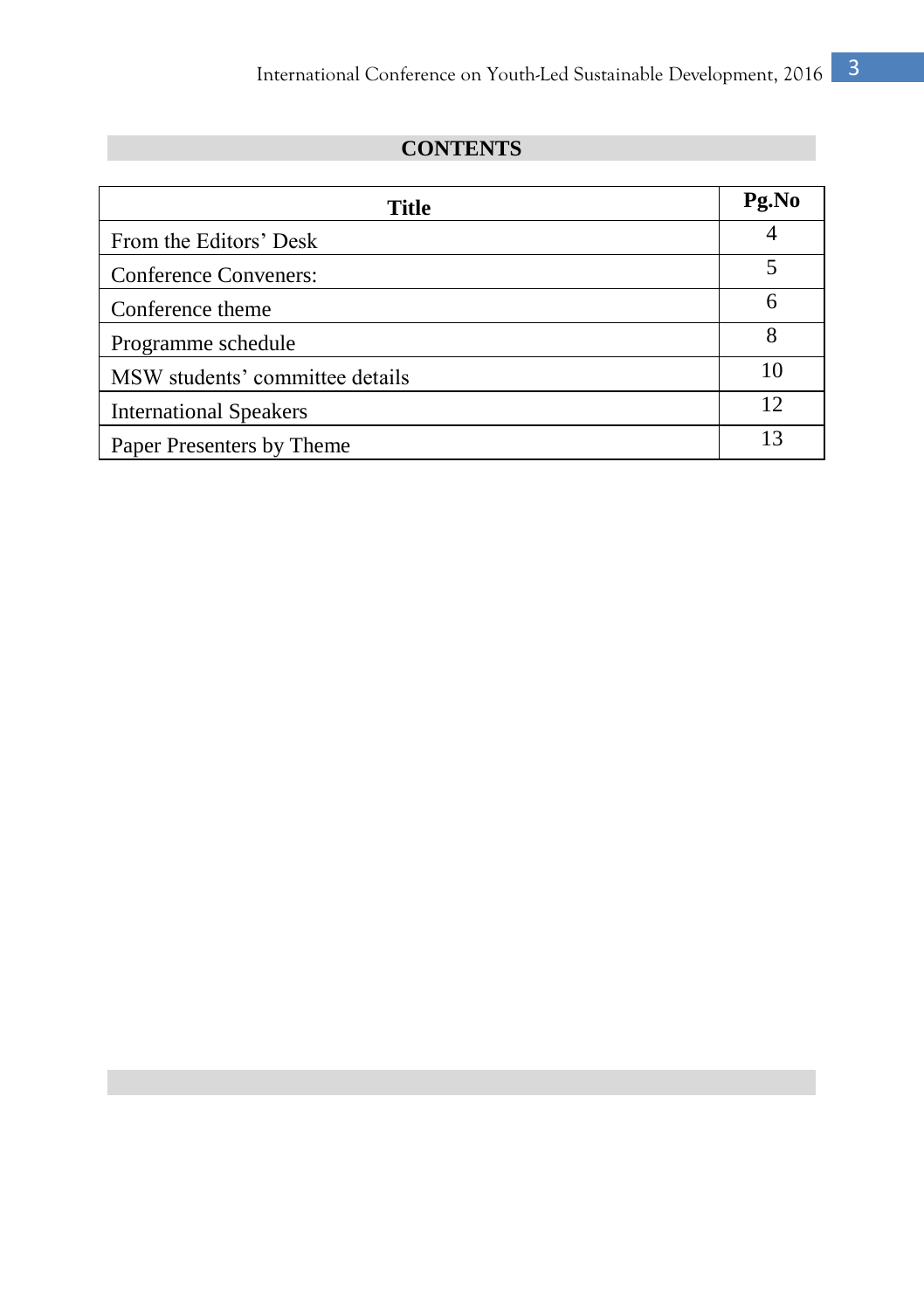#### **From the Editors' Desk**

Greetings from the Department of Social Work, Sacred Heart College (Autonomous). We are glad to release this Book of Abstracts of the papers presented by authors in the International Conference that took place during  $19<sup>th</sup>$  $\&$  20<sup>th</sup> of January, 2016. The conference is organized by the P.G. Dept. of Social Work, Sacred Heart College, in collaboration with North East Institute of Social Sciences & Research, Dimapur, Nagaland and Restless Development India, an International NGO. As organizers, we chose the theme of the conference as Youth-Led Sustainable Development- Opportunities & Challenges. The main idea was to highlight that youth are playing and have to play an active role if we have to achieve the sustainable development goals as outlined in the 2030 Agenda of the UN. We believe this theme assumes much significance because youth comprise nearly 30 per cent of the world's population and the opportunities the youth get to contribute to the development of their communities are not the same in every part of the world. This theme assumes much significance in a country like India which is experiencing the unprecedented growth of youth population with more than 40 per cent of the total population in the age group of 15-29 years.

We called for participants to present research based and practice based papers and posters and then received a massive response (83 papers) from different parts of the country – from Assam, Nagaland, Maharashtra, Andhra Pradesh, Telangana, Karnataka, Kerala and of course Tamil Nadu. We are presenting their abstracts here. We are also planning to bring two published versions – mostly empirical papers in the Special Edition of our Peer reviewed college Journal- Sacred Heart Journal of Science and Humanities and the Practice based and Conceptual papers as an edited book. This will be the major contribution of the International conference apart from the opportunity to build network and collaborate with International and National organizations and individuals representing them. The students and staff members of our department have worked selflessly and tirelessly to make this a reality. Our partners – North East Institute of Social Science Research, Dimapur, Nagaland and Restless Development India, the Youth-led International NGO based in New Delhi have provided the major support and have facilitated the participation of International speakers and volunteers in this conference from different parts of the world. This is the time to acknowledge the contribution and thank each and every one of those who have made this great event a major success either as organizers or as participants. Dr. J.Henry Rozario, Associate Professor & Head, P.G. & Research Dept. of Social Work, Sacred Heart College (Autonomous), Tirupattur-635 601, Tamil Nadu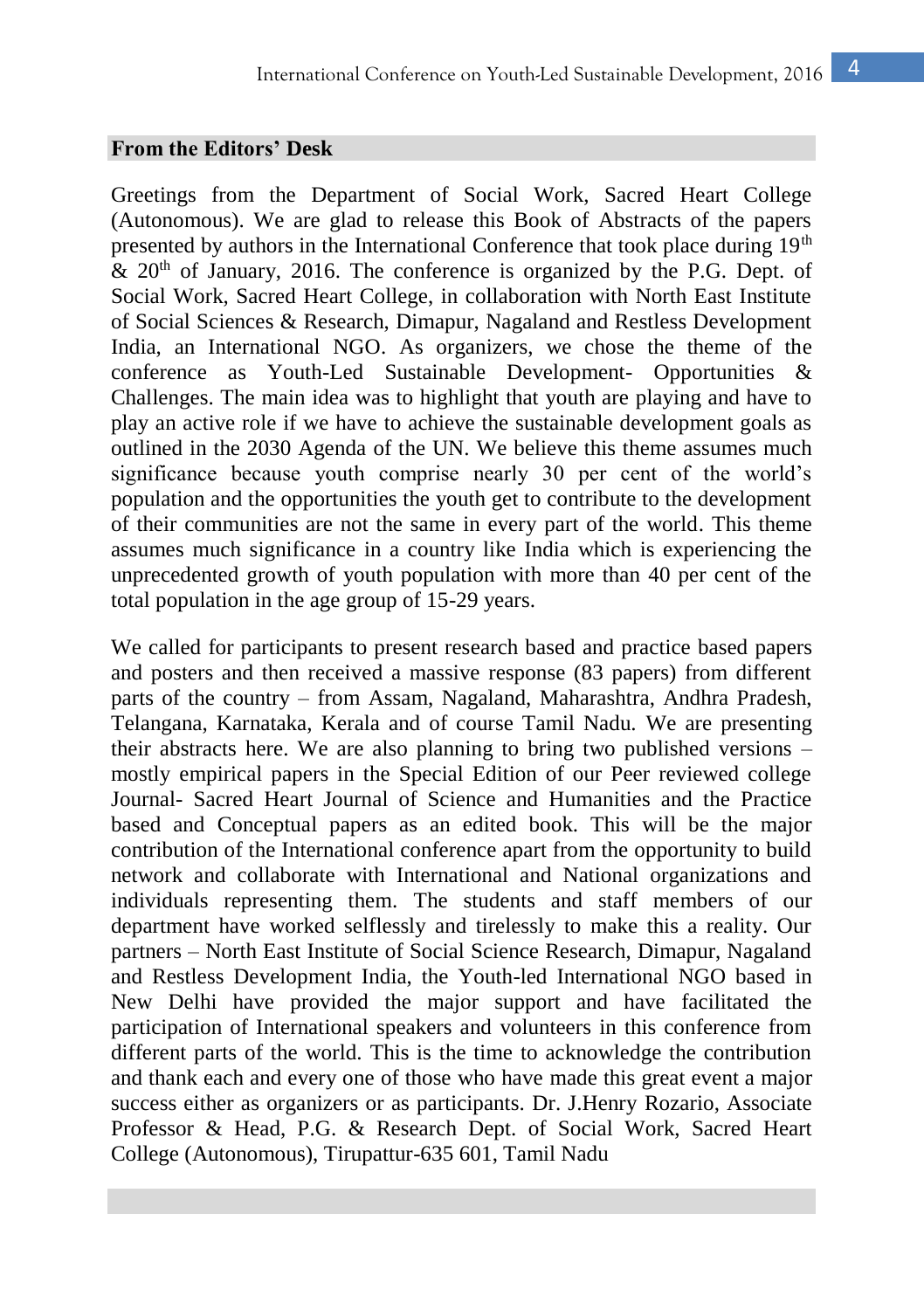### **Conference Conveners:**

- Dr. J.Henry Rozario, Associate Professor & Head, P.G. & Research Dept. of Social Work, Sacred Heart College Mobile No: +91 99444 02956; Email- [henry@shctpt.edu](mailto:henry@shctpt.edu)
- Dr. Anto Chowran Paul, Principal, North East Institute of Social Science Research, Dimapur -797112, Nagaland, India.
- Nalini Paul, Country Director, Restless Development (India), New Delhi-110029

# **Organizing Secretaries:**

- Dr. S. Paul Raj, Associate Professor, P.G.& Research Dept. of Social Work, Sacred Heart College, Tirupattur, Vlr Dist
- Dr. K. Arockiaraj, Asst. Professor, P.G.& Research Dept. of Social Work, Sacred Heart College, Tirupattur, Vlr Dist

**Coordinating Committee:** Asst. Professors of Dept. of Social Work

- Rev. Fr.Andrews Raja,
- Mr. C.R.Christi Anandan,
- Ms. E.Lisa.
- Mr. T.Selvam,
- Rev.Fr. Daniel Ambrose,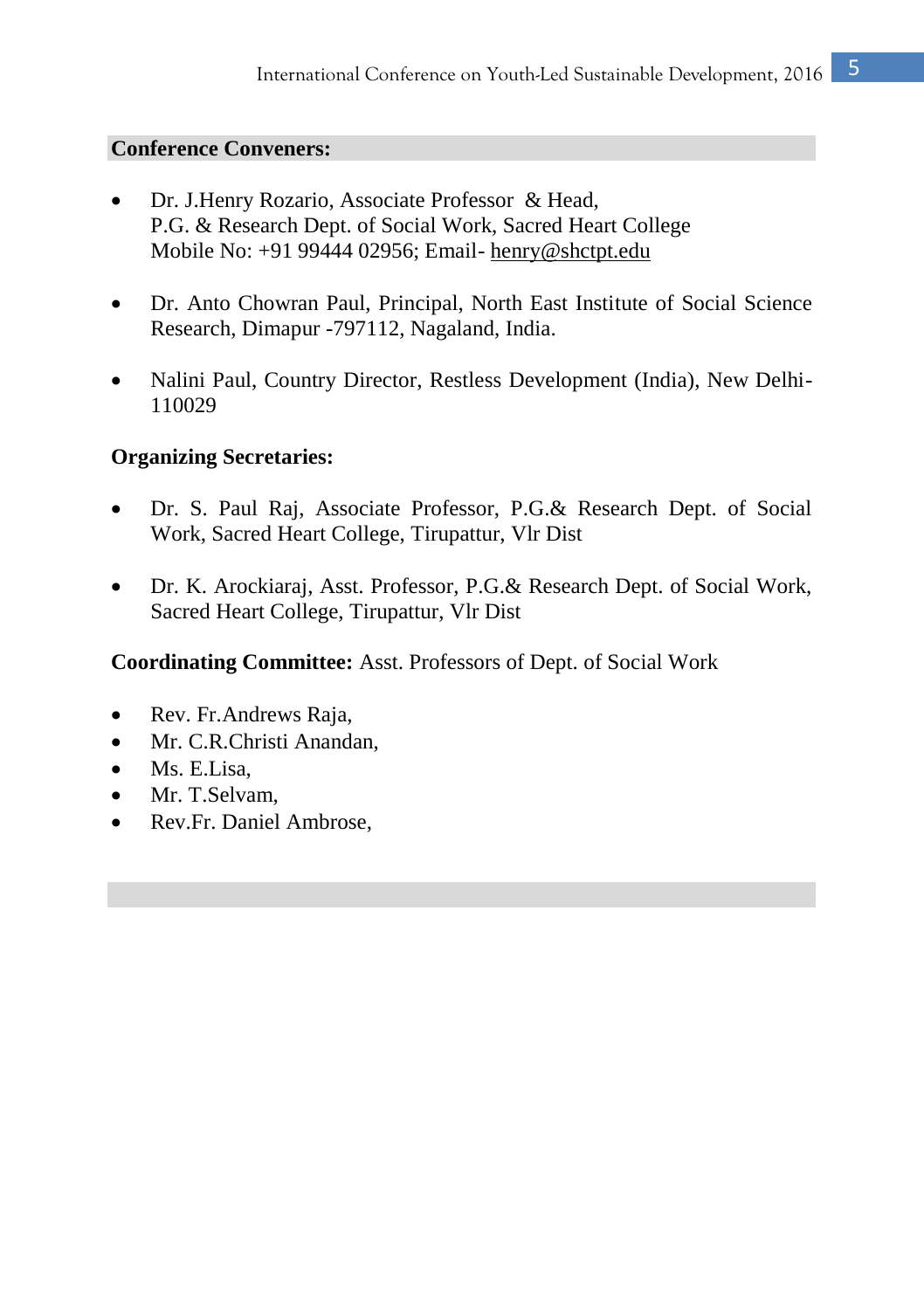### **Conference Theme:**

**Youth - Led Sustainable Development- Opportunities & Challenges:**  Youth comprise nearly 30 per cent of the world's population. The involvement of today's youth in sustaining the development process is critical to the overall development of the nations. This conference aims to bring together mostly young people and those academicians, practitioners and researchers working with young people and deliberate the role of youth in few of the sustainable development areas outlined in the 2030 Agenda of the UN.

# **Target Audience/ Participants:**

- Students and Research Scholars of Social Work, Social Sciences and Humanities
- Academicians and Researchers in the field of Social Work, Social Sciences and Humanities
- Youth leaders, Volunteers and Practitioners from Govt. & NGO sector.

# **Themes and Topics for Paper Presentation/Cultural Programme:**

# **Theme: Health and Population Dynamics**

- 1. Elimination of preventable child and maternal deaths
- 2. Health issues of youth STI/HIV/AIDS prevention and support
- 3. Health issues of youth alcohol, drug abuse and smoking
- 4. Preventing and treating communicable diseases –Malaria and tuberculosis
- 5. Road accidents- Youth and road safety
- 6. Healthy diets and lifestyles for youth
- 7. Marital and pre-marital counselling for youth

# **Theme: Education and Skill Development**

- 1. Inclusive education for the marginalized people, ethnic minorities, migrants and persons with disabilities
- 2. Vocational training and skills development for youth
- 3. Lifelong learning opportunities for all
- 4. Educational and career counselling for youth
- 5. Livelihood promotion among youth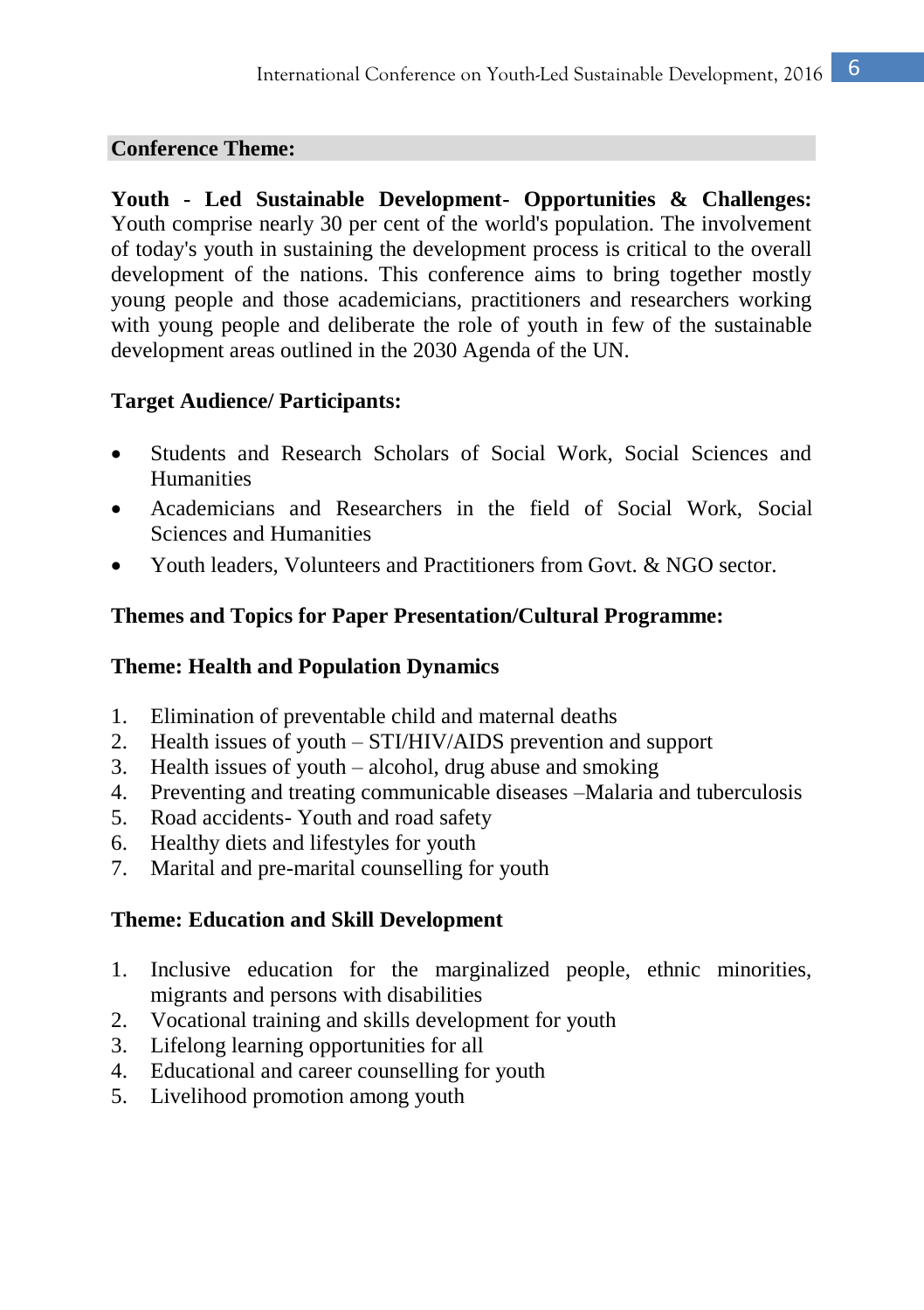# **Theme: Gender Equality and Women's Empowerment**

- 1. Ending violence against women and girls in all its forms.
- 2. Ensuring equal access to education for women and girls.
- 3. Ensuring equal employment opportunities for women and equal pay for equal work
- 4. Ensuring equal participation of women in decision making in public and private institutions
- 5. Ending child, early and forced marriages

# **Theme: Climate**

- 1. Youth and climate change- Time for Action
- 2. Relief and rehabilitation during disaster scenario (with specific reference to recent floods in Chennai, Cuddalore, Tiruvallur districts of Tamil Nadu)
- 3. Building resilience and adaptive capacity of people vulnerable to global warming
- 4. Reducing the damage caused by climate-induced and other natural hazards through disaster risk reduction
- 5. Improving education and awareness raising on climate change

# **Theme: Peaceful and Non-Violence Societies**

- 1. Role of youth in peace building
- 2. Ending human trafficking with specific reference to youth
- 3. Promoting information and education on culture of non-violence
- 4. Fighting corruption in all its forms
- 5. Right to information
- 6. Strengthening of civil societies
- 7. Working with youth at risk
- 8. Civic engagement of youth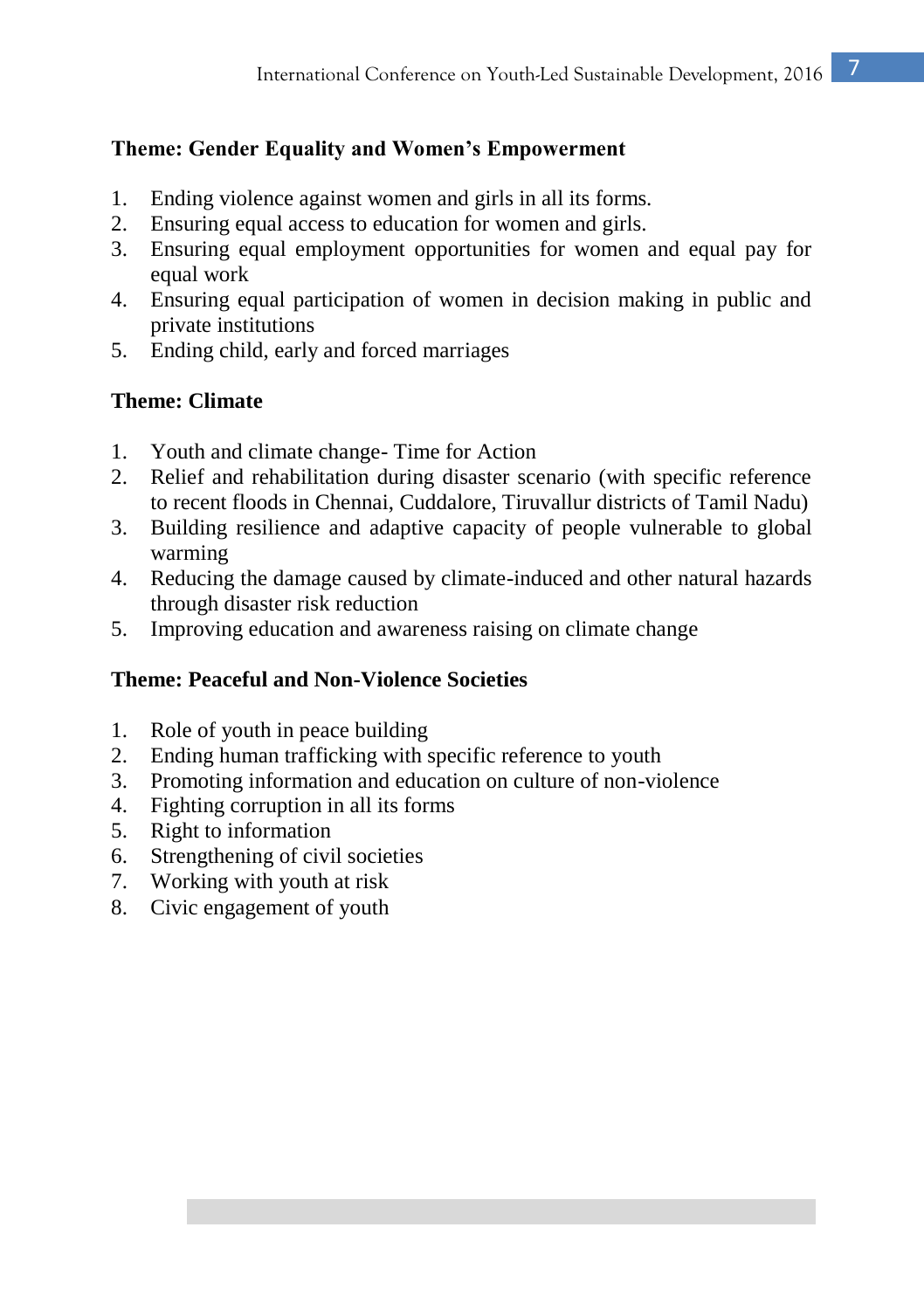# **PROGRAMME SCHEDULE**

# **19-01-2016, Tuesday**

| 8.30AM Registration |                                                             |  |
|---------------------|-------------------------------------------------------------|--|
| 9.30 AM             | <b>Inauguration &amp; Key Note Address</b>                  |  |
|                     | Welcome Address - Dr. S. Paul Raj,                          |  |
|                     | Associate Professor,                                        |  |
|                     | Dept. of Social Work, Sacred Heart College                  |  |
|                     | <b>Introducing the Conference</b>                           |  |
|                     | Rev. Dr. C. Antony Raj, Secretary, Sacred Heart College.    |  |
|                     | Inaugural Address: Rev. Dr. D. Maria Antony Raj,            |  |
|                     | Principal, Sacred Heart College.                            |  |
|                     | <b>Key Note Address</b>                                     |  |
|                     | Prof. Paul Bueno de Mesquita. Ph.D, Director,               |  |
|                     | Centre for Non Violence and Peace Studies,                  |  |
|                     | University of Rhode Island, Kingston, USA.                  |  |
| 11.00 AM            | Coffee Break                                                |  |
| 11.30 AM            | <b>Paper Presentation 6 Groups</b>                          |  |
| 01.00 PM            | Lunch                                                       |  |
| 02.00 PM            | <b>Panel Discussion</b>                                     |  |
|                     | <b>Best Practices of Youth-led Sustainable Development</b>  |  |
|                     | Mr. Franklin, Monitoring & Evaluation Coordinator. Restless |  |
|                     | Development India                                           |  |
|                     | Mr. Jonathan Thiyagarajan, Corporate Social Responsibility, |  |
|                     | <b>Tata Consultancy Services</b>                            |  |
| 3.30 PM             | Tea                                                         |  |
| 4.00 PM             | <b>Paper presentation 6 Groups</b>                          |  |
| 5.30 PM             | <b>Break</b>                                                |  |
| 6.30 PM             | <b>Cultural Expression</b>                                  |  |
| 8.00 PM             | Dinner                                                      |  |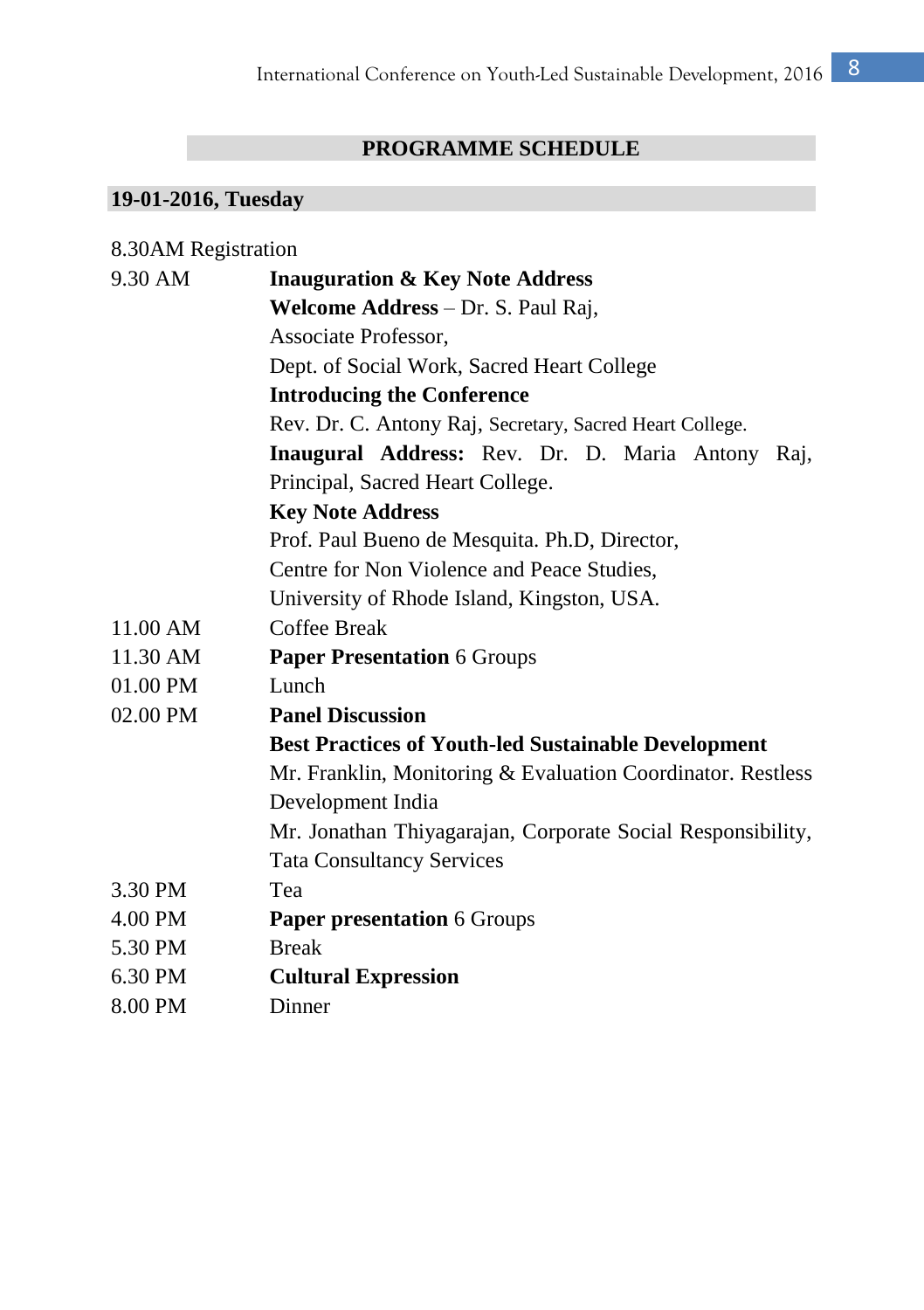# **20-01-2016, Wednesday**

| 07.45 AM           | <b>Breakfast</b>                                           |  |  |  |
|--------------------|------------------------------------------------------------|--|--|--|
| 09.00AM            | <b>Theme Address</b>                                       |  |  |  |
|                    | <b>Youth Action for Peace &amp; Non Violence</b>           |  |  |  |
|                    | Prof. Kay Johnson Bueno de Mesquita, Education             |  |  |  |
|                    | Coordinator,                                               |  |  |  |
|                    | University of Rhode Island, Kingston, USA.                 |  |  |  |
| 10.00 AM           | <b>Panel discussion</b>                                    |  |  |  |
|                    | <b>Best Practices of Youth-led Sustainable Development</b> |  |  |  |
|                    | Dr. C.P Anto, Director, Peace Channel, Dimapur             |  |  |  |
|                    | Mr. ArunFernadez, Founding Director,                       |  |  |  |
|                    | Blink Foundation, Chennai                                  |  |  |  |
| $11.30 \text{ AM}$ | Coffee Break                                               |  |  |  |
| 12.00 PM           | <b>Paper Presentation 6 Groups</b>                         |  |  |  |
| 01.30 PM           | Lunch                                                      |  |  |  |
| 02.30 PM           | <b>Valedictory Session</b>                                 |  |  |  |
|                    | <b>Presidential Address</b>                                |  |  |  |
|                    | Rev. Fr. Maria Arokia Raj, Add. Principal,                 |  |  |  |
|                    | Sacred Heart College                                       |  |  |  |
|                    | <b>Valedictory Address: Ms. Nalini Paul,</b>               |  |  |  |
|                    | Director, Restless Development India- Youth-led Action for |  |  |  |
|                    | Sustainable Development                                    |  |  |  |
|                    | Vote of Thanks: Dr. J. Henry Rozario,                      |  |  |  |
|                    | Associate Professor& Head, Dept. of Social Work, Sacred    |  |  |  |
|                    | <b>Heart College</b>                                       |  |  |  |
|                    | <b>National Anthem</b>                                     |  |  |  |
| 03.30 PM           | Certificate Distribution at Registration Desk              |  |  |  |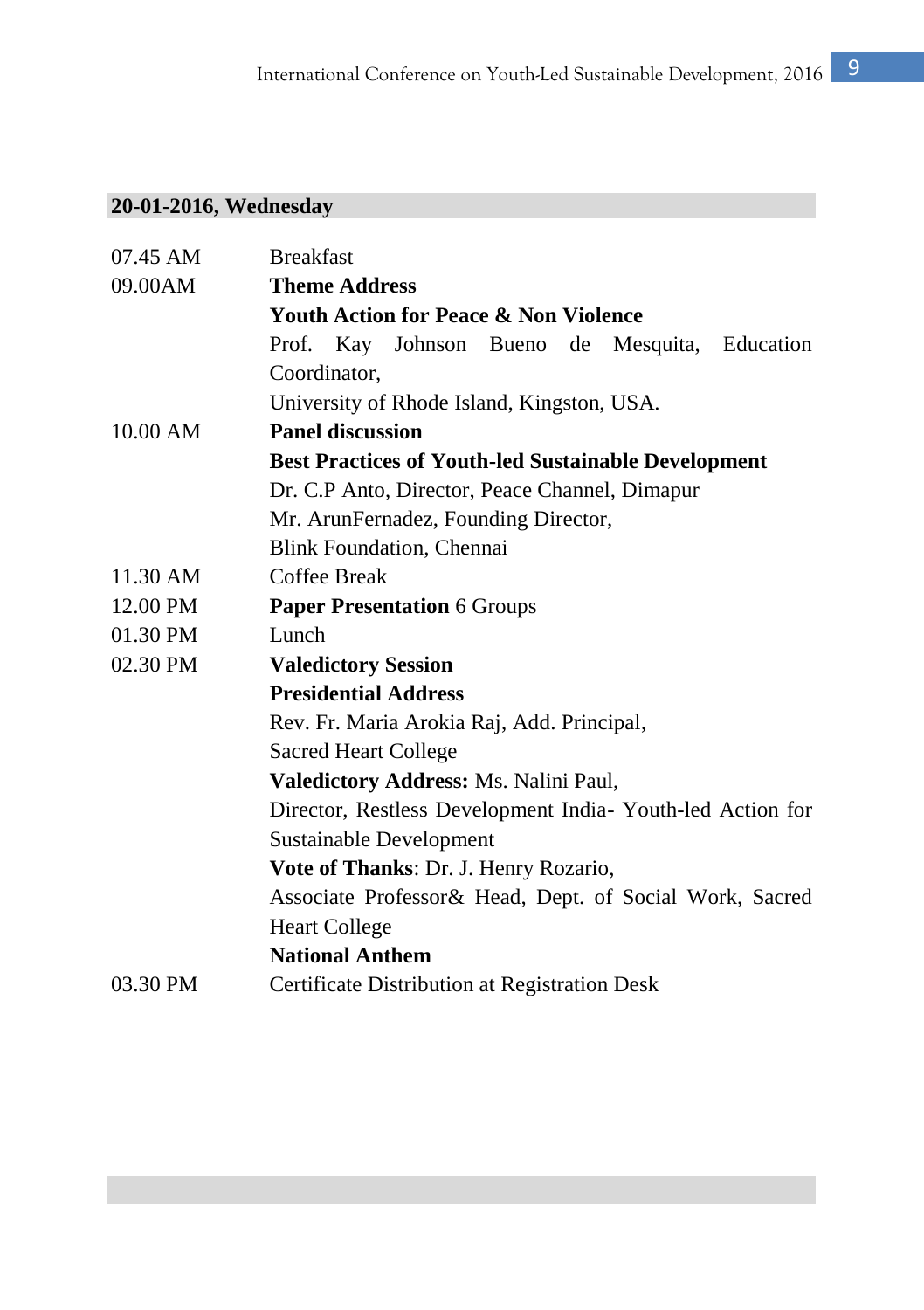| <b>MSW Students' Committee Details</b> |                      |  |
|----------------------------------------|----------------------|--|
| <b>Office Bearers</b>                  | Albert <sub>.R</sub> |  |
| of Social                              | PavitraAgnello.L     |  |
| Workers'                               | Sathish Kumar.P      |  |
| Sabastin.A                             |                      |  |
| <b>Association</b>                     | JoshuvaBernard.S     |  |

| <b>Committees</b>                                      | <b>Student In</b>            | <b>Committee</b>                                                                                                                  |                                                                                                                   |
|--------------------------------------------------------|------------------------------|-----------------------------------------------------------------------------------------------------------------------------------|-------------------------------------------------------------------------------------------------------------------|
|                                                        | charge                       | <b>Members</b>                                                                                                                    |                                                                                                                   |
| <b>Steering</b><br><b>Committee</b>                    | Albert <sub>.R</sub>         | Albert.S<br>Thomas Andrew.E<br>David R<br>Sasirekha.R<br>Rajesh.M<br>Vignesh.S<br>Thirupathi.C                                    | AmalaInfant.V<br>PanjamamalaiSapth<br>agiri.T<br>Vinoth. A<br>Mathew<br>Ambethkar.J<br>Valan.                     |
| Programme<br><b>Committee</b>                          | Albert <sub>S</sub>          | AndoniMichealSur<br>esh.A<br>Veena.C.S<br>Raja.R<br>Rajan.K.N<br>Jude<br>SahayaPrabu.J<br>Nagaraj.M<br>Prem Chand<br>Hemamalini.M | Daniel Yabeziothi<br><b>Doss</b><br>Maria Jerald.A<br>Chinnathambi.V<br>DurgaDevi.J<br>Andrew Livingston<br>Raj.L |
| <b>Registration</b><br><b>Committee</b>                | Thomas.E                     | Shanmugapriyan.<br>$\mathcal{C}$<br>Daiyana.P                                                                                     | Lynn Theresa Maria<br>Francis<br>Asha.A<br>Ruban.C                                                                |
| <b>Resource</b><br><b>Mobilization</b>                 | David.R                      | Martin.M<br>Saravanan.S                                                                                                           | John Britto.J<br>VijayaKumar. V                                                                                   |
| <b>Cultural</b><br><b>Committee</b>                    | Valan                        | Evangiline.E<br>Ruffina.L<br>Mala Mary.J                                                                                          | HemaMalini.S<br>Soniya.N<br>ValanRaj.D                                                                            |
| Stage & Hall<br><b>Arrangement</b><br><b>Committee</b> | PanjamamalaiSap<br>thagiri.T | SagayaRegis.C<br>Sathuamoorthy.V<br>Sathishkumar.P                                                                                | Taniveer <sub>S.A</sub><br>Punithan.K<br>Mariya.C                                                                 |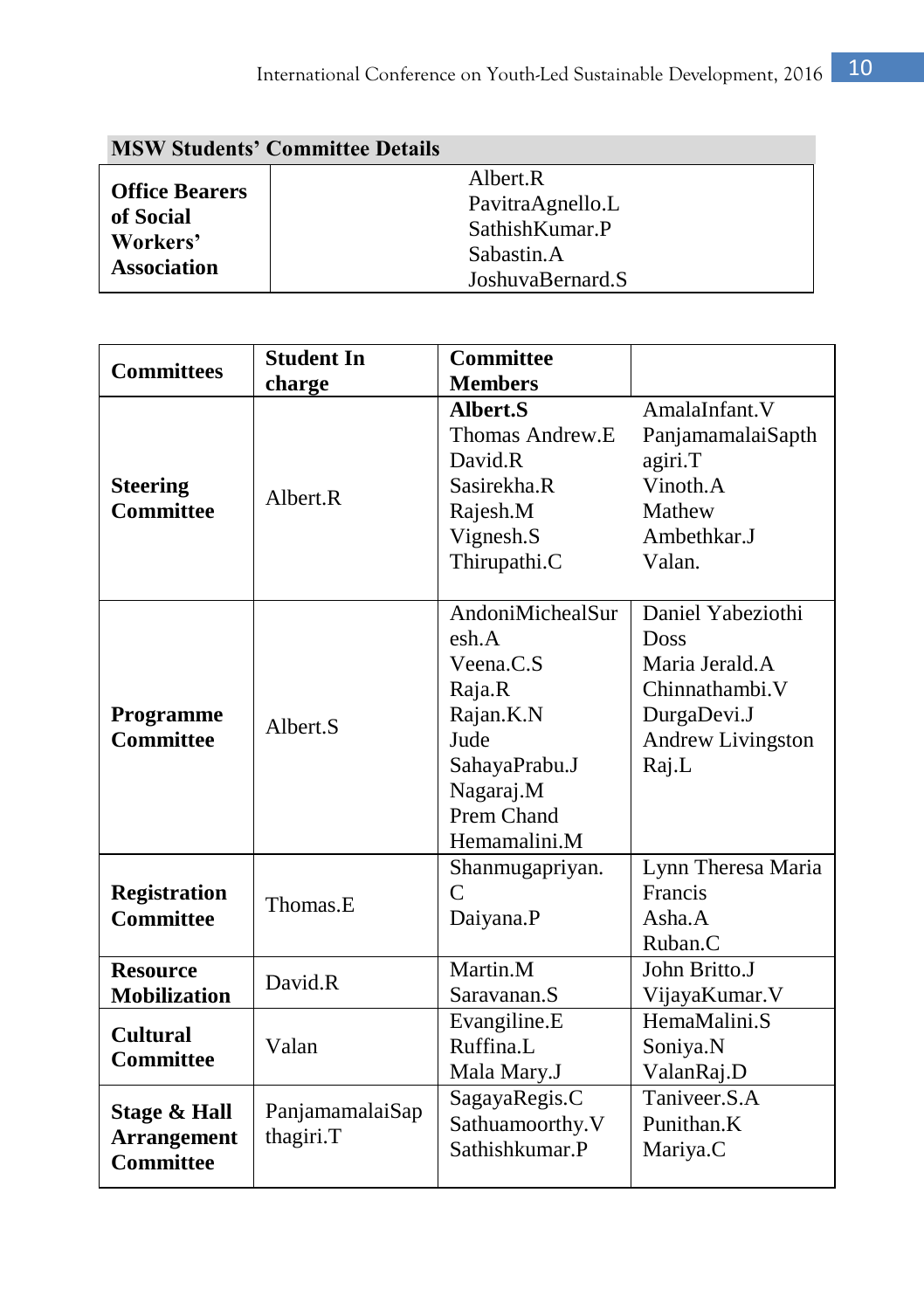| <b>Hospitality</b>                           | Sasirekha.R     | Antony Praveena.Y.S      |
|----------------------------------------------|-----------------|--------------------------|
|                                              |                 | Mani.A                   |
| <b>Finance</b>                               | Rajesh.M        | John Peter.S             |
|                                              |                 | Venkatesan.S             |
|                                              |                 | Tamilarasan.T            |
| <b>Accommodation</b>                         | Louis Legrand.S | Fathimamary.S            |
|                                              |                 | Anbarasan.M              |
|                                              |                 | MelkuseDaniel.D          |
|                                              |                 | Andrews Samuel.A         |
|                                              |                 | Sankari.S                |
|                                              |                 | Foe Anthosh.M.S          |
|                                              | Mathew          | Archana.G                |
|                                              | Ambethkar.J     | Suresh Babu.C            |
| <b>Food and Beverage</b>                     |                 | ThilipSanthoshKumar.C    |
|                                              |                 | ArockiaDoss.J            |
|                                              |                 | John Joseph.J            |
|                                              |                 | $G$ una. $T$             |
|                                              |                 | Karthick.S               |
|                                              | Vingnesh.S      | Vingnesh.S               |
| <b>Banner, Poster and</b><br><b>Brochure</b> |                 | Murugan.A                |
|                                              |                 | MathanKumar.J            |
| <b>Memento and</b>                           |                 | Soundharya.P             |
| <b>Certificate</b>                           | Vinoth.A        | Nijak John Micheal Yomon |
|                                              |                 | Anu.C                    |
|                                              |                 | Samson Babu              |
| <b>Documentation</b>                         | AmalaInfenta.V  | SanthoshKumar.S          |
|                                              |                 | Aslam.A                  |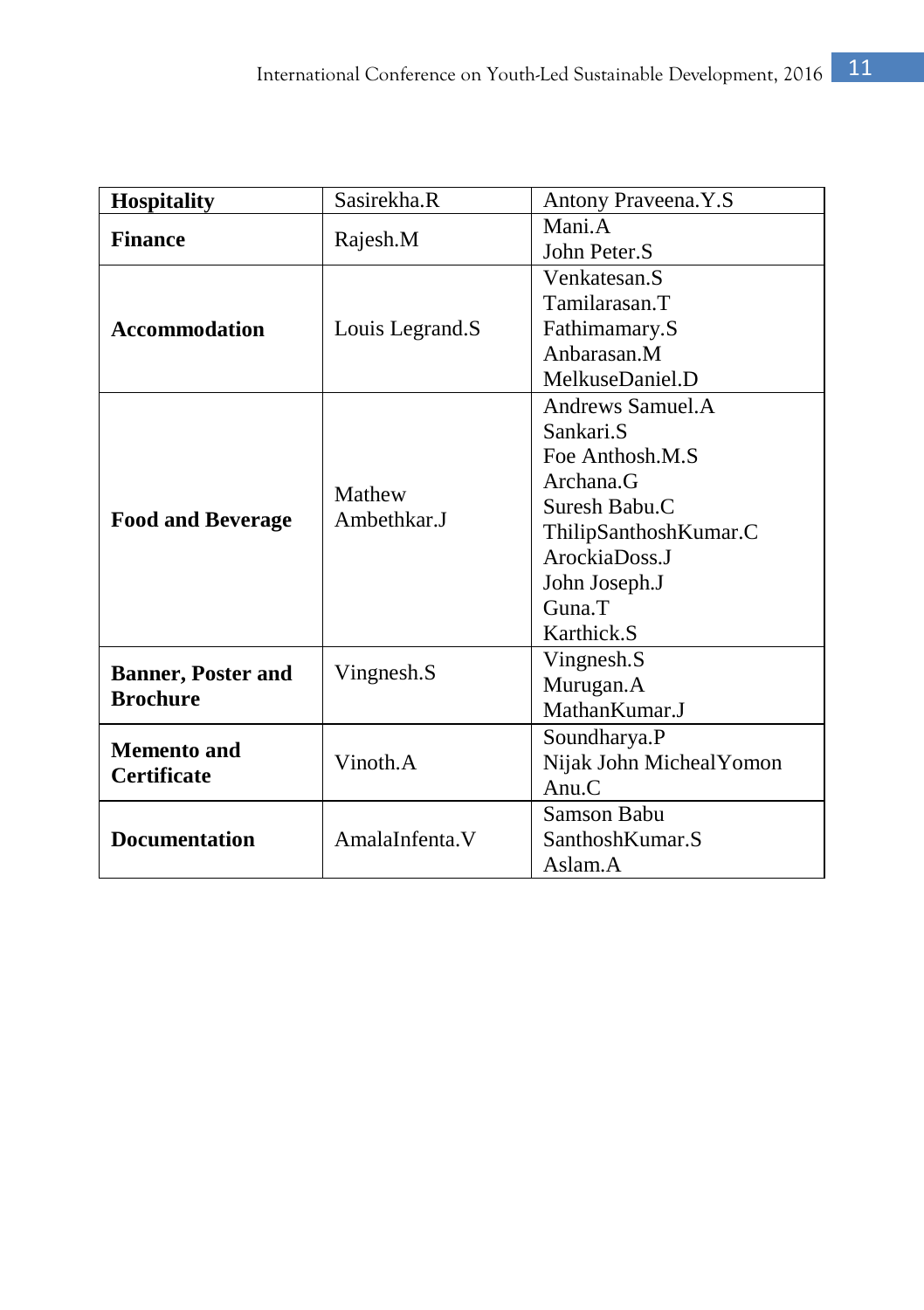#### **International Speakers:**

**Prof. Paul Bueno de Mesquita, Ph.D**., is the Director of the Centre for Non Violence and Peace Studies, University of Rhode Island, Kingston, USA.

For more than 30 years Paul has worked as a professional psychologist and advocate for mental health, violence prevention and positive psychological

development, particularly in under-represented low-income communities. A Level III Nonviolence Trainer, he directs the annual International Nonviolence Summer Institute. Under his leadership during the past 5 years, the global reach of the Center has expanded dramatically to include certification of more than 200 training affiliates in 35 countries and conflict regions.

**Prof. Kay Johnson Bueno de Mesquita**, is the Education Coordinator, University of Rhode Island, Kingston, USA. She teaches in the School of Education and supervises student teachers at The University of Rhode Island. Kay was trained in nonviolence by Dr. Bernard LaFayette, Jr. Together; they have co-authored a book, In Peace and Freedom, about Bernard's civil rights experiences during the Alabama Voting Rights Campaign in Selma, 1963-1965.

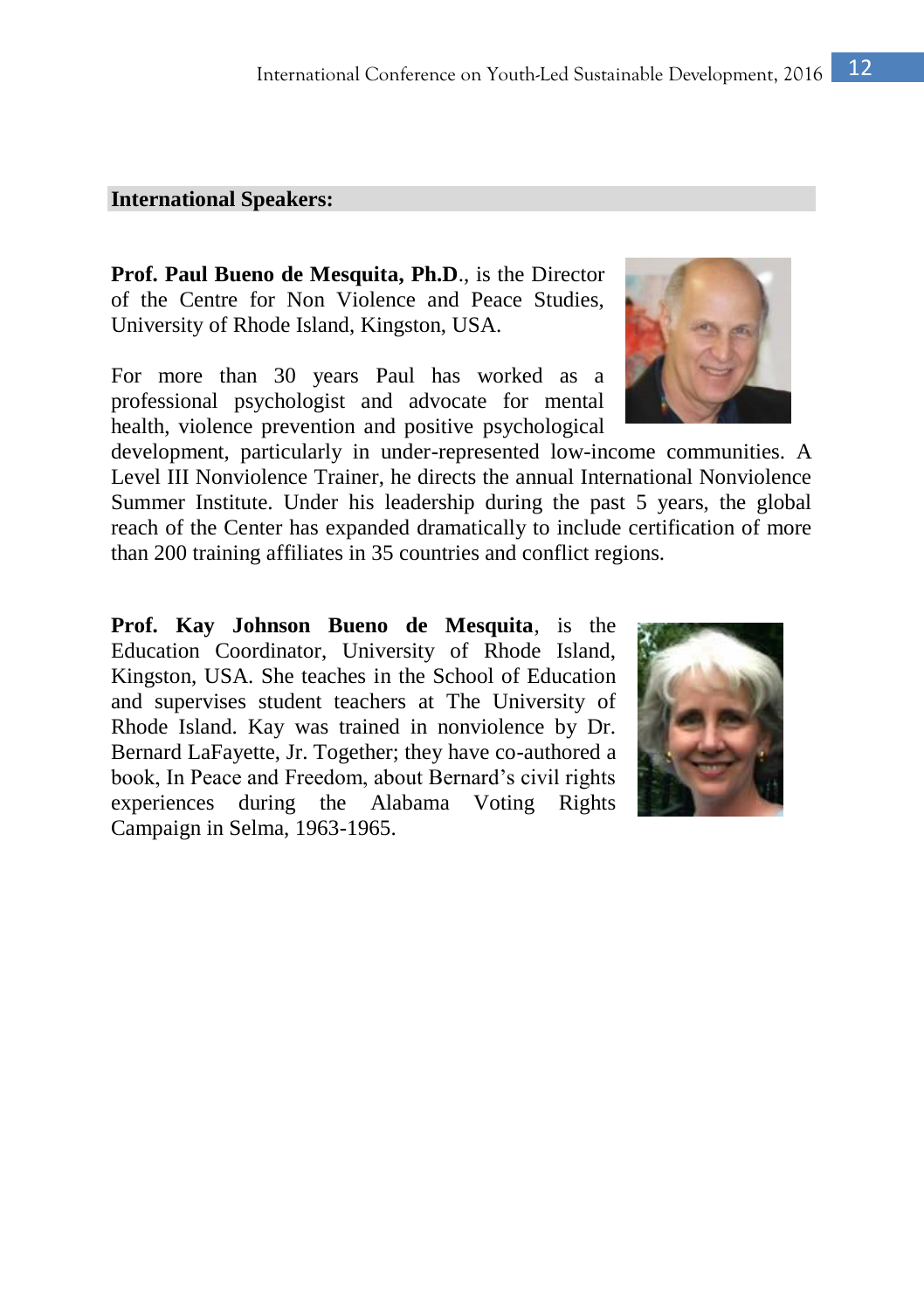# **THEME 1: HEALTH AND POPULATION DYNAMICS**

**Chair Persons:** 

**Dr. Nancy H. Vaz,** Associate Professor, St. Agnes College (Autonomous), Bendore, Mangalore.

**Dr. Anto Chowran Paul**, Principal, North East Institute of Social Science Research, Dimapur -797112, Nagaland, India.

**Dr. S. Sathish,** Associate Professor, Pondicherry Central University

**Dr. Josephine Anthony,** Assistant Professor, Centre for Equity and Justice for Children and Families School of Social Work, TISS Mumbai

| <b>SN</b> | <b>Authors</b>                                  | <b>Title of the Paper</b>                                                                                |
|-----------|-------------------------------------------------|----------------------------------------------------------------------------------------------------------|
| 1.        | Dr. Gangadhar B. Sonar                          | Young Sex Workers and Their<br>Health Hazards in Old Age: A<br>Study<br>in<br>Mumbai-Karnataka<br>Region |
| 2.        | Sathish Kumar R and<br>Dr.K.Sathyamurthi        | Substance Usage is a Hindrance to<br>Youth Development - Sustainable<br>Development Perspective          |
| 3.        | Dr. S. Paul Raj                                 | The Social Net-working Sites and<br><b>Indian Youth Today</b>                                            |
| 4.        | Henry Daniel Ambrose                            | Prevalence of Alcoholism among<br>Youth in Natrampalli Block in<br><b>Vellore District</b>               |
| 5.        | A.Muthulakshmi and<br>C.Devendiran              | <b>Ensuring Sustainable Sanitation for</b><br>in India: Swatch Bharat<br>A11<br>Mission Way              |
| 6.        | Dr. G. Robert Clive                             | Changing Social Scenario and the<br>Emerging Need for Pre-Marital<br>Counselling for Youth in India      |
| 7.        | Dr. S. Vidyalatha and Dr. D.<br>SaiSujatha      | <b>Risks</b><br>of<br>Awareness<br>$\mathcal{R}_{\mathcal{T}}$<br>STI/HIV/AIDs among Sex workers         |
| 8.        | Dr. J. Jacob Stanley Inbaraj                    | Fatalities Occurring On Roads In<br>Time<br>Tamil<br>Nadu: A<br><b>Series</b><br>Approach                |
| 9.        | Dr. M. Yaladri, S.Ramesh, and<br>R.Neema Naik   | Nutritional Status of Adolescent<br>Girls In Rural Areas of Nizamabad<br>District, Telangana             |
| 10.       | Arul John Kennedy G & Latha<br>MunuSamy         | Attitude of Youth towards Suicide                                                                        |
| 11.       | Latha Munuswamy<br>and Dr. J.<br>Hendry Rozario | Attitude of Youth towards the<br>Reproductive Rights of Women                                            |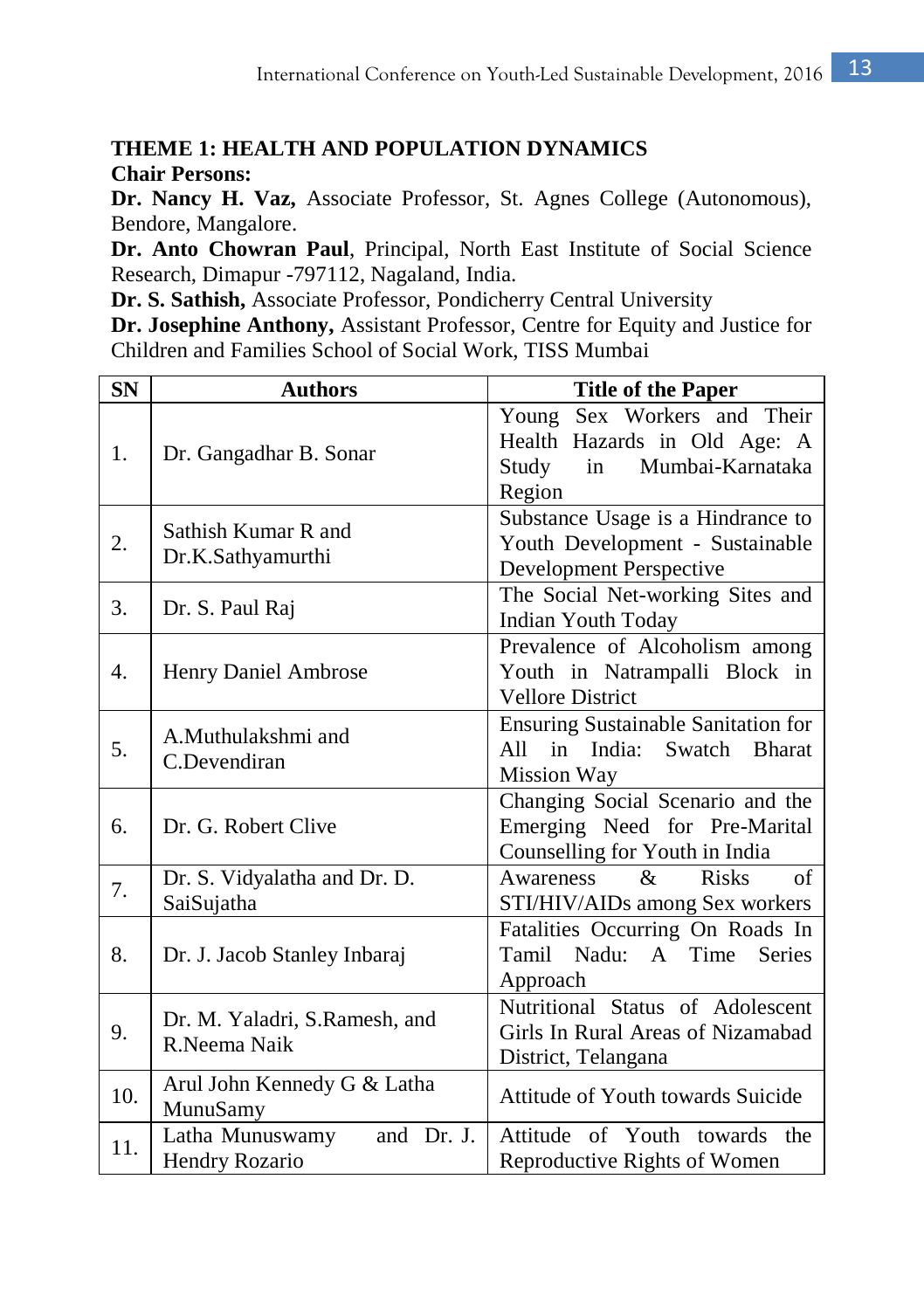| 12. | Stanislaus.<br>F<br>and<br>Dr.<br>Henry<br>Rozario                         | Road<br>Safety Awareness<br>and<br>Practices among the Youths in<br>special reference with Coimbatore<br>City, Tamil Nadu                       |
|-----|----------------------------------------------------------------------------|-------------------------------------------------------------------------------------------------------------------------------------------------|
| 13. | Godson Smith                                                               | Knowledge of Puberty Among<br>Male Youth in Tirupattur, Vlr. Dist                                                                               |
| 14. | Gopi,                                                                      | Specific Health<br>Tuberculosis a<br>Issues and Role of Youth                                                                                   |
| 15. | Chiranjeevi.T and Dr. K.Ailaiah,                                           | Maternal and child health practices<br>Konda Reddy women: A<br>of<br>baseline study of the PVTG in VR<br>Puram of East Godavari District,<br>AP |
| 16. | Dr.Mallikarjun H.Krishnakar,<br>Chidanand D and Dr.Shivakumar<br>S.Chengti | A Study on Locus of Control and<br><b>Mental Health of Students</b>                                                                             |
| 17. | Dr.S.Senthilkumar                                                          | physiotherapy<br>study<br>A<br>on<br>intervention programme on obesity<br>among youths.                                                         |
| 18. | Dr. K. Arockia Raj and C.R.<br>Christi Anandan                             | Developmental<br>of<br>Concerns<br>Differently Abled Youth                                                                                      |
| 19. | ChitraUpadhyaya,                                                           | Drug Addiction and Its Psycho<br>Social Impact on Youth in Rural<br>and Urban India                                                             |
| 20. | E. Lisa                                                                    | Present Lifestyle of Youth and<br>their Awareness towards Health                                                                                |
| 21. | Joesephine<br>Priscilla<br>and<br>Dr.CarterPremraj                         | Adolescent<br>Sexual<br>and<br>Reproductive Health                                                                                              |
| 22. | Dr. C. Asokan,                                                             | Accessing Preferential Treatment<br>Among Male and Female Children<br><b>Based on Rights</b>                                                    |
| 23. | M. Reena                                                                   | Prevalence of HIV/AIDS among<br>Youth: A Study on Review                                                                                        |
| 24. | Anandaraj.S,<br>Margaret<br>and<br>Diana.S,                                | Maternal<br>Attitude<br>Practice<br>of<br>Adolescent's Girls in Rural Areas                                                                     |
| 25. | S. A. Kudachi,                                                             | Public Attitudes to Drugs and Drug<br>Use: A Study in Hubli City                                                                                |
| 26. | Praveenkumar and Dr. Grangadhar<br>B Sonar,                                | Youth And Substance Abuse: A<br>Study<br>In<br>Gulbarga<br>City<br>Of<br>Karnataka                                                              |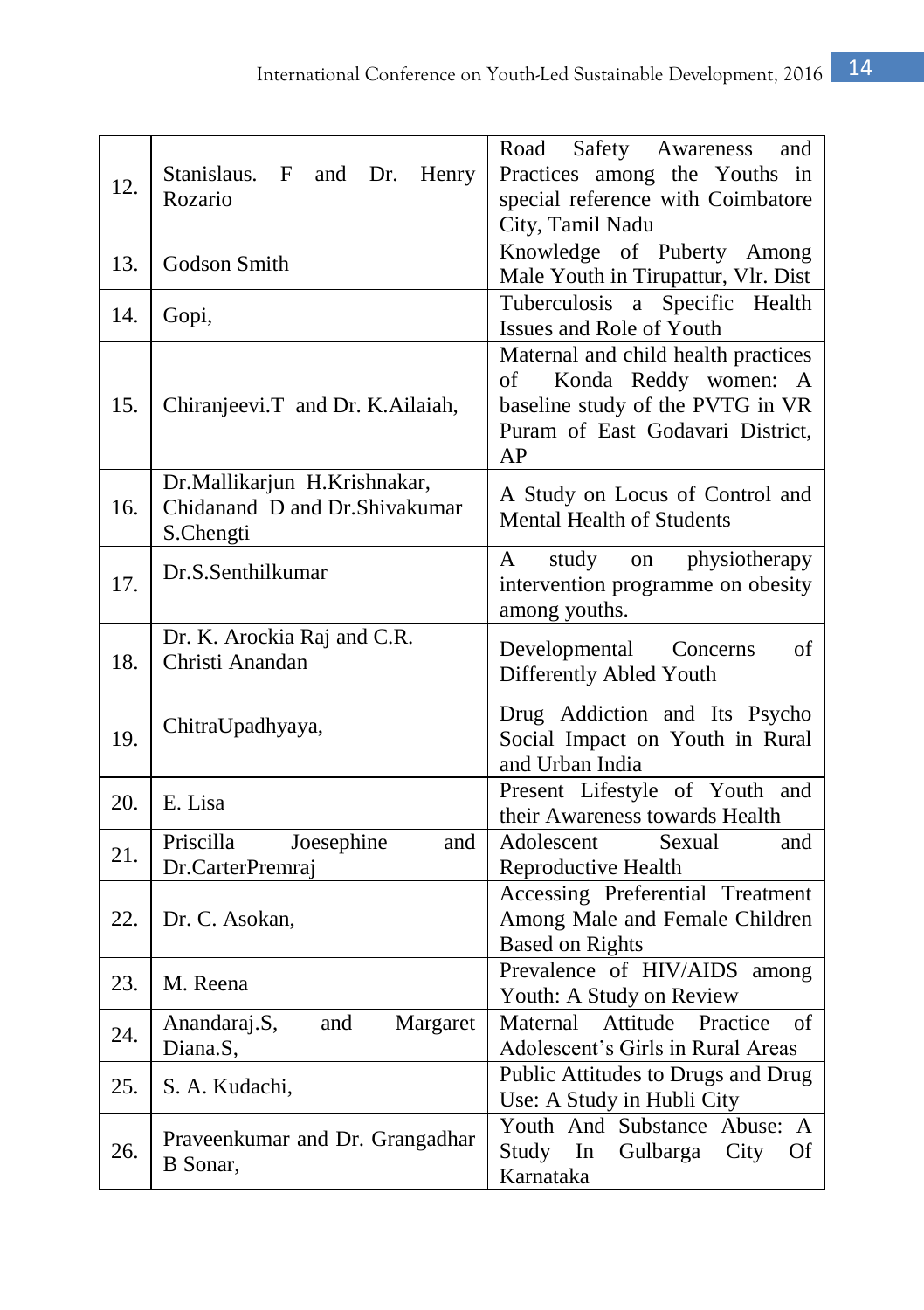# **THEME 2: EDUCATION AND SKILL DEVELOPMENT Chair Persons:**

**Dr. A. J. Christopher,** Former Associate Prof & HoD, PG & Research Dept. of Social Work, Sacred Heart College, Tirupattur, Vlr Dist

**Dr. C.M.J. Bosco, P**rincipal, Holy Cross College, Tirupattur, Vlr Dist

**Dr, S. Paul Raj,** Associate Professor, PG & Research Dept. of Social Work, Sacred Heart College, Tirupattur, Vlr Dist

**Dr. G. Robert Clive,** Associate Professor, Department of Social Sciences Crossland College, Brahmavar – 576213, Udupi Dist. Karnataka

| <b>SN</b> | <b>Authors</b>                                            | <b>Title of Papers</b>                                                                                                                                  |
|-----------|-----------------------------------------------------------|---------------------------------------------------------------------------------------------------------------------------------------------------------|
| 27.       | Girish Kumar K.A.                                         | Building Skills for Social Sustainability of<br>Youth<br>Through<br>Tribal<br>Community<br>Participation & Livelihood Promotions                        |
| 28.       | Souda Ramesh<br>and<br>Devi Murali                        | The Role Of Skill Development Through<br>Vocational training and Counselling services<br>for Rural Youth in India.                                      |
| 29.       | LeenaChandran,                                            | Adult & Continuing Education for the<br>Overall Development of an individual – Ref:<br>JyothirgamayaNilamburPanchayat.                                  |
| 30.       | C.M. Janice, and Dr.R.<br>Belinda.                        | Social Work Intervention Model<br>In<br>Enhancing Creativity for Social<br>Work<br><b>Students</b>                                                      |
| 31.       | Ms.T.Sathya,<br>and<br>Dr.T.Thasian,                      | Qualitative Study on Livelihood Opportunity<br>towards Young Transgender Community in<br><b>Tamil Nadu</b>                                              |
| 32.       | Dr.Rambabu Botcha<br>and Dr.S.Lalitha                     | Policies and Programmes Promoting Youth<br>Entrepreneurship in India:<br><b>A Critical Review</b>                                                       |
| 33.       | Dr. G. Albin Joseph,<br>Dr.<br>M.<br>and<br>Gangabhushan, | Youth from Tea Garden Community:<br>Prospects with<br>and<br>special<br>Problems<br>reference to Cachar District, Assam                                 |
| 34.       | Andrea Vincent<br>and<br>NayakaraVeeresha                 | Participation in<br>Education<br><b>Skill</b><br>and<br>Development Programmes in Left Wing<br>Extremism (LWE) Affected States of India:<br>An Analysis |
| 35.       | Jeyaseelan M                                              | Towards an Analysis of Study Habits of<br><b>College Students</b>                                                                                       |
| 36.       | Josephine Anthony                                         | Education for Children of Migrant Families:<br>A Case Analysis of Construction Workers,<br>Pune.                                                        |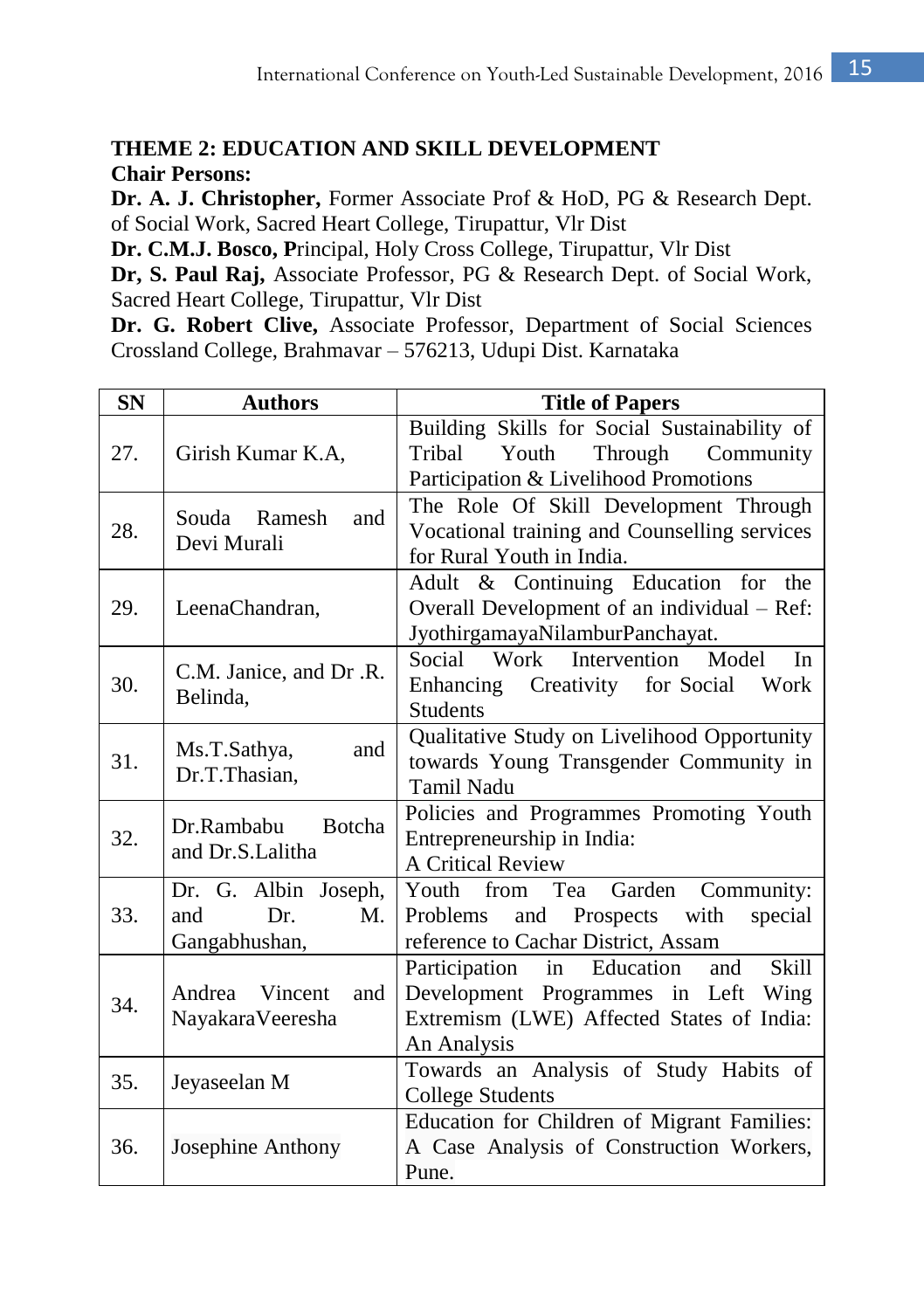| 37. | Alexander K and Dr. J.<br>Henry Rozario           | Self-Managed Team - an Intervention to                                                                                                                    |
|-----|---------------------------------------------------|-----------------------------------------------------------------------------------------------------------------------------------------------------------|
|     |                                                   | Build Leadership Skills of Youth                                                                                                                          |
| 38. | J. Andrews Raja                                   | Youth - Led Sustainable Development - An<br><b>Institutional Model</b>                                                                                    |
| 39. | Akram                                             | Lifelong Learning Opportunities for All                                                                                                                   |
| 40. | Dr. Nancy H.                                      | Emotional Quotient in Building Competent<br>Youth                                                                                                         |
| 41. | D.C.<br>Nanjunda<br>and<br>Dhan Prasad (Albert)   | Social Inclusion $-$ A Way to Integrate<br>Differently<br>Challenged<br>Youth<br>In<br>Democracy?                                                         |
| 42. | Arockia Raj. A                                    | The role of Corporate Social Responsibility<br>with special reference to youth empowerment<br>in the neighborhoods of a manufacturing unit<br>at Chennai. |
| 43. | BhukyaVeerabhadram,                               | Livelihood<br>Social<br>patterns<br>and<br>Entrepreneurship Among youth in emerging<br>India                                                              |
| 44. | C.R. Christi Anandan<br>and Dr. K.Arockia Raj     | Education & Career Counseling for Youth -<br>Perspectives and opportunities for career<br>counseling in Indian education system                           |
| 45. | Dr. G. Kumar                                      | Technology Skills among Under Graduate<br><b>Students</b>                                                                                                 |
| 46. | Victor Sahayaraj, S.<br>and Dr.<br>J.HenryRozario | Educational Development of street-children:<br>The Rag pickers in Digha-Ghat, Patna,<br><b>BIHAR</b>                                                      |
| 47. | T. Selvam                                         | Employability Skills<br>of Students<br>From<br>Management Studies In Rural Colleges                                                                       |
| 48. | Parveen A. Shaikh and<br>Ramamurthy KV            | A practical analysis of hurdles in ensuring<br>equal employment opportunities: A<br>case<br>study of MSW and M. Com students                              |
| 49. | M. Rubavel                                        | Influence of Livelihood Capitals for the<br>Sustainable Development                                                                                       |
| 50. | Dr. Dayanandan                                    | How to Promote the Livelihood of Women in<br>Ethiopia? Savings and Credit Cooperatives<br>Show the Way!!                                                  |
| 51. | Bhagwandas Rao                                    | Entrepreneurship<br>lead<br>as<br>means<br>to<br>a<br>sustainable rural youth development (scaling<br>excellence at village level)                        |
| 52. | Ramamurthy K.V                                    | Role of Indian Youth in Agriculture: Some                                                                                                                 |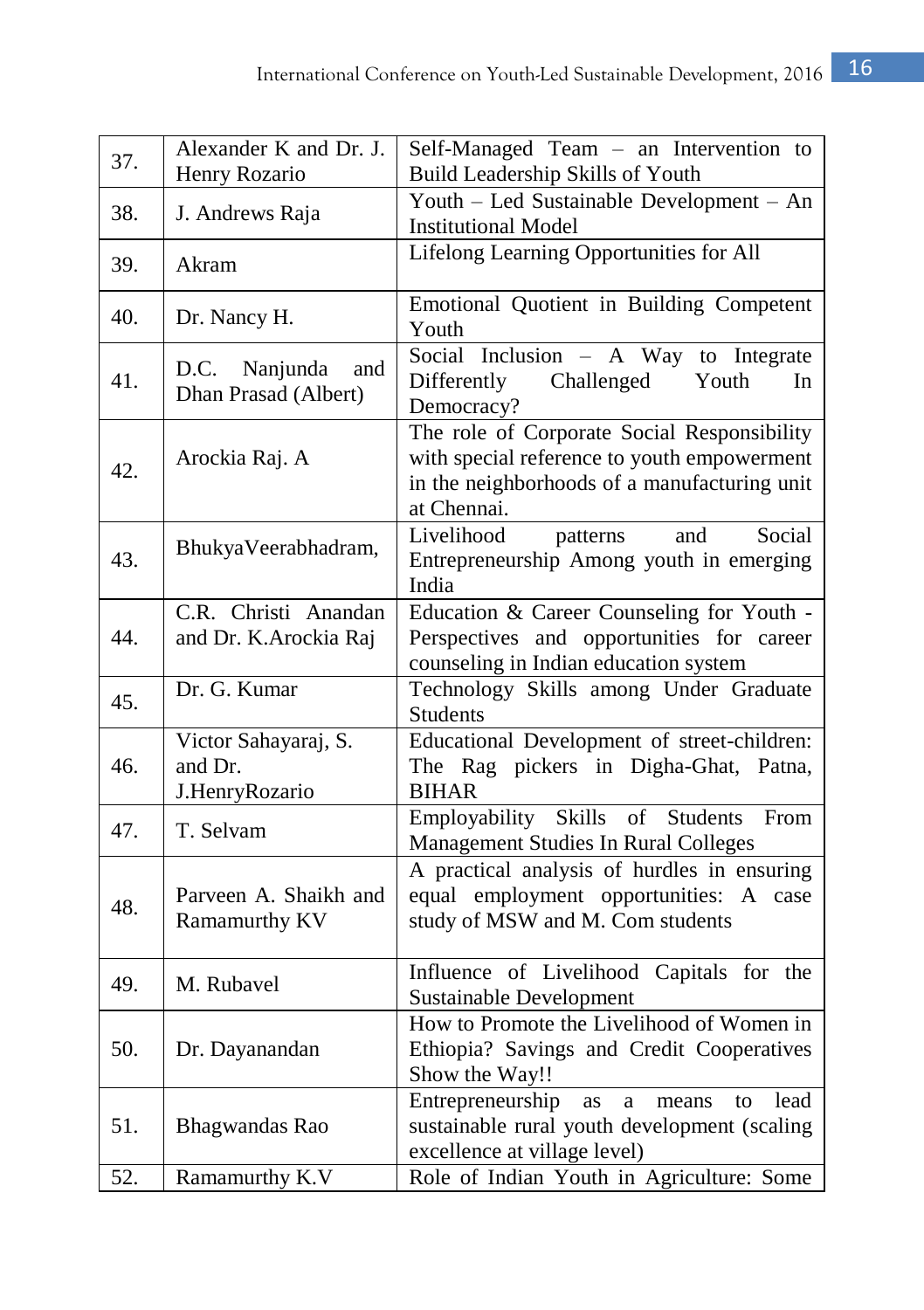|     |                        | Concerns                                     |  |
|-----|------------------------|----------------------------------------------|--|
|     | Jeyapaul and           | Livelihood Initiatives - GMR Varalakshmi     |  |
| 53. | Jacqueline             | Foundation (GMRVF), Bangalore                |  |
|     |                        | Lifelong Learning: Expectations from Life    |  |
| 54. | Horst Kharis, E        | Long Learning, Quality Assurance<br>and      |  |
|     |                        | Development                                  |  |
| 55. | Lourthu<br>Mary<br>Dr. | Entrepreneurship for youth.                  |  |
|     | <b>Jesudass</b>        |                                              |  |
| 56. | P. Nicola Prakash and  | Skilling Youth in Entrepreneurship $-$ A way |  |
|     | Dr. K. Arockia Raj     | forward for Sustained Livelihood Creation    |  |
| 57. | Ramesh U<br>and        | Youth Employment and Unemployment            |  |
|     | Sampoorna Mettilda     | Scenario in India                            |  |
| 58. |                        | Youth Led Sustainable Development – In a     |  |
|     | Arokiaraj S            | Corporate Perspective                        |  |

# **THEME 3: GENDER EQUALITY**

**Chair Person: Dr. Lourthu Mary Jesudass,** Associate Professor, P.G. Department of Social Work, Stella Maris, Cathedral Road, Chennai

| 59. | Dr.Banashankarayya M                              | Deserted Women and Coping Mechanism                                                                  |
|-----|---------------------------------------------------|------------------------------------------------------------------------------------------------------|
| 60. | Dr. M. Gangabhushan,<br>Dr. G. Albin Joseph,      | Scope of working with Adolescent Girls:<br>From the lens of NSS perspective                          |
| 61. | Fr. Tamizhselvan sdb                              | Gender Inequality Faced By The Indian<br>Middle Class Working Women: Role<br>Conflict And Adjustment |
| 62. | D. Amy Pavithra                                   | The Study on Sexual Abuse<br>among<br>Adolescent Schoolgirls In<br>Tirunelvelli<br>District          |
| 63. | D.Karthik, Dr.<br>M.C.A.Devi and<br>Dr. S. Subash | Land Rights for Women: A Barrier for<br>Gender Equality                                              |
| 64. | Dr. S. Paul Raj                                   | Working Women and Wellbeing: Importance<br>of Work and Social Conditions                             |
| 65. | S.Margaret Diana<br>and<br>Dr. R.Dakshinamurthy   | Utilization of Maternal Services Women in<br>Urban Slums of Tiruchirappalli                          |
| 66. | Hemalatha                                         | Women Empowerment in India                                                                           |
| 67. | Umesh E V and Dr. F.<br>Carter Premraj            | Ending Child, Early and Forced Marriage                                                              |
| 68. | K. Umamaheswari and<br>Dr. Suja M.K               | Autonomy of Adolescent Girls of Migrant<br>Gondi Tribes.                                             |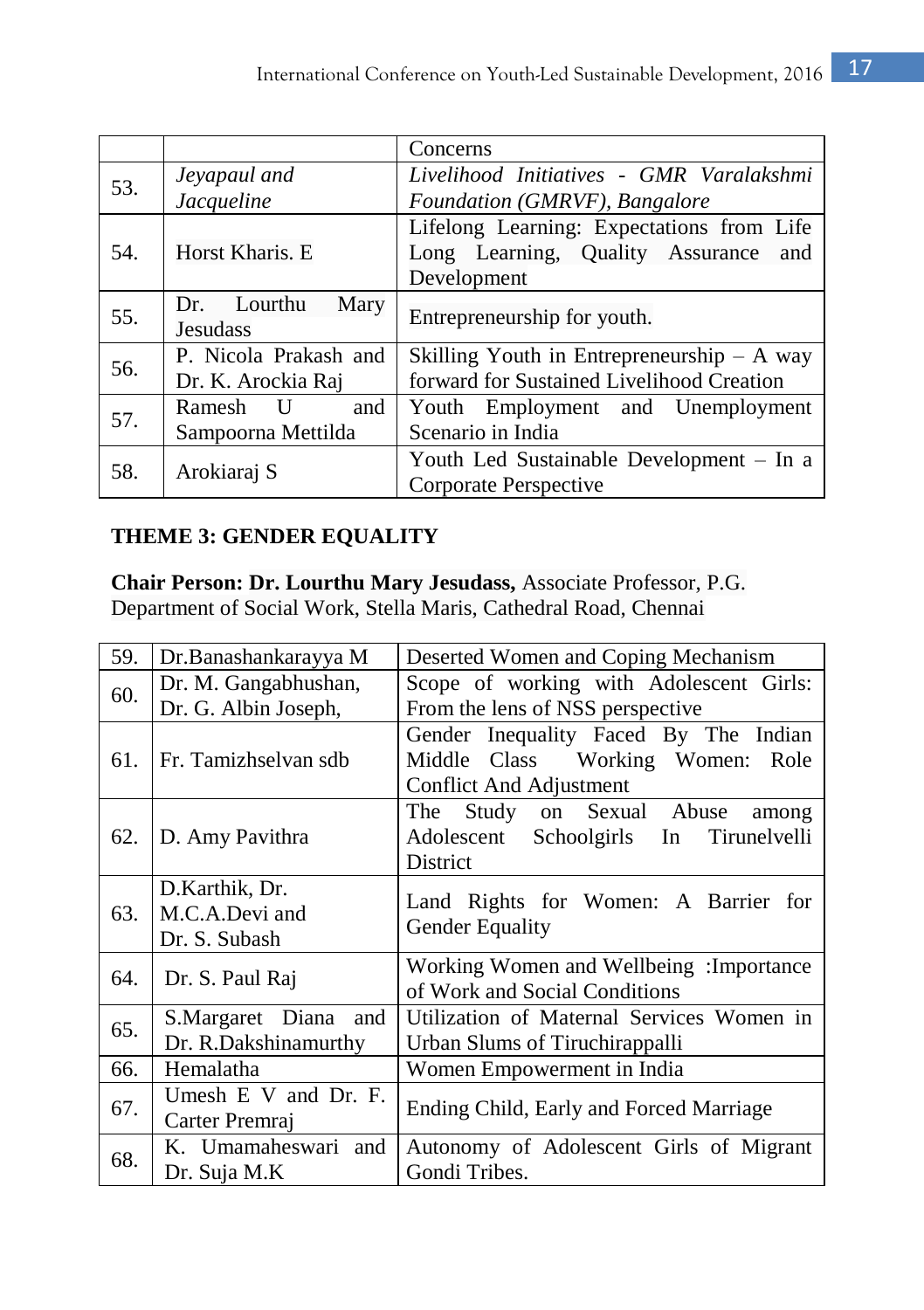# **THEME 4: CLIMATE**

**Chair Person: Dr. Rambabu Botcha,** Assistant Professors, Department of Social Engineering/Youth Empowerment, Rajiv Gandhi National Institute of Youth Development, Sriperumbudur-602 105, TN

| 69. | Saju M.D,<br>Rohan.M.Nair and<br>Meghna Ashok            | Effects of Flood on Street Vendors                                                                                                            |
|-----|----------------------------------------------------------|-----------------------------------------------------------------------------------------------------------------------------------------------|
| 70. | Josephine Anthony,<br>Surinder Jaswal and<br>Shalila Raj | Experience and Perception of Youth on<br>Wastewater Management towards building<br><b>Inclusive Urban Society</b>                             |
| 71. | Saju M.D, Alwin<br>Andrews and Sulekha<br>Najal Wahab    | Impact of Flood on Elderly People With<br>Special Reference to Women                                                                          |
| 72. | S. Vanlalpekropuia<br>andA. Muthulakshmi                 | Livelihood Promotion through Joint Forest<br>Management:-A Case Study of Aizawl<br>Forest Division, Mizoram                                   |
| 73. | AkavaramSaiSpurthy<br>and Prabagaran                     | Youth and Climate Change – Time for<br>Action                                                                                                 |
| 74. | V.S.Varunanvelu                                          | Humanity the only Religion; Social work<br>trainee's experience in<br>relief<br>and<br>rehabilitation. A reference to Chennai floods<br>2015. |
| 75. | Dr. K Gireesan and<br>RavikiranBhartiya                  | Political Economy of Chennai Floods, 2015:<br>Learning for Sustainable Development                                                            |

# **THEME 5: PEACEFUL AND NON-VIOLENCE SOCIETIES**

**Chair Person: Dr. Dayanandan, Professor,** Department of Business & Commerce, College of Business & Economics, Hawassa University, SNNPR, Ethiopia

| 76. | Dr. C.P. Anto                            | Peace Channel: A Model for - Best Practices<br>of Youth-led Sustainable Development and<br>Universal Peace. |
|-----|------------------------------------------|-------------------------------------------------------------------------------------------------------------|
| 77. | Mary Liya K.A and<br>Dr. J.HenryRozario, | Enhancing Youth Engagement- Interplay of<br>Initiating, Sustaining and Hindering Factors                    |
| 78. | Naomi Lawrence                           | Domestic Violence – Its Ill Effects On<br>Women                                                             |
| 79. | Suhel M A                                | Public Sphere as a strategy for promoting<br>Civic engagement of Youth                                      |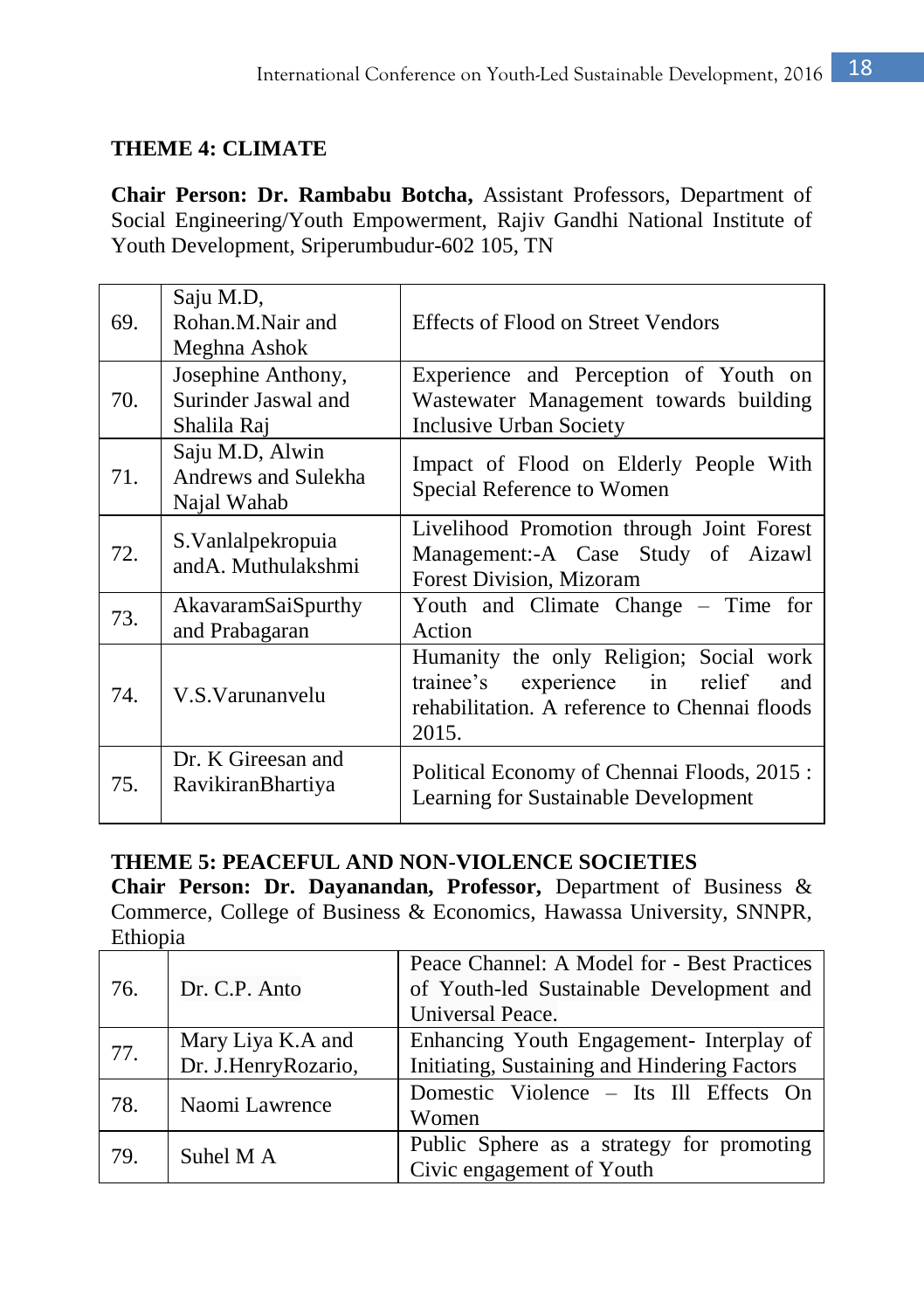# **THEME 1**

# **HEALTH AND POPULATION DYNAMICS**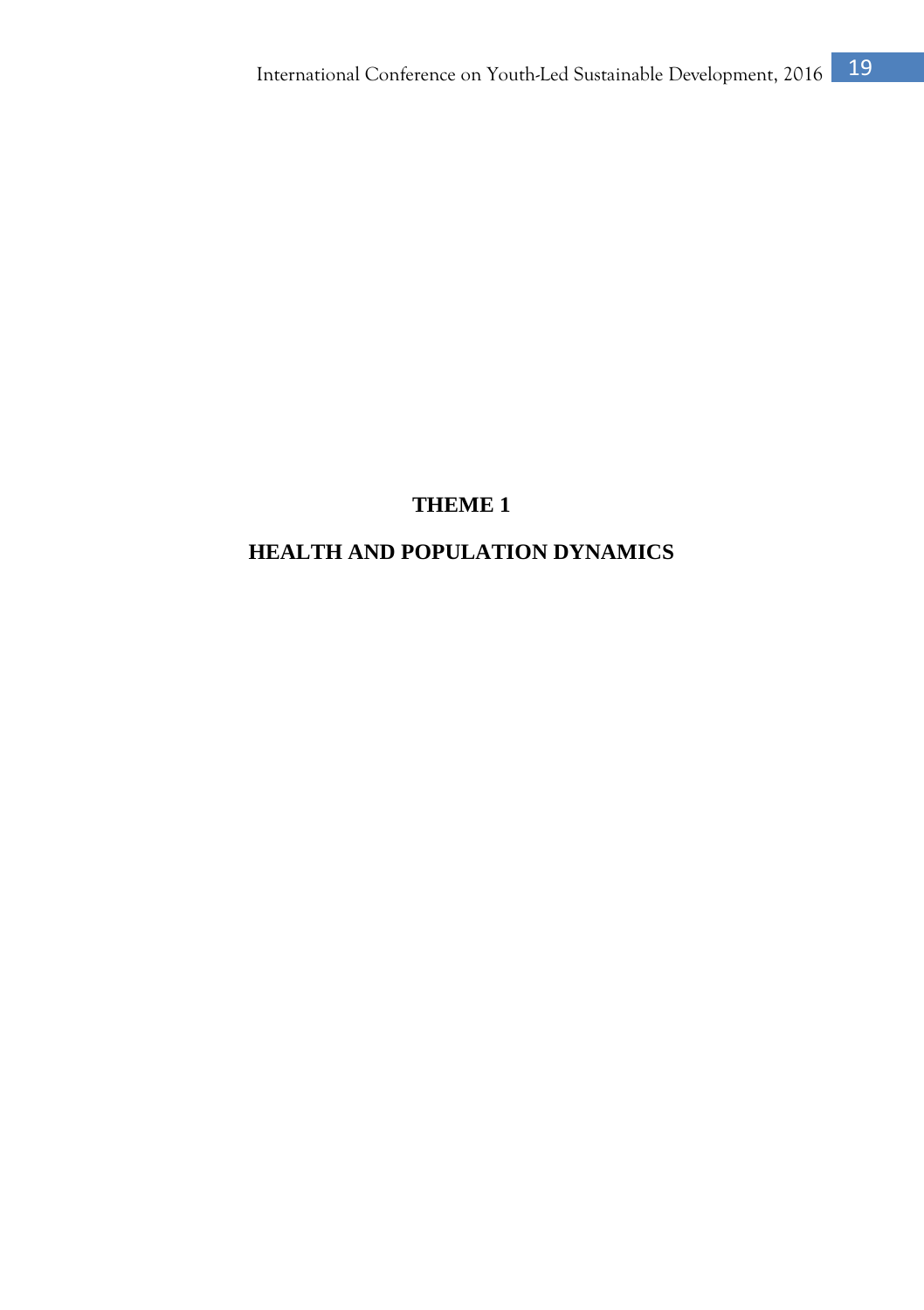# **Young Sex Workers and Their Health Hazards in Old Age: A Study in Mumbai-Karnataka Region**

Dr. Gangadhar B. Sonar Assistant Professor, Department of Social Work, Rani Channamma University P.G.Centre, Toravi-586108, Tq & Dist:Vijayapur, Karnataka.

In India, a large percentage of women and children are victims of trafficking. The involvement of adult men in illegal sex is increasing with a demand of sex with young girls, especially virgins. For this reason, the average age at which a young girl enters the commercial sex has been steadily declining (Mai, 1994). Out of 100,000 Indian commercial sex workers, 40 percent of enter commercial sex work immediately after puberty (Jones, 1995). The practice of commercial sex work is hardly possible once they attain 45 years as 40% of them enter profession soon after puberty and grow as illiterate and unskilled adults without formal schooling. They have largely been exploited physically, economically, emotionally and mentally and have experienced miserable conditions.

The unhealthy life and hazardous working conditions expose them to myriad of health complications in their early 40s. The practice of sex work is widely prevalent found in Mumbai-Karnataka region in the districts of Bijapur, Bagalkot and Belgaum districts of Karnataka (Singh, 2009). Sex workers are largely found in these areas due to four reasons. The existence of Devadasi system; proximity to Maharashtra (customers from Maharashtra visit these districts); increased risk of poverty and hunger; and international tourism which encourage commercial sex work and thereby increased the number of commercial sex workers in this region. This paper is the outcome of an empirical study conducted as part of a major research project supported by University Grants Commission, New Delhi. The aim of the paper is to explore the health complications developed by female elderly sex workers aged 45 years and above who entered the profession between the age group of 13 to 35 years. They are a section of women, weakest among the weaker sections, vulnerable, stigmatised, marginalised, excluded, elderly and resource poor. The paper suggests measures to ameliorate the conditions of female elderly commercial sex workers with reference to their health needs.

**Key Words:** Female Sex Workers, Health Issues, Social Exclusion, Vulnerability.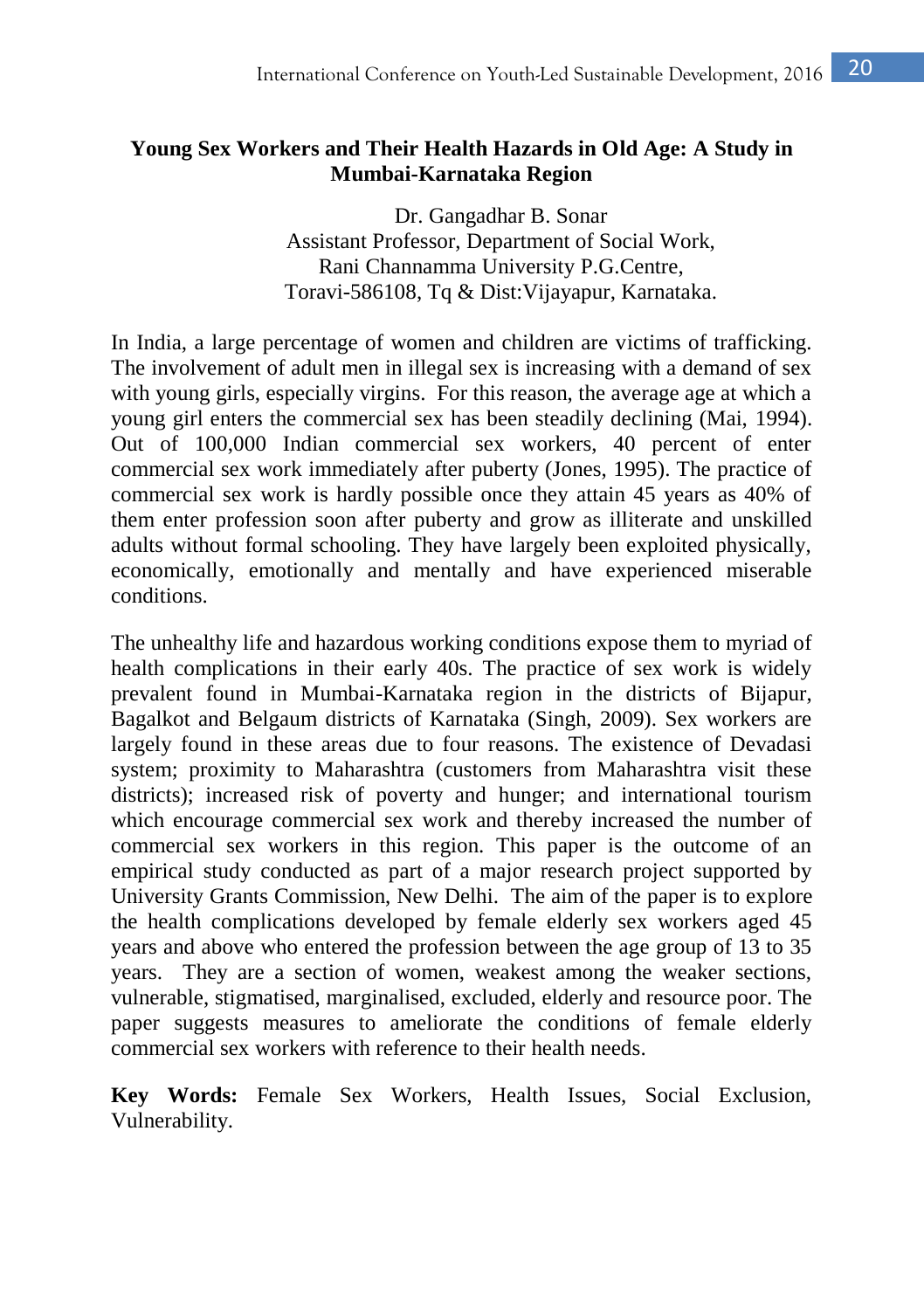#### **Substance Usage is a Hindrance to Youth Development**

#### *- Sustainable Development Perspective*

**Sathish Kumar R,** UGC– JRF Full time Research Fellow. **Dr. K. Sathyamurthi,** Guide & Head, Ph D in Social Work, Madras School of Social Work, Egmore, Chennai-8

"Substance is essential for life" – this is according to the chemical world. "Too much of anything is good for nothing"- this is the current situation which is to be addressed in India with reference to substance usage and especially among the youth population of our Nation. This paper is done with rural youth of Vengal village at Tiruvallur district aimed at bringing out the effects of substance usage on Physical, Psychological and Social Health of youth population. It is an empirical study done with 40 samples of substance using youths identified through snow ball sampling, revealing the knowledge, attitude and practice of substance usage by youth population. The study marks that there is an acuteness of malady as there is a menacing situation of substance usage among the youth population with very less level of knowledge and increased practice of substance usage which is posing a serious threat to youth and youth – led sustainable development, with irresistible impetuosity.

**Keywords:** Substance Usage, Hindrance, Youth, Sustainable Development, Physical, Psychological and Social Health.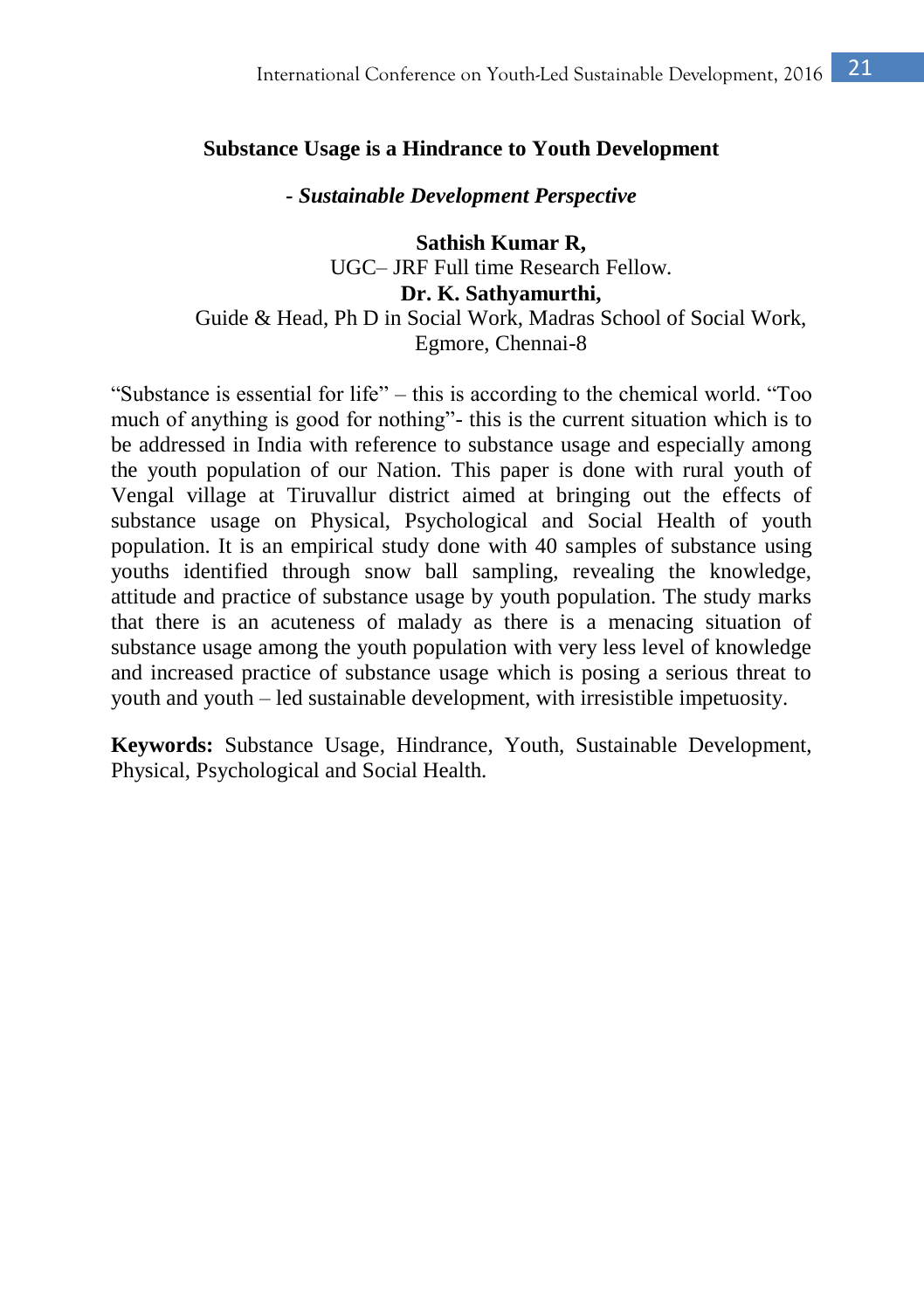#### **The Social Net-working Sites and Indian Youth Today**

#### **Dr. S. Paul Raj,**

Associate Professor, P.G. & Research Department of Social Work, Sacred Heart College, Tirupattur, TN

The primary objective of this paper is to explore the effect of social networking sites on the social relationship, education and changing behavior and life style of young generation. The common perception among the population is that the SNSs had both positive and negative impact on them. Focus group discussions with young men and women students were conducted to get more authentic information on the usage of SNS by them. Mostly respondents were related to face book as the most user friendly SNS. The study revealed that excessive users of SNS tend to avoid attending social gathering and have less direct interaction with others. One of the positive elements is that Use of SNS has made young generation more confident, creative, well dressed, social related to each other, well behaved and brought improved in language. However they are unaware of the ill effects of excessive use of these sites on their health. Today's generation is using various social networking sites on the internet such as Orkut, Facebook, Myspace, Twitter, WhatsApp, Telegram etc. These social networking sites are very easy to learn and moreover they provide mobile apps which are more user friendly to make friends, chat, share pictures, videos etc. The study also is trying to focus on the awareness of various negative impacts of these SNS on their holistic development. Their interpersonal relationship with their family members and the relatives have been very much affected since they spend a lot of time in their communication through these Networking sites virtually. In nutshell the excessive use of SNS has an impact on their life style. While trying to focus on the ill effects of usage of SNS by youth today, the study also focuses on the positive contributions by these sites.

**Key Word:** Social Net-working Sites and Youth.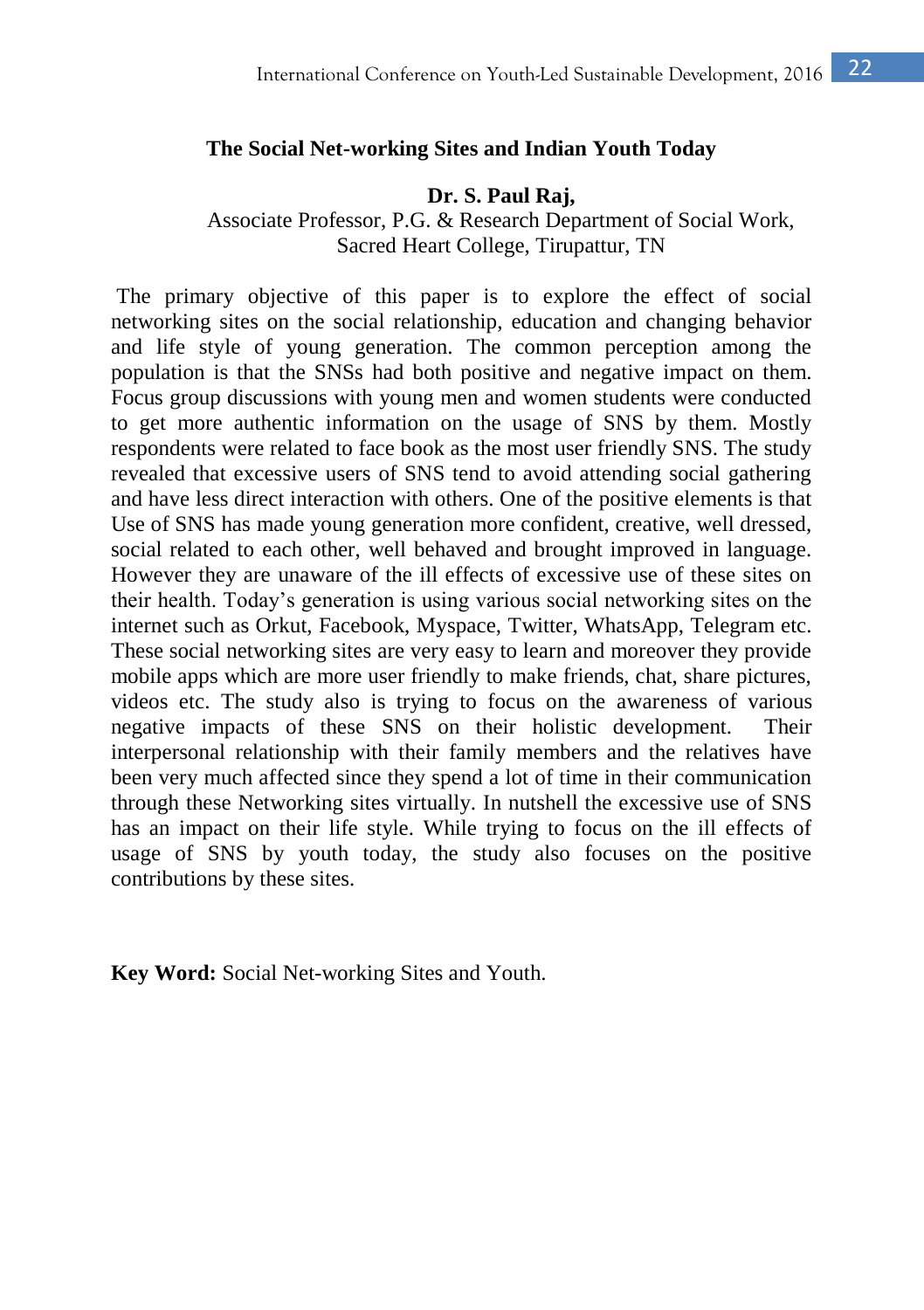# **Prevalence of Alcoholism among Youth in Natrampalli Block in Vellore District**

**Henry Daniel Ambrose,** Assistant Professor, Department of Social Work, Sacred Heart College (Autonomous), Tirupattur – 635601 Vellore District

The study examined the Prevalence of Alcoholism among Youth in Natrampalli Block in Vellore District. A descriptive research design was used for the study. The interview schedule was used for data collection from 157 alcohol drinking youth, age group between 15-29 years by using purposive sampling method. The data were analyzed using descriptive statistics from the Statistical Package for Social Science-20 version. The study has attempted to find out the younger generation's knowledge and the impact of alcohol use in their personal and family life. Youth are the greatest gift to humanity and augmentable resource for the development of our country. Alcoholism is becoming a widespread problem in the Indian society and in Tamil Nadu in particular. The growing western culture in India has recorded a increase of 60 percent, alcohol intake among youth in the age group between 19-20 years (ASSOCHAM, 2009). The study used various statistical methods such as; ttest and ANOVA test. The various suggestions given here would certainly help the youth, parents, State and Central Governments, NGOs and educational institutions to join hands and save the younger generation from the ill effects of alcohol consumption.

*Key:* Alcoholism and Youth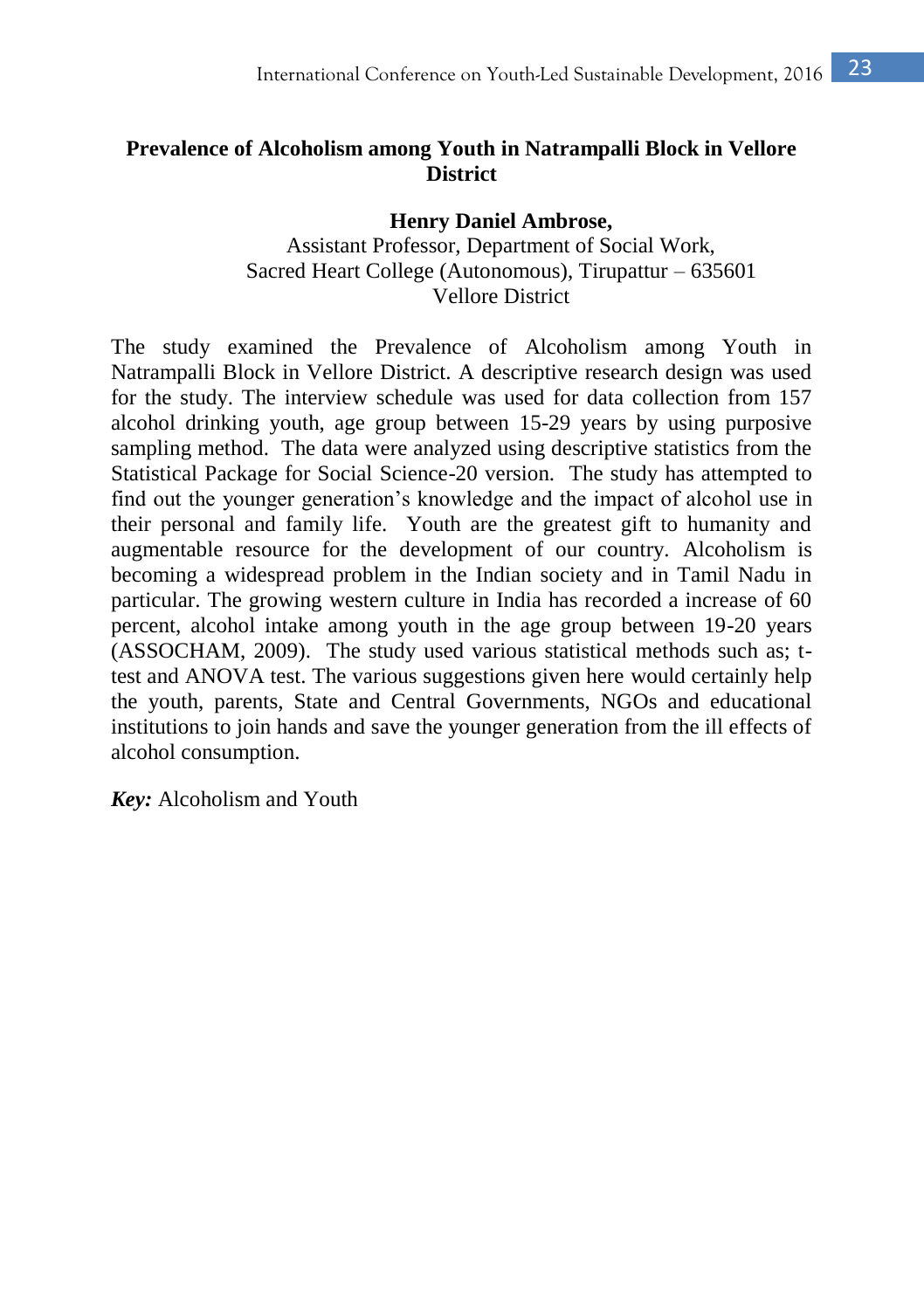# **Ensuring Sustainable Sanitation for All in India: Swachh Bharat Mission Way**

**A.Muthulakshmi** Associate Professor, Department of Public Administration, Mizoram University, Aizawl-796 004

### **C. Devendiran,**

### Professor, Department of Social Work, Mizoram University, Aizawl - 796 004

Access to sanitation is essential for good human health. It is a basic human right and a key component of effective public health delivery system. Sanitation attracted the attention of decision makers because of the Millennium Development Goals. Target7c of the Goals called on countries to halve, by 2015, the proportion of people without sustainable access to safe drinking water and basic sanitation. According to several studies sanitation economy has a very bright prospect in India as still 55 percent of all Indians or about 600 million people have no access to toilets, 74 percent of the rural population defecates in open, 7 lakh people make their livelihood by use of traditional methods of scavenging, vast majority of girls leave schools due to lack of sanitation, less attendance in schools due to non-accessibility of sanitation facilities is a reality due to poor sanitation conditions people suffer from a variety of diseases. It is estimated that the country loses around 2, 50,000 crore Rupees each year on account of poor sanitation conditions. Around half of the country's 246 million households don't have any kind of access to sanitation and are forced to defecate in open.

Keeping in mind of all these situations, a number of policies and programmes have been initiated by the GoI. But many research studies have shown that it could not achieve the desired results. The present government of India has launched "Swachh Bharat Mission" aiming to make the country 'open defecation free' and manage the solid waste in scientific ways and thus make India a clean state. The mission mandates involvements of every citizen in the process to ensure sustainable sanitation. The paper makes an attempt to analyze the goals, and implementation pattern of 'Clean India Mission' besides suggesting measures for its effective implementation in association with the citizen.

**Key words:** Clean India, sanitation and waste management.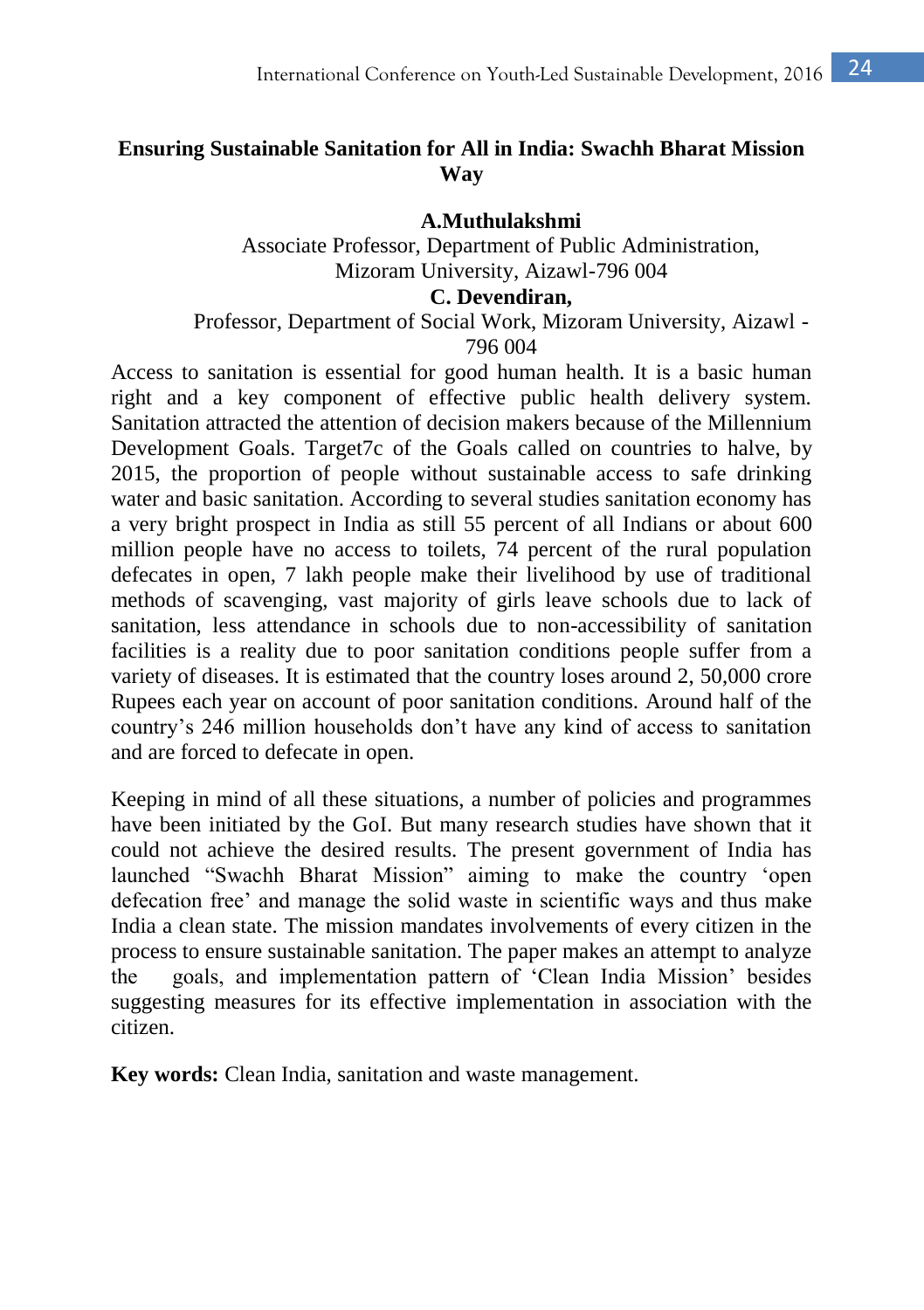# **Changing Social Scenario and the Emerging Need for Pre Marital Counselling for Youth in India**

Dr. G. Robert Clive Associate Professor, Department of Social Sciences Crossland College, Brahmavar – 576213, Udupi Dist. Karnataka

Family and marriage are considered to be the two pillars of any society and as such they are the two most important societal institutions. Marriage is the most important event in a person's life. Every couple who is getting married desires for a lifelong relationship. The fast-changing social and family environment has thrown up new challenges, particularly to the young people, like growing instability, lack of communication, changing attitude towards sex, changing roles of husband and wife and tensions of fast life. Couples today are caught in a web of their own making – multiple roles, multi-tasking, and multitudinous aspirations, all juggling for space in their overworked minds, lowering patience and tolerance levels. With the Indian economy becoming part of the global economy over the last two decades, there has been a distinct change in the income levels, lifestyle and aspirations of the Indian youth. The youth belonging to the Generation Y is no more willing to go through arranged marriages. They have access to quality education, more material wealth, better jobs, and freedom to choose life partners. This has had a direct bearing on the perceptions of Indian young couples towards life, their value systems and the way they want to live their life. In the present age of anxiety and stress, relationships have become fragile like never before. Marital discord and divorces are on the rise. Family courts have been multiplying. In spite of lack of awareness about marriage and family on the one side, there are more expectations from marriage on the other side. Issues such as marital rape, domestic violence and extra marital sexual relations are discussed in public domain. If we ignore these disturbing symptoms, we may have to pay a costly price at a later stage. Research shows that couples who have go through some form of pre-marital counselling, whether religious or psychological are actually the ones those who are happier in their marital union. Premarital counselling provides a safe and neutral environment that would help young couples to develop greater self-awareness, empathy towards each other, and clarity in expectations, communication skills, conflict resolution and problem solving skills. It would also help the couples to develop trust thereby ensuring that they have a peaceful, harmonious, happy, healthy and strong relationship - giving them a better chance for a stable and satisfying marriage in the long run.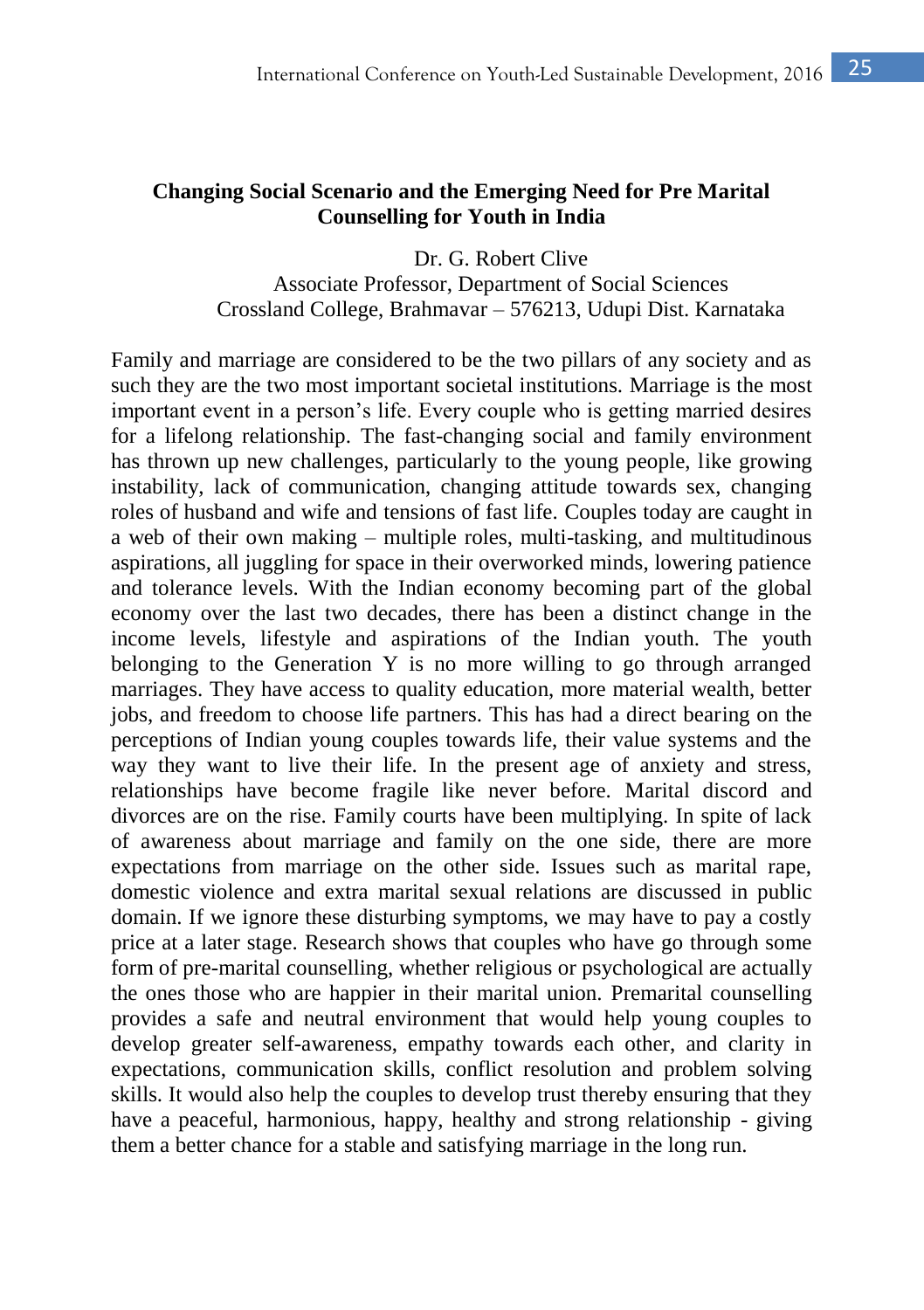#### **Awareness & Risks of STI/HIV/AIDs among Sex workers**

#### **Dr. S. Vidyalatha,** Researcher **and Dr. D. Sai Sujatha,** Associate Professor

Dept of Population Studies & Social Work,

Sri Venkateswara University, Tirupati- 517 502.

Female sex workers (FSWs) continue to represent a high-risk population in need of targeted HIV prevention interventions. Targeting environmental risk factors should result in more sustainable behavior change than individual-level interventions alone. The objectives of the study is to investigate the awareness and risk factors of STI/HIV/AIDs, sources of gaining knowledge and challenges in adapting preventive mechanisms to reduce their risk. The study was administered with 92 sex workers from 'Tirupati' town of 'Chittoor' district in 'Andhra Pradesh'. Interview method was adopted for data collection and it was analyzed. More than half (57.60) of the respondents were in the age group of 20-25 years, followed by one quarter (25.00) in 25-30 years. Less than three fourths (72.04) of the respondents were aware of STI/HIV/AIDS, for half of the respondents (53.26) media was their main mode of awareness, followed by one fifths (20.65) of NGOs. In spite of having awareness, a majority (61.00) of the respondents were unable to use the condoms due to their partner's rejection and more money. A major proportion (63.42) of the women experienced violence. Intimate partner violence followed by violence by family members was more among the respondents. Less than one fifth only visited the ICTC Centre. Peer educators in the NGOs were the main source for increased condom use. Understanding the social, physical, economic, and physical factors surrounding and influencing risk behaviors among FSWs is essential for HIV prevention. Ultimately, the conceptual and methodological approach should aid development of effective and sustainable tailored HIV prevention interventions targeting FSWs.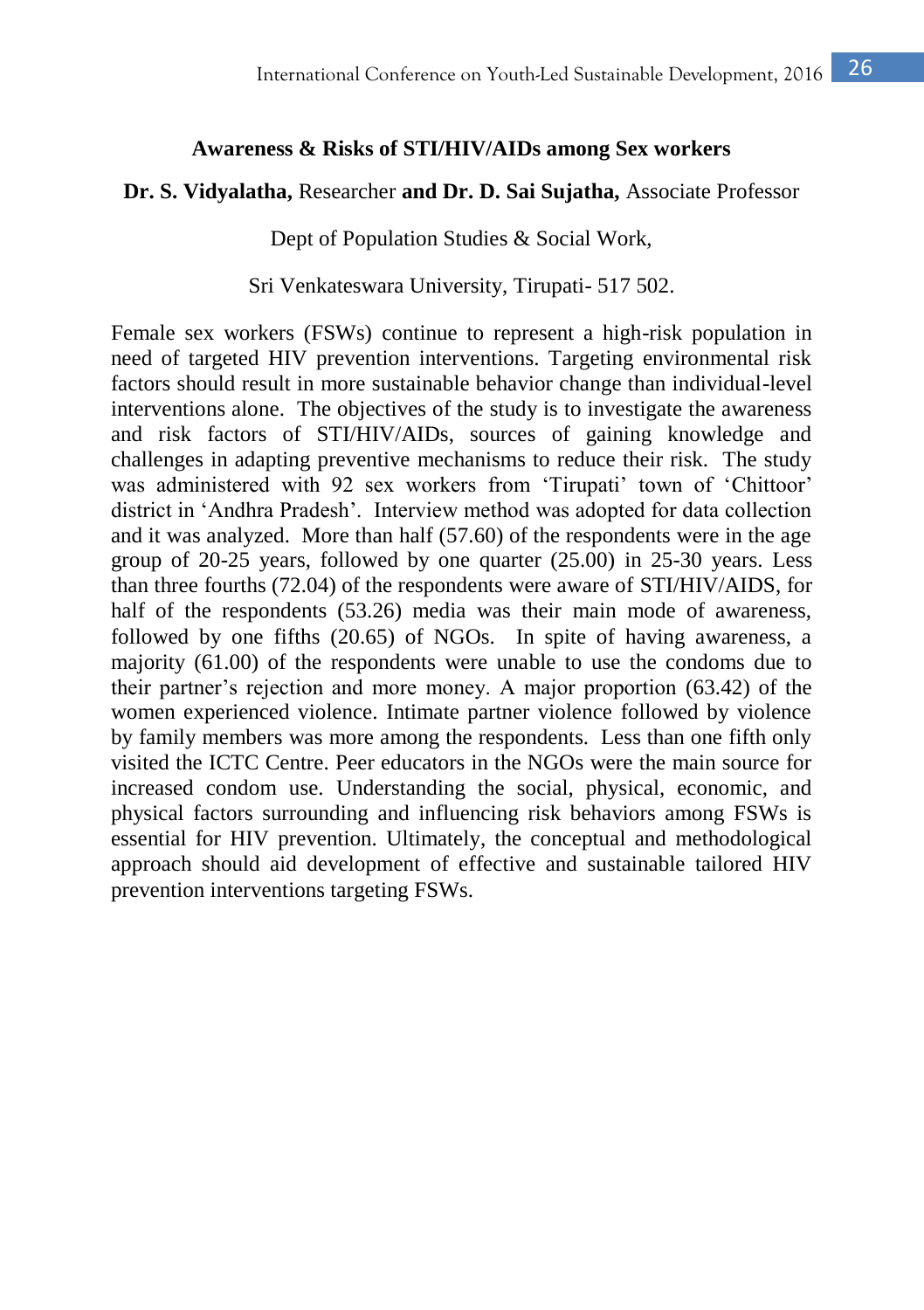# **Fatalities Occurring on Roads in Tamil Nadu:**

### **A Time Series Approach**

#### **Dr. J. Jacob Stanley Inbaraj**

Assistant Professor of Economics Sacred Heart College (Autonomous), Tirupattur – 635601.

One of the major concerns and worry in the present day world is the increase in road accidents in different parts of the state. Accidents occur when there is collision of vehicles with other sources as a result of which people suffer from injury, loss of property and death. Accidents in Tamil Nadu shows an increasing trend which is a worrying concept and has become a major concern for the state. This study provides an appropriate and suitable time series model for the consequences of road accidents that took place in different parts of Tamil Nadu over a period of time. Accidents may either result in injury or death. This study is an attempt to apply Auto Regressive Integrated Moving Average (ARIMA) model of time series, also known as Box-Jenkins method. Time series model is applied to yearly data on the consequences of road accidents data in Tamil Nadu since 1993-2014 to determine patterns of road accidents and their consequences, and classify them such as fatal, grievous injury, minor injury and non-injury types.

#### **Keywords: road accidents, ARIMA model, Box-Jenkins method.**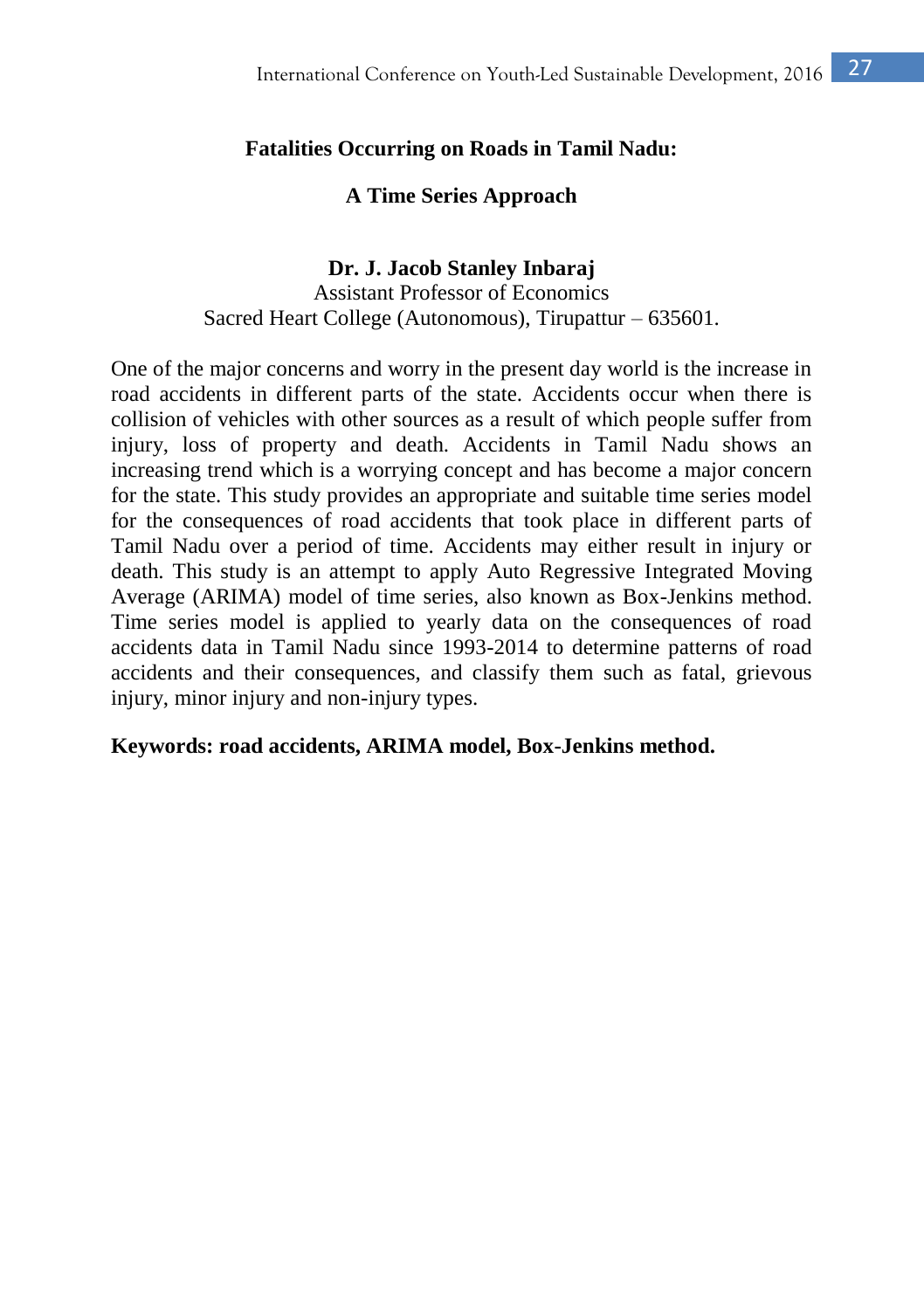# **Nutritional Status of Adolescent Girls in Rural Areas of Nizamabad District, Telangana, India**

#### **Dr. M. Yaladri**

Academic Consultant, Department of Social Work, Telangana University, Nizamabad, Telangana State, India.

#### **S. Ramesh, and R. Neema Naik**

MSW Students, Department of Social Work,

Telangana University, Nizamabad, Telangana State.

Adolescence comprises nearly half of the growing period of youth. It is a crucial phase ambiguous in the lifecycle of girls after infancy. It is importance to improve maternal nutrition and health for betterment of child survival and development. Adolescents are more vulnerable to malnutrition. (WHO, 1994). Unsafe food habits and lack of nutritional awareness among the parents is considered to be the main factor in determining nutritional status in rural areas. Majority of the studies indicate that iron deficiency anaemia is common in low socio-economic group of population in India. The aim of this study is to assess the Nutritional & Health status of adolescent girls in Nizamabad district. For this purpose 100 adolescent girls aged between 15-19 years were selected for the study area. Significant information was obtained through an Interview schedule. There is very little information about diet and nutritional status of adolescents, particularly from rural areas in India. Therefore, there is a need to develop a database on the diet and nutritional status of the adolescents from different parts of the country to enable the governments and other nongovernmental agencies to formulate policies and initiate strategies for the wellbeing of adolescent children. Therefore the study recommends the strong need of nutritional education for adolescents in the rural area. Focus will be given to adolescents who are married/ unmarried belonging to the weaker sections of the society.

**Key Words:** Diet, Nutritional status, Adolescent Girls and Rural Area.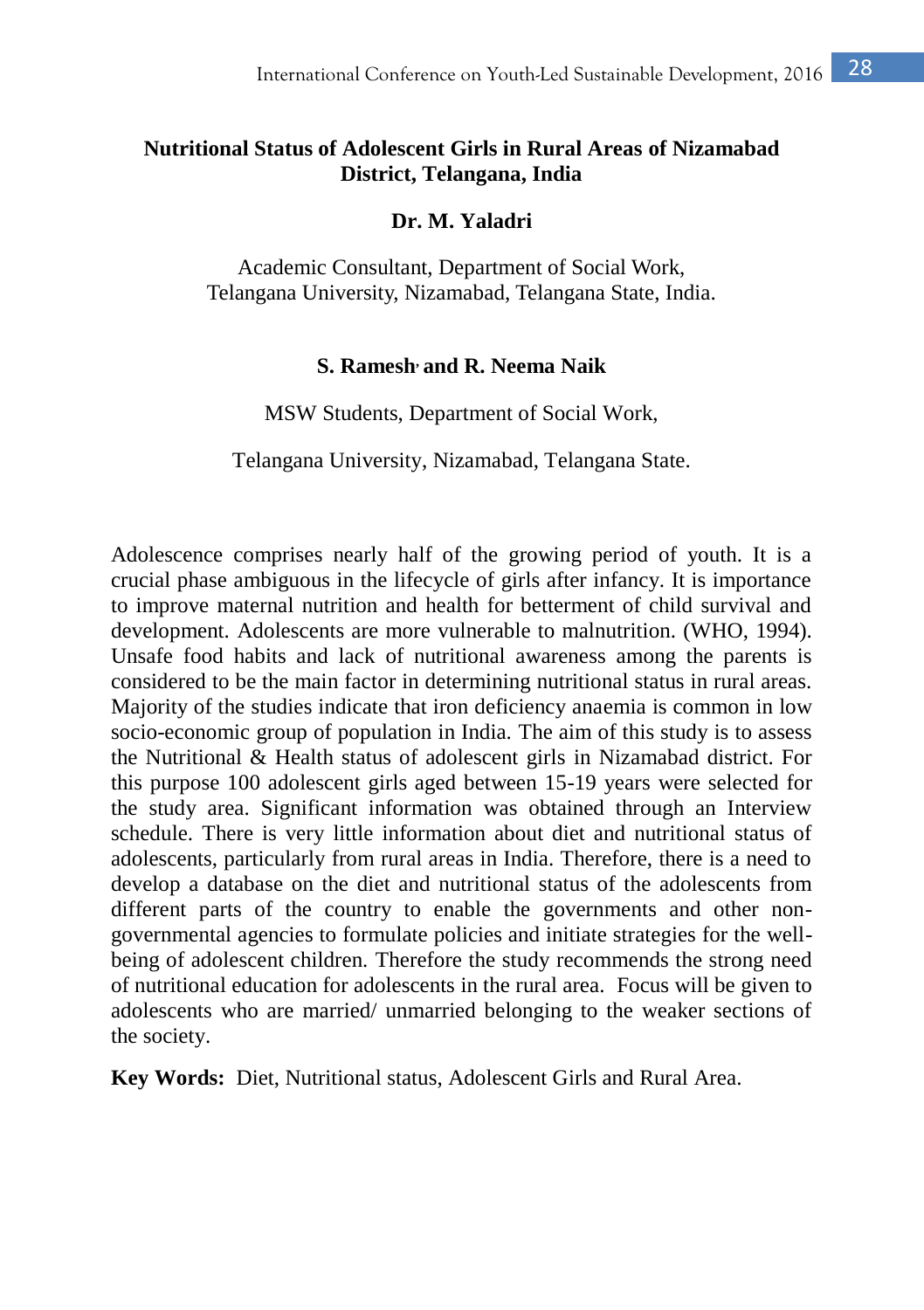### **Attitude of Youth towards Suicide**

#### **Arul John Kennedy G**,

II Year Student, M.Sc. Counselling Psychology, Sacred Heart College, Tirupattur.

#### **Latha MunuSamy,**

Student Counsellor, Sacred Heart College, Triupattur.

The study assessed the attitude of youth towards suicide. The study adopted descriptive approach and used self – administered standardized tool to measure the attitude of youth. Out of 280 boys and girls, 100 youth from the age group of 17 -21 years were selected through randomized sampling. The attitude towards suicide questionnaire (ATTS) developed by Salander Renberg and Jacobsson (2003) was employed for the study. The data was analyzed using SPSS 20. The findings reveal that, permissiveness towards suicide was found to be accepted by 20 (40%) boys in the situation of suffering from severe or incurable disease, whereas girls 38(76%) agree to finish their life in a situation of loneliness. Youth (49 (98%) girls and40 (90%) boys) felt that suicide can be prevented. In order to avoid suicide 30 (60%) girls and 25(50%) boys say that one should not talk about suicide. In general youth are not in favour of committing suicide but when it comes to physical suffering and loneliness they have accepted suicide as a remedy. Since suicide is the third leading cause of death among youth in India, they must be equipped with life skills.

**Keywords:** Youth, Attitude, Suicide, Permissiveness, loneliness and prevention.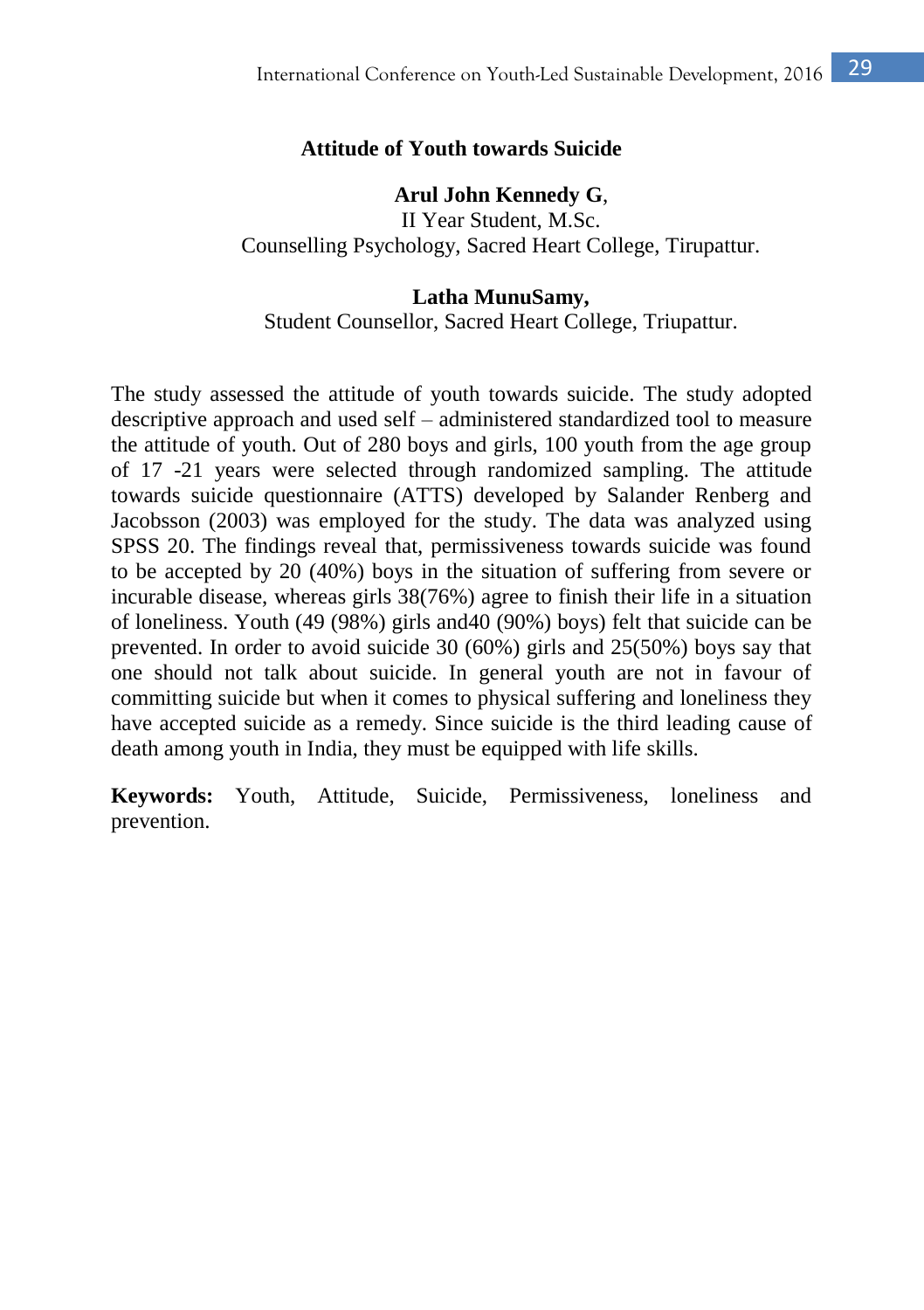#### **Attitude of Youth towards the Reproductive Rights of Women**

**Latha Munuswamy,** Ph.D. Scholar Bharathiyar University, Coimbatore **Dr. J. Hendry Rozario,** Associate Professor & Head, P.G. & Research Dept. of Social Work, Sacred Heart College (Autonomous) Tirupattur,

This study assessed the attitude of young boys and girls towards reproductive rights of women. It was conducted in a co- educational para- medical college at Tirupattur, Vellore district Tamilnadu India. The study adopted descriptive approach. Out of 230 youth, 74 respondents were selected randomly. There were 37 males and 37 females from the age group of 16- 27 years. Data was collected through self administered questionnaire. The data was analyzed using SPSS version 20. Most of the respondents belonged to the age group of 19-21 years 35(47.3%) and 16-18 years 33(44.6%). Majority of the respondents, boys 29 (79.4%) and girls 29(79.4%) have responded correctly about the right age of marriage for a girl to be 18 according to Indian constitution that The right age of marriage of a boy is 21years according to the Indian constitution was pointed out correctly by boys 18(48.6%) whereas only 9 (24.3%) of girls responded correctly to the question regarding the right to marry the man a girl prefers, 20 (54.1%) boys and 16(43.2%) girls have the attitude that a women has no right to select her life partner. Majority of the boys 27(73%) and girls 23 (62.2%) have an attitude that a women has no right to limit the number of her children according to her desire. Equal number of the boys and girls 20(54.1%) feel that a women should take the decision of limiting the number of children with her husband's permission and 7(18.9%) boys feel that a women should get permission from her mother-in-law. Majority of the girls 35(94.6%) and boys 26(70.3%) have an attitude that woman has no right to abort the child without the consent of her husband. Compared to girls, boys had a more dictating attitude towards women when it is related to decision making in reproductive life. It is very apparent from this study that sustainable development goal on gender equality and women's empowerment can be realised in India, only when young people are aware of their reproductive rights

**Key Words:** Reproductive, Rights, Youth, Attitude and Sustainable Development.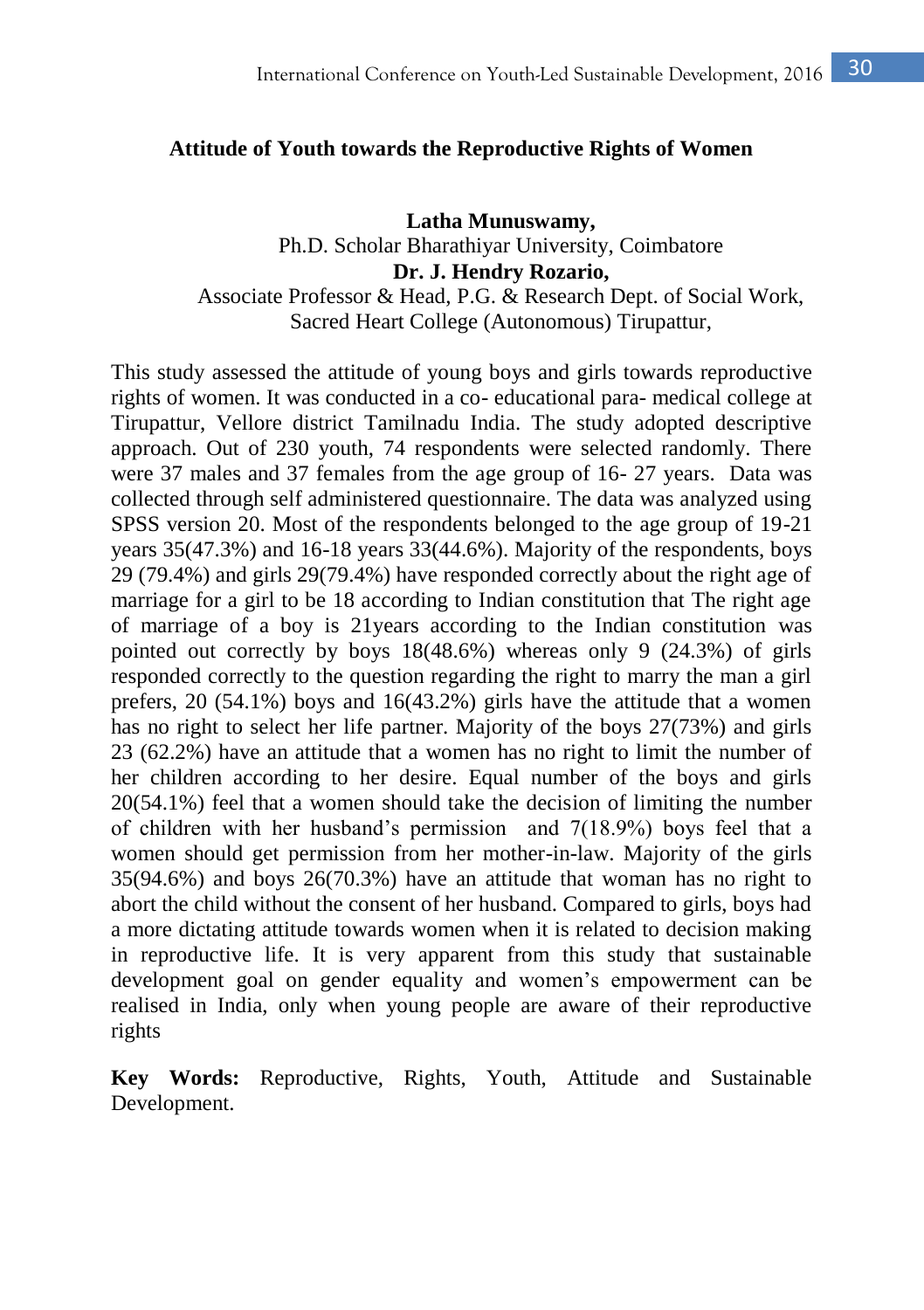# **Road Safety Awareness and Practices among the Youths in special reference with Coimbatore City, Tamil Nadu**

**Stanislaus. F**, Ph.D. Scholar, Department of Social Work, Bharathiar University, Coimbatore, **Dr. Henry Rozario**, Associate Professor & Head, P.G. Department of Social Work, Sacred Heart College, Tirupattur.

In India, 'Road Accidents' are deadlier than 'Terrorists'. Road safety is a major issue affecting the road sector. 'Road safety' remains a serious impediment to sustainable human development in India. Road accidents continue to be an important social and economic problem in developing countries like India. Growth in the number of motor vehicles, poor enforcement of traffic safety regulations, poor quality of roads and vehicles and inadequate public health infrastructures are some of the road safety problems faced by Indians. According to the World Health Organization (WHO), road traffic injuries are the sixth leading cause of death in India with a greater share of hospitalization, deaths, disabilities and socio-economic losses in the young and middle-aged population. India accounts for more than 200,000 deaths because of road accidents, according to the Global Road Safety Report, 2015 by the World Health Organisation (WHO). This is 46% more than the national statistics released by the National Crime Records Bureau (NCRB) in July, 2015. Road accidents in Tamil Nadu are among the highest in Indian States. In 2013, the state recorded 15,563 fatalities in the 14,504 recorded accidents, the highest for any state in India. The state also topped the list of most accidents in a state, for ten years from 2002 to 2012. Road traffic Accident (RTA) is a collision between vehicles; between vehicles and pedestrians; between vehicles and animals; or between vehicles and geographical or architectural obstacles. Road traffic accidents are a human tragedy. They involve high human suffering and socioeconomic costs in terms of premature deaths, injuries, loss of productivity, and so on. This study aims to bring out the awareness level of Road Traffic Accidents and Road Safety Practices among the youths in Coimbatore.

**Key Words:** Road accidents, Road Safety, Injuries, WHO and NCRB.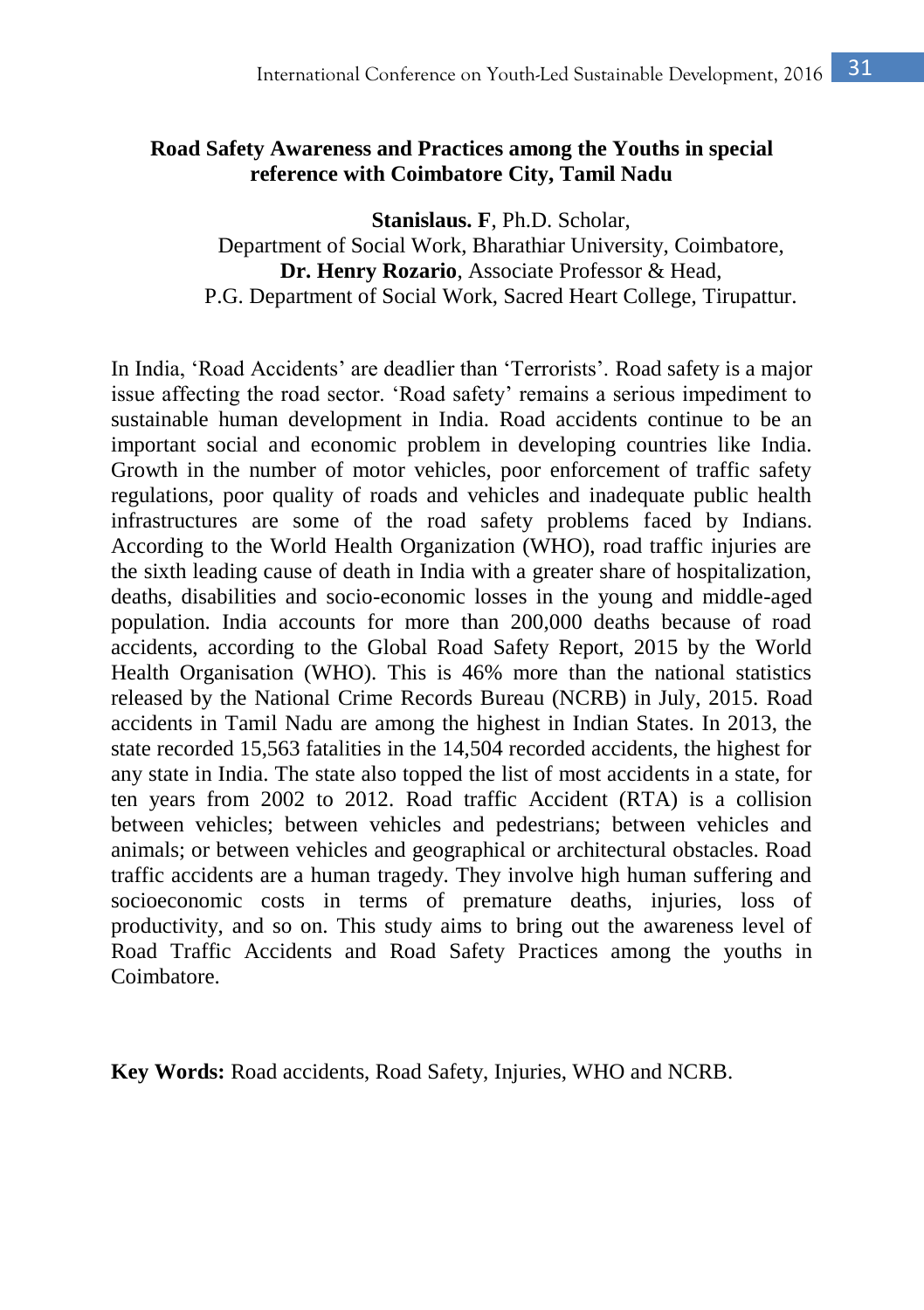# **Knowledge of Puberty among Male Youth in Tirupattur, Vellore Dist Godson Smith P,**

### II Year M.Sc. Counselling Psychology, Sacred Heart College Tirupattur, TN

This paper aims to determine the level of knowledge regarding puberty among college going male students. This descriptive study was conducted on 100 Youth who belong to the age group of 17-20. The respondents were from an Arts and Science college, Tirupattur. Students were selected through random sampling method. A structured pre designed and pre tested self-administered questionnaire was used to collect the data. The data was analyzed using SPSS20. Study showed that the youth boys don't have sufficient knowledge. Only 30 (30%) of the students knew age of attending puberty which is 10-14. Only 49 (49%) of the Students said that major composition of penis is sperm whereas 51 (51%) of students had wrong notion that penis is a life saver. It was found in this study that youth have minimum knowledge of puberty and the physical changes during puberty. Majority 90 (90%) of the students expressed that they need sex education. They are in need of getting sufficient Knowledge on puberty. The educational institution should arrange classes for sex education and should conduct awareness program for the well-being of the Students.

**Keywords:** Youth, Puberty and Knowledge.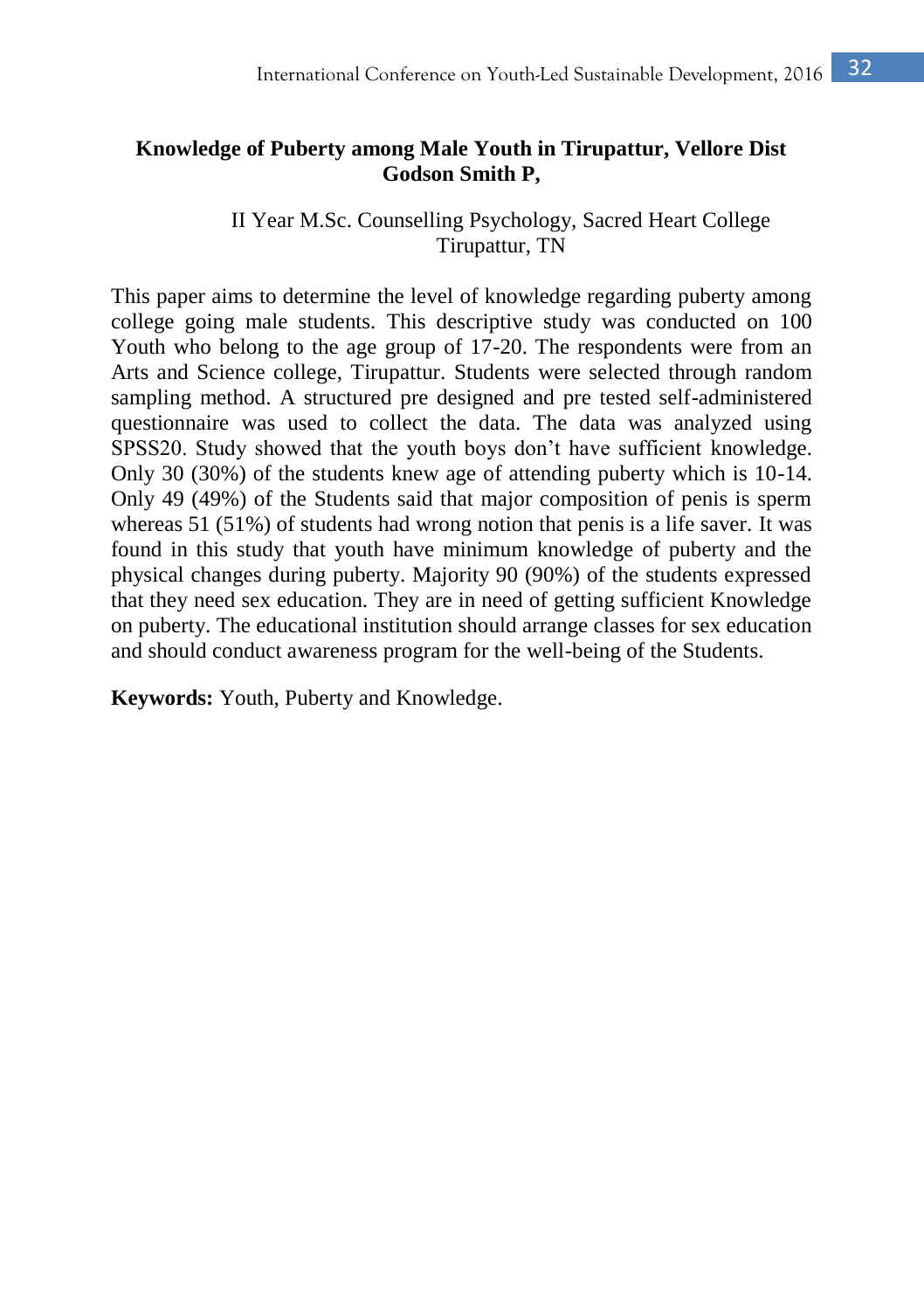#### **Tuberculosis a Specific Health Issues and Role of Youth**

#### **GOPI M,**

Blood Bank Counsellor, General Hospital Thalassery, Kannur District, Kerala

Tuberculosis is a specific infectious disease and it remains a worldwide public health problem. It is estimated that about one- third of the current global population is infected asymptomatically with tuberculosis. Most new cases and deaths occur in developing countries where infection is often acquired in child hood. It is assumed that about 10 percentage of total TB load is found children. Globally about 1 million cases of paediatric TB are estimated to occur every year, with more than 100000 deaths. Here my paper aims to analyse the contemporary statistical based studies and how remedial measures could be undertaken for the prevention of Tuberculosis among youth.

**Key Words:** Tuberculosis, Role of Youth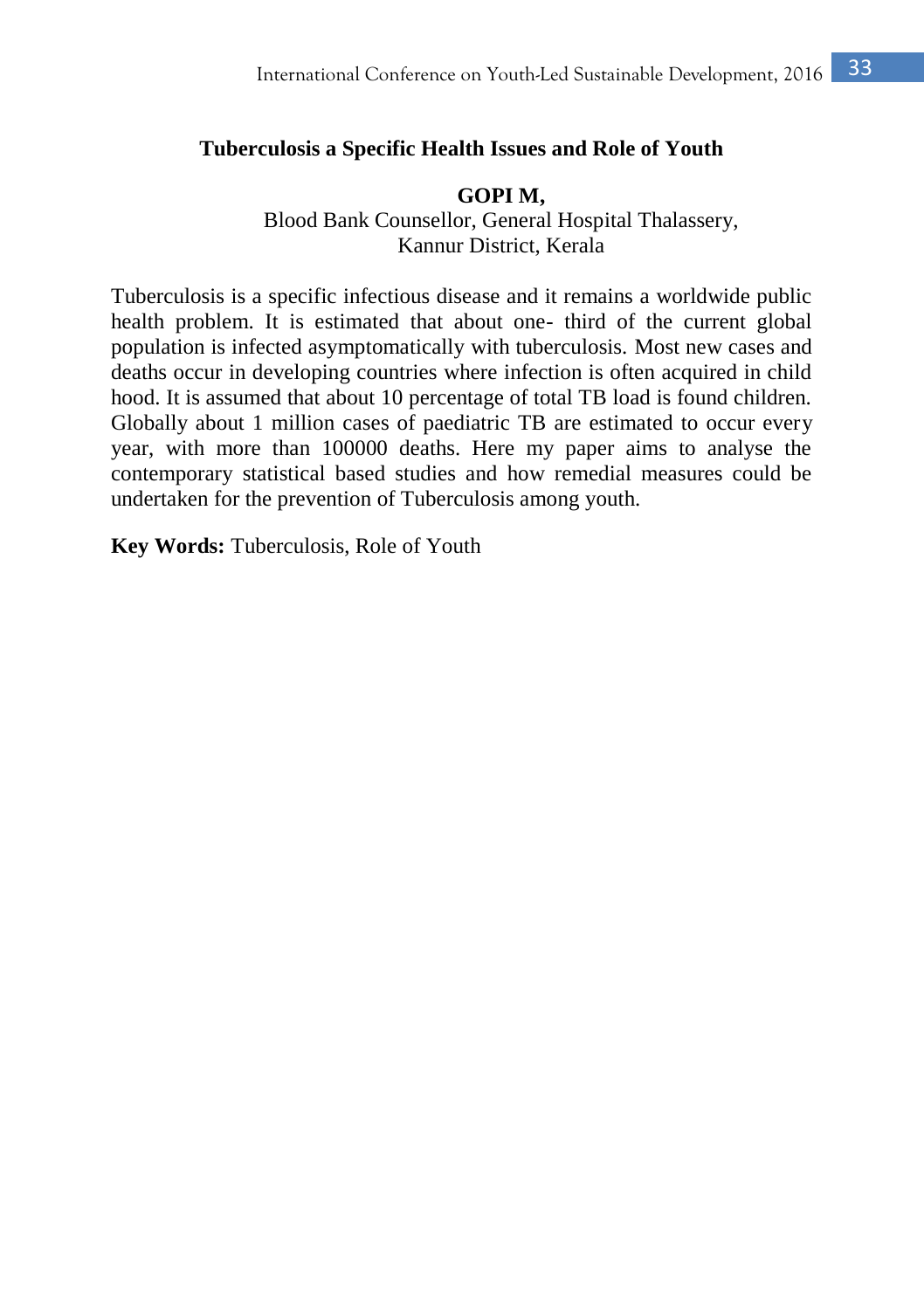# **Maternal and child health practices of Konda Reddy women: A baseline study of the PVTG in VR Puram of East Godavari District, Andhra Pradesh**

**Chiranjeevi.T,** Assistant Professor (P), Dept of Social Work, UPGC, Kakatiya University, Jangaon-Warangal  $(TS)$ **Dr. K.Ailaiah**, Assistant Professor,

Dept. of Sociology, UPGC, Kakatiya University, Jangaon-Warangal (TS)

The Konda Reddy are one of the most vulnerable tribes (Particular Vulnerable Tribal Group-PVTG) of Andhra Pradesh and Telangana states. They are mainly found in the charming Papi hill ranges (part of Eastern Ghats) on either side of the Godavari gorge, in West Godavari and East Godavari of AP and besides the hilly tracts of Khammam district of Telangana. The Reddys of these settlements are plough cultivators, flat lands found between the hills and the riverbank. Etymologically, Konda means hill and Reddy means headman in Telugu. They call themselves Pandava Reddy after the five pandava brothers, the great heroes of the epic Mahabharata, from which they trace their descent. They number 83,096 as per 2001 census. Most of them live in multi-ethnic villages, where there is very little social stratification. Various types of diseases are cured by applying the extract of roots, latex, milk, leaves etc., of the different available plants in the forest. For each type of illness there are indigenous treatments which are very helpful in the health care system of Konda Reddy. Ayurveda has a very closed continuum with the folk medicines as being practiced by the Konda Reddy people. The Papi hills forest around the Konda Reddy habitat preserve a wide variety of floral and faunal life, which are the sources of life for dozens of tribal communities living within the forest areas. Ethno medicines, as practiced by the Konda Reddy people, there are various socio-cultural factors which influence the mode of treatment. In the Konda Reddy society, the socio-cultural activities revolve around gods and spirits. The supernatural powers are identified with a group of powerful forces and deities which control and influence the happenings in the society. Thus, they have specific spirits specialized in the treatment of particular diseases. Similarly for the protection of cattle, calamities etc., they have the specialized spirit-doctor called vejju to treat the diseases.

**Key Words:** PVTG's, podu cultivation, close-knit communities, ecosystems, folk medicine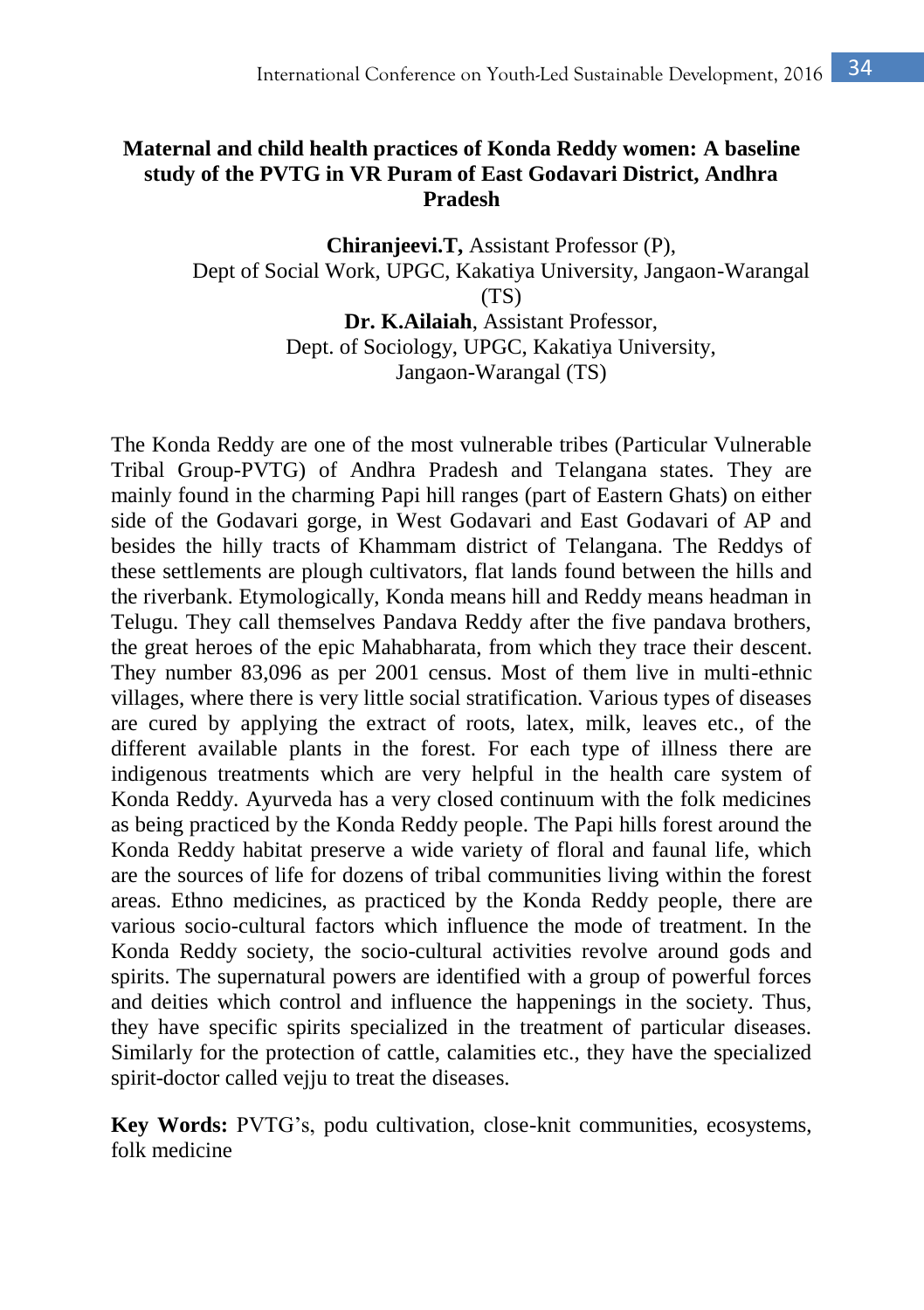### **A Study on Locus of Control and Mental Health of Students**

**Dr.Mallikarjun H.Krishnakar,** PDF Fellow, **Chidanand D,** Research Scholar and **Dr.Shivakumar S.Chengti,** Professor & Chairman, Dept. of Psychology. Gulbarga University, Kalaburagi, Karnataka.

The aim of the present study is to assess the influence of locus of control on mental health of students selected from Kalaburagi (Gulbarga) district, Karnataka state. The sample consists of 180 students. The sample was administered with locus of control scale (Anand kumar and srivastav, 1985) and mental health inventory (Jagadish and Srivastva, 1988). The data were subjected to the statistical analysis. The results revealed that locus of control produces significant differences in mental health of students and there is a significant difference in mental health between the male and female sample.

**Keywords**: Locus of control, mental health and students.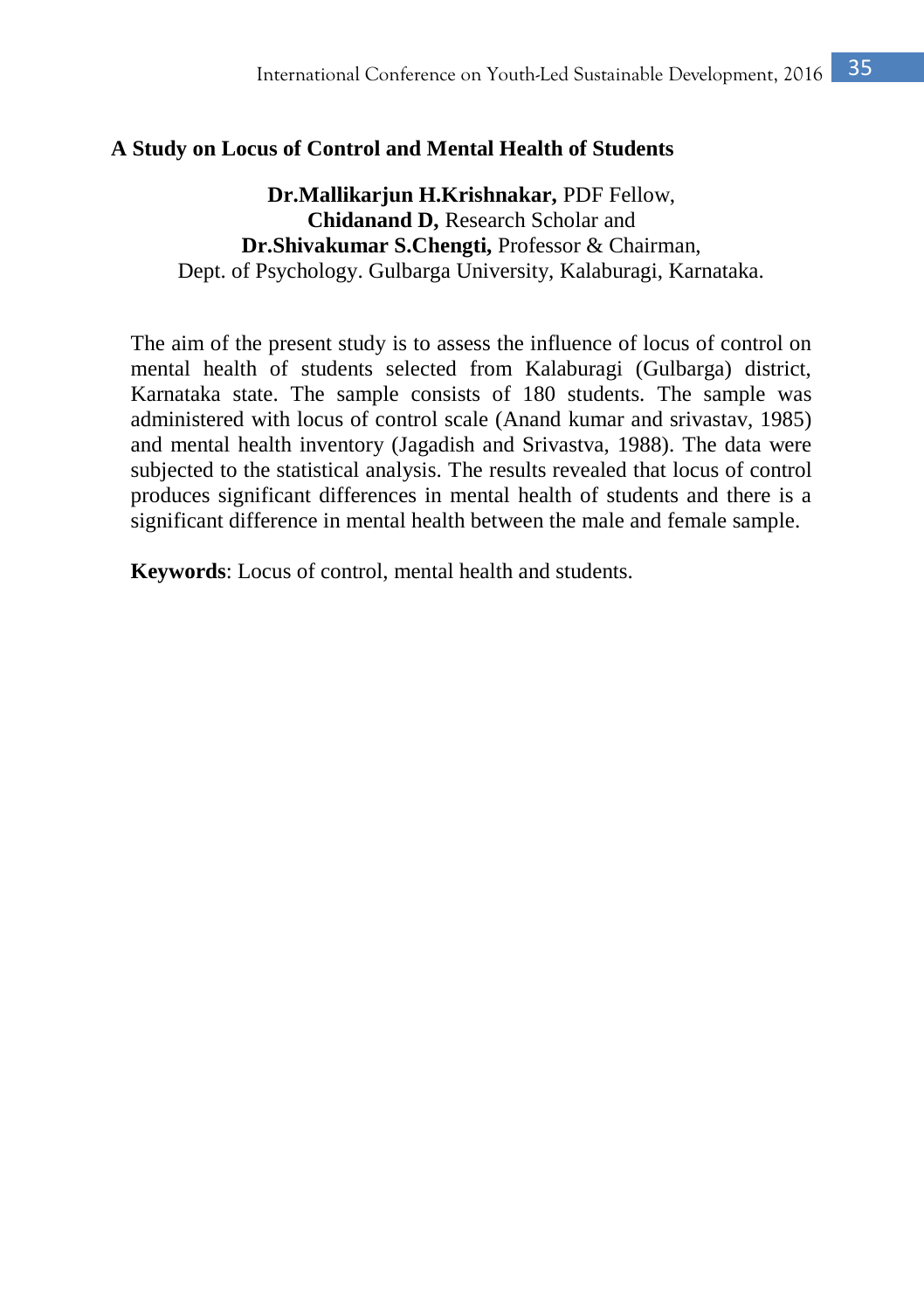# **A Study on Physiotherapy Intervention Programme on Obesity among Youths**

#### **Dr. S. Senthilkumar,**

Associate professor, Saveetha College of physiotherapy

Saveetha University, Chennai.

Obesity is a major public health problem with both genetic and environmental causes and associated with an increased risk of morbidity and mortality, as well as reduced life expectancy. The last two decades of the previous century have witnessed a dramatic increase in health care costs due to obesity and related issues among children and adolescents. This study was to evaluate the application of Physiotherapy intervention programs and their success in reducing obesity among youth. The study design was 'Experimental' and the participants were randomly selected from the Saveetha Medical College hospital (Department of Physiotherapy). Thirty participants between age group of 18 to 25 belonging to both sexes were randomly selected for this study. Outcome measures were Height, Weight, BMI Calculator. The data obtained was tabulated and statistically analyzed. Height, weight and Body mass index were calculated and compared pre and post intervention, parametric statistical tests, dependent t sample test and unpaired t test were used. The two-tailed P value is less than 0.0001 by conventional criteria; this difference is considered to be extremely statistically significant of the experimental group. Obesity in adolescents and children has raised to significant levels globally with serious public health consequences. In addition to cardiovascular, emotional and social issues, it poses a serious hazard to the basic health care delivery system. Physiotherapy intervention program focusing on obese people can reduce obesity and improve the quality of life among youths.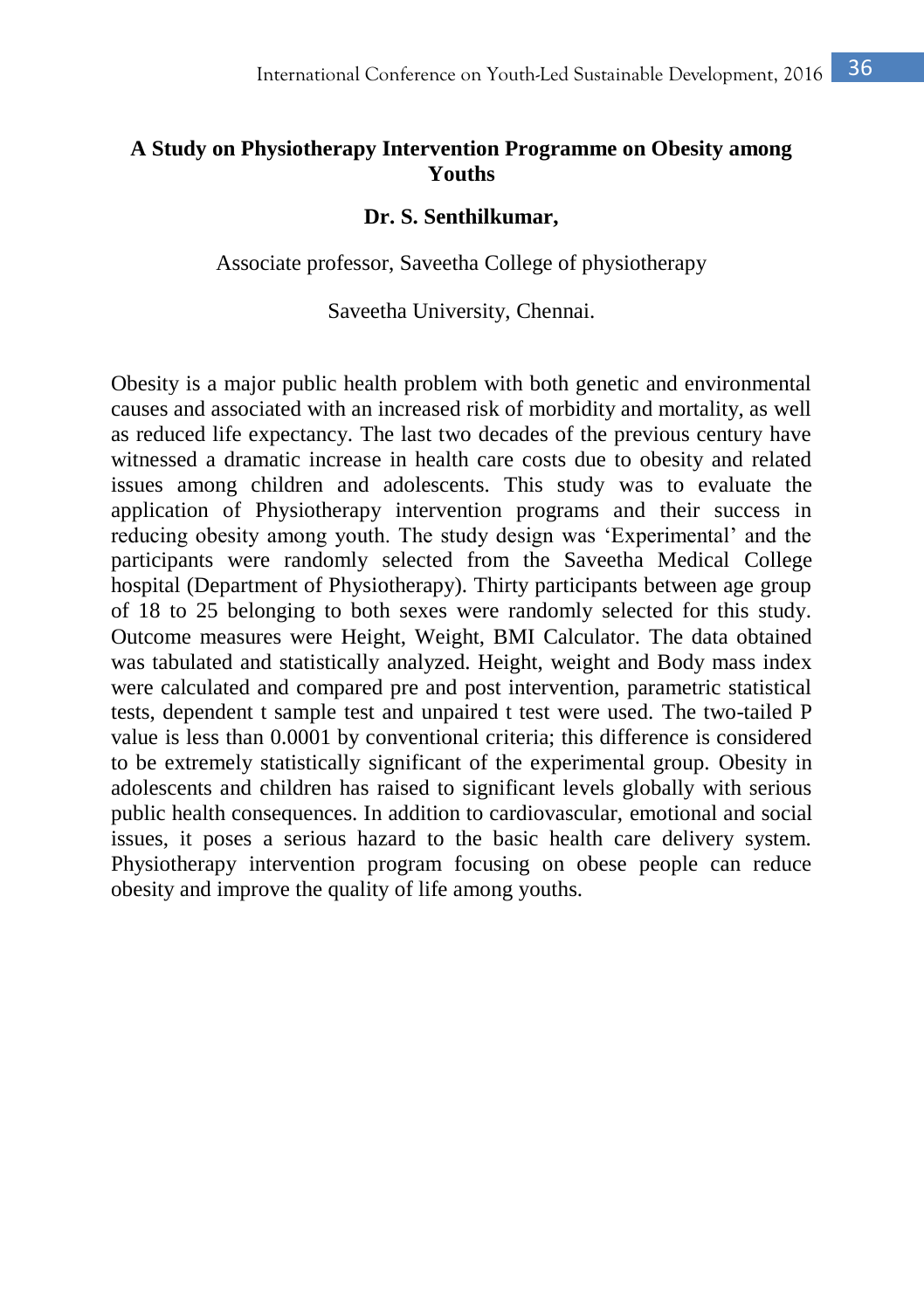### **Developmental Concerns of Differently Abled Youth**

### **Dr. K. Arockia Raj and C.R.Christi Anandan,**

## Asst. Professors, PG & Research Dept. of Social Work, Sacred Heart College, Tirupattur

Youth are the resources of a strong country. Contribution of youth will make a family and country much stronger in terms of the developmental activities. It is important to ensure effective supportive systems at different levels to address the concerns of youth, and it is imperative to differently abled youth. Handicap is a disadvantage of a given individual resulting from impairment or a disability that limits or prevents the fulfillment of a role that is normal for that individual. Causes of disabilities can be divided as prenatal (before birth), pre natal (during the process of birth), post natal (after the birth).This paper has highlighted the challenges of youth in terms of their self-concept, health, family, education and livelihood. This empirical study included 104 youth between the age of 15 and 35 who are partially or fully impaired and living in Tiruvannamalai District, TN. Descriptive Design was used to describe the findings. Data were collected using Interview Schedules. SPSS research software was used to process the data and derived the findings. It was found out that majority of the differently abled youth have poor self-concept, poor health status, lack of family support and lower interest and supportive system for education and employment. This paper highlights various strategies to different stakeholders to address the concerns of these youth so that they become productive human power to the nation.

**Key Words:** Developmental Concerns and Differently Abled Youth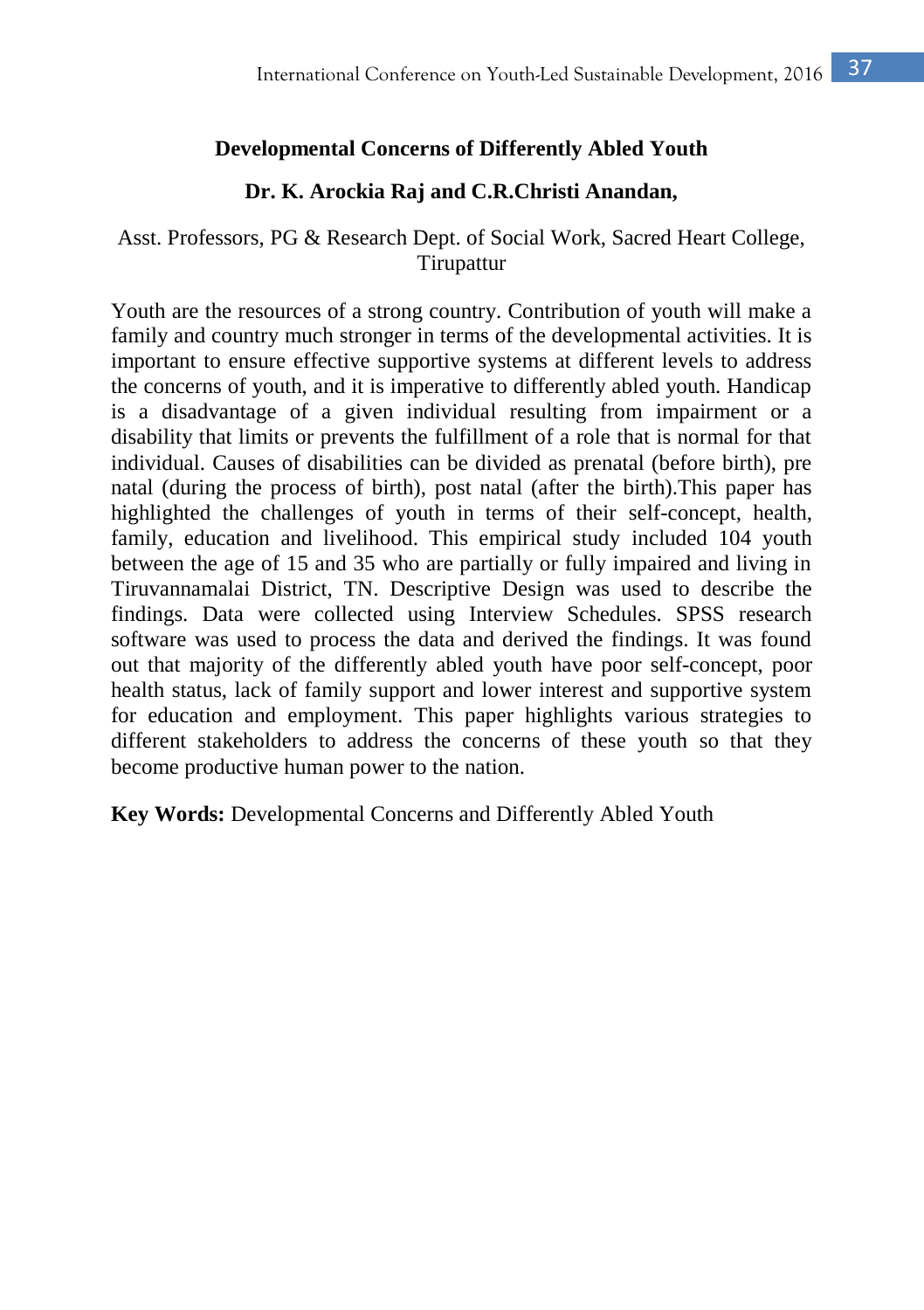# **Drug Addiction and its Psycho-Social Impact on Youth in rural and urban India**

#### **Chitra Upadhyaya**

#### Dept. of Communication and Journalism

Youth are the greatest asset of any nation and the edifice of social foundation on which the future of the nation rests. They have fundamental rights to a better life, happiness and sense of security. Just like food, clothing and shelter security too is a basic need which includes psychological and physical security. Health is the next major concern of any developing nation and is futile to discuss health issues ignoring youth. Youth across the world are living vulnerable lives. They are victim of all bad habits, which ultimately present them from achieving their aim in life. At the transitional phase, they are attracted by drugs and a life style, which ruin their life. As they determine destiny of the nation, they need special care and attention. Any unfortunate occurrence leave them socially and psychologically paralyzed. It kills their creativity and ultimately deprives them of healthy thinking and healthy imagination. If utilized properly creativity, imagination and entrepreneurial skill of the youth can bring dynamic change and sustainability in the society. If we want to get rid of all the social evils in the society then we need to strengthen the youth community. It is only possible through life skill training, participating in the grassroots level activities to build a nation and world free of fear, poverty, illiteracy, inequality and injustice.

The present paper is an attempt to understand the roles and responsibilities of youth as agents of social transformation and in bringing social justice, peace, prosperity and harmony in our society. With special reference to drug Addiction and its impact on youth in rural and urban India the discussion is done.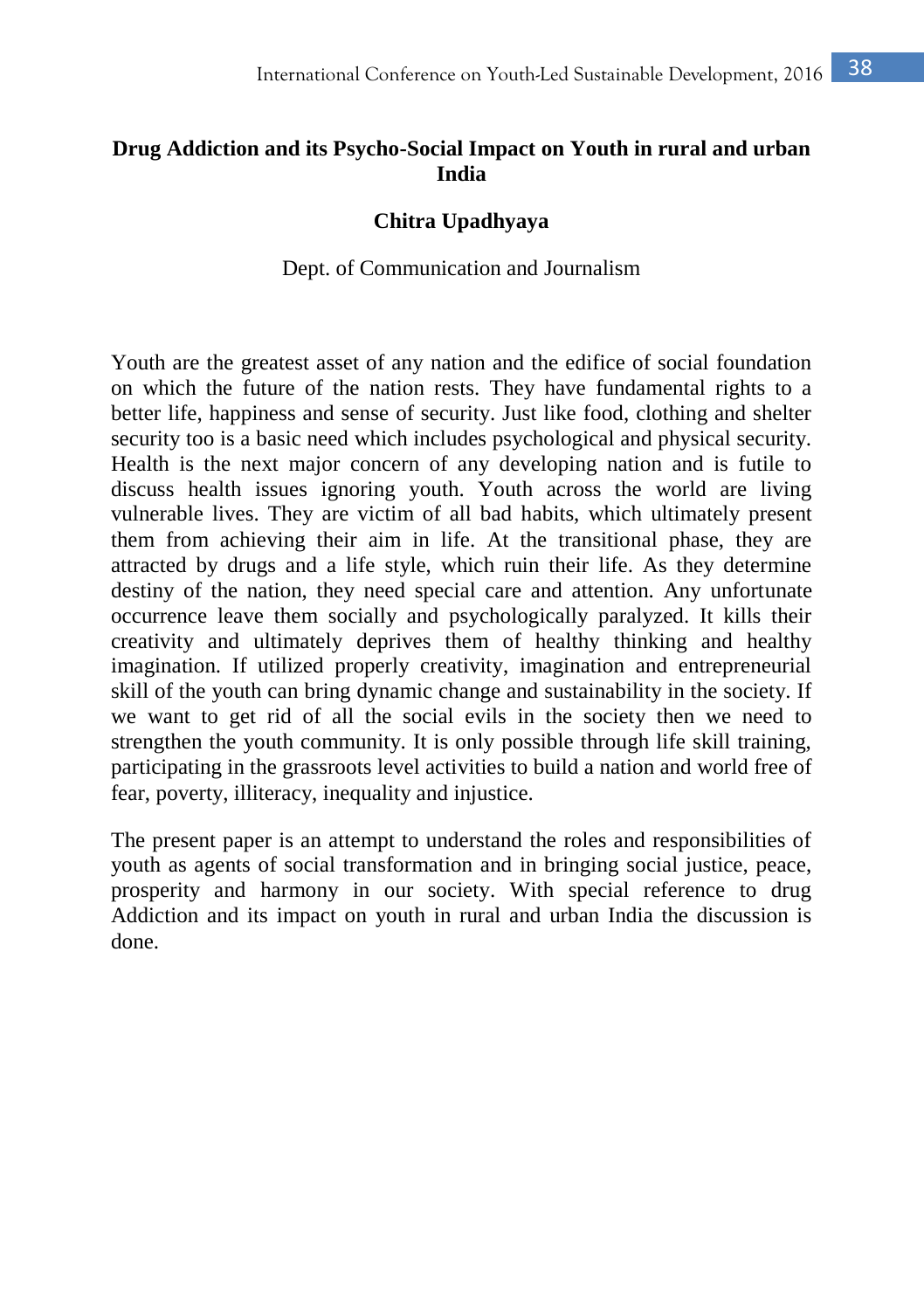#### **Present Lifestyle of Youth and their Awareness towards Health**

**Ms. E. Lisa, Assistant Professor**, Department of Social Work, Sacred Heart College, Tirupattur.

In the life time of an Individual Human Being, Youth is the time of life when one is young, and often means the time between childhood and adulthood. It is known to be the golden time for an individual. This is the age when young individuals change from the period of dependence to independence and feel more change both physically and mentally. In this span of life healthcare becomes a major issue. Their lifestyle may affect them in future socially, economically, psychologically and physically. Lifestyle of Youth talks about the routine manner of living that reflects a young person's values and attitudes. There is an opinion that taking care of oneself physically and mentally during this span of life is not done by youth. These days young generation is more attracted towards antisocial activities, fast food, junk food, face book which directly or indirectly affect their health and lifestyle. This span of life of a human being is mostly the period when he/she enters graduation, where mostly he/she faces less control from family and others and it is when he/she starts feeling more independent. Today's youth adopt a western materialistic lifestyle which results in an unhealthy lifestyle. The peer pressure and the societal background may be reasons for young people to change their life styles. To analyze all the above and to find out the health status and lifestyle of Youth (boys) a study will be conducted among the youth of Department of Social Work, Sacred Heart College, Tirupattur. The Researcher used Convenience Sampling to select the Department and population study will be used to select samples and the analysis of the data will be done using SPSS and interpreted.

**Keywords:** Youth, Attitude towards Health, lifestyle, effects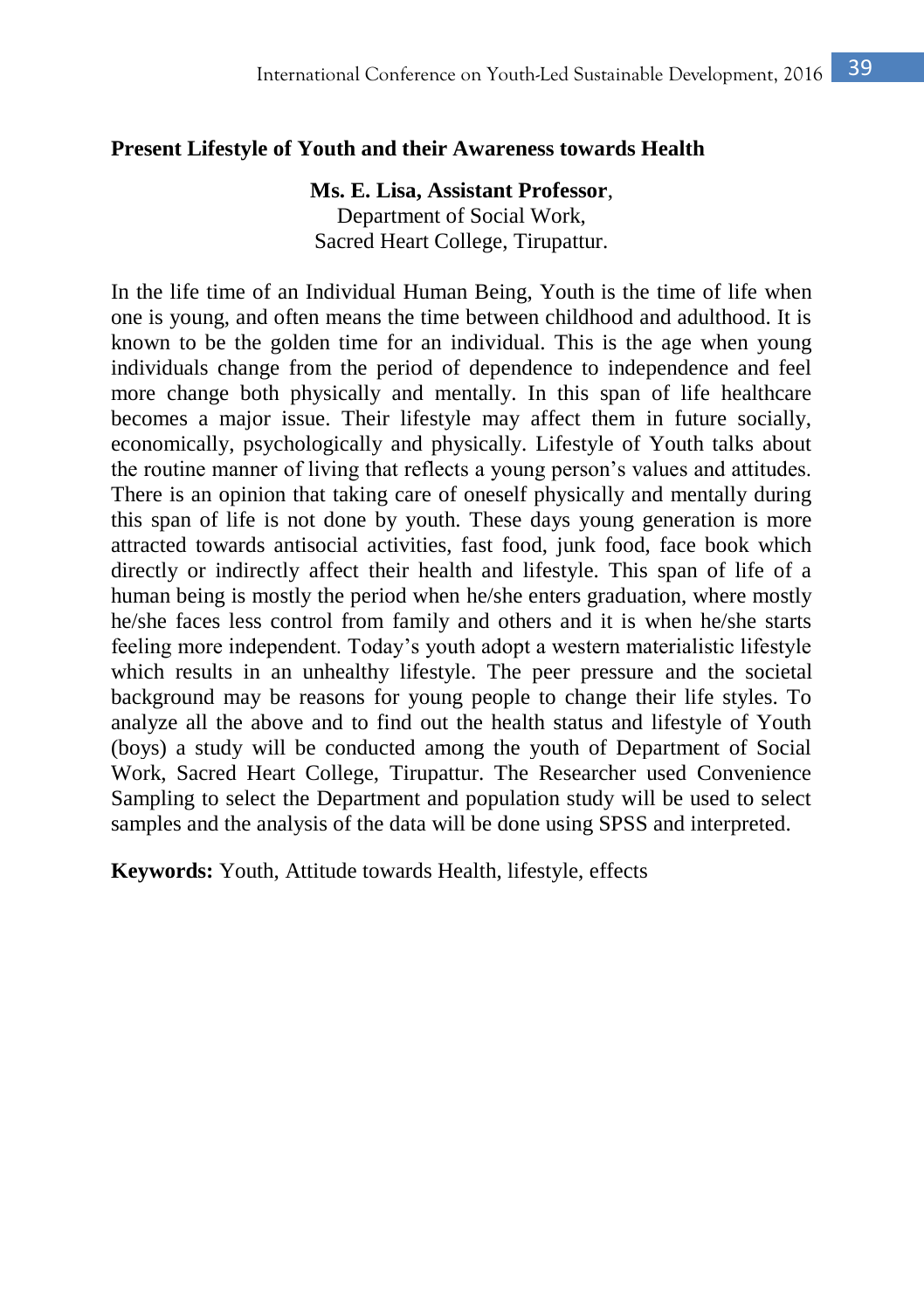### **Adolescent Sexual and Reproductive Health**

### **Priscilla Josephine,** Ph.D Research Scholar, **Dr. Carter Premraj.** Assistant Professor, Bishop Heber College Trichirapalli, TN

The World Health Organization (WHO) defines young people those aged 10- 24 years, while adolescents are defined as those aged 10-19 years. This is a diverse group of individuals whose life circumstances and opportunities and obstacles to improve their lives vary considerably from country to country. Adolescence is said to be a period of transition. During this age physical changes is said to be drastic and the adolescent girls are unaware of the bodily changes. Adolescence has traditionally been considered as the most difficult period in an individual's development cycle. Reproductive Health addresses the human sexuality and reproductive processes, functions and system at all stages of life and implies that people are able to have "a responsible, satisfying and safe sex life and that they have the capability to reproduce and the freedom to decide if, when and how often to do so. Adolescence is a decisive age for girls around the globe.

This paper describes the Reproductive Health Risks, Early pregnancy, Abortion, HIV/STI/RTI, Prevention of major complications, Availability of Adolescent Health services, providing information, ay view early marriage and childbearing as their only path in life and Adolescent friendly environment. Thus, it is very much important to make the adolescents aware on their sexual health. The need for comprehensive sex education for adolescents is high and the discussion of sexual health and its problems must be part of their education and anticipatory guidance for all teenagers. Adolescents lack the services that respond to their distinctive needs. Interventions for children very often focus on the younger ages; adolescents 'age out' of pediatric health care and they are often unreached by programs for adults. Adolescents must be involved in designing, implementing and evaluating programs.

Key Words: Sexual and Reproductive Health.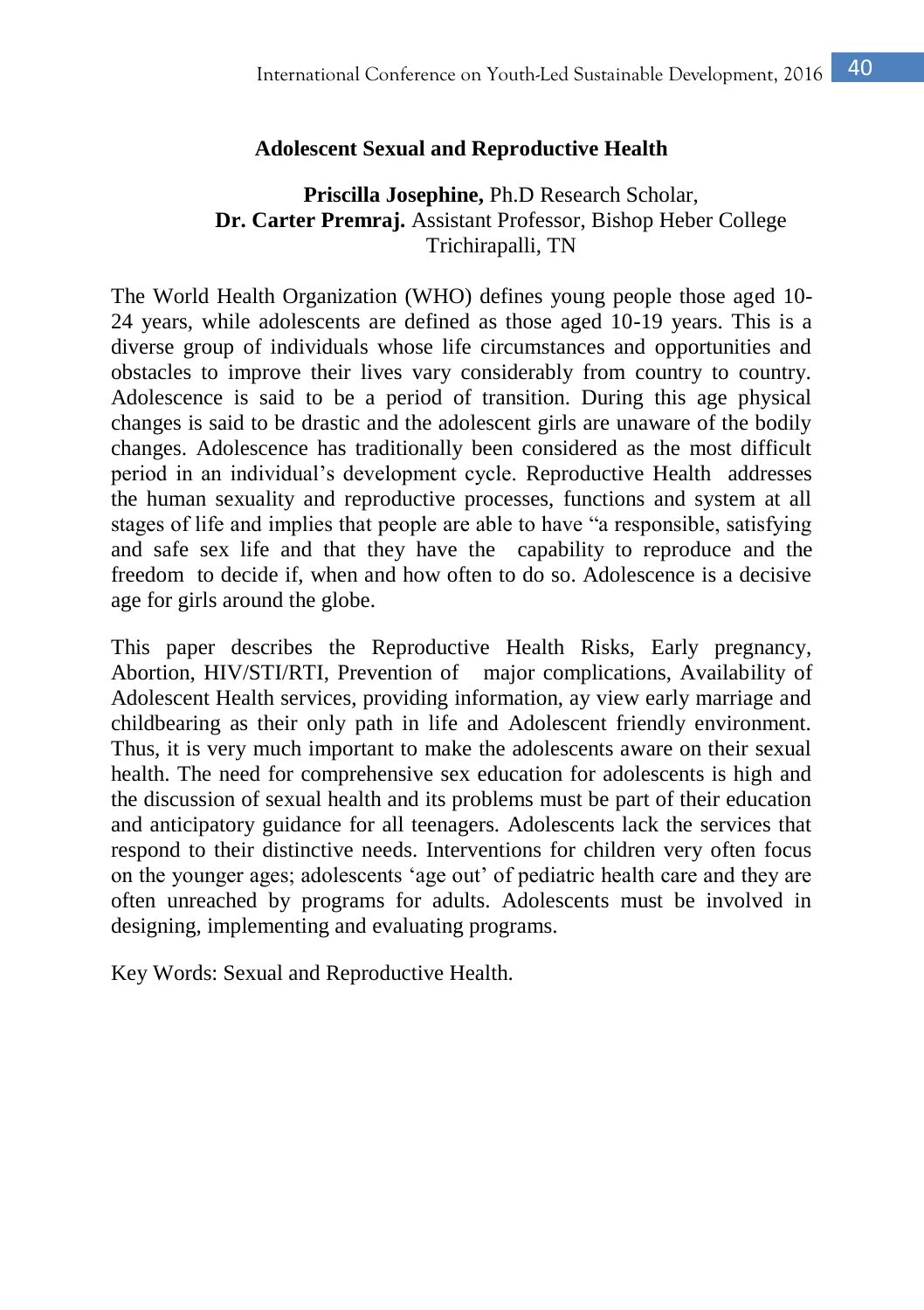## **Accessing Preferential Treatment among Male and Female Children based on Rights**

**Dr. C. Asokan,**

Assistant Professor, P.G. & Research Department of Social Work, Voorhees College, Vellore-632 001, Tamil Nadu.

*"The child is the father of the man and the citizen of tomorrow"* - William Wordsworth. Children are the nation' supremely important assets stated the national policy for children (1974)**.** India is home to 414 million children and 26 million more are born every year, more than in any other country. It must be mentioned that children are the life of the families. Today's children are tomorrow's leaders. Tamil Nadu stands high in providing education to the children in comparison with other States of India. Education in the modernised world has become a business and the children are forced to pursue courses, which they may not be inclined to study is the inherent right of the children being protected and restored, is the prime quest to bring responses through this study. Moreover, in the traditional Indian society, the girls are deemed to be objects of pleasure being born in the earth to satisfy their male counterparts. Centuries, they have been discriminated on various events, and many researches pointed out that violation against a girl child starts at her mother's womb. Hence, this study on 'accessing preferential treatment among male and female children based on rights' aims to observe the level of treatment such as right to life, right to protection, right to participation and right to development being protected or violated in the school going children. It compares the preferential treatment based on genders. 150 school going children from both genders, in Vaniyambadi and Ambur taluks of Vellore district, Tamil Nadu, India were chosen as the respondents based on purposive quota sampling technique to collect primary data. The data were analysed based on gender comparison ascertain right to life, right to protection, right to participation and right to development. The study is done in social work perspective and it would be vital source for those involved in child development programmes as well as for those involved in advocacy and lobbying to demand the protection of child rights. Hence there is a need for all the government, non-government functionaries, voluntary organisations and those who are involving in child care ministry dealing with children need to be trained in child rights principles and strategies. The above organizations need to be inducted into the mainstream comprising national, state, district and Taluk levels.

Key Words: Preferential treatment and Rights.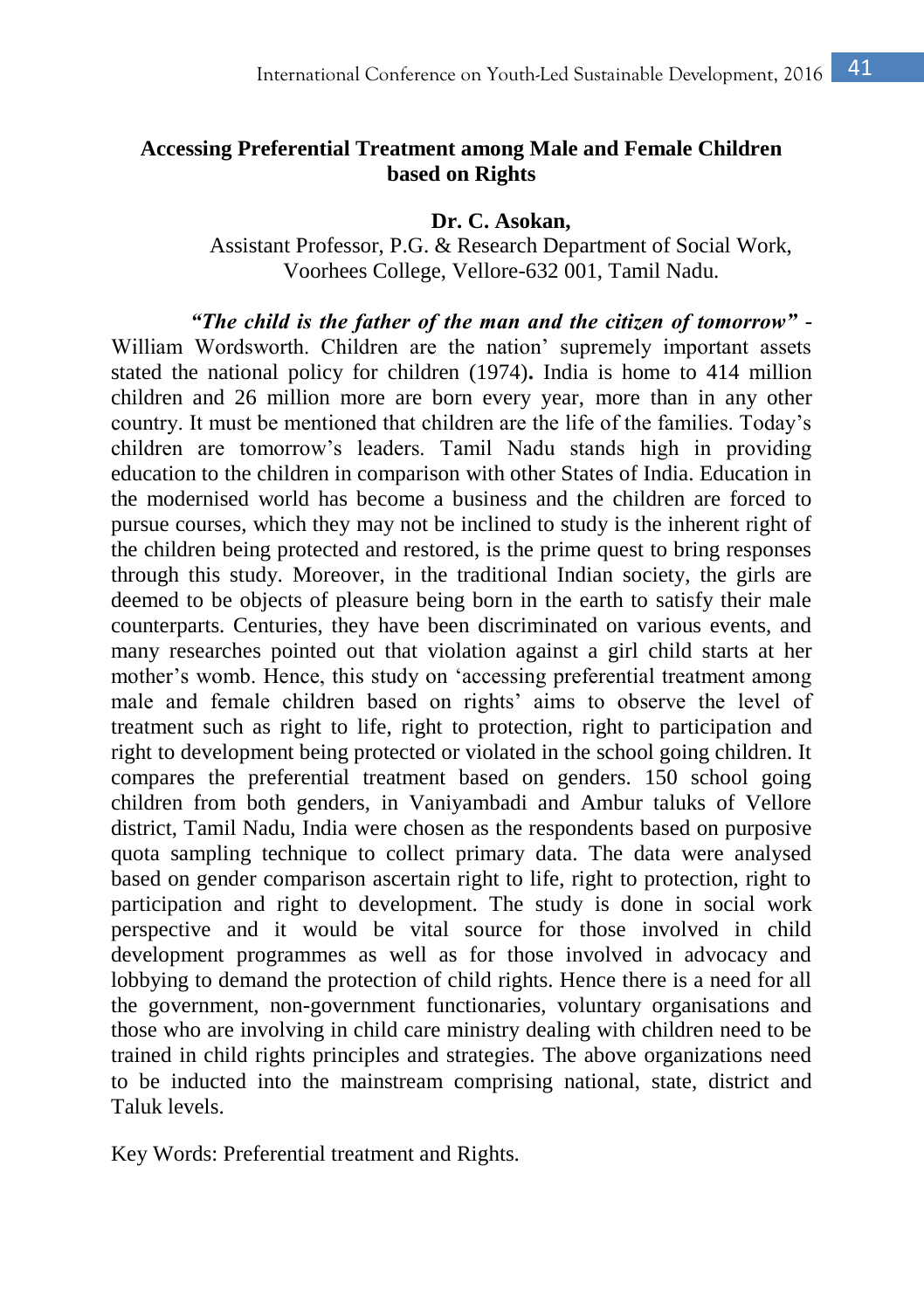#### **Prevalence of HIV/AIDS among Youth: A Study on Review**

#### **M. Reena**

Academic Consultant (Social Work), Dept. of Population Studies, S.V. University, Tirupati

The HIV/AIDS epidemic continues to play a significant role in the lives of adolescents and young adults today. In India people in the age group of 15-29 years comprise almost 25 percent of the country's population; however, they account for 31 percent of AIDS burden. This clearly indicates that young people are at high risk of contracting HIV infection. Physiologically, young people are more vulnerable to STIs than adults; girls more than boys. Gender imbalances, societal norms and economic dependence contribute to this risk. Lack of access to correct information (almost 73 percent of young people have misconceptions about modes of HIV transmission), tendency to experiment and an environment which makes discussing issues around sexuality taboo adds to their vulnerability. National adult (15–49 years) HIV prevalence is estimated at 0.26% (0.22%–0.32%) in 2015. Among the states/UTs, in 2015, Manipur has shown the highest estimated adult HIV prevalence of 1.15%. To make a difference in reducing HIV among new generations, youth need accurate, culturally relevant, age-appropriate information about HIV transmission and infection, as well as, information about how to protect themselves, including abstinence, contraception, safer sex practices and where to get tested. HIV education and services must be also readily available to all youth, regardless of ability to pay and in a variety of settings.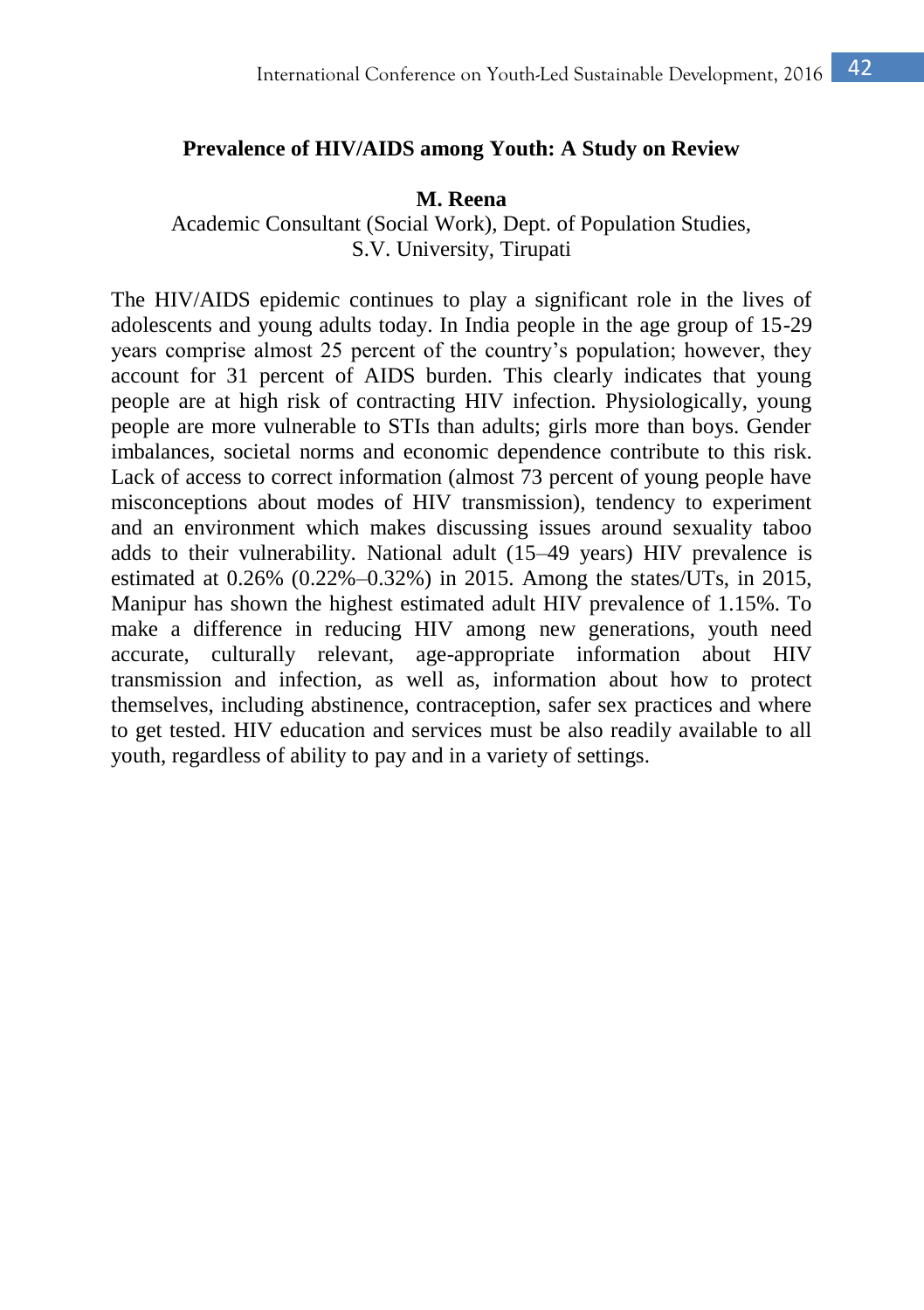#### **Maternal Attitude and Practice of Adolescent's Girls in Rural Areas**

#### **Anandaraj. S and Margaret Diana. S**, Guest Lecturers, Department of Social Work, Bharathidasan University College, Perambalur.

Adolescence is a transitional stage of physical and mental development generally occurring between puberty and adulthood, but largely characterized as beginning and ending with the teenage stage. According to Erik Erikson's stage of human development, for example a young adult is generally a person between the age of 20 and 40, whereas an adolescent is a person between the ages of 13 and 19. The starting of puberty has had somewhat of an increase in pre-adolescence, and adolescence has had an occasional extension beyond teen age years compared to previous generations. These changes have made it more difficult to rigidly define the time in which adolescence occurs. Emotional problems over eating, excessive sleepiness and a persistent over-concern with appearance may be symptoms of emotional distress. Anxiety may produce phobias and panic attacks. Sexual problem the dramatic physical changes of adolescence can be very worrying to some teenagers, especially to those who are shy and who do not like to ask questions on behaviour problems. Teenagers and their parents complain about each other's behaviour problem. Parents often that feel they have lost any sort of control or influence over their child. Adolescents want their parents to be clear and consistent. Adolescents and youth are the hope of the future human society. Their right knowledge, positive attitude, rational vision and plan actions will shape the future of the world. Unfortunately, General knowledge about population, sexuality and reproductive health issues is very poor among adolescents students, youth and young people in India on one side on the other side adolescents and youths are known as risky group in respect of sex, RCH, RTI, STD, and HIV/ AIDS and other health problems. This paper attempts to study the maternal attitude and practice of adolescent girls in rural areas and the objective of the study is to measure the knowledge and awareness of adolescents girls.

**Key Words:** Maternal Attitude and adolescents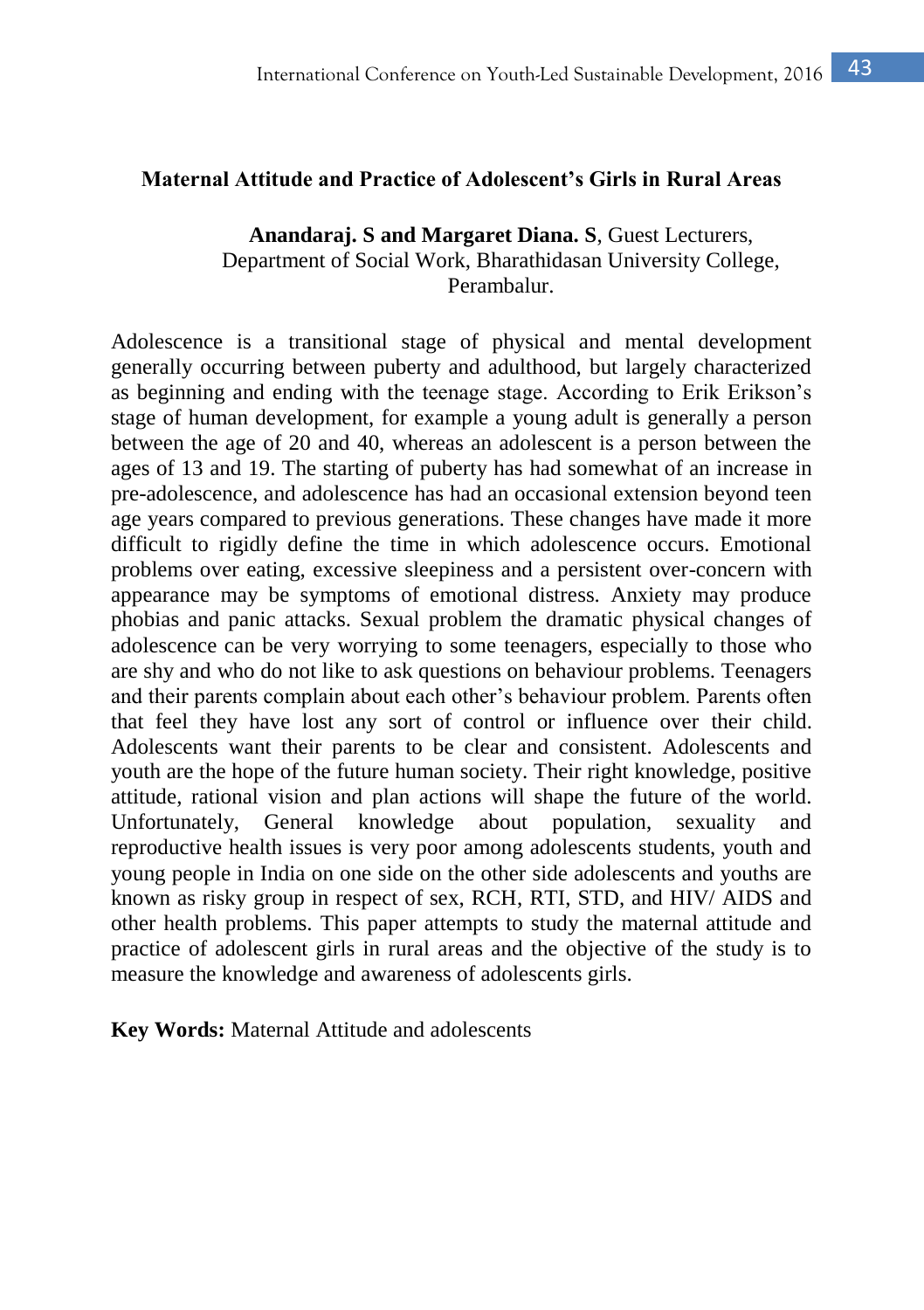#### **Public Attitudes to Drugs and Drug Use: A Study in Hubli City**

#### **S. A. Kudachi**

Public Relation Officer Al-ameen Medical College, Bijapur

At present, drug addiction is one of the serious problems which affect not only the addicted but also the society as a whole. Drug addiction is a condition which is characterized by an overwhelming desire to continue taking a drug which one has become habituated the repeated consumption. The objective of this study was to explore public attitude towards drug addiction. The study was conducted in Hubli city of northern Karnataka. The nature of the research was descriptive and survey method was used for conducting the study. It was accomplished with 100 respondents using purposive sampling. Drug addiction is considered as a disease which takes a long time to be cured and is also very expensive. Findings suggest that educated people are more concerned about the impact of drug addiction. So, social awareness can be created using mass media and this social awareness among the people can eradicate drug addiction from our country.

**Key words:** Drug addiction, Public attitude, Mass media, Social awareness.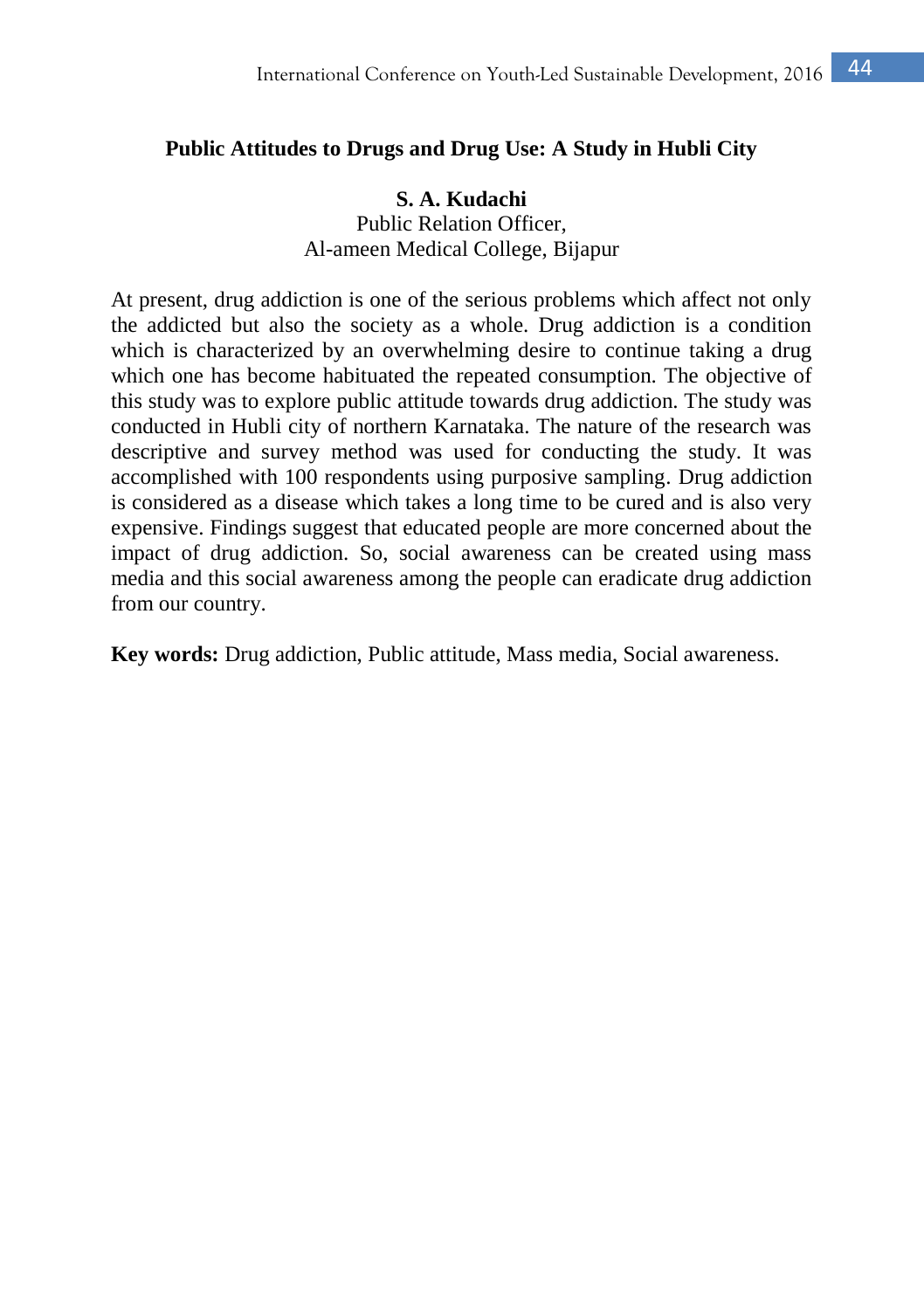### **Youth and Substance Abuse: A Study in Gulbarga City of Karnataka**

**Praveen Kumar,** Research Scholar, **Dr. Grangadhar B Sonar,** Assistant Professor and Local Head, Department of Studies and Research in Social Work, Rani Channamma University, P.G Centre, Vijayapur.

This study is an empirical attempt to study substance abuse among the youth in urban slums with special reference to Gulbarga city of Karnataka state. It examines the psychosocial profile, substance use pattern and self-esteem among 'youth victims' of substance abuse in slums. It also explored the relation of increasing phenomenon of addiction with several related factors like economic depression, poverty, unemployment, rural to urban migration, war, political instability, family breakdown and violence including physical, emotional and sexual abuse. This study was conducted in Gulbarga city in the Indira Nagar slum. It adopted descriptive research design. Semi-structured interview schedule and Rosenberg self esteem scale were used to collect the data. 30 youth were studied adopting Snow Ball Sampling method. Out of 30 respondents a majority of them (85%) belonged to the Hindu religion; 64% of youths were illiterates and 70% of them were working as labor in construction work. With reference to self-esteem 60% of them had low self-esteem. This paper also suggests interventions to prevent the incidences of substance abuse and rehabilitation process.

**Key words:** Youth, Substance Use, Slum, Self-Esteem and Interventions.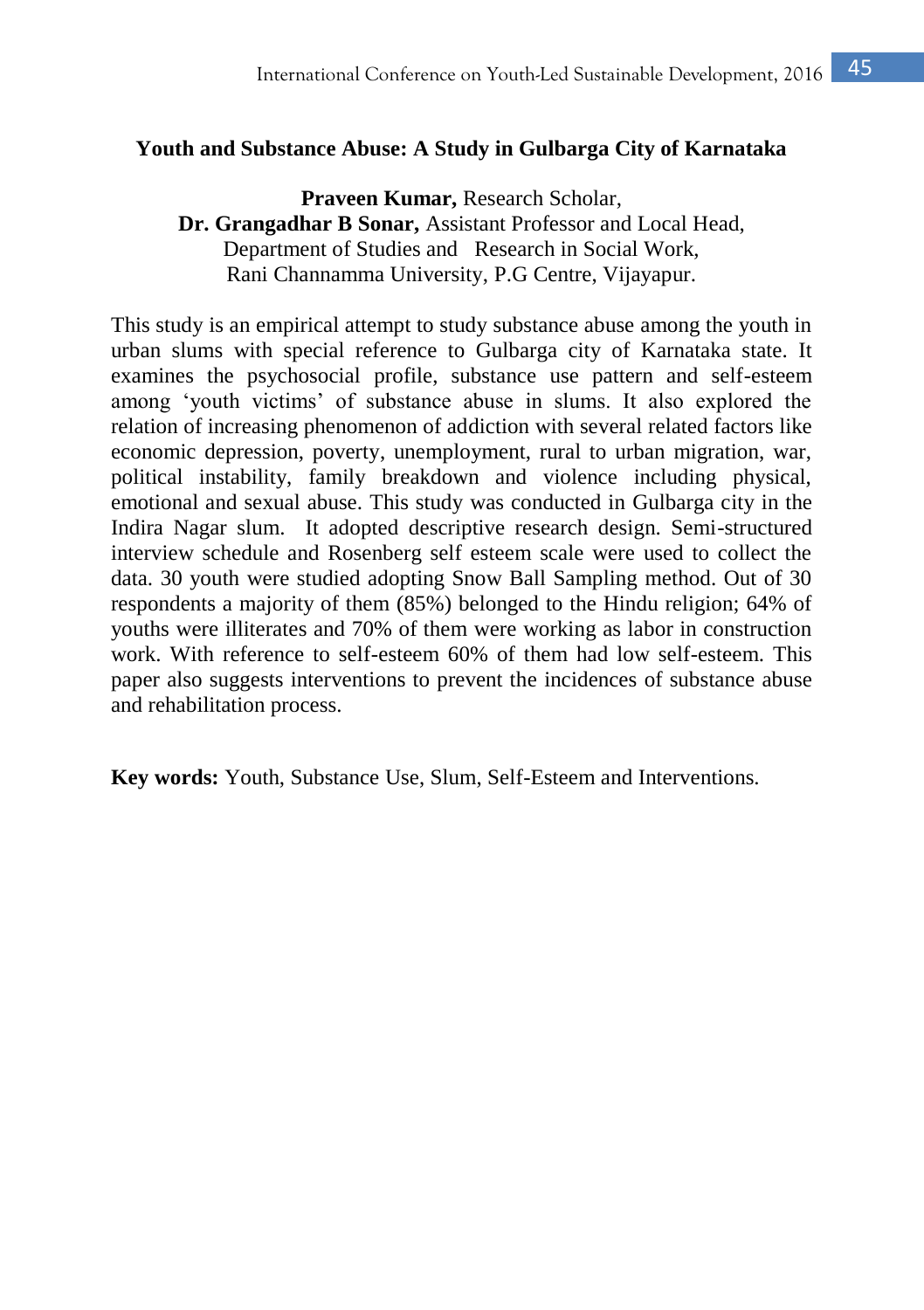# **THEME 2**

# **EDUCATION AND SKILL DEVELOPMENT**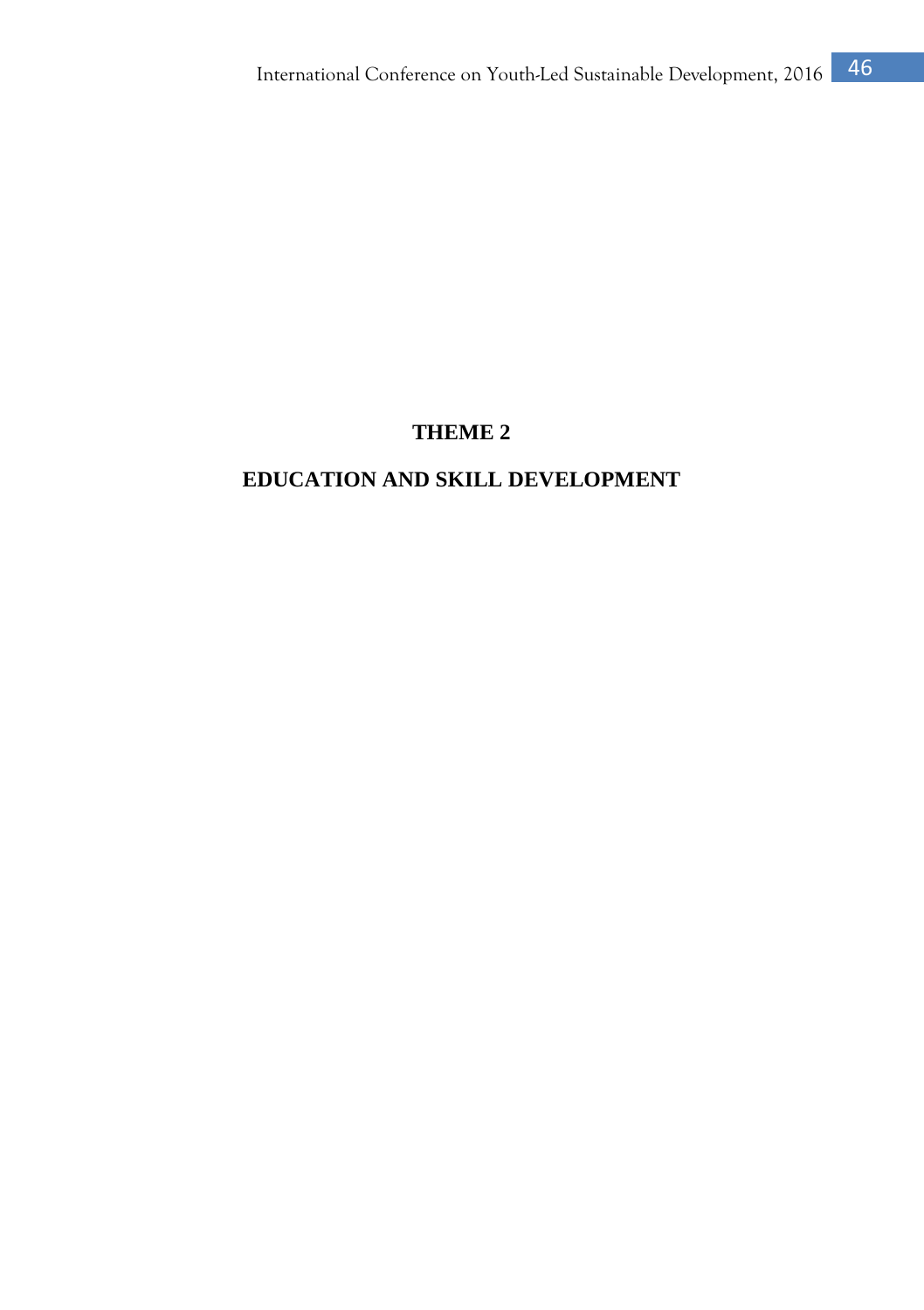## **Building Skills for Social Sustainability of Tribal Youth through Community Participation and Livelihood Promotions- a Study Conducted in Kudumbashree Mission Pathanamthitta District-Kerala.**

#### **Girish Kumar K.A.**

Research Associate, State Youth Research Center, Department of Youth Affairs, Government of Kerala

In Kerala the social sustainability, their social mobility of Tribal youth and social inclusion programs have made an impact through the community development programs of kudumbashree mission. The tribal development project of kudumbashree implemented a lot of convergence programs for tribal Youth in Kerala. Among this the social innovation programs of tribal youth is successful in Pathanamthitta district. The tribal Youth in Kerala are considered to be between the age group of 18 to 40 as per the State Policy Norms. This paper strictly explains the social sustainability of the tribal youth and role of kudumbashree in empowering their sustainable development through community participation. The *objectives* of the paper are: (1) to explain the demographic profile and livelihood patterns of tribal youth in Kerala. (2) To explain the social sustainability of Tribal youth through community participation. (3) To find out the role and impact of kudumbashree programs for their sustainability. (5) To observe the impact of social sustainability in decentralization process. The *methodology* for the study is mainly used by secondary data analysis. Social survey and observation visit was conducted in various government departments and secondary data collected and it extracted exclusively for youth studies as per the youth policy norms. The *data analysis* and *interpretation* was done with the support of tables and figures collected from various sources. They study aims to make a conceptual framework of information about the tribal youth in Kerala and the impact on social sustainability of Tribal youth with the convergence programmes of Kudumbashree. The main important thing is that kudumbashree is a poverty eradication mission and specially focuses on the Youth empowerment.

**Key Words:** State youth policy, tribal youth, social sustainability, community participation, decentralized governance, empowerment and leadership.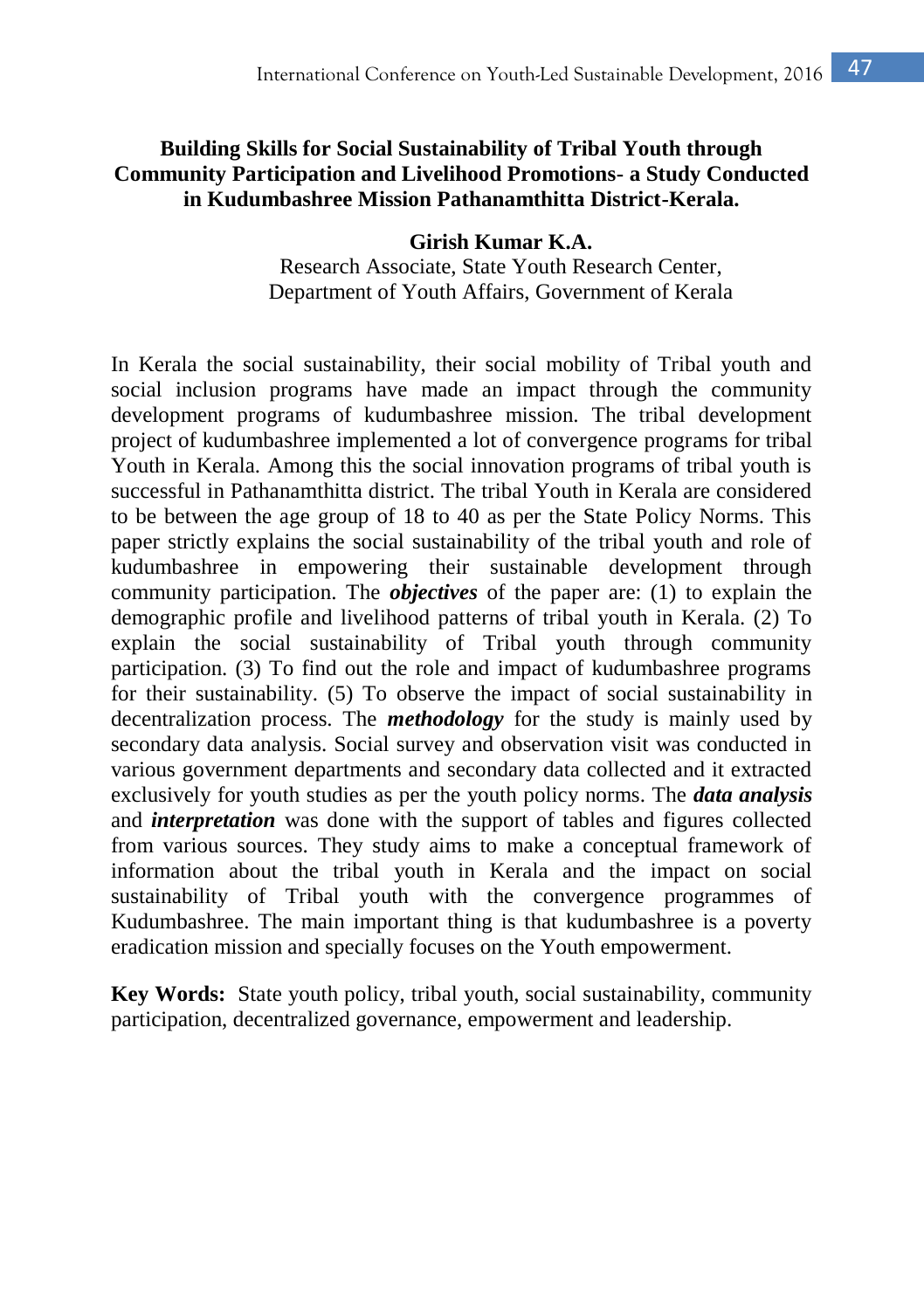# **The Role of Skill Development through Vocational training and counselling services for Rural Youth in India.**

#### **Souda Ramesh and Devi Murali**

Social work faculty, Govt Arts & Science college kamareddy,

This paper attempts to highlight the positive role that skill development can play in providing livelihood to a large number of underprivileged and unemployed youth, and counseling services for rural youth in India. While doing so, this study will focus on the efforts taken by the Indian government in providing vocational training to these youth who could not otherwise get suitable employment due to lack of formal education or the necessary skills. This paper also aims at increasing counseling services for rural youth in India. This paper also aims to vocational training computer education, communication skills (English skills) for rural youth in India.

**Key Words:** Education, skill development, vocational training, career counselling for rural youth.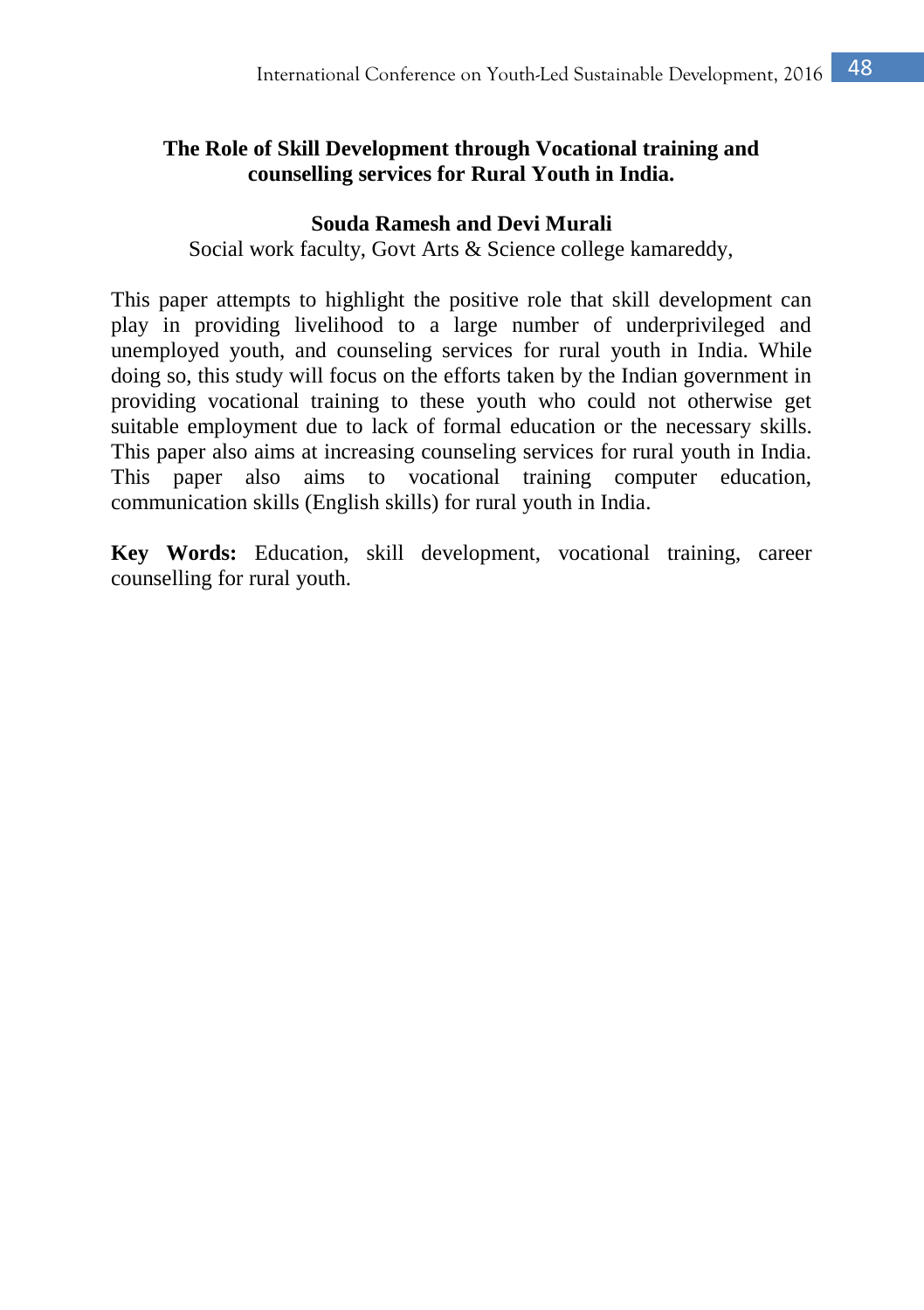# **Adult & Continuing Education for the Overall Development of an individual – Ref: Jyothirgamaya Nilambur Panchayat.**

**Leena Chandran,** PhD Scholar, **Dr.Suja M.K,** Chairperson, Department of Social Work, Amrita Viswa Vidyapeetham (University), Coimbatore

Education means 'to draw out' facilitating realization of self-potential and latent talents of an individual. Education is the most powerful weapon to fight against ignorance and illiteracy and to bring about a lasting social change, for a country's progress is measured by its level of education. This paper presents the evaluation of the project called Jyothirgamaya. This study highlights on the role played by education in the lives of adults who constitute more than half the percentage of the population. The study also helps to understand the influence of education in their social and family life and the overall development of the individual. The research design used for the study is descriptive in nature. It describes the role played by education in the development of an individual in all walks of life. Through the development of individuals the society can be developed. The universe of the study was 1500 and the researcher conducted her study among 150 samples, age 18-50 which was selected through Tippets Table which comes under probability sampling. The study reveals the importance of education in fighting against social evils, increasing the importance and role in panchayat and other government offices, and involvement in income generation programs like ayalkoottam (neighbourhood groups), kudumbasree etc...also the study showed that social evils like dowry, child marriage, domestic violence etc was decreased. The following vocational training programmes are started for the facilitators and learners and result of that some production units have also been started. Readymade dress making, Areaconut leaves plate making, Nutrient mix production, Paper bag making, Pot making, Vermin composting, Notebook making and binding, Umbrella making, DTP, saree designing, Glass painting and fabric painting, Embroidery and tailoring etc. are a part of these vocational training programs.

**Key Words:** Adult Education, Continuing Education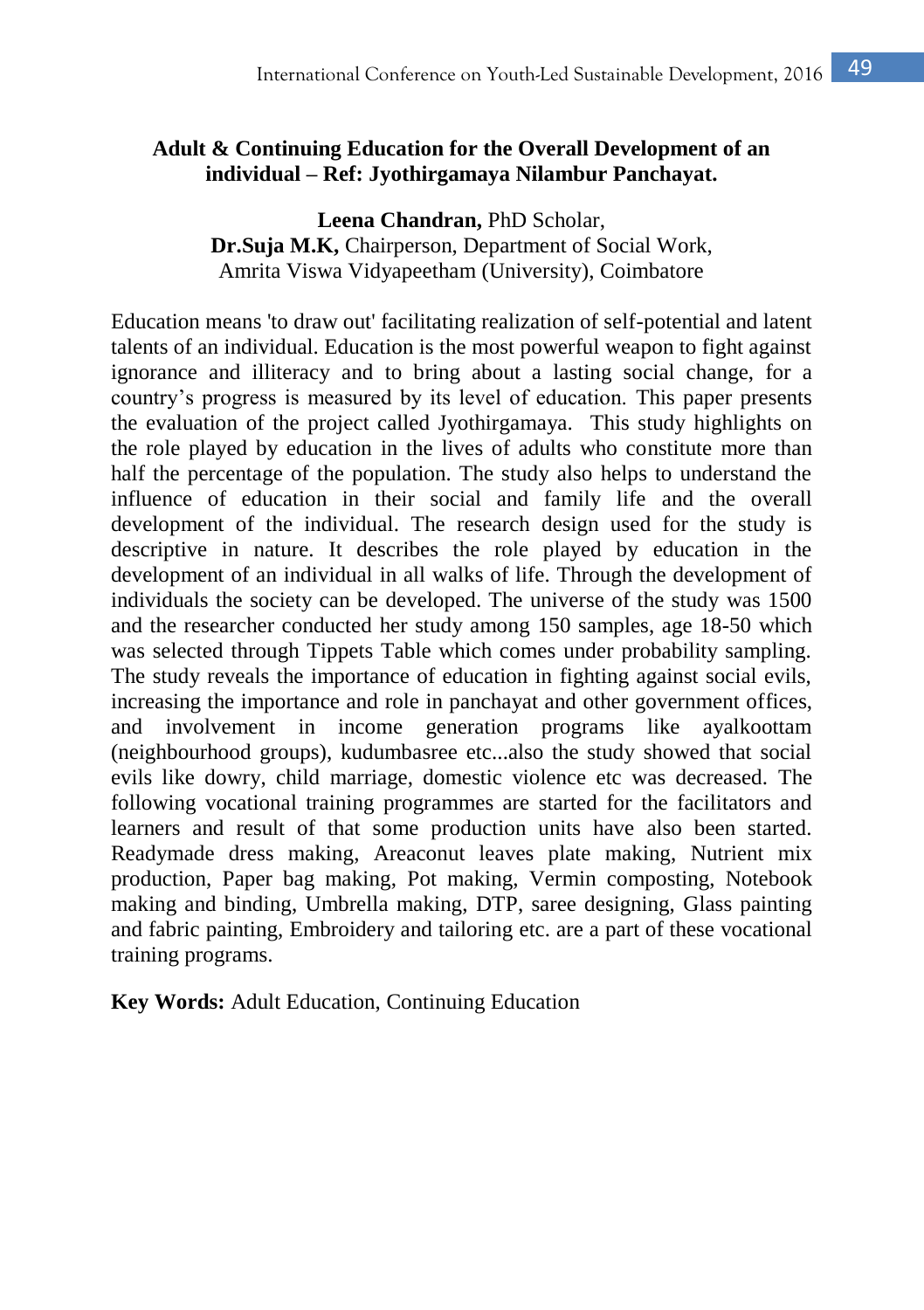# **Social Work Intervention Model in Enhancing Creativity for Social Work Students**

### **C.M. Janice**, Research scholar, **Dr. R. Belinda**, Research Guide, Madras Christian College, Chennai.

The study on Enhancing Creativity among Social work students was conducted by the Researcher as part of the Field Work practicum, submitted in partial fulfillment of the requirement for the degree of Doctor of Philosophy, specializing in Social Work, at Madras Christian College. Having understood the need and importance of Creativity in Social work profession, the researcher decided to assess the awareness level of life skills and Creativity among the Social Work students and offer an intervention model so as to increase their awareness level and sensitize them on the need to develop creative thinking skills, so as to become better Social work professionals. Thus the researcher chose the I MSW students of MCC as the respondent group and adopted a pre test –post test experimental research design for the study. After having pre tested the researcher designed an intervention model based on the 'Social goals model of Social group work' to be offered to the students .The students were divided into groups and various theory classes and activities were conducted to achieve the said objectives.

The researcher then did post test on the students to see the impact of the intervention model .The outcome of the study was that the students became more aware about life skills and specifically on creative thinking skills .They understood the importance of creativity in 'Social work' profession and decided to further hone up their creative thinking skills in the future. The researcher also observed that the students really enjoyed the sessions and were fully involved in all the activities. They were able to assess their own levels of creativity and started feeling good about themselves. As the models were fully held in groups excellent team work developed among the students.

The whole intervention module proved to be effective in instilling creative skill among the students. This exactly is the duty of every Social work educator. The Social work profession needs such 'Creative' people in large numbers so that the growing social problems can be addressed much more effectively and without much delay.

**Key words:** Creativity, Social work intervention model.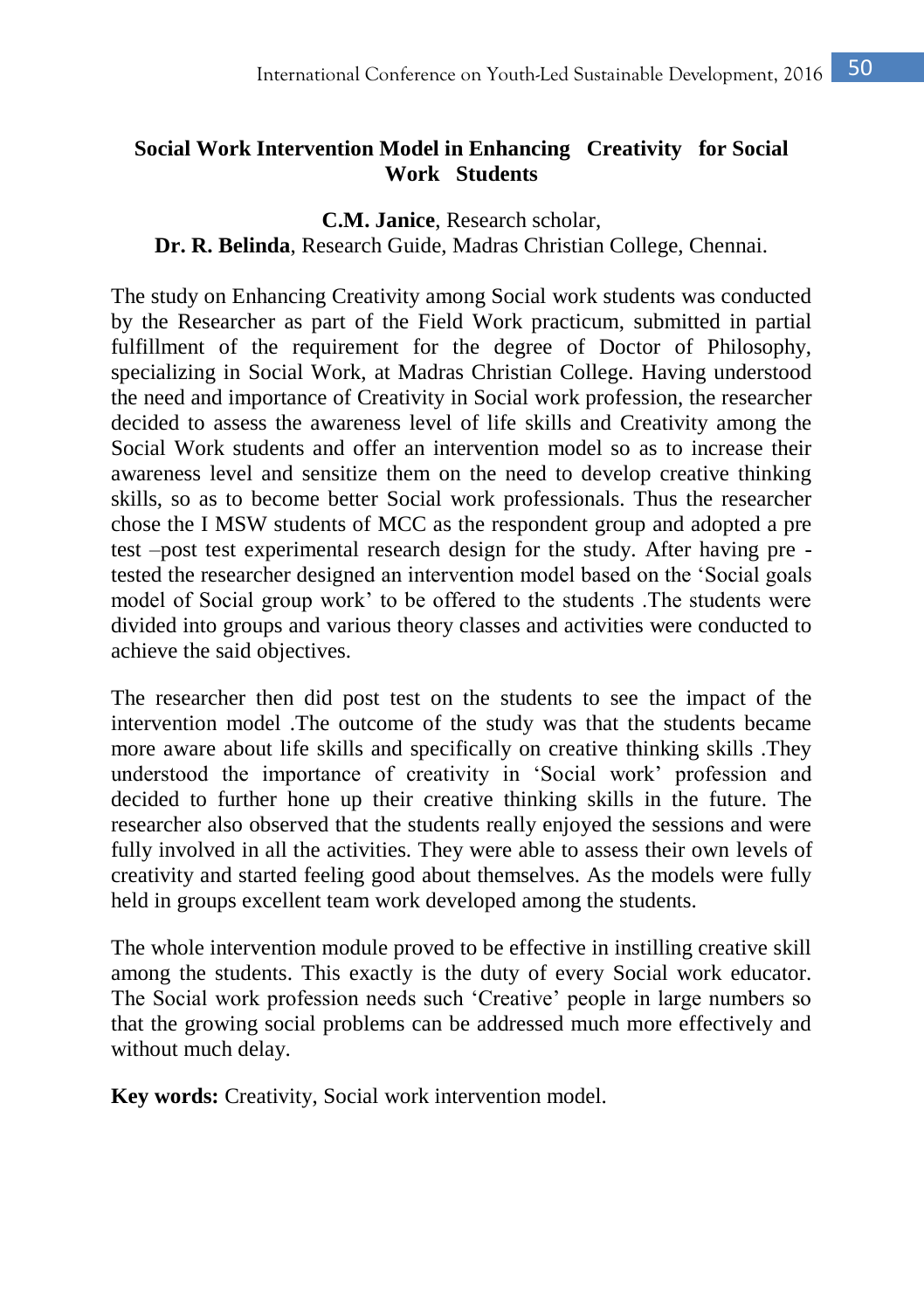# **Qualitative Study on Livelihood Opportunity towards Young Transgender Community in Tamil Nadu T. Sathya,** Research scholar. **Dr.T.Thasian,** Research Guide, RUHSA Department, CMC, RUHSA Campus, Vellore -632209

Transgenders are "People who were assigned a gender at birth, based on their genitals, but who feel that, it is a false or incomplete description of them". [Tamil Nadu](http://en.wikipedia.org/wiki/Tamil_Nadu) has an estimated population of 30,000 transgender people. Transgender people are facing lot of problems in getting employment. There is no provision in the constitution for these people. Transgender are struggling for their own identity and to get basic needs and facility due to lack of livelihood opportunities. Transgenders face discrimination in educational institutions, occupations, politics, health, religions, cultural, society and family areas. Probably these factors create unemployment and an insecure life for the transgender. Most of the Transgenders are unemployed because of gender discrimination, illiteracy, insufficient skills and lack of knowledge in specific areas. The main problem is that if they get any employment, they would face physical harassment, sexual abuse, Oral abuse and life threatening situations. Family and society neglected them due to gender transformation. Our society is not willing to give jobs to transgenders. Lack of income resource, poverty and unemployment, push them to sex work and begging. In addition, there are no income sources to appease their hunger so they are unwillingly or willingly inducted into sex work and begging. Because of this kind of occupation, they are sexually active people and high risk group of STI and HIV/AIDS.

The researcher used qualitative research tool on focus group discussion among male to female Transgender community in Chennai. It is suggested that some remedial measures may be found out for the Welfare of Transgender society. There is a need to educate transgenders for alternative work. Vocational training can be given to increase their income, and there is an urgent need to prevent untouchability, sexual assaults and life threats among transgenders. Employment should be based on their skills and ability to perform a job. No one deserves to be unemployed or fired because of their gender identity or expression.

Key Words: Transgender and Livelihood.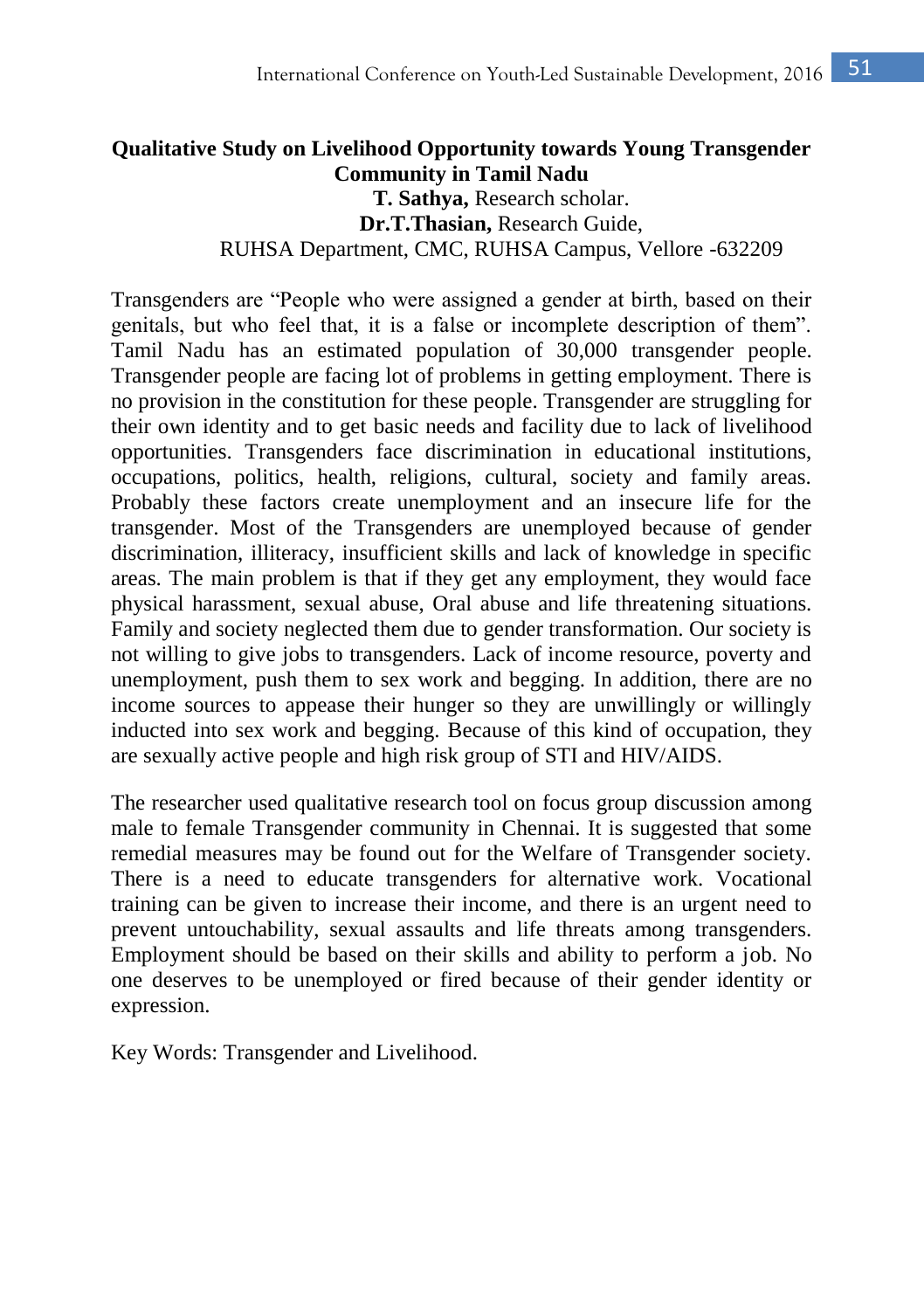# **Policies and Programmes Promoting Youth Entrepreneurship in India: A Critical Review**

### **Dr. Rambabu Botcha and Dr.S.Lalitha** Assistant Professors, Department of Social Engineering/Youth Empowerment, Rajiv Gandhi National Institute of Youth Development, Sriperumbudur-602 105, TN

Today, the world is looking at India in three angles 1) its fastest growing economy 2) its adequate resources and 3) its favourable demographic dividend. By 2020, India's median age will be 28 years whereas; many developed countries are becoming aged. For human resources, many countries will have to depend on India. By looking at the favourable demographic trends, the country is focusing on the developing youth in its true manner. In fact, for the last two decades, Indian policy makers, business leaders, educational institutions etc. had concentrated on promoting entrepreneurship. But during the last half a decade trend on promoting young entrepreneurs has become an integral part of development. If we look at the recent developments about youth entrepreneurship, the Government of India has brought a set of programmes and policies. Hon'ble Prime Minister of India asserted in his Independence Day speech-2015 "I want all the bank branches in India to contribute to the startup revolution. All bank branches should work to provide finances to tribal and Dalit and at least one woman entrepreneur so that they can be entrepreneurs of the future." Similarly, India-US Start-up connect which was inaugurated on 27<sup>th</sup> September 2015 at Silicon Valley, National Youth Policy, 2014, National policy for entrepreneurship and skill development, 2015, Prime Minister Kaushal VikasYojana, 2015 are some of the initiatives of the Government towards promoting youth entrepreneurs in this Country.

In this paper, the authors seek to explain a three dimensional approach to make it success and make India as a super power in the world. The three dimensional model will be focusing on the directing youth in the proper path, facilitating with adequate resources and execution of governmental schemes. With this, the promotion of youth entrepreneurship will be possible and real wealth can be created in this country. Ultimately, development will be visualized for the youth and by the youth in this Country.

**Keywords:** Entrepreneurship, Development, Policies and Programmes.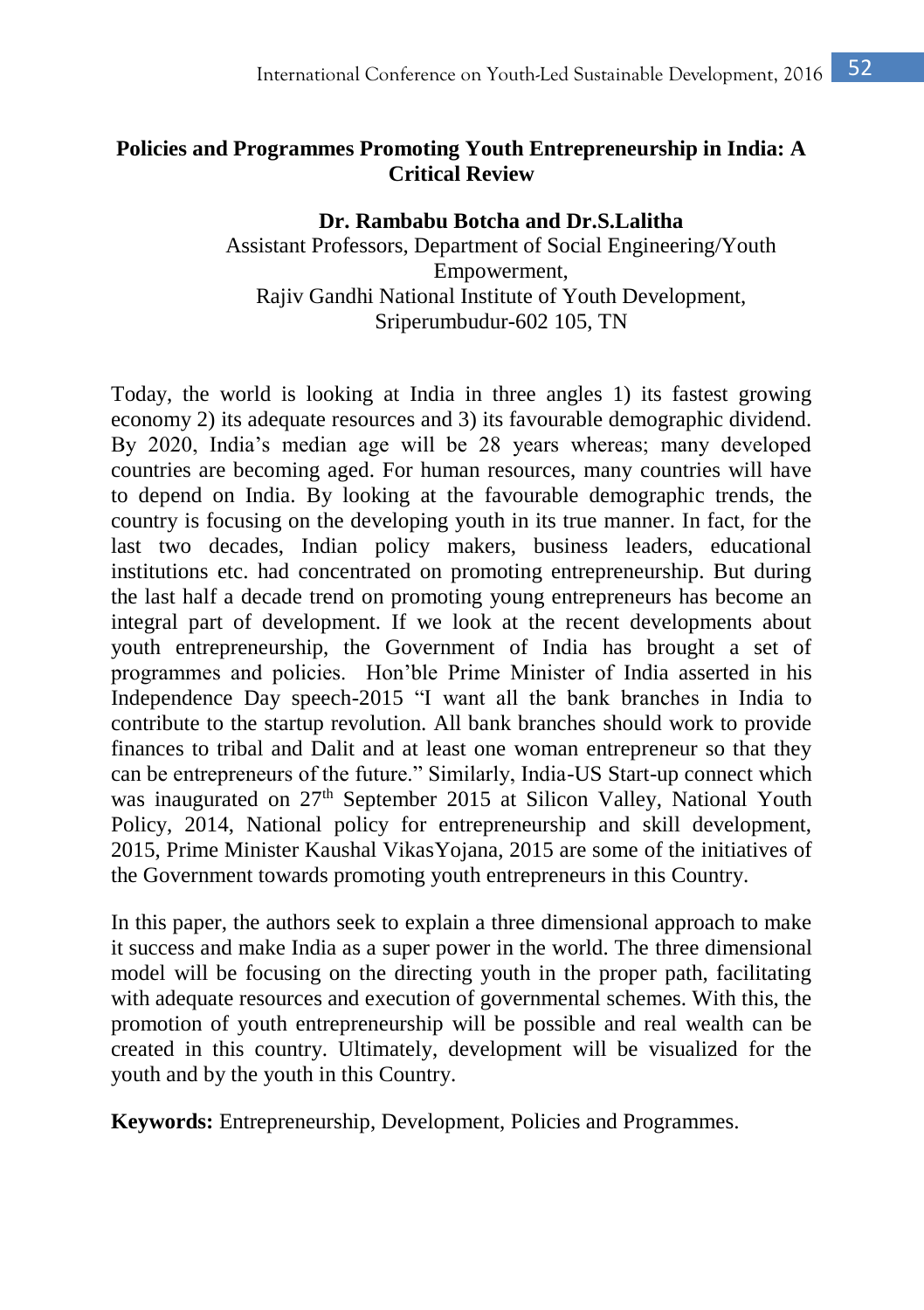# **Youth from Tea Garden Community: Problems and Prospects with special reference to Cachar District, Assam**

**Dr. G. Albin Joseph,** Assistant Professor, **Dr. M. Gangabhushan,** Associate Professor, Social Work, Assam University, Silchar.

Youth are the integral part of any society, and they are a part and parcel of the development process. India is a young nation, where the youth comprise more than 27.5% of the Indian population. With the advent of increasing demographic dividend, the composition of youth in our country will further rise in the coming years. About 34% of gross national income is contributed by the youth in the age group of 15-29 years. Considering the complexities of change and its effects on youth hood, it is felt necessary to train those who are working with youth in various capacities.

The problems of the youth from tea garden community centred around under utilisation of the human resources. Poor socio-economic conditions, ignorance due to illiteracy, over-crowded and unhygienic living conditions in the residential colonies, make tea garden population vulnerable to various communicable diseases and malnutrition. The youth especially male members tend to migrate to other places to cope up with the increasing burden of the familial responsibilities. Alcoholism is another problem which makes them more vulnerable to health ailments.

The need of the hour is to promote initiatives where youth not only know and understand the issues related to youth, but also to work towards enabling them to contextualize these issues and gain critical awareness of challenges in today's world. There is a tremendous scope for the social work institutions to focus on imparting a wide range of practical skills to address the issues of youth in general and youth from the tea garden communities. The initiatives should be to empower youth to identify their rights and responsibilities and facilitate their participation in issues affecting them.

**Key Words:** Tea Garden Community, Youth, Social Work Interventions.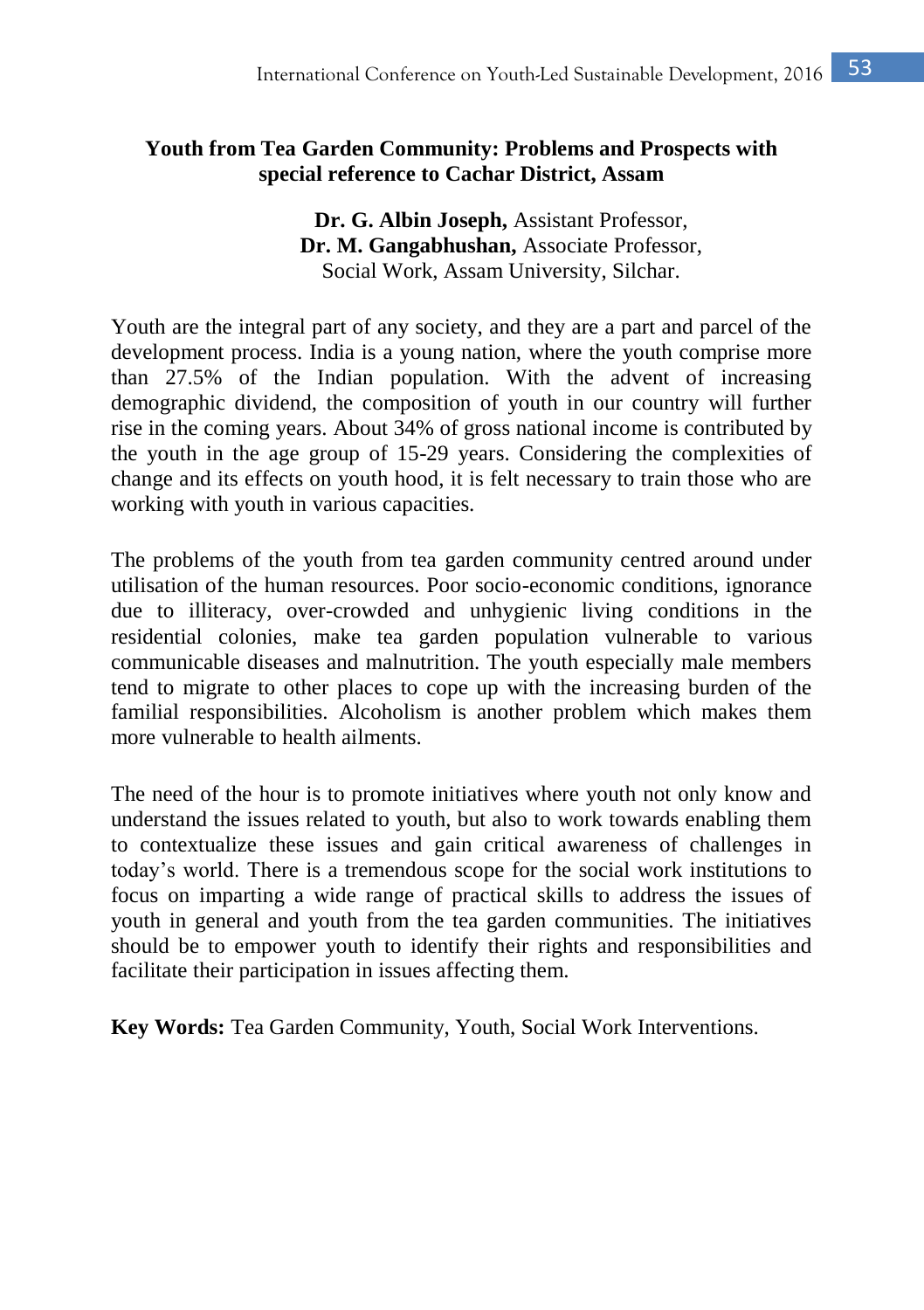# **Participation in Education and Skill Development Programmes in Left Wing Extremism (LWE) Affected States of India: An Analysis**

**Andrea Vincent and Nayakara Veeresha**, Institute for Social and Economic Change Dr. V.K.R.V.Rao Road, Nagarabhavi, Bengaluru-560072

India has 640 districts as per the Census 2011. Out of 640 districts 88 districts are facing the challenge of Left Wing Extremism (LWE). The LWE is an official connotation for the insurrection which is also loosely called by the names such as 'Maoism' or 'Naxalism'. Government of India has recognized the importance of educational and skill development initiatives in this area. It has also recognized that spread of extremism is due to the lack of adequate infrastructure and poor governance. The extremist affected areas lack basic human essentials such as potable drinking water, electricity, health care, education, roads etc.

These districts also do not have necessary infrastructure required for the skill development of youth. The paper analyses the infrastructural facilities available for education and skill development programs for the youth in the affected districts. It investigates about how the various state governments have taken initiatives to provide better infrastructural facilities in the affected districts. The study uses NSS (2011-2012) data to understand participation in general education and skill development programmes in left wing extremist affected districts and also try to understand the labour market outcomes.

**Key words:** Education, Extremism, Infrastructure, Skill Development and Governance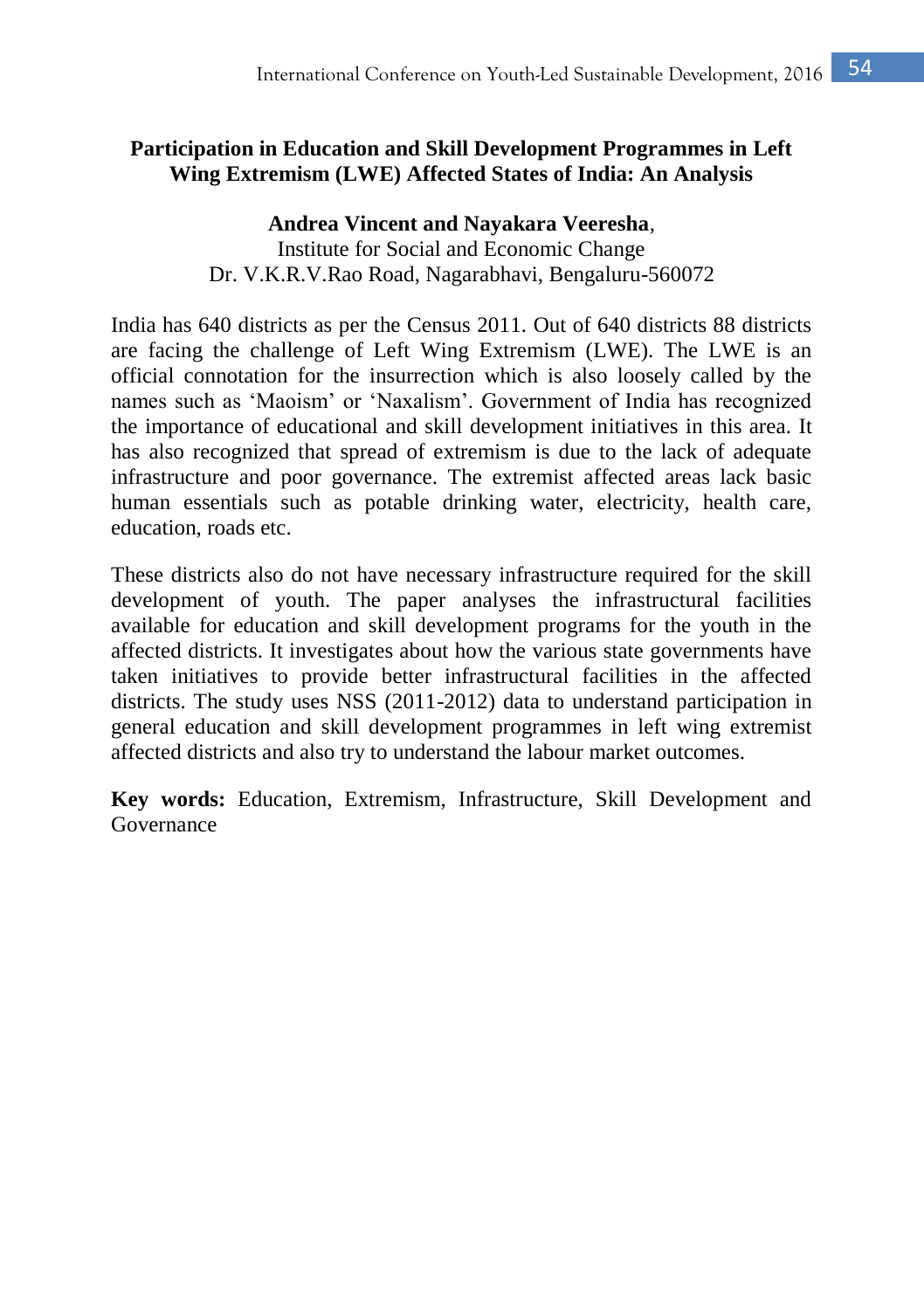# **Towards an Analysis of Study Habits of College Students Jeyaseelan M,**

Dept. of Counselling Psychology, Sacred Heard College, Tirupattur, TN

This paper describes the study habits of youth studying Diploma in Electrical and Electronic Engineering and Diploma in Mechanical Engineering in the private polytechnic college, Anguchettipalayam, Kadalur Dist., The purpose of this study was to compare and find out the attitudes, skills and study habits of youth. Furthermore to find out which may affect the use of study time and consequent success in college work and study? The respondents were from the age group of 16-25 years. The sample was composed of 180 students (90 students from D.E.E.E. and 90 students from D.M.E.) and they were selected through convenience sampling. A standardized tool of C. Gilbert Wrenn's study habits inventory was administered for data collection. The collected data was analyzed by SPSS20. The study revealed that overall in both the group students didn't have good study skills.

**Key Words**: Study Habits, DEEE students and DME students.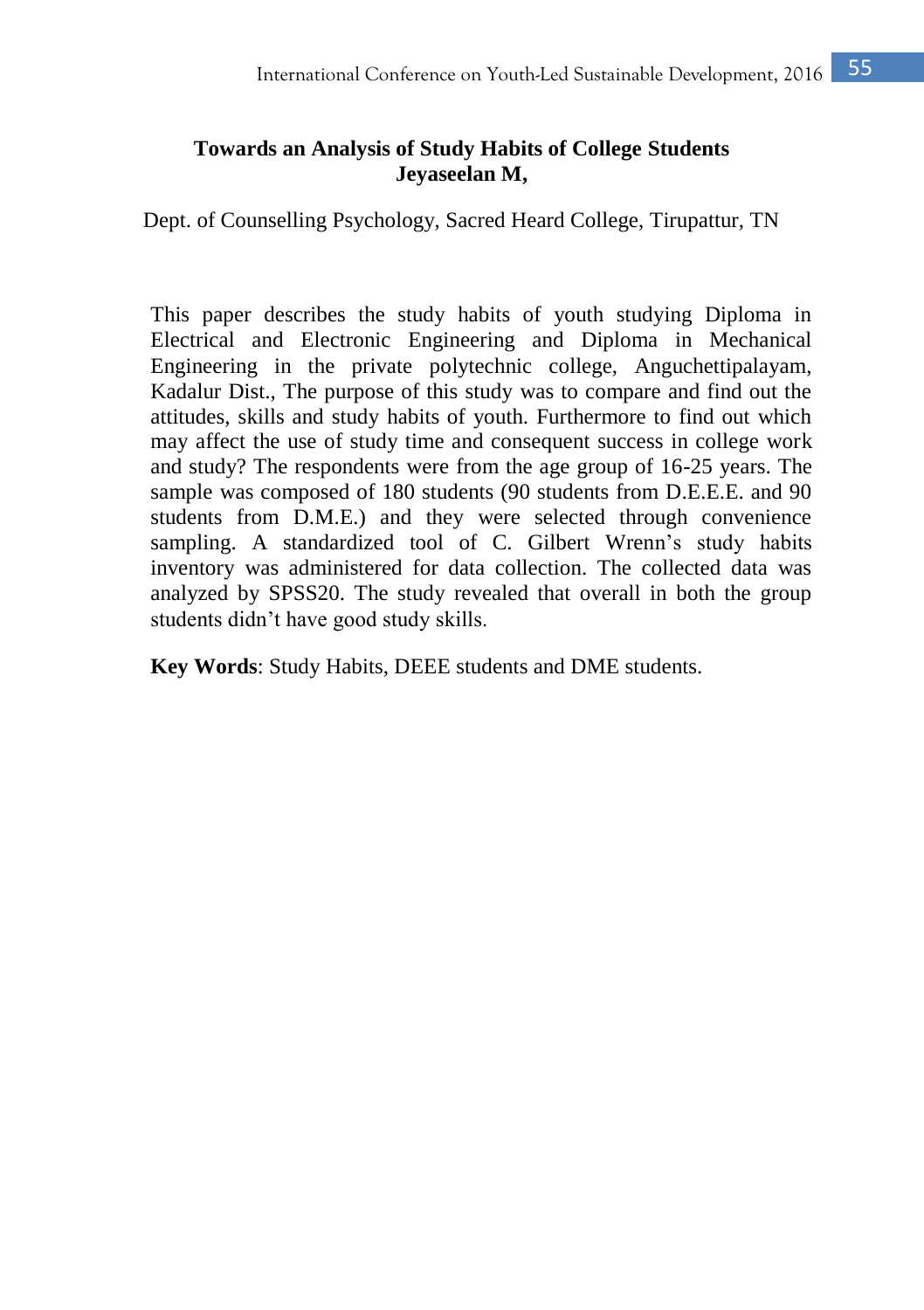#### **Education for Children of Migrant Families and Significance of Parents' Participation: A Case Analysis of Construction Workers, Pune, India**

Dr. Josephine Anthony,

Assistant Professor at the Centre for Equity and Justice for Children and Families, School of Social Work, TISS, Mumbai

The migrant children, who are forced into labour as well as children of the migrant labourers generally remain out of school. Education for migrant children upto 14 years assumes great significance at this juncture of the Bill on Child Labour Act (Amendment) 2012. Ensuring the fundamental right to education to these children requires close examination of their issues and tailor-made strategies. This paper focuses on children of the migrant labour and an NGO's model to facilitate their school education. The paper is based on a research study conducted in Pune, in early 2015, with migrant construction workers. The study found that the project on 'Parents' Participation in Children's Education' implemented by an NGO, Doorstep School, has been successful in enabling children of the migrant families to attend school regularly. This paper discusses strategies to facilitate migrant parents to involve them in their children's education. The paper discusses the impact of the project on children's education and parents' involvement, by capturing the perception and experiences through mixed methods of quantitative and qualitative approach. A total number of 89 parents, either mother or father from 34 labour camps were interviewed using an interview schedule and 3 FGDs were conducted involving 36 parents. In addition, 93 Standard I children were interviewed and 2 Child participatory group discussions were conducted to understand children's perceptions. The paper concludes with conceptualising the practice model within child rights framework.

**Key words:** Children of migrant labour – Migrant construction workers - Right to Education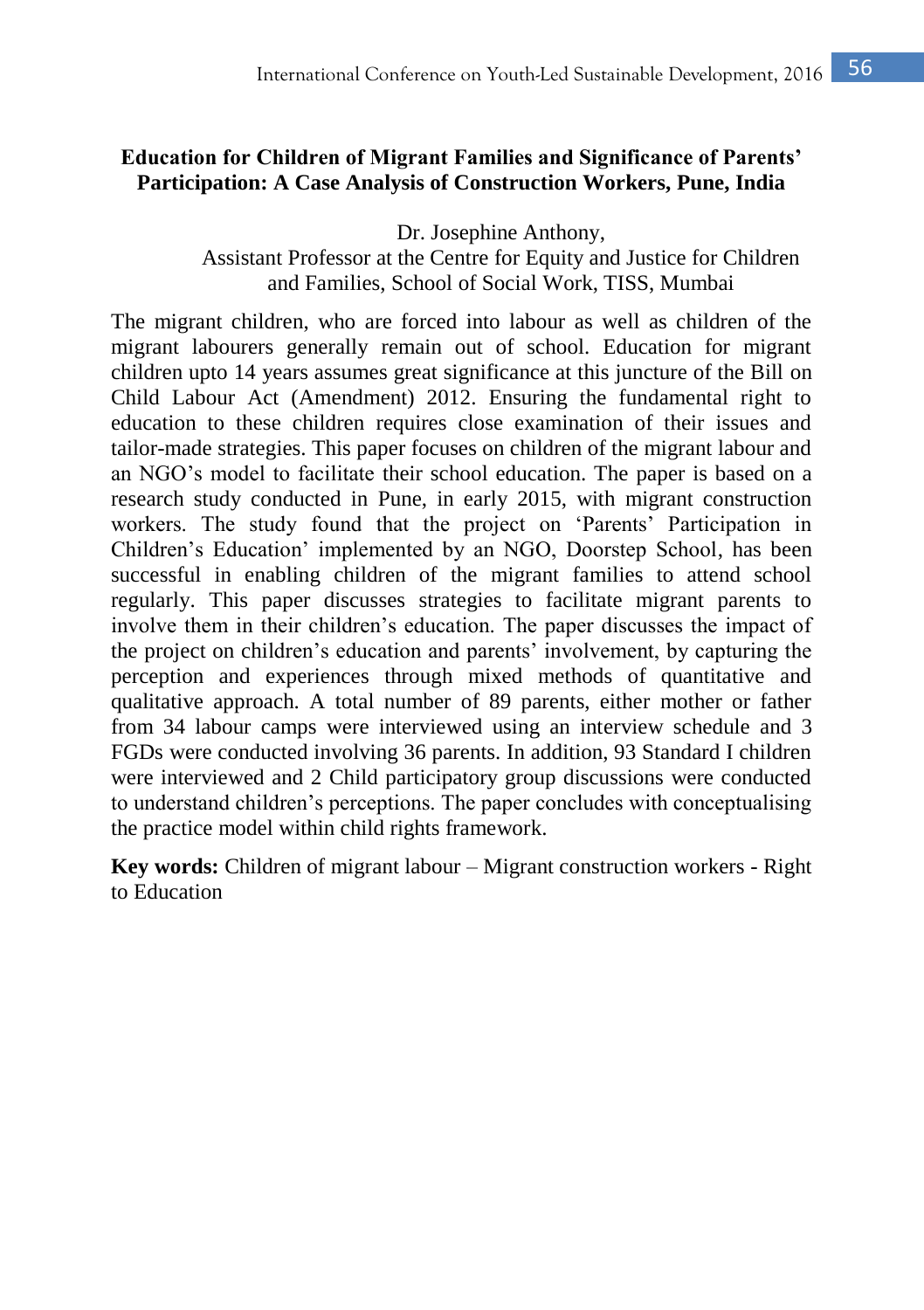#### **Self-managed Team – An Intervention to Build Leadership Skills of Youth**

**Alexander K.,** Research scholar, Bharathiar University, Coimbatore **Dr. J. Henry Rozario**, Research Guide, Associate Professor & Head P.G. & Research Dept. of Social Work, Sacred Heart College, Tirupattur

'The study on 'Leadership Skills development' among youth who are working in 'Self Managed Team' method of working was conducted by the Researcher as part of the Field Work practicum submitted in partial fulfillment of the requirement for the degree of Doctor of Philosophy specializing in Social Work at Bharathiar University. Having understood the need and importance of Leadership skills among the youth, the researcher decided to understand Leadership skill development of youth working in Self Managed Team style.

Thus the researcher chose the Self Managed Team members & mentors of Dr. Reddys Laboratories as the respondent group and adopted group discussion with Self Managed Team members and mentors to understand Leadership skill development. Self Managed Teams help rural intermediate students of 18 years of age to transform themselves into individuals who manage not only their day to day lives but also to build a professional career while pursuing their professional degrees.

Mentors shared how these raw rural students grow into leaders who take care of Productivity, Quality, Cost, Delivery, Safety and Morale of their work place. They managed their work without supervision, taking accountability for their team's performance. Members shared that when they go back to their village and interact with their colleagues they realize how much they have grown. Their confidence level, dressing sense, personal hygiene, communication style and ability to lead teams have significantly improved after their training and working in Self Managed Teams.

**Key words:** Self Managed Team and Leadership skills.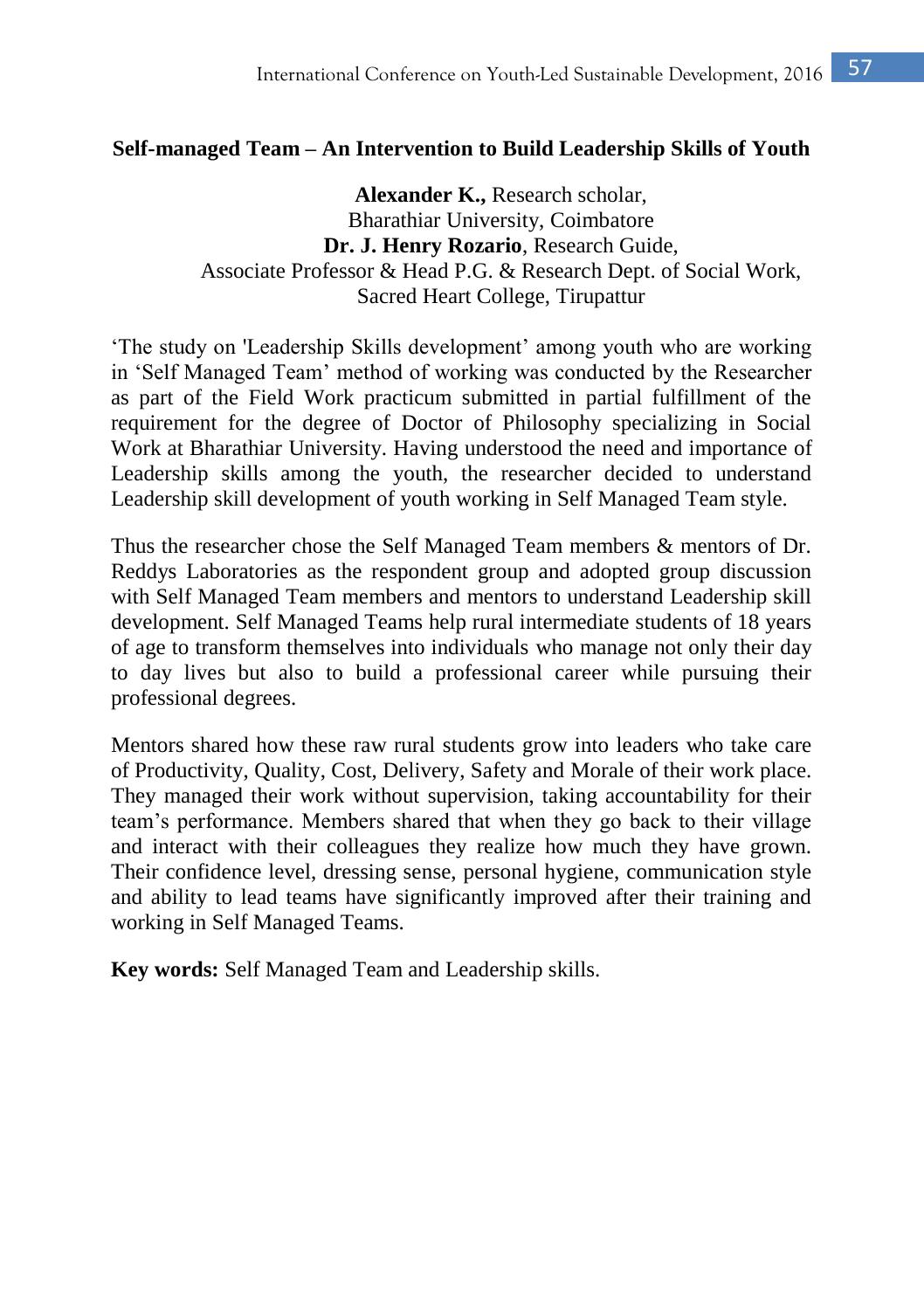#### **Youth – Led Sustainable Development – An Institutional Model**

#### **J. Andrews Raja,**

Assistant Professor, PG & Research Department of Social Work,

Sacred Heart College, Tirupattur, TN.

The sustainable future is only possible with creative and effective solutions we think of that have its foundation in lasting values. Fast changing scenario underlies newer institutions with newer values. India is no exception to this as a developing nation. Indian development is mostly spearheaded through an institutional approach. Obviously these institutions are built on certain values. The reach and impact of these institutions are determined by its foundation, scientific temper, and on the understanding of the fast changing socioecological environment.

This paper is primarily from a practice domain – lessons learnt from various creative, innovative and meaningful interventions through the sociological institution called College. This paper highlights in detail one such intervention in youth led sustainable development in an institutional approach and setting.

Youth led sustainable development was made possible through institutionalization in DEEDS – *Department of Extension Education and Service* at Sacred Heart College, Tirupattur. It was not just a platform for rendering community service instead it was conceived for sharing the core competency of a particular discipline in ways useful, relevant and beneficial. The activities that have emerged in the last five years of the program point in the direction of creative and innovative applications of the subject solving the problems and addressing the needs of members of the neighborhood community. Thus *LAB TO LAND* motto became a reality with total involvement of college youth.

**Key Words**: Sustainable Development, Institutional Model and Extension **Education**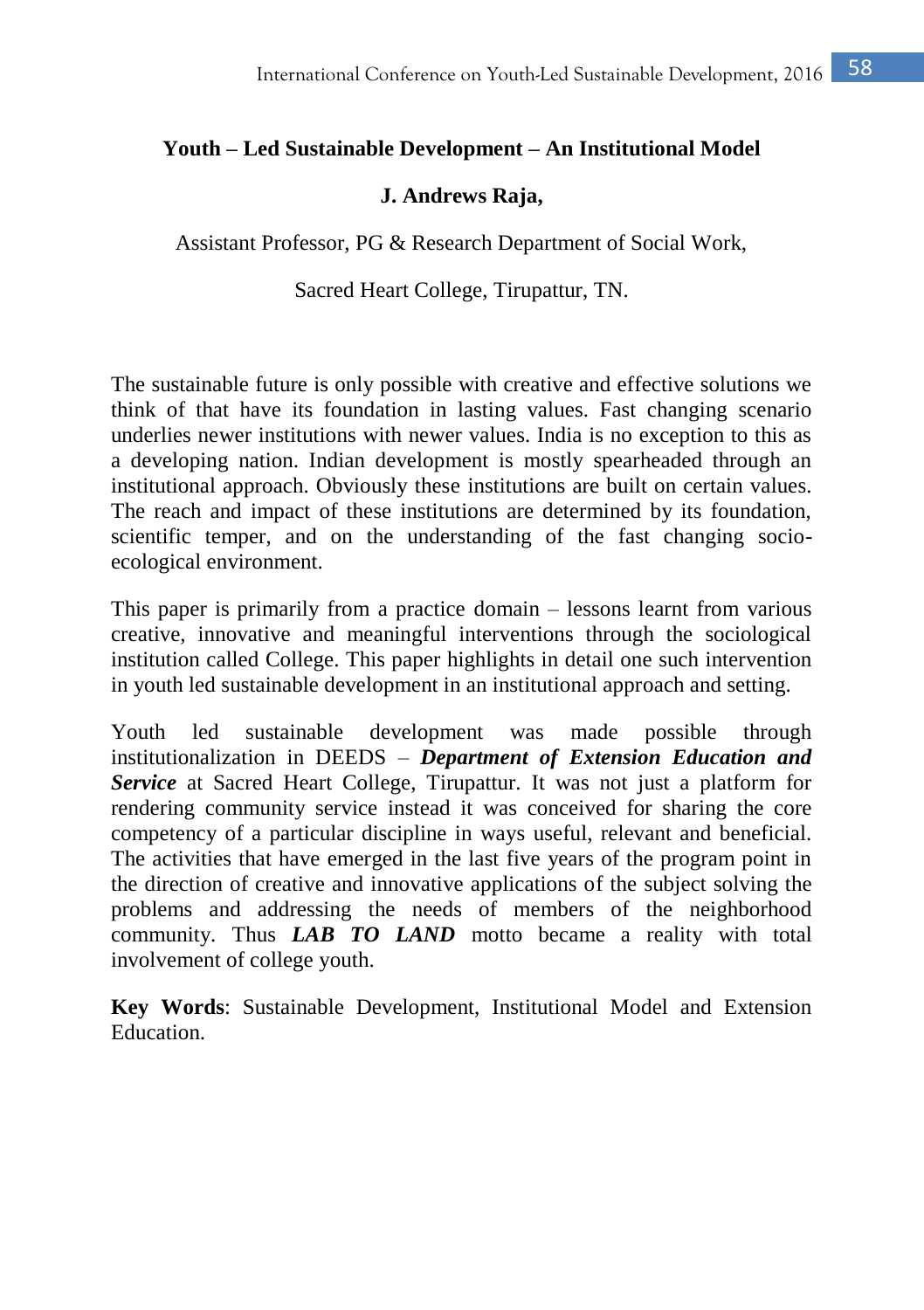### **Lifelong Learning Opportunities for All**

#### **Akram,** Restless Development India, Chennai

Education is a basic right to an individual. It is as vital as other rights listed in Universal Declaration of Human Right (UDHR), which serves the guidelines to each nation to draw their human rights charter. Since the UDHR was drawn up, there have been many national and international commitments made to provide education to each and every individual such as Commission for Primary Education in 1964, Kothari Commission, International meeting in Dakar, Senegal and various amendments in the constitution and its directive principles from the year 1968. Half the population of this world comprises young people. Even Indian population a great number of young people. Education for all Global Monitoring Report 2012 shows that 1 out of 5 young people have not completed primary education in developing countries and 58% of them are female, 1 out of 8 young people are unemployed i.e. haven't got the skills to work. In the process of designing Sustainable Development Goals (SDGs), various fact finding reports and surveys revealed that around 57 million children remain out of school in developing countries. With respect to India, Annual Status of Education Report (ASER)-Rural 2014 of Pratham, show a great progress in school enrollment of Children (6-14 year) i.e. 96.7% but children attending school on selected months shows about 71% enrolled, which shows a several of 25.7%. The progress in primary education is one of the major outcomes of Right of Children to Free and Compulsory Education Act 2010 drafted to ensure children of 6-14 years are in schools and to ensure quality teaching methodologies. The other side of the story is a rise in private players in the education system. The same report shows that 30.8% children (6- 14 years) are enrolled in Private schools. The figures are far ahead for higher education. Report of FICCI Higher Education Summit 2013 shows share of unaided private institutions is 63.9% and student's enrollment in higher education is 58.9% which is steadily increasing from year 2011. Education is a right not a privilege and it is the most powerful instrument of social transformation. Thus, while discussing educational issues, social-economical and political structures should also be discussed and young people of this system will reconstruct the society.

Key Words: Lifelong learning, education and Sustainable Development Goals.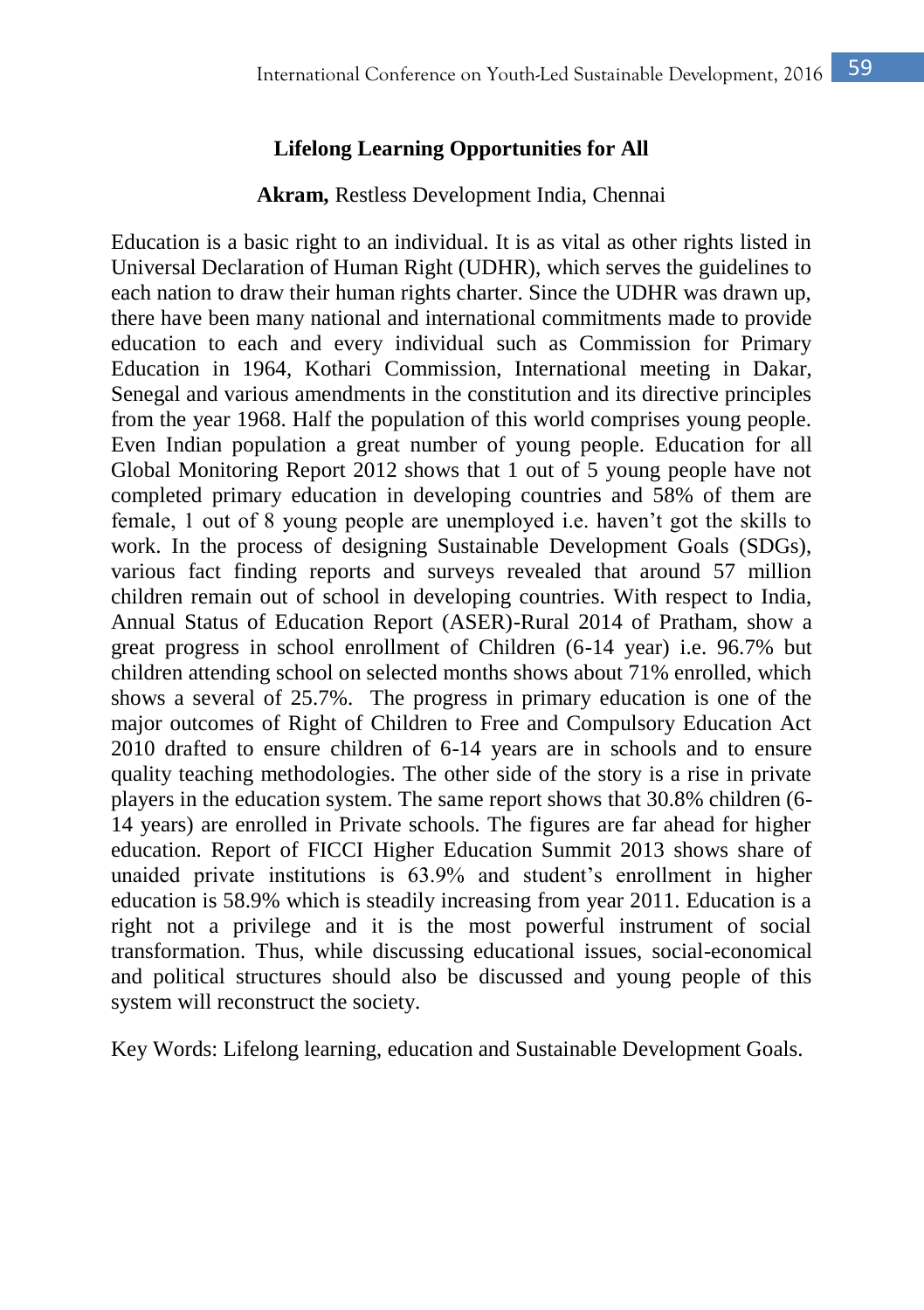#### **Emotional Quotient in Building Competent Youth**

**Dr. Nancy H. Vaz,** Associate Professor, St. Agnes College (Autonomous), Bendore, Mangalore – 575 002

According to the recent (2014) United Nation's report, India has the largest youth population, with 28% of its total population in the age group of 10-24 years. This presents an enormous opportunity to transform India's future. Any development depends on the quality of human resource. The past many years have seen Indian youth shining in various fields and being lauded globally for their abilities concerning Intelligence Quotient (IQ). However, when compared to past generations, 'Emotional Quotient (EQ)' of the youth, in society in general and colleges in particular, is found to be wanting and has been proven to be so, now and again by the various happenings around us. An Emotionally intelligent person has the ability to empathize with others, is optimistic and able to motivate self, in spite of obstacles and frustrations, is able to delay gratifications and control impulses, is able to think clearly even in the face of distress and able to regulate moods, etc. This equips an Emotionally Intelligent person to far outshine his/her counterpart with a superior IQ in the long run. EQ is a great relationship builder and maintainer. When IQ cannot be developed, EQ is something that is, and can be, learnt and has long term influence even on one's intellectual abilities. The study of EQ is basically a topic of Psychology. However it has multi-disciplinary connections and has assumed great importance in the field of Human Resource Management.

This is a conceptual paper on EQ and outlines its various sub-concepts and explores the way in which it can be built. The paper focuses on the need to build EQ from childhood rather than overtly pressurizing children's IQ abilities. Since EQ can be learnt, the paper also explores the ways in which it can be imparted to the youth who lack such abilities, with a view to help those who are working with 'youth at risk'. The conceptual evaluation has been done by gleaning a number of books on EQ and related topics, research studies and a number of other articles.

**Key words:** Emotional Quotient, Youth, Relationship building, Emotional Intelligence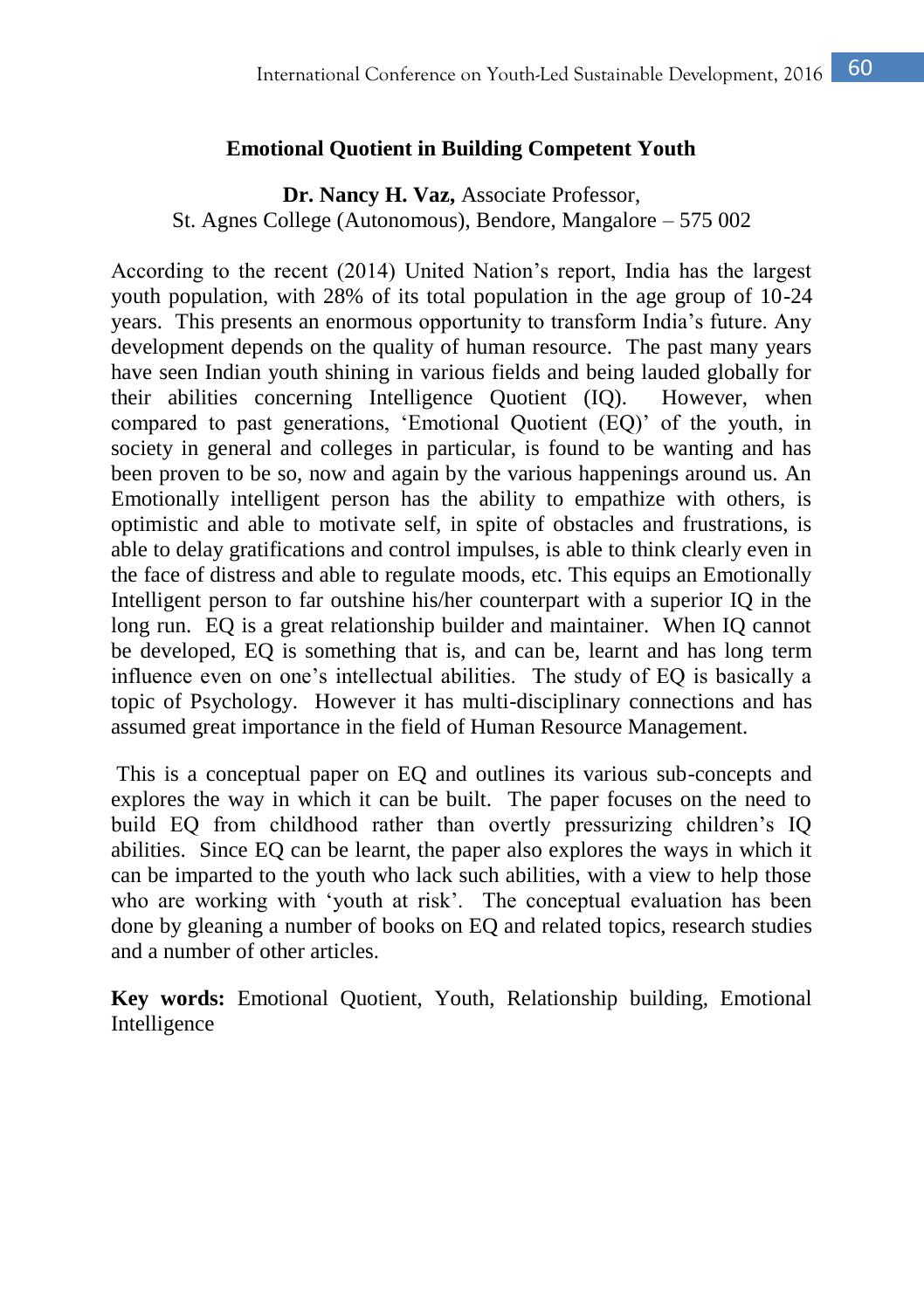# **Social Inclusion – [A Way to Integrate Differently Challenged Youth In](http://www.society30.com/social-inclusion-way-integrate-disabled-youth-democracy/)  [Democracy](http://www.society30.com/social-inclusion-way-integrate-disabled-youth-democracy/)**

#### **D.C. Nanjunda and Dhan Prasad (Albert)**

Social Exclusion Research Centre, Mysore University-Karnataka Ph: 09880964840

The 1995 'Program of Action of the World Summit for Social Development' approaches an inclusive society as a "society for all in which every individual, each with rights and responsibilities, has an active role to play". Social inclusion 'as the process of improving the terms for individuals and groups to take part in society (UN chapter). Social inclusion aims to empower poor and marginalized people to take advantage of burgeoning global opportunities. It ensures that people have a voice in decisions which influence their lives and that they enjoy equal access to markets, social services and political. It is reported that in India, the youth population -from 18 to 30 years old- represents the 48.1% of the total population of the country. Also it is found that among all the youth, 51.3% are economically active while the remaining 49.4% are economically inactive i.e. are outside the labor market, and almost a quarter (24.2%) of the youth population is neither studying nor working. While attention is being focused on young people's potential for social transformation, some of them  $-$  such as those with disabilities  $-$  remain alienated from mainstream debates on development. Little is known about the experiences of the millions of disabled young people in India aged between 12 and 24, less is known about how they and the others around them make sense of their lives and perceive their transition to adulthood as their surrounding milieu is transformed. This paper intends to find out the different approaches to integrate such youth in the mainstream society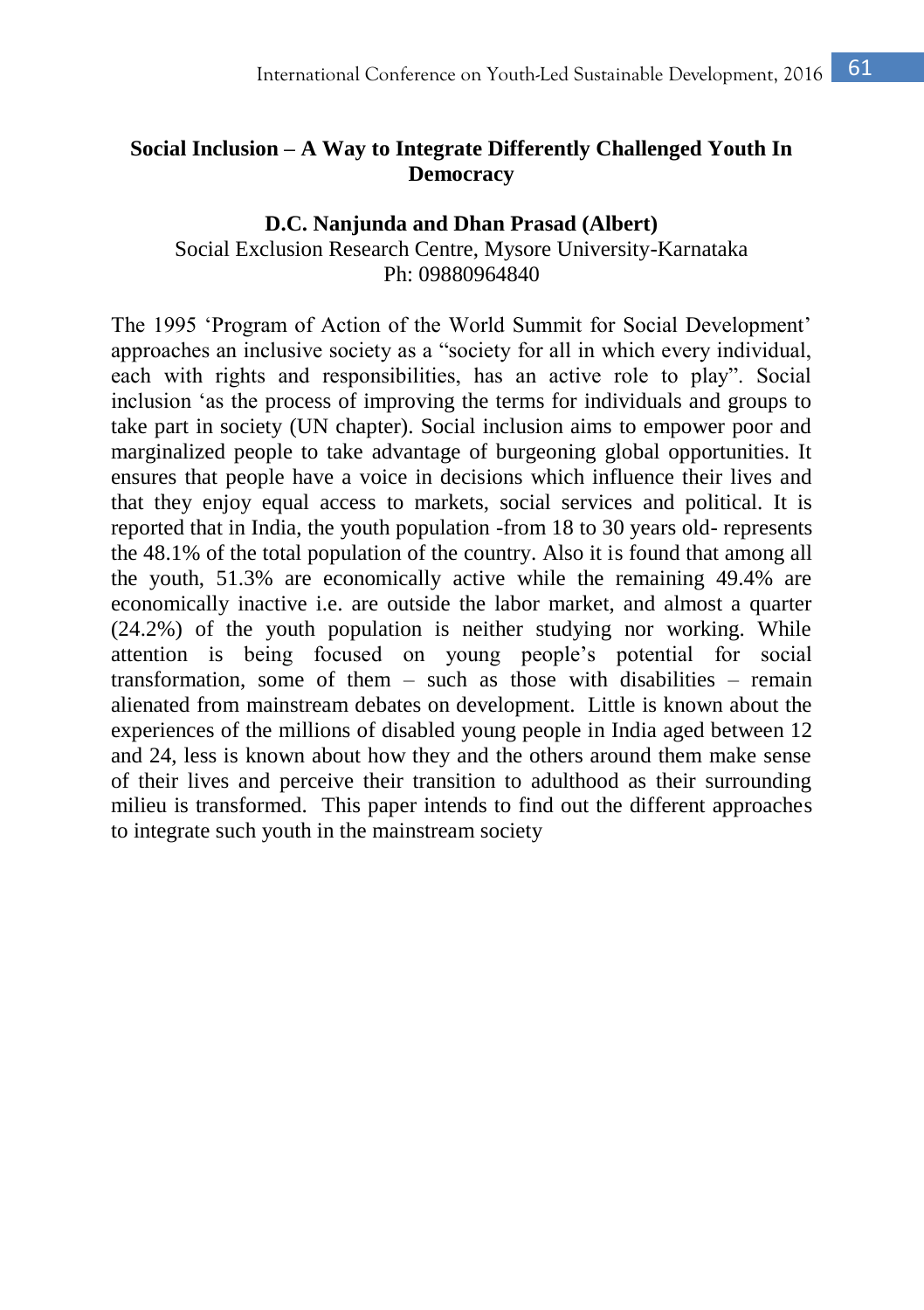# **The Role of Corporate Social Responsibility with Special Reference to Youth Empowerment in the Neighborhoods of a Manufacturing Unit at Chennai.**

*Arockia Raj. A,*  Assistant Professor, Department of Social Work, Patrician College of Arts & Science, Chennai.

Corporate Social Responsibility (CSR) creates a win-win situation for both community (youth) and corporate with direct and indirect benefits. The outcome of CSR activities among youth directly leads to sustainable development. CSR is an ethical responsibility to behave fairly towards its stakeholders in all their processes of production. But in reality CSR is carried out by many corporate with selfish motives to neutralize their negative image in nearby communities and society at large. People are not aware of what is really happening in their homeland. So it is the State's responsibility to legalize CSR as an important legislation to be fulfilled by all corporate. In this context the researcher carried out his study among youth benefited by CSR activities to know whether it really leads to sustainable development.

In this research the role of 'CSR' with special reference to 'Youth Empowerment' is restricted to a particular manufacturing unit and it is not generalized. The study focuses on the need for CSR activities, various activities like Education, Health, Self employment, Capacity building among youth. The researcher adopted Descriptive research design and Disproportionate random sampling. The sample size of this study was 100 youth belonging to five villages surrounded by Orchid Chemicals & Pharmaceutical Ltd., Alathur near Chennai. The researcher used a self prepared questionnaire to collect data regarding CSR activities. The outcome of this study discussed in the main paper clearly shows that CSR as a tool leads to youth-led sustainable development.

**Key Words:** Corporate Social Responsibility (CSR), Youth Empowerment, Sustainable Development, Neighborhood.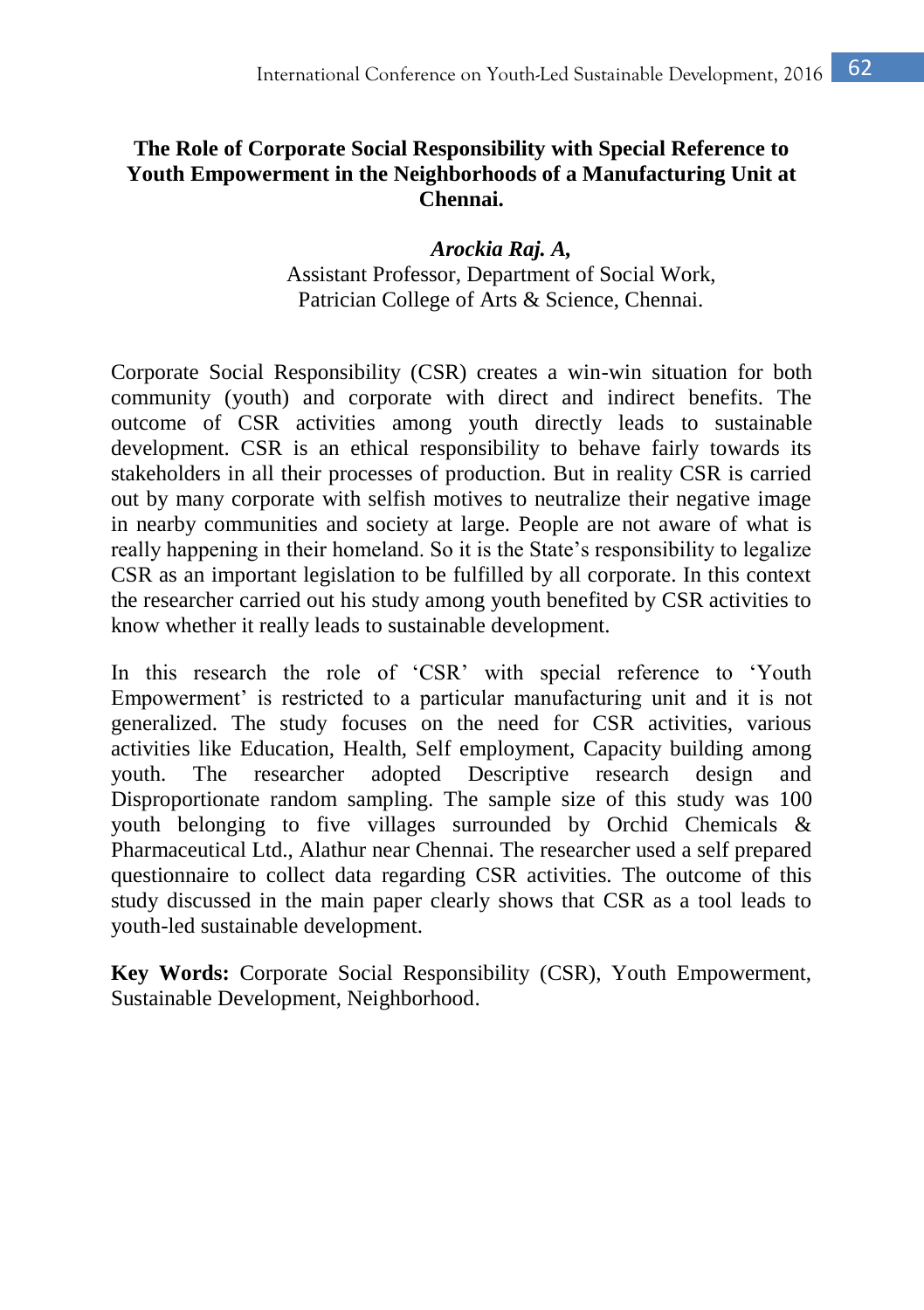# **Livelihood Patterns and Social Entrepreneurship among Youth in Emerging India**

#### **Bhukya Veerabhadram,** Asst. Professor, Department of Social work, Telangana University, Telangana

India is a democratic secular nation and a developing country. Whatever attempt the country has made since independence, to promote development across various segments of life in the country it has made comprehensive plans and indispensible means to achieve it. However, these plans have continuously changed from time to time based on the feasibility and situations. Moreover India is one of the fastest growing economies in world. The problem of unemployment is becoming challenging in all of the developing nations mostly in India due to increase in the population every year. It is the youngest nation all over the world population with 356 million 10-24 year-olds. India has the world's largest youth population. The involvement of today's youth in sustaining in the development process is critical to the overall development of the nation. Young Indian should be aware and realize that the fastest growing economy and changing patterns of livelihoods should move forward in a dynamic way and promote social entrepreneurs in the competitive era.

Young Indian fraternities have tremendous enlightened strength and potential to demonstrate motivation to perform satisfactorily but they have not been able to realize their own potential because of their economic or educational background in addition to their family background. They are the innovators, creators, builders and leaders of the future. It is therefore a unique opportunity for young fraternities to promote social entrepreneurs for setting up of new enterprise and innovation after completion of their higher education instead of searching for jobs. It would really support the new campaign of the Prime Minister 'Start up India. Stand up India' and to promote 'Make in India through Made in India'. In this research paper an attempt has been made to promote entrepreneurship among the young and help them face the challenges in global innovative arena through 'Changing Pattern of Livelihoods and Promotion of Social Entrepreneurs among Youth in Emerging Indian Context'.

**Key Words**: Livelihoods, Social Entrepreneurs, Young Promotion and Make in India and Made in India.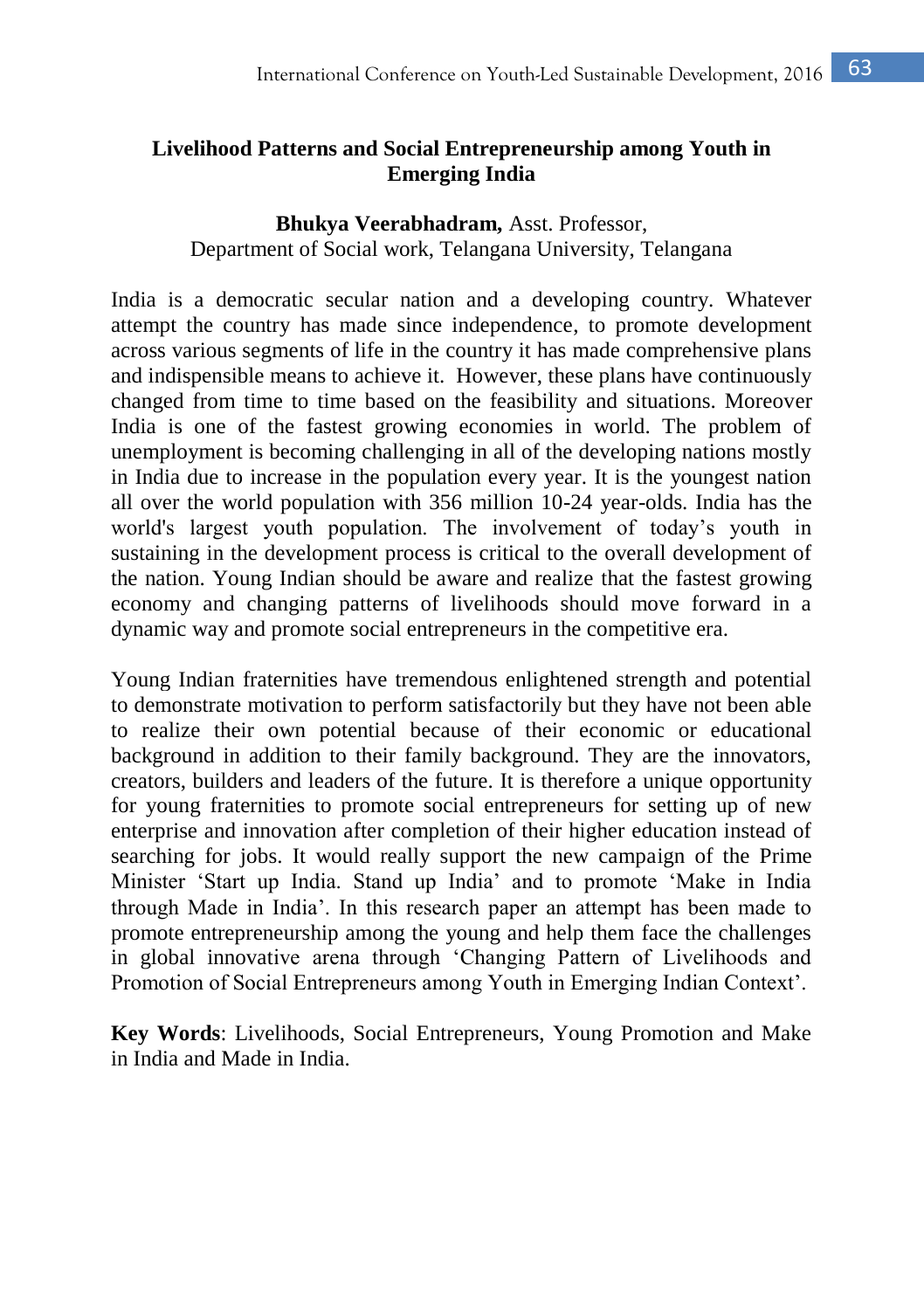### **Education & Career Counseling for Youth - Perspectives and Opportunities for career counseling in Indian Education System**

**C.R. Christi Anandan and Dr. K. Arockia Raj,** Assistant Professors, Department of Social Work, Sacred Heart College, Tiruppatur, TN

The purpose and objectives of education is not only to cater to the needs of cognitive development but also it aims to promote optimum development in all spheres of life such as educational, vocational, personal, social, moral, physical etc., in order to create more productive citizens of a country. In this line, education, career counseling and guidance go hand in hand with the key role of helping students, youth and labour markets to meet their goals. Early intervention in planning career is very important which would help the children to understand, learn and acquire required skills such as critical personal skills and practical skills needed for the work environment. The National Curriculum Framework (NCF, 2005) views Guidance and counseling as a part of curriculum. Special efforts are initiated for career counseling and guidance through the Rashtriya Madhyamik Shiksha Abiyan (RMSA) to improve opportunities. However there is a big gap felt in India in the implementation of career counseling and guidance in schools and colleges which hampers social mobility. This provides on wider acquisition not just of knowledge and skills, but an understanding about how to use them. Here this qualitative study presents the perspectives of post graduate students on the opportunities and support they have gained in their schooling and college towards the career counseling. The study was conducted among the Post Graduate students of Sacred Heart College, Tirupattur. The researcher has used Focus Group Discussions for collecting data.

**Keywords:** Youth, Career Counseling, Career Guidance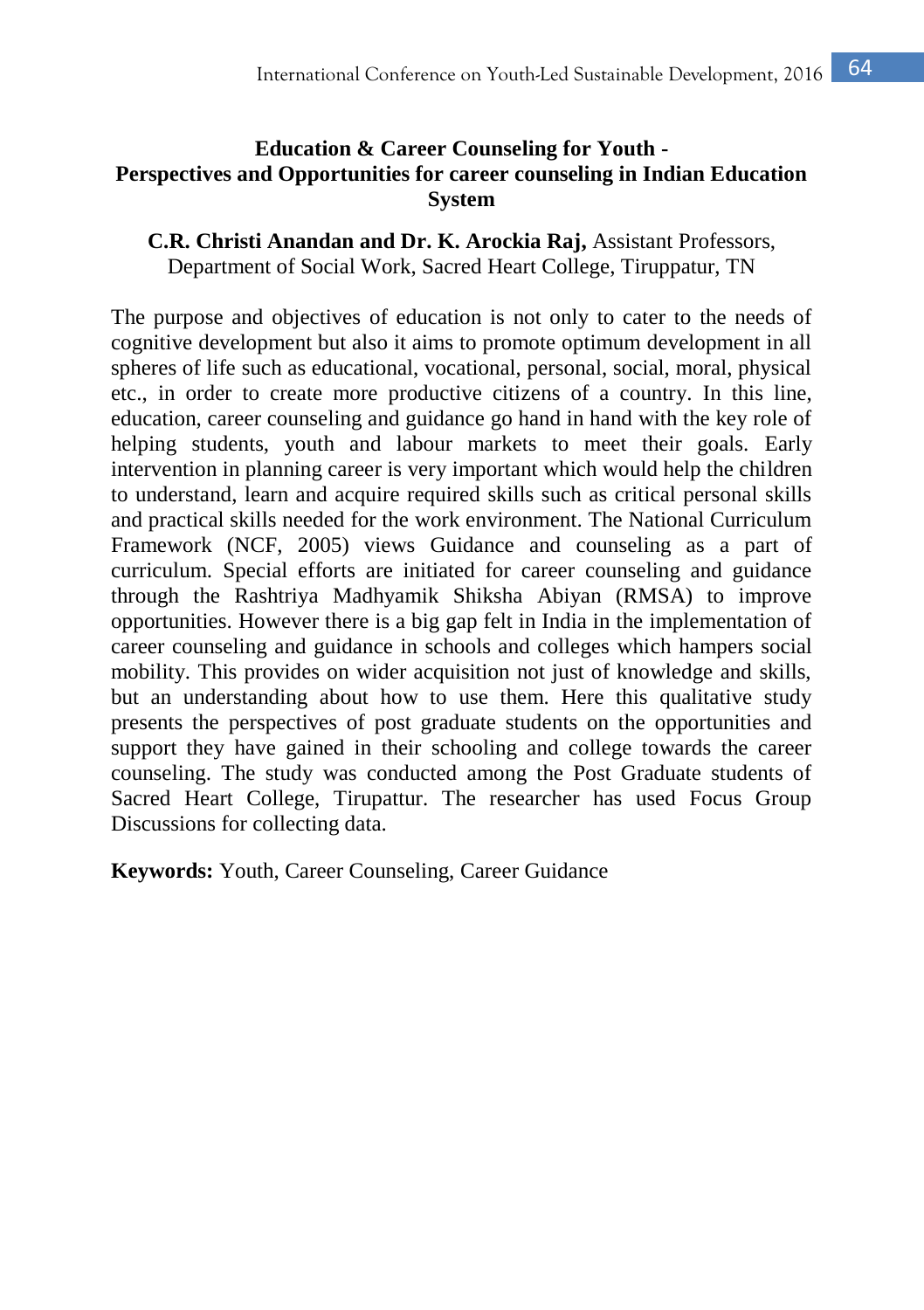#### **Technology Skills among Under Graduate Students**

#### **Dr. G. Kumar, Research Associate,**

Don Bosco Social Action and Research Centre (DBSARC), Sacred Heart College (Autonomous), Tirupattur – 635601

The study examined the Technology Skills among 'Under Graduate Students', which is a need of the hour in Vellore District. A descriptive survey design was used for the study. Questionnaire was used for data collection from 739 graduate students. Multi-stage sampling method was done in three different types of colleges namely Government, Aided and Self–financed colleges affiliated to Thiruvalluvar University in Vellore District. The research adopted the descriptive design. The data were analyzed using the descriptive statistics from the Statistical Package for Social Science -20 version. The study was an attempt to find out the relationship between Technology skills and the courses of study, gender, domicile, academic performance and categories of college students. There is immediate necessity to capacitate college students to face challenges. The study used various statistical methods such as; t-test and ANOVA test. Various suggestions given here would certainly help the students, parents, teachers, state and central governments and educational institutions to benefit and join hands. This would ensure a strong nation through developing technology skills among the graduate students.

#### **Key Words: Technology skills and Graduate Students**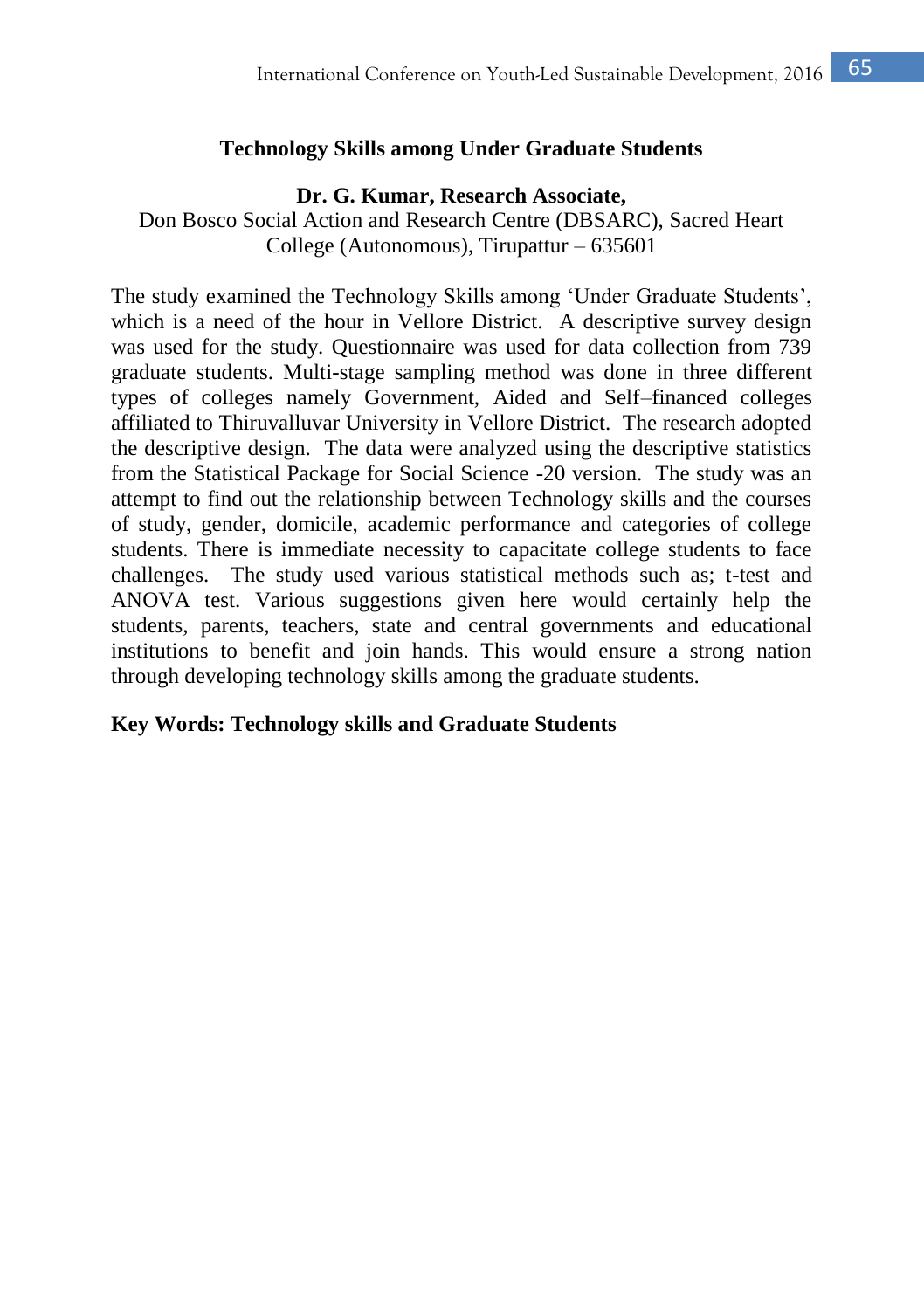# **Educational Development of Street-Children: The Rag Pickers in Digha-Ghat, Patna, BIHAR**

## **Victor Sahayaraj, S**. Research Scholar, Department of Social Work, Bharathiar University, Coimbatore Henry Rozario J. Associate Professor & Head, P.G.& Research Department of Social Work, Sacred Heart College, Tirupattur-635 601 TN

Rag pickers move around with gunny-bags and push-carts in Digha-Ghat and in the surroundings, alone and in groups. The close observation and the casual dialogues with them won their trust and we met frequently at a particular place. They gamble, enjoy rough-and tough outdoor games, listen to movie songs and play with dogs. They introduced their peers and relatives gladly, who are also part time student-rag pickers, many illiterates, some primary and middle school dropouts, and a few seasonal laborers.

The neighbourhood discussion helped to understand their socio-economical and cultural background, their social status and the existing government schemes, and programs of the non-governmental organizations. They come under the Schedule Cast *Mahadalit* community and known as the *musahars*  (the rat eaters). Their case studies and the focused group discussion revealed that a few had utilised the opportunity due to the support of their family, youth volunteers, and the compassionate staff-team, while many blamed poverty, debt, peer influence, prejudices and quick money.

Therefore, it is possible to educate and develop them by networking with their family, social workers, volunteers and institutions. Providing cash-incentives and healthy-physical activities would motivate them to learn

**Key words:** Education, Development, Street-children, Rag pickers, Musahars, Mahadalits, Poverty and network.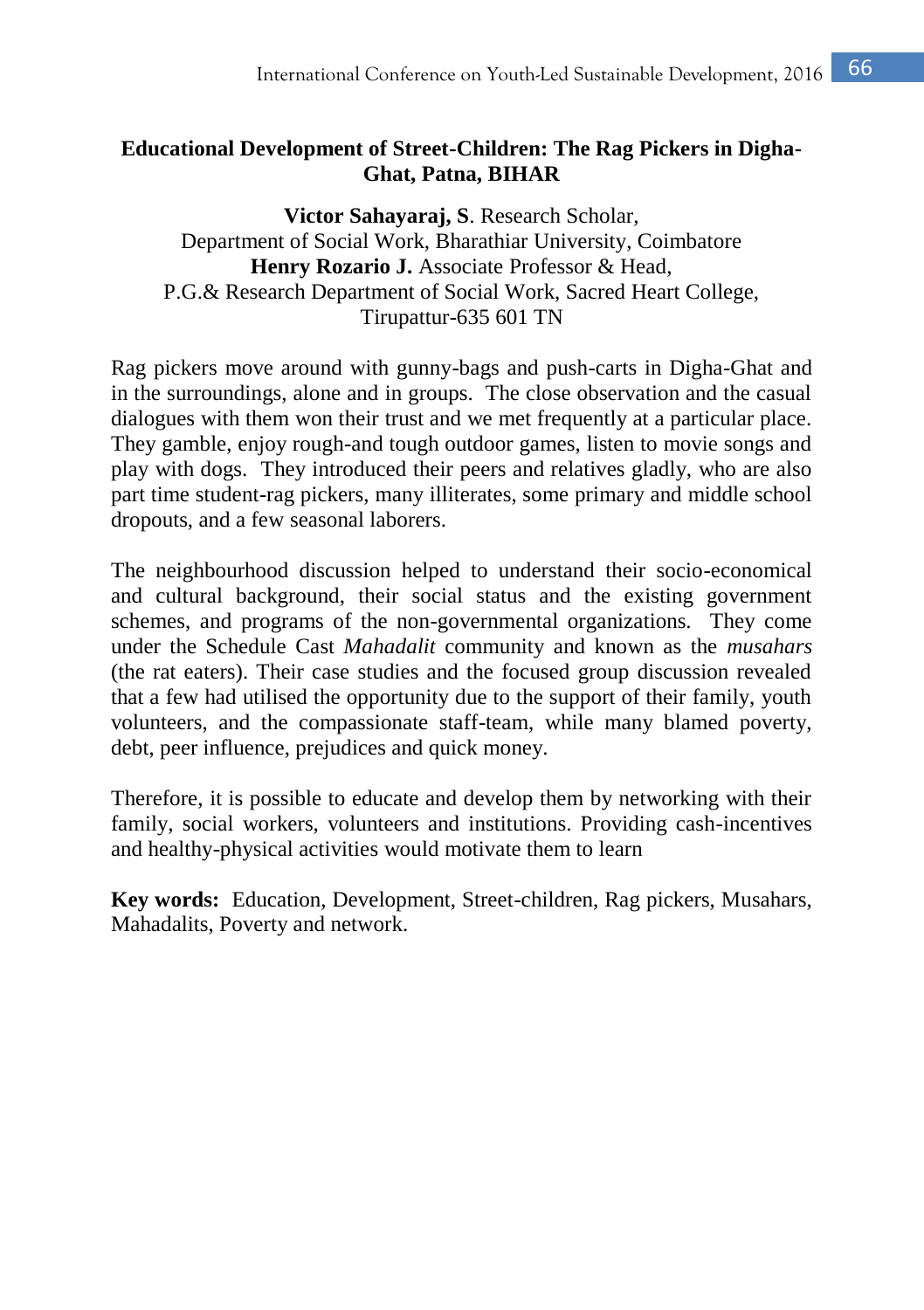# **Employability Skills of Students from Management Studies in Rural Colleges**

### **T. Selvam**, PhD Scholar, **Dr. J. Henry Rozario,** Associate Professor and Guide, PG & Research Dept. of Social Work, Sacred Heart College, Tirupattur, Vlr Dist, TN

Employability skills are set of skills that are required for every job. Employability skills are basic skills that are necessary for getting, keeping, and doing well on a chosen job. Management education today has to address a wide range of issues such as survival in the job, intense competition, serving the needs of stakeholders, delivering industry employable graduates and so on. The core objective of any management studies is to deliver attributes and skills. Basic purpose of management education is to impart the business ability, which will help students for their employability and entrepreneurship. After completing management education, getting employment, is a must for the management graduates. In this competitive world, Management graduates need to have requisite skills and knowledge to adapt to the expectations and requirements of the industry. Today institutions are carrying a traditional education system which is focusing on knowledge based education. Institutions need to adopt vocational based and practical based education. This particular study focuses on the employability skills of students who pursue diploma in management studies from rural colleges which are located in Tirupattur Taluk, Vellore District, Tamilnadu. The study attempts to understand the levels of employability skills and its variations with respects to gender and type of college in which they study.

**Key Words:** Employability, Job readiness, Management education, Skills and Rural College.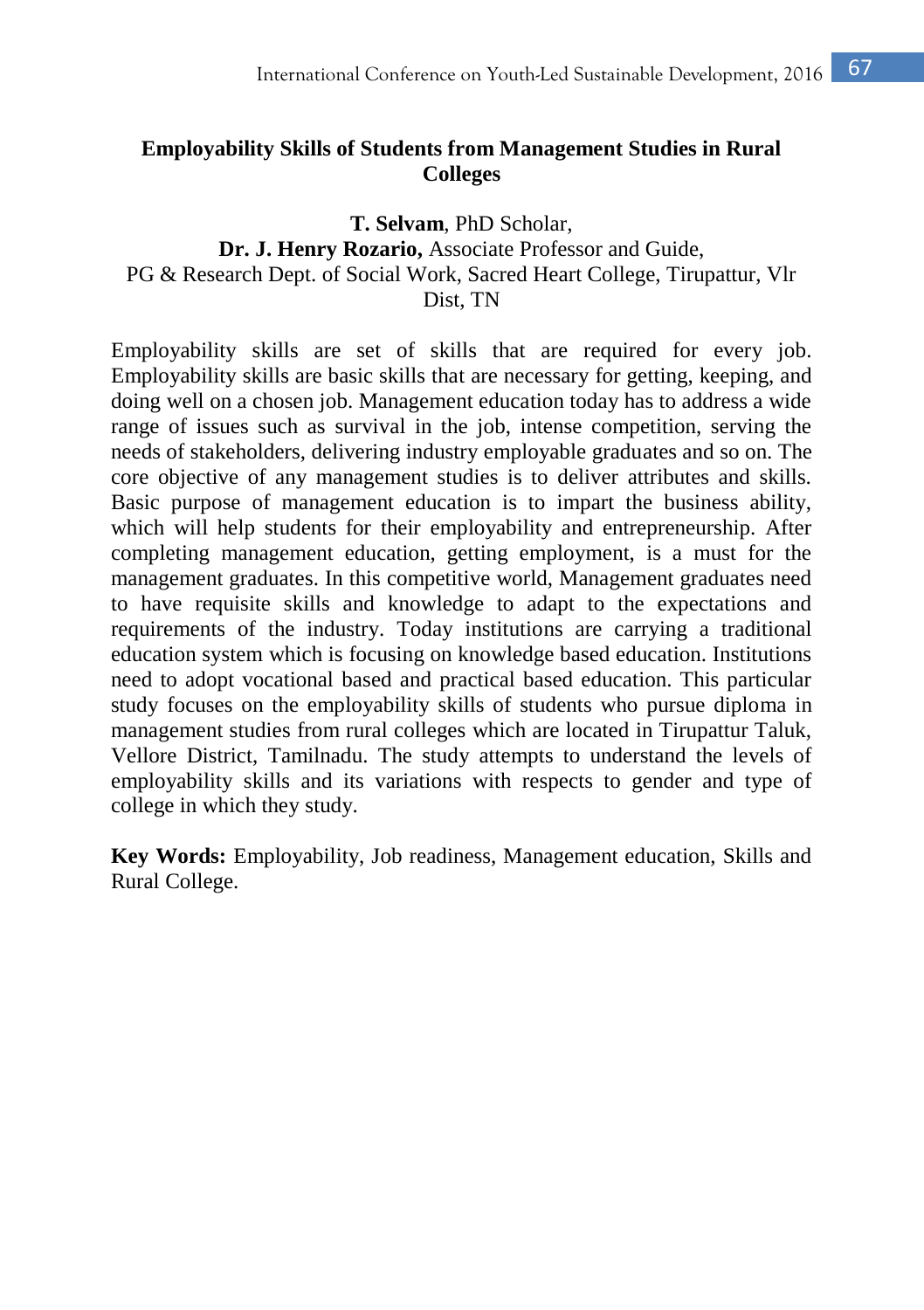### **A Practical Analysis of Hurdles in Ensuring Equal Employment Opportunities: A case study of MSW and M. Com Students**

**Parveen A.** Shaikh, Research Scholar, Department of Social Work, Karnataka State Women's University, Vijayapur **Ramamurthy KV,** Research Scholar, Department of Social Work, Rani Chennamma University, Belgaum.

In order to make India progress into a developed country from a developing country ensuring equal education, equal employment for girls is a necessity and Government is trying hard to achieve this. NGOs are also joining hands together in order to achieve this goal. We say that women are the better half, but the same proportion is not found in relation to education and employment. This means that there are certain hurdles and drawbacks either in planning or implementation of programmes. Blaming the government for everything is not a solution. As a citizen of the country, it is the responsibility of each and every individual that we should participate in the government plan and make it a successful venture. It is we people who have to get educated and participate in the economic development of the country. Here, author has made an attempt to understand and analyze the contribution of post graduate students in achieving this goal, which is the main objective of the article. For the present study the author has selected 15 MSW and 15 M.Com students from Karnataka State Women's University, Vijayapur, as respondents by simple random sampling. A semi structured interview schedule has been prepared to collect the data consisting 25 questions. Hence the study will be published with regard to the aspirations of the post-graduation students in becoming economically independent. They will be able to do this by opting for the right career. Reasons for non-participation in occupational sector will be found out.

**Key words:** Women, Occupation, Post-graduation students, economic independence and hurdles.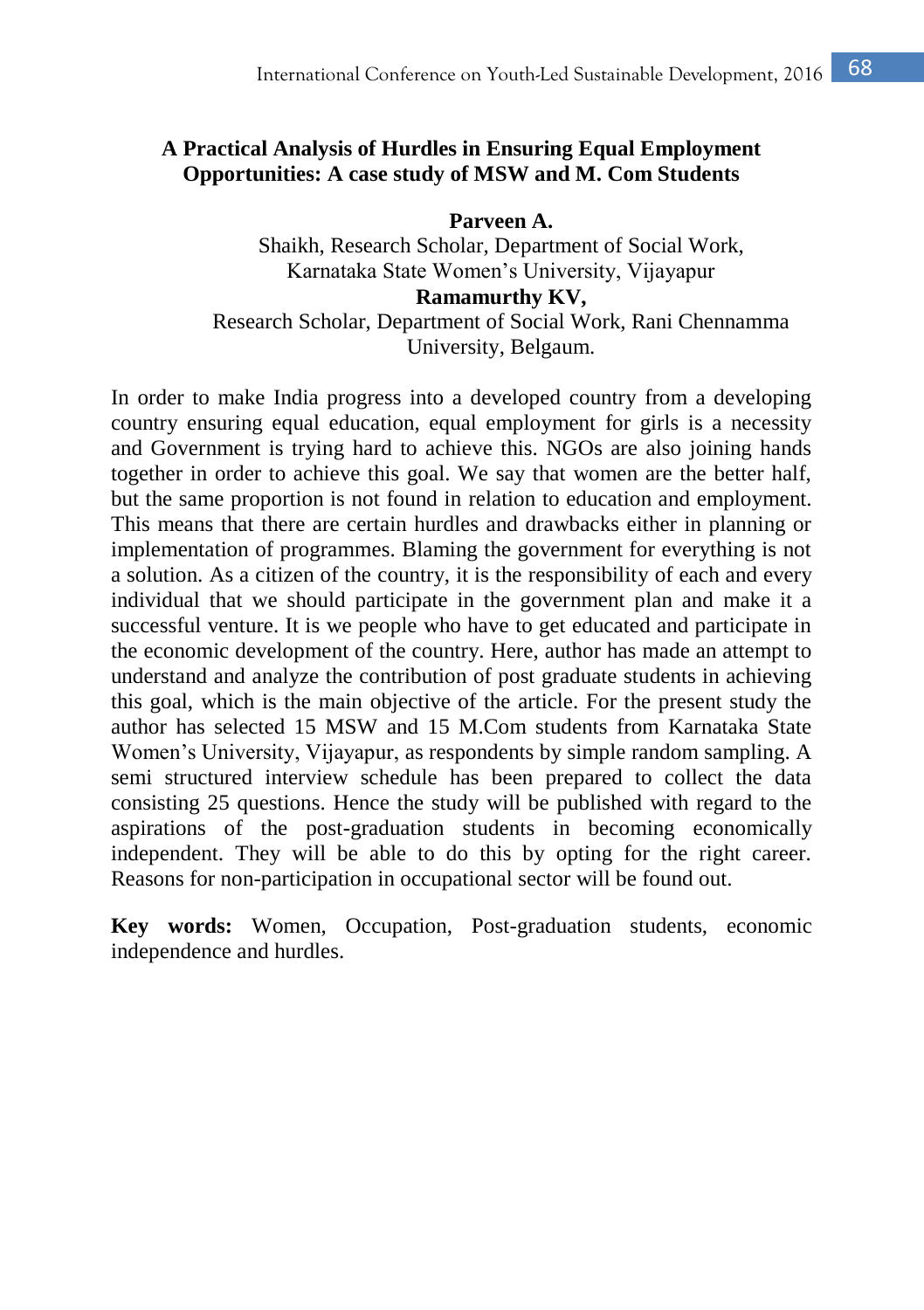#### **Influence of Livelihood Capitals for the Sustainable Development**

#### **M. Rubavel,**

Research Scholar, Department of Social Work, Bharathiyar University **Dr. J. Henry Rozario,** Associate Professor, Department of Social Work, Sacred Heart

College, Tamilnadu, India

The Poverty is one of the major problems of development countries, and alleviation of poverty is one the Millennium Developmental goals. Poverty has been addressed through various livelihood Programmes and approaches, The livelihood of poor households depend on the livelihood capitals as starting point, A livelihood is " the assets (natural, physical, human, financial and social capitals),the activities and access to these (mediated by institutions and social relations) that together determine the living gained by the individual or Household" The livelihood assets are financial capital, Human capital, Physical Capital, Natural Capital and Social Capital. Financial Capital covers income, saving, stock of capital, supplies of Credit, Regular earning and other Assets that can be converted into cash, Human capital are skills, knowledge, Technology, Education, ability work and experience. Physical capital is basis household's asset, Infrastructure, Road, transport, Market facilities, housing and machinery equipment. Natural capital are water, type of land, climate. The improvement in livelihood asset improves the livelihood outcomes. The livelihood assets access such as access to common resource, access to market place, access to telecommunication, access to education, access to infrastructure, access to information sources, access to credit, access to nonfarm activities and access to employment are important in promoting and sustaining livelihood activities. The access to credit for the poor households is one of the important pathways to come out of poverty; the access to resource is helpful to run livelihood activities smoothly. The adoption of new technology in livelihood is important to improve the livelihood. The Study focuses on the influence of the livelihood capitals in the livelihood of the rural poor households such as availability of livelihood asset in households at micro level and access to the livelihood capitals, adopting of new technologies among poor households, coping of risks, stress, vulnerability in the livelihood activities and the Institution support service for livelihood activities.

**Key words:** Livelihood, social capital, livelihood capitals and activities.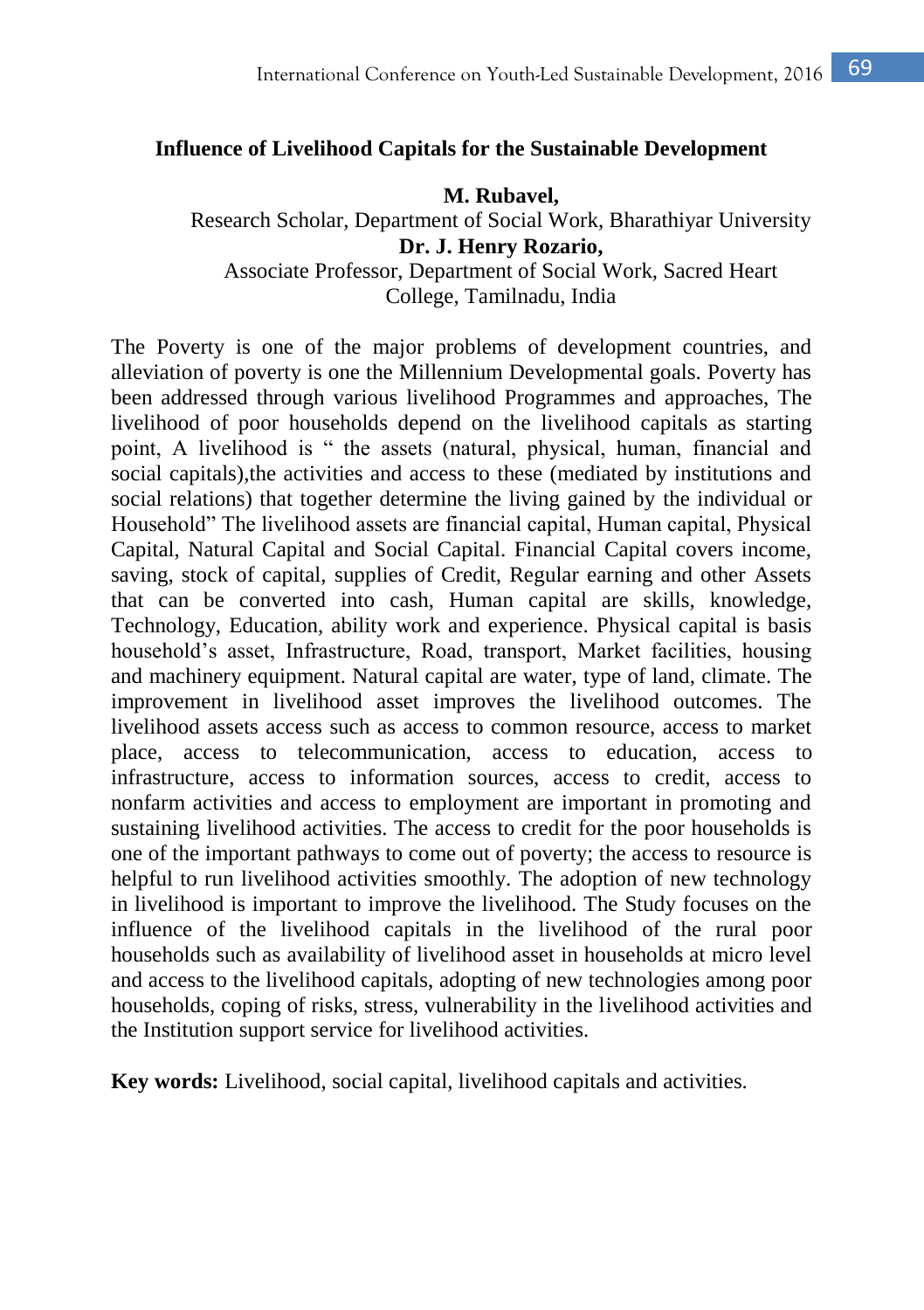### **How to Promote the Livelihood of Women in Ethiopia? Savings and Credit Cooperatives Show the Way!!**

*Dr. Dayanandan, Professor,* Department of Business & Commerce, College of Business & Economics, Hawassa University, SNNPR, Ethiopia

Improving women's livelihood is essential because empowering women leads to developing the society at large. Livelihood development increases women income, improves social decision making, and reduces vulnerability to risk. Education through Saving and Credit Cooperatives (SACCOs) has been considered as one of the main instruments of livelihood improvement among young women in recent development agenda of the Ethiopian government. Though many SACCOs were established in Aleta-Chuko District of Ethiopia, how they achieve their objectives is unknown due to dearth of studies. Hence this paper focuses on the objectives: (i) to assess the contribution of women SACCOs in improving the livelihood of members, (ii) to examine the role of women SACCOs in social empowerment. (iii) to dig out the role of women SACCOs in promoting entrepreneurship (iv) to identify the factors determining the performance of women SACCOs. To address the objectives, both primary and secondary sources of data were used. Nine out of 20 women SACCOs in the study district which were established before six years were selected on purpose. Yamane (1967) formula was used to arrive 105 sample women from 724 members. Finally proportionate random sampling technique was used to identify the sample women from selected SACCOs. The collected data was analyzed by descriptive statistics and binary logistic regression analysis was carried out to identify the factors determining the performance of SACCOs. The results indicated that education through SACCOs has changed the livelihood of young women positively. Also women could increase the level of income, improve the ability to cover the costs of schooling, meet basic needs and health expenses as well as accumulate fixed and variable assets. Further, they could improve in decision making power pertaining to different sectors and achieve saving practices. Age, education, credit utilization, loan size, inflation rate, access to trainings, shocks and seasonality were found to be highly significant variables which determine the performance of women SACCOs. Concerned stakeholders need to address the issues faced by the cooperatives to attain their objectives.

**Keywords:** Saving and Credit Cooperatives, Livelihood improvement, Entrepreneurship, Performance.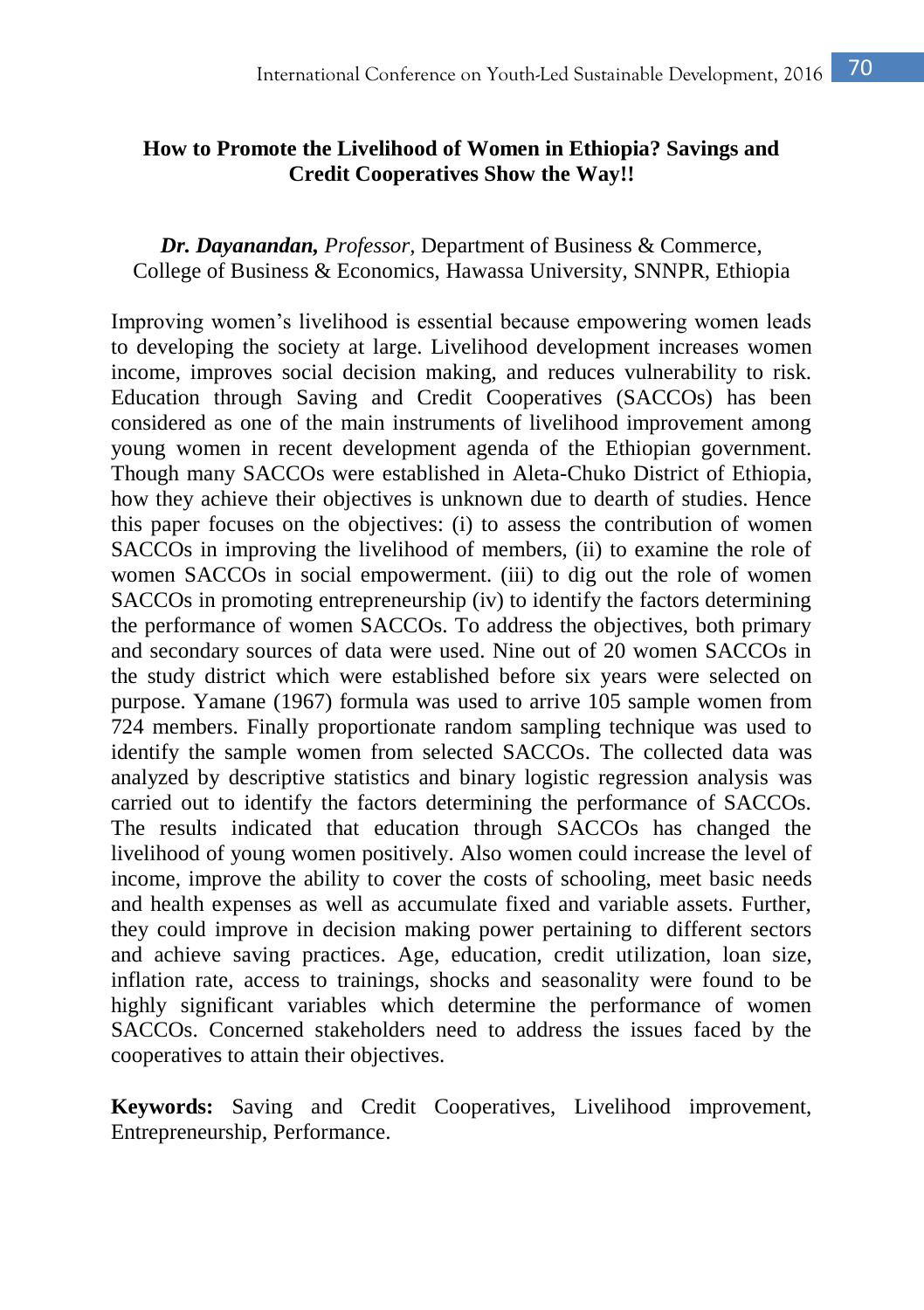# **Entrepreneurship as a Means to Lead Sustainable Rural Youth Development - (Scaling excellence at village level)**

**Bhagwandas Rao,** Executive Director, vSeed Foundation, Gopalpuram, Chennai 600086, India

Rural entrepreneurs today face multiple challenges such as lack of opportunities and general support from the rural ecosystem, ineffective sales and marketing channels coupled with unorganized distribution network, text book styled education and outdated teaching methodologies. As a result it leads to difficulty for any one with entrepreneurial ambition to succeed, inability to scale and hence build viable business, dampens creativity, productivity, outlook and thinking process which are critical ingredients for success.

School of Social Entrepreneurship is a Rural based & designed to create and provide the best ecosystem to any individual having entrepreneurial dreams: It is an initiative to nurture talent and create job makers not job seekers. It introduces a Human Centred Design approach to solving problems and help student to understand product design/lifecycle, markets, product-market fit, scaling and marketing/business strategy. It is attached to a rural based college offering a full time MBA/MCA/MSW program. It has short term courses on entrepreneurship, one that is case study based and covers topics that are relevant to what todays and future economies demand and Infrastructure for MOOC (Massively Open Online Classes) to access global content. it consists of innovation lab that provides students with all necessary tools to design, build, prototype, test, fail and deliver solutions.

**Key Words:** Entrepreneurship and Social Entrepreneurship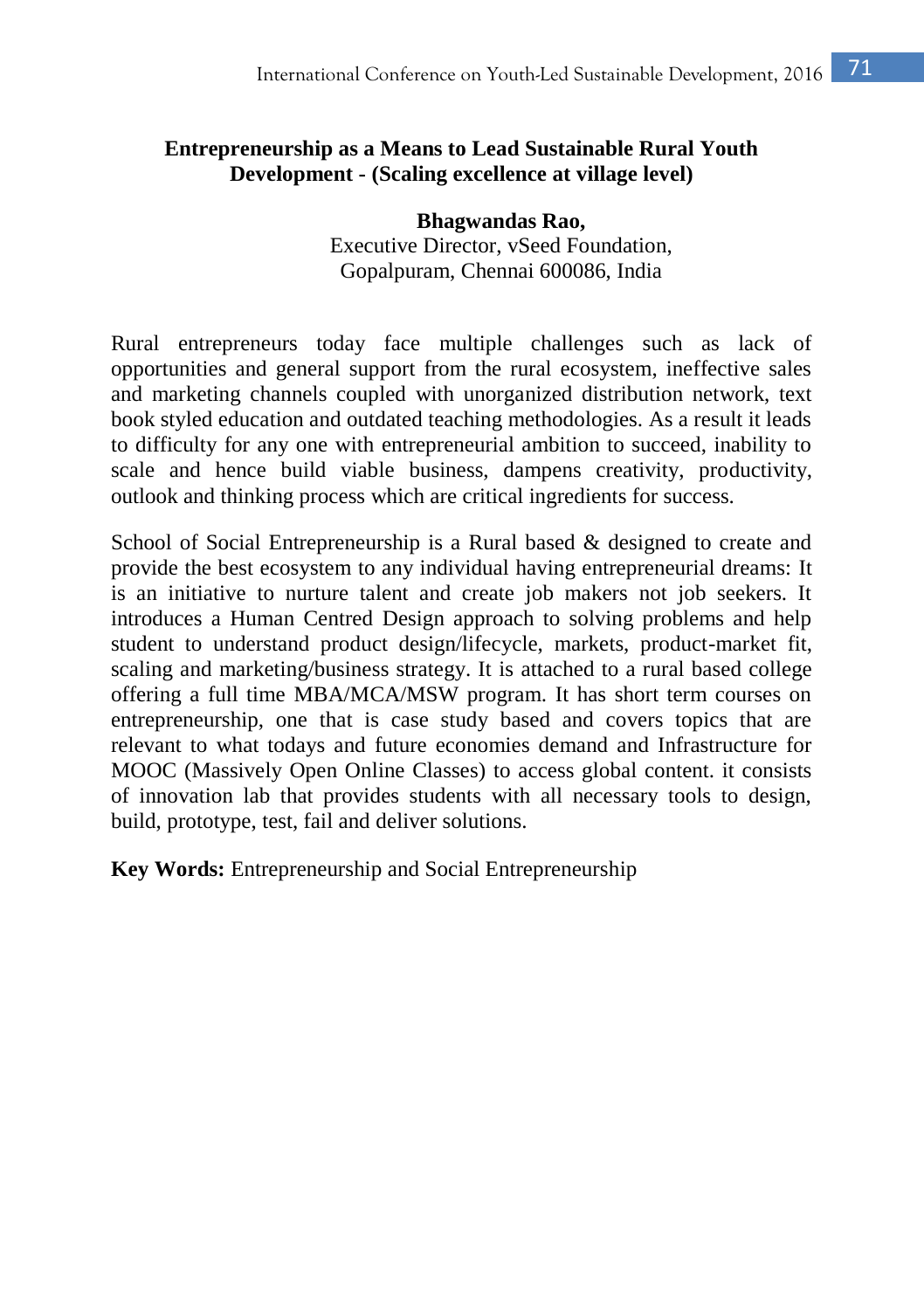## **Role of Indian Youth in Agriculture: Some Concerns**

### Ramamurthy, Bijapur

Indian agriculture is at crossroads and one of the major challenges is to reverse deceleration in agricultural growth. Main reasons for deceleration are decline in the number of larger land holdings and an increase in the number of medium, small and marginal holdings (G.S.Aurora), and farmers quitting farming (76 per cent farmers would prefer to do some work other than farming). The other factor contributing much to this scenario is that the agricultural land put to non-agricultural uses has risen (from 4.2% in 1956-57 to 6.7% in 1997-98) (G.S.Aurora).

Agriculture is life line for 54.6% population in India. About 10 lakh people have given up farming during 2001-2011. Ours is a land of the youth. The National Youth Policy 2003 defines the youth as persons in the age group between 13 and 35 years, but classifies them in two sub-groups viz. 13-19 years (adolescent age group) and 20 to 35 years. In 1997, the number of youth was about 380 million, 37% of the total population, and is anticipated to increase to about 510 million in 2016, about 40% of the total population. Nearly two-thirds of these will be rural youth (Swamynathan, Fifth and Final Report, 2006).

The availability of such a huge highly active human resource offers unique opportunities for achieving equally huge socio-economic transformation of India. But 13% of them are unemployed (Swamynathan, Fifth and Final Report, 2006). Majority of the youth population is engaged in agricultural activities even though they prefer to quit farming. An astonishing number of figures indicate the above and it is a crisis in India that majority of them are committing suicides because farming is not as lucrative as they expect.

This article is an attempt to review the transformation of Indian agriculture with regard to the role of youth in agriculture. It also discusses the challenges ahead for India in sustaining agriculture and overall growth.

**Key words:** Indian agriculture, Agrarian crisis, Indian youth and National growth.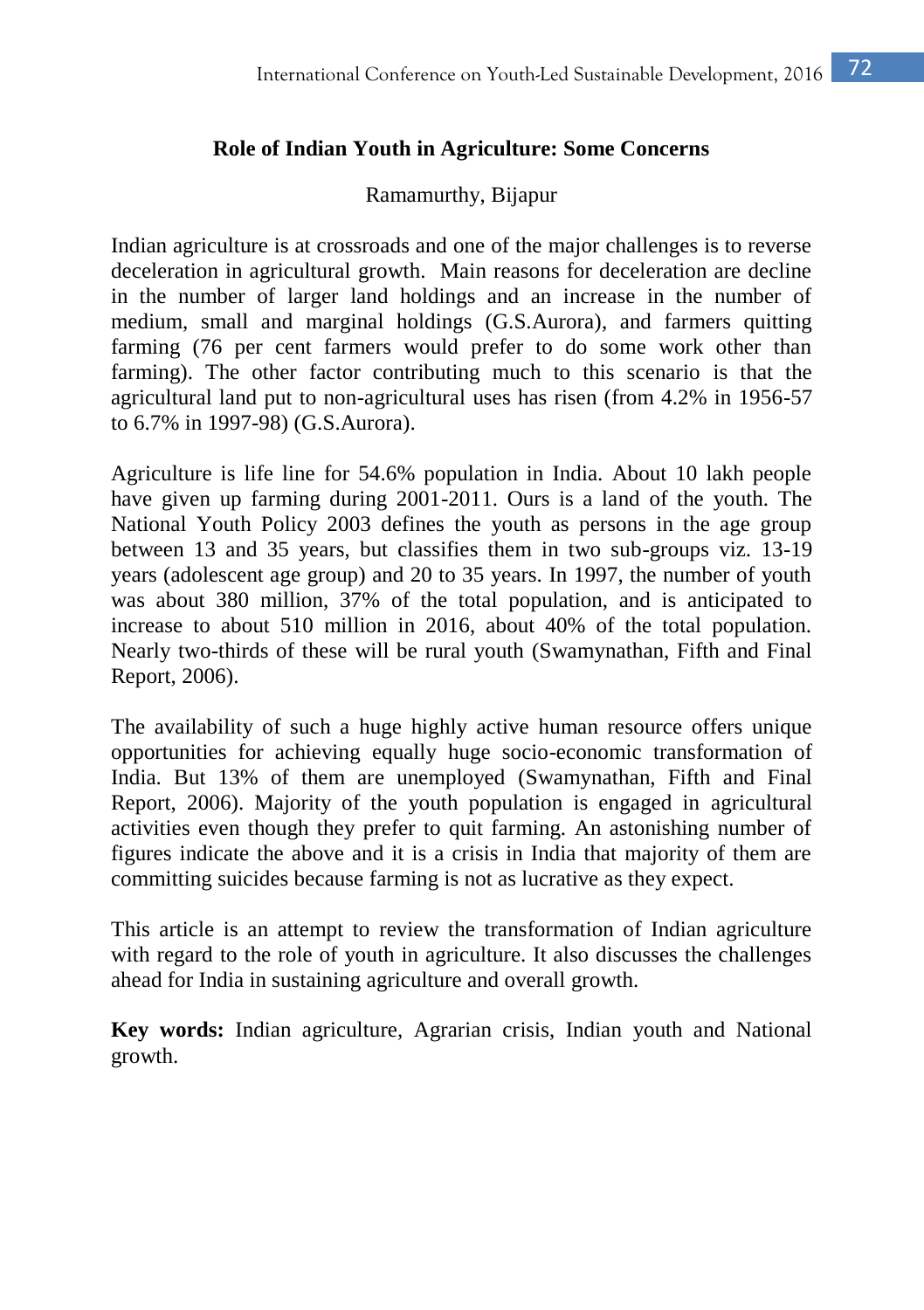# **Livelihood Initiatives - GMR Varalakshmi Foundation (GMRVF), Bangalore**

#### **Jeyapaul and Jacqueline,**

## GMR Varalakshmi Foundation (GMRVF), Bangalore

GMR Varalakhsmi Foundation, the Corporate Social Responsibility arm of the GMR Group, is a Section 25 (not-for-profit) company. Set up in 2005, the Foundation is governed by a Board headed by the Chairman of the Group.It is registered under Sec-12 A of Income Tax Act 1961 and has 80G certificate. Foundation works through three wings; Education, Health and Community service wings. The mandate of GMRVF is to work with the communities around GMR Group's business operations. Under Education, the Foundation is running a few colleges and schools - the main one being a state-of-the-art engineering college. Under health care, the Foundation runs a couple of hospitals. The idea is to provide good quality education and health care access to people in geographical areas which are underserved.

The third vertical of community services engages with one of the most important stakeholders of business- the people/communities in and around our business project locations. They deliver services through focus on three areas – education, health; hygiene; sanitation and empowerment & livelihoods. Here, under Education, the focus is largely on supporting the government initiatives to strengthen basic education. This would mean a variety of initiatives such as providing supplementary teachers, running community schools, scholarship to bright students from economically weak families, infrastructure support etc. Similarly, health initiatives give thrust on preventive measures through awareness creation, health check-ups, mobile medical care units and ambulance services in needy places, etc. Under Livelihood and Empowerment, the Foundation runs good quality vocational training centers in partnership with Technical partners like Schneider, Voltas, Volvo, BOSH, Wadhvani Foundation, across the country to provide market relevant skill training and job placement to youth from under-served communities. Under Empowerment and Livelihood GMVF Runs 10 Vocational Training Center catering to over 5000 youth across locations with a settlement rate of 80% .Also the Foundation acknowledges self-help groups as a meaningful way to Empower Women.

**Key Word:** Livelihood, Education and Government support systems.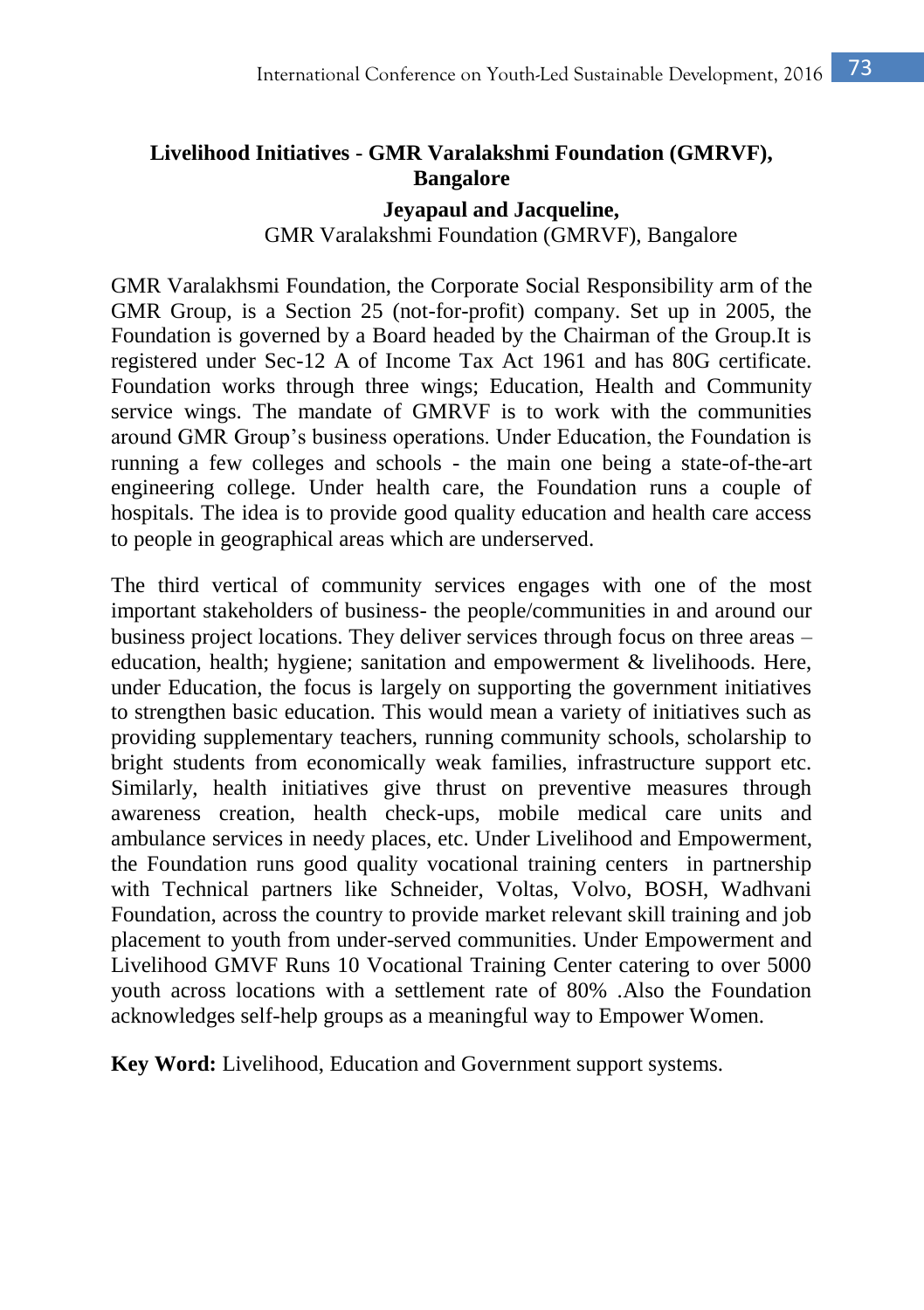# **Lifelong Learning: Expectations from Life Long Learning, Quality Assurance and Development**

#### **E. Horst Kharis,** Assistant Professor,

#### St. Joseph's College of Arts and Science, Kovur, Chennai

Learning never stops. Lifelong learning, lifelong guidance and lifelong training is the future of learning today. Education in adulthood makes learning mature and increase knowledge. It develops new skills and helpful in gaining qualifications and credentials. Life Long learning opportunities help in acquiring skills and competencies, it helps in acquiring life skills. The use of information and communication technologies has been instrumental in disseminating knowledge. On the other hand' research on rendering lifelong learning has helped to be updated in today's rapid developing world and social progress. Lifelong learning will help in developing the present human resource in steering towards an economic growth mode as well as a harmonious living society.

The concept has its increasing share of attention in school education, College education, distance education as well as online education etc. from early childhood through primary, secondary, post-secondary to higher education. UNESCO offers expertise in the planning and management of education systems to help countries provide quality lifelong learning for all. It offers technical support in the formulation and implementation of lifelong learning. International Institute for Education Planning, Technical and Vocational Education and Training, Institute for Lifelong Learning, play an important role in the support and development of lifelong learning comprehensive. Promoting Youth Education for Sustainable Development is a long term goal that will demand more attention. The International Standard Classification of Education (ISCED) properly interprets the inputs, processes and outcomes of education systems from a global perspective. The 2030 agenda in education is to *"*Ensure inclusive and equitable quality education and promote lifelong learning opportunities for all". So let us all join hands as academicians and field experts keeping in mind the vitality of Lifelong learning in shaping our future in the globe, work effectively towards SGD 4 ensuring success and changing lives and enriching them.

**Key Words:** Lifelong Learning and quality assurance.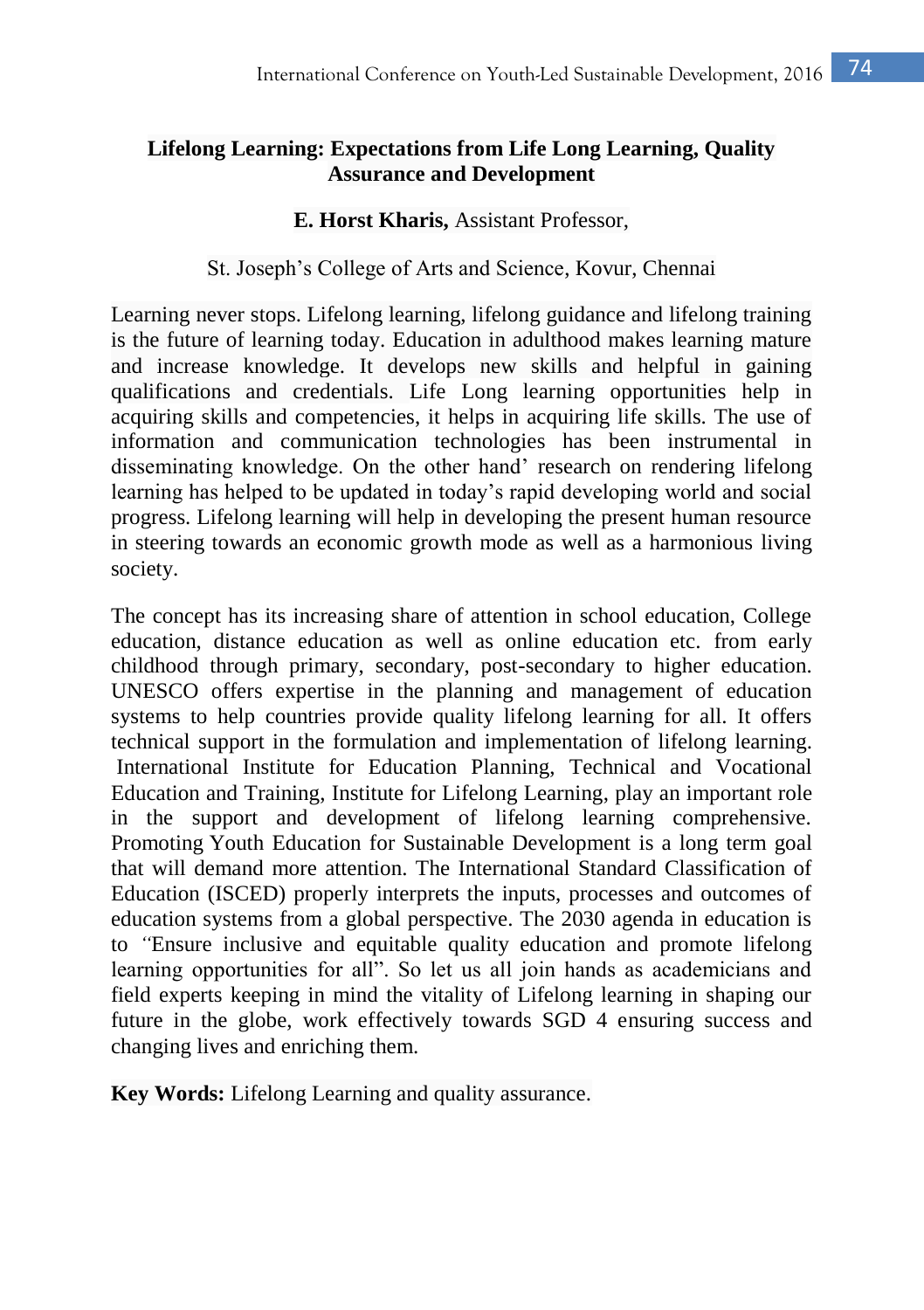## **Entrepreneurship for Youth**

# Sr. M. Lourthu Mary FMM, Department of Social Work, Stella Maris College, Chennai

The youth are a vital and vibrant segment of the country and they are the basic investment for the future to shape the society of India. Unemployment is the primary concern of the youth and that of the country. The importance of youth in India is evident as the youth population is not only large in number but is also vigorous and active, open and responsive to new ideas and changes. About 30 percent of the population of India is in the age group of 15–35 years.

Entrepreneurship is fast emerging as a premier field in the world over. Another important objective is to bring about a change in the mindset of youth, that it is always not necessary to seek employment after completing their studies/training; they can themselves create employment. Creating a job is the challenge for government but becoming a job creator is an exciting challenge for the entrepreneurs.

The significance of promoting entrepreneurship is to harness youth potential for building human capacity, enhancing the development of children and families and the knowledge of professional and policy makers. Contextually it is accepted that growth and development in human carries on physically, intellectually and emotionally throughout life influenced by multiple factors including internal and external environments, that it is critical for youth to develop and function at the highest level of their potential, that they are unique and have various capacities for attaining, restoring and maintaining health and wellbeing that can result in enhancing the wellbeing of their community.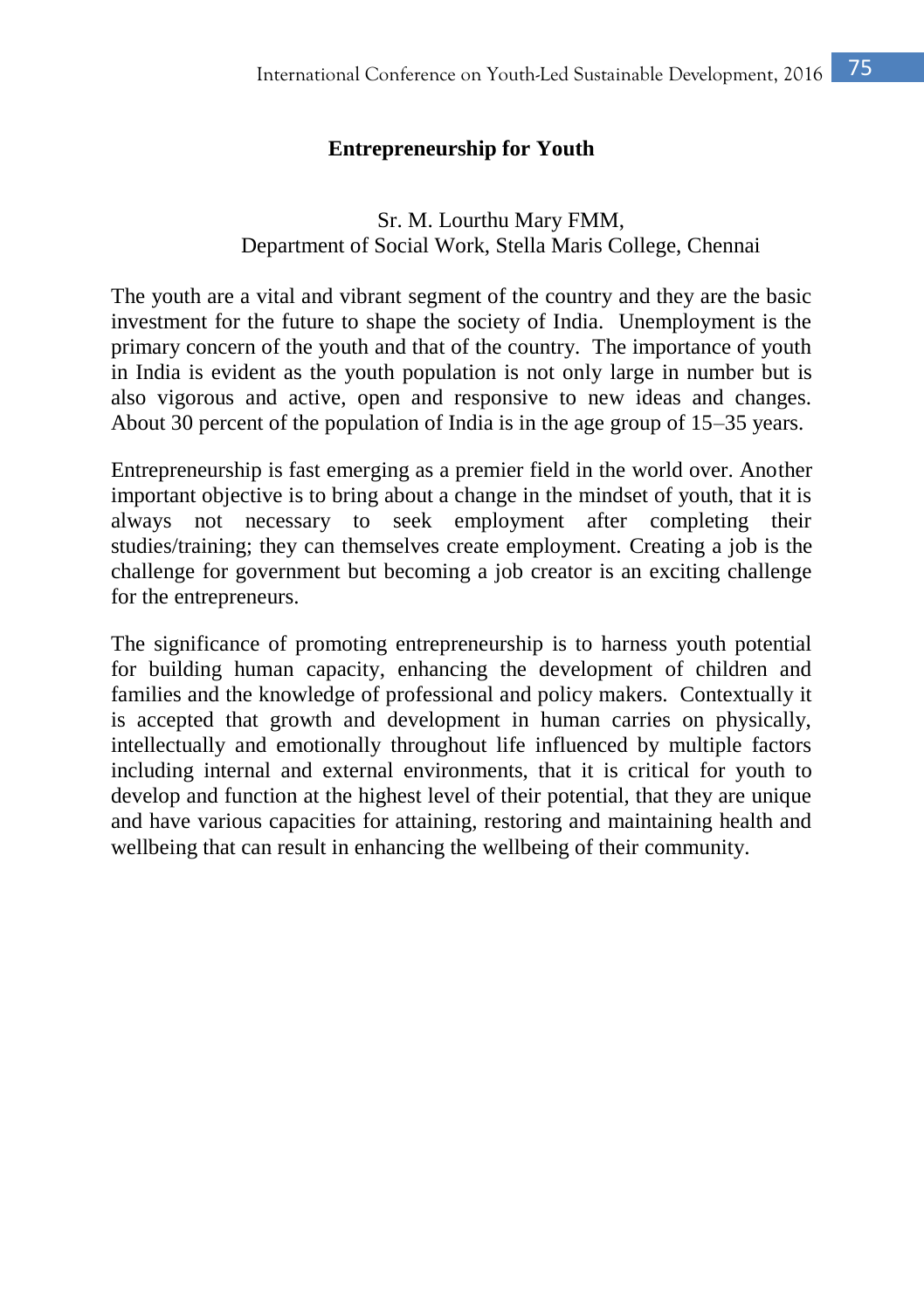# **Skilling Youth in Entrepreneurship – A way forward for Sustained Livelihood Creation**

**Nicola Prakash,** Development Associate, Centre for Sustainable Rural Development and Research Studies, VIT University, Vellore **Dr. K. Arockia Raj**, Asst. Professor, PG & Research Dept. of Social Work, Sacred Heart College, Tirupattur, Vlr Dist, India

Youth being larger portion of population in India, 'skilling India' is a boon that would lead to young people becoming more skilled in entrepreneurship and employability. When unemployability has been a major challenge for youth in India, Community Based Organizations have been a strong means in reaching out to youth at grass root level in making them employable or entrepreneurial. This paper presents the output of a training program organized on Entrepreneurship skill development for 80 youth who had no opportunity for higher education. The evaluation revealed that about 90% could express that they have moderate and higher level of potential and skill to become entrepreneurs. This finding does not differ by gender and domicile, but there is a significant difference by the education of the youth who attend the training. This paper recommends for vigorous efforts of Community Based Organizations to network with available mechanisms and schemes of government in providing a platform for youth at grass root level society. It is also important to facilitate resource, information and decision making power among young people to make choice for entrepreneurship. It could be put in a nut shell that Skilling India is possible by skilling Youth.

**Key Works:** Entrepreneurship Skills and Community Based Organization.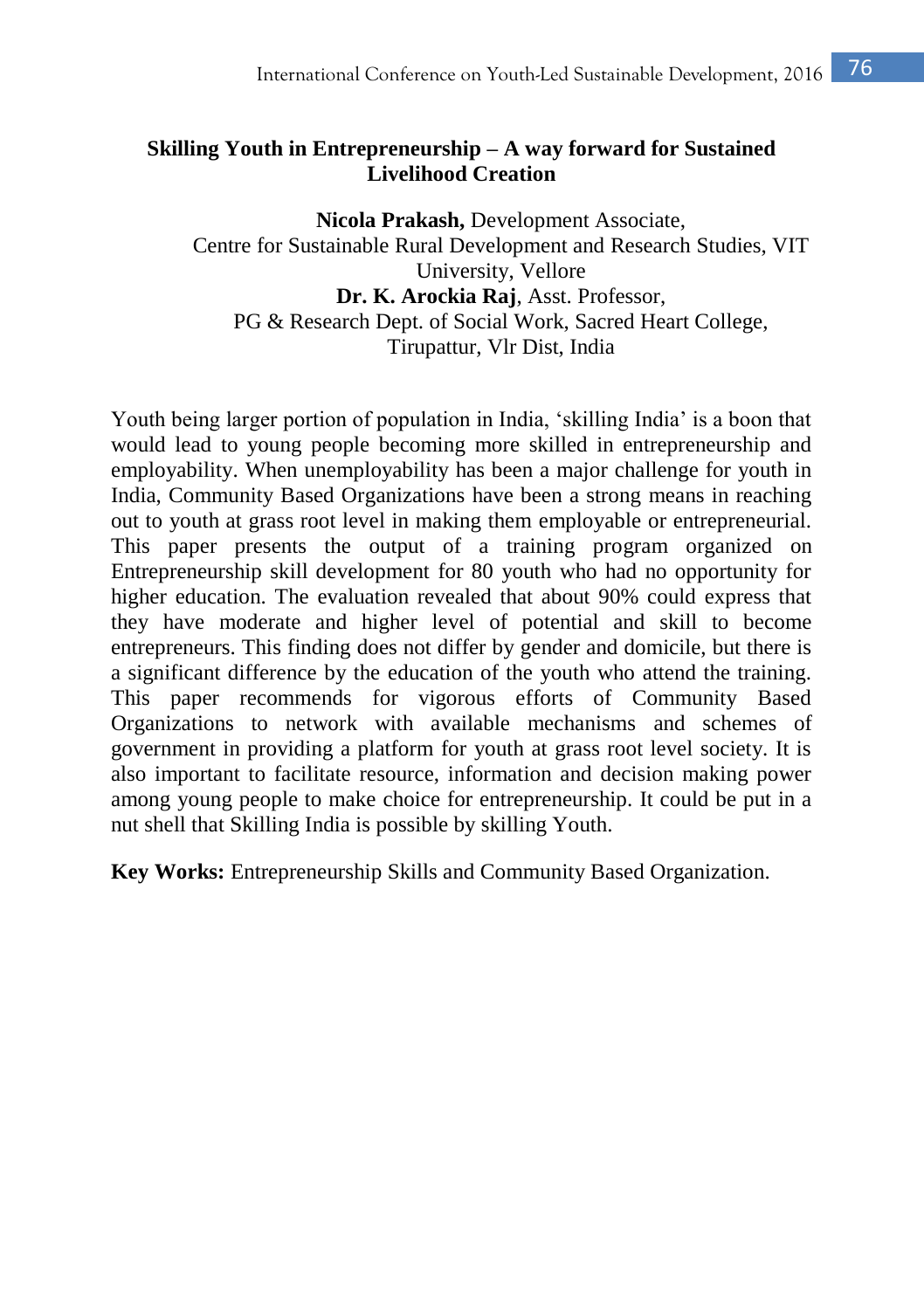#### **Youth Employment and Unemployment Scenario in India**

**Ramesh U,** Assistant Professor of Economics, Sacred Heart College (A), Tirupattur, Vellore (Dist), **Sampoorna Mettilda** M.Phil Research Scholar in Economics, Sacred Heart College (A), Tirupattur, Vellore (Dist).

Employment is a significant feature for economic development. India is the second most papules and seventh major country in the world. Our country has stressed with constant problem of unemployment. The purpose of this article is to study the youth employment and unemployment scenario in India. Since independence, unemployment rate among the youth has been progressively growing in spite of education policy and Five Year Plan in India. The present study examines the growth of employment and unemployment in India. Employment has features as an element of development policy in India. Based on the survey results, majority of the persons employed are either selfemployed or casual worker. Based on Usual Principal Status approach for the age group 15-29 years, 41.3 per cent under casual worker category and remaining 24.0 per cent under wage/salaried employee and contract category classification and the survey results shows that with increase in education level, the unemployment rate is also increasing for all age groups viz. 15-24 years, 18-29 years and 15-29 years. The present study is based on secondary information and data collected from world youth report, 12<sup>th</sup> Five Year Plan.

**Keywords**: Youth, Employment, Unemployment, economic development.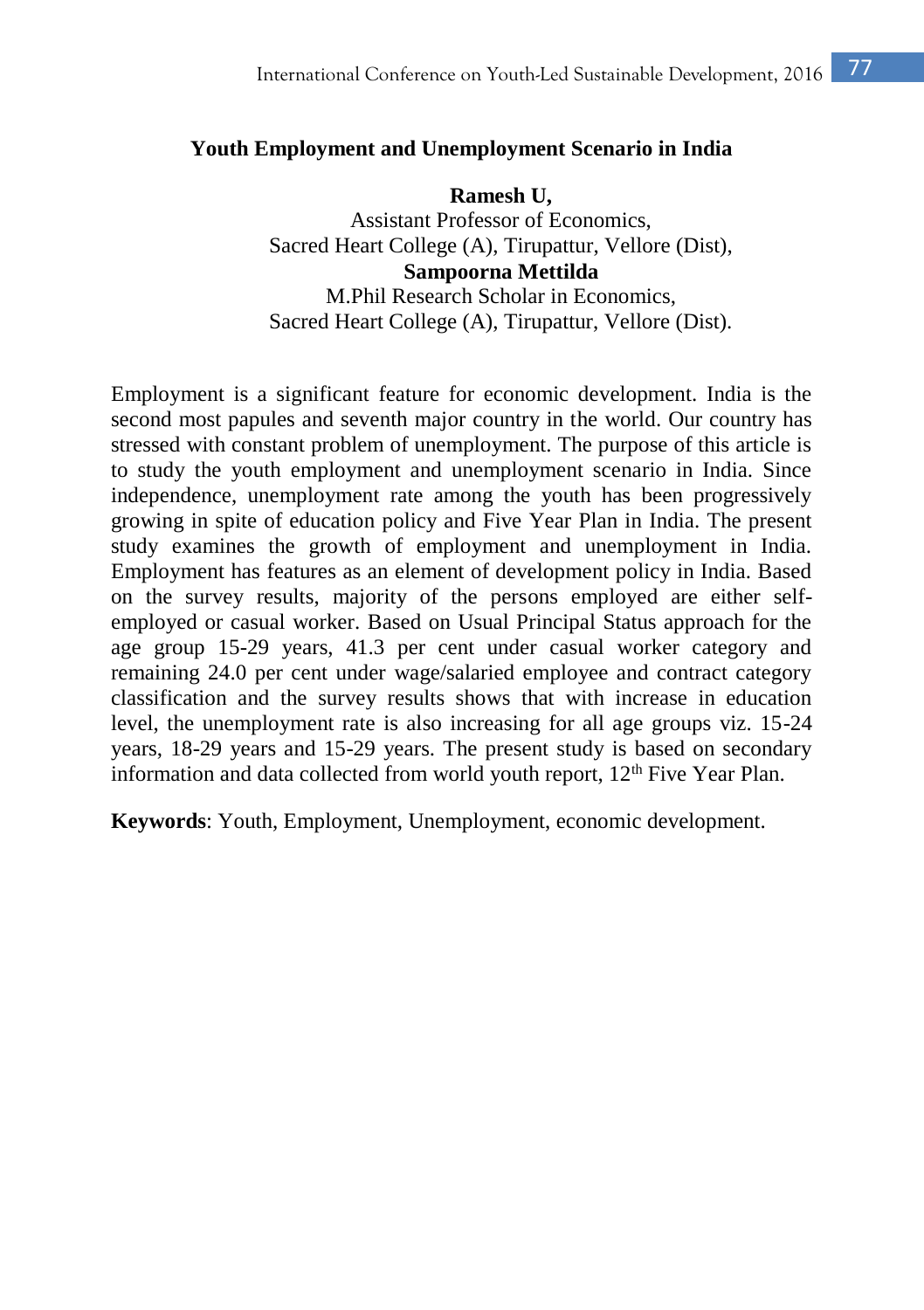## **Youth Led Sustainable Development – In a Corporate Perspective**

**Arokiaraj S**, Assistant Manager HR & Welfare, JK Tyre & Industries Ltd, Chennai

A well committed and motivated group of working youth contributes for the development of the society, not because they have to but because they choose to. JK Tyre & Industries Ltd not only transforms raw rubber to tyres but also groom our young vibrant youth to a socially responsible leaders. The involvement of the young employees in the social development program is 100%. Social Development programs do not have a philanthropic approach rather we support the community with the view of empowering them so that in course of time they become self sustained community where they do not need any external intervention for their societal development. All these developmental interventions are done through our young budding leaders. "Striving to build the young so that they become capable of building their world"

Key Words: Corporate Perspective and Self-Sustained Community.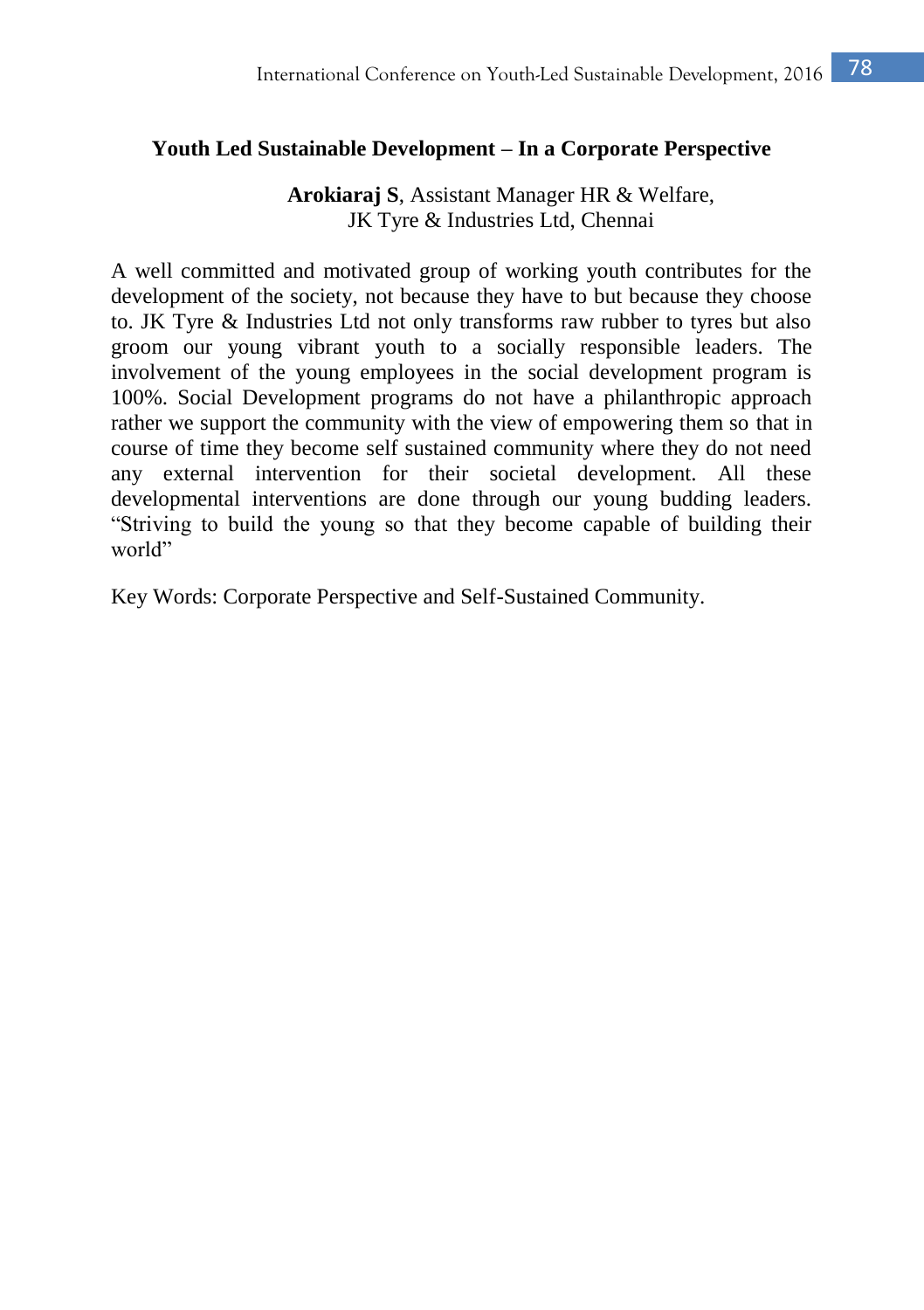# **THEME 3**

# **GENDER EQUALITY AND WOMEN'S EMPOWERMENT**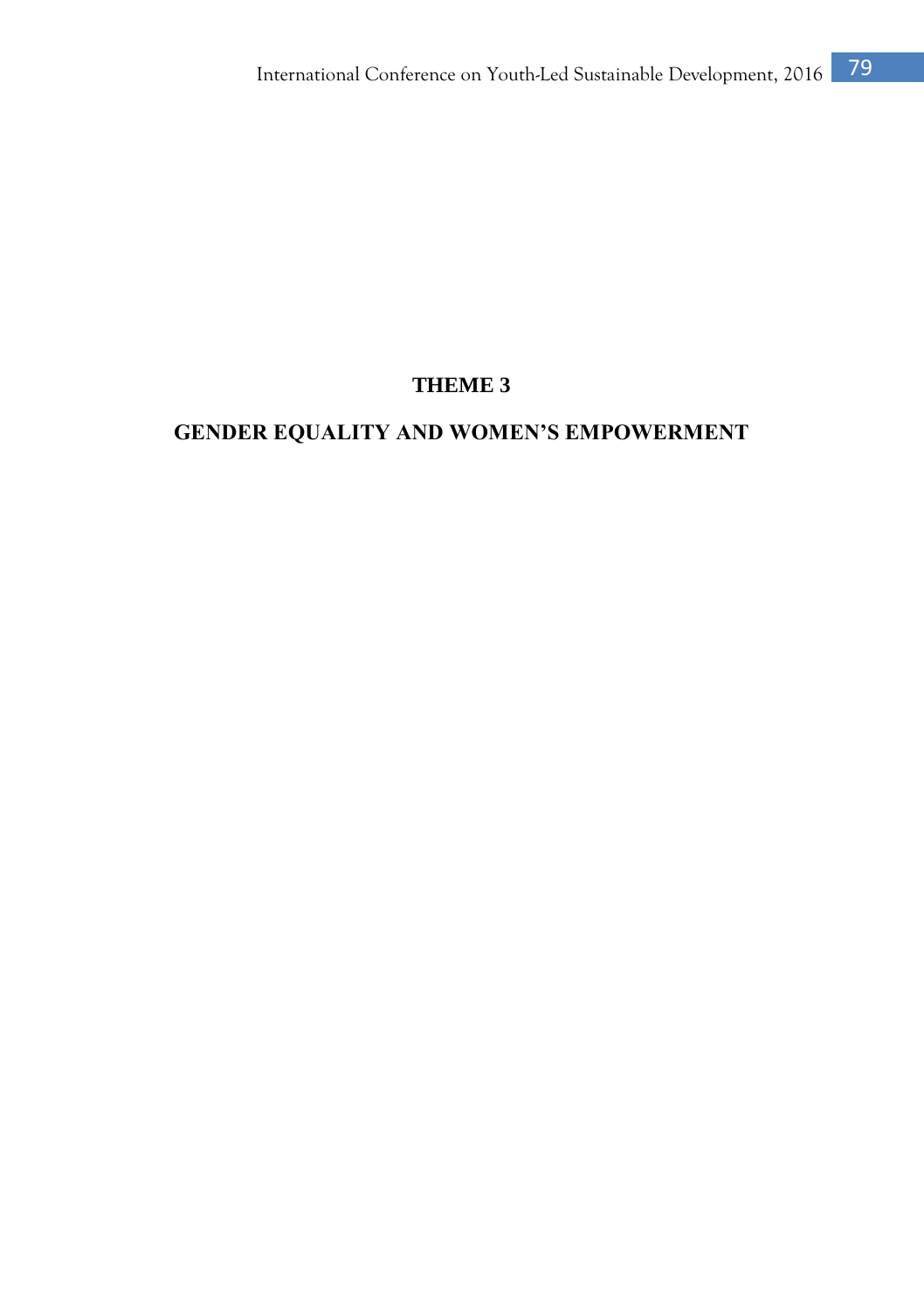## **Deserted Women and Coping Mechanism**

## **Dr.Banashankarayya M**, Dept of Social Work, Gulbarga University, kalaburagi.

Women all over the world possess a lower status than men in both, developed and under-developed countries. Women face difficulties and inequalities as a result of socio-cultural and economic discriminatory practices. Their status is closely related to societal structure, religion, family and kinship, cultural norms, and value system. This is true in the context of the status of rural women in India where the process of modernization is very slow. This research study focuses on psycho-social and coping mechanism adopted by deserted women. It explores the factors, which have an impact on the psycho-social status of these women from a broader perspective, and looks into areas where women face difficulties and challenges in the wake of desertion. The study illustrates that women mitigate restrictions and challenges through coping mechanisms. Descriptive research design was adopted; 350 samples were used by snowball sampling method. So this study aims to bring out the obstacles in the programmes and policies, and suggests reformative policies to address the critical issues faced by deserted women in the study area.

**Keywords:** Deserted women, psycho-social status, coping mechanism and social work intervention.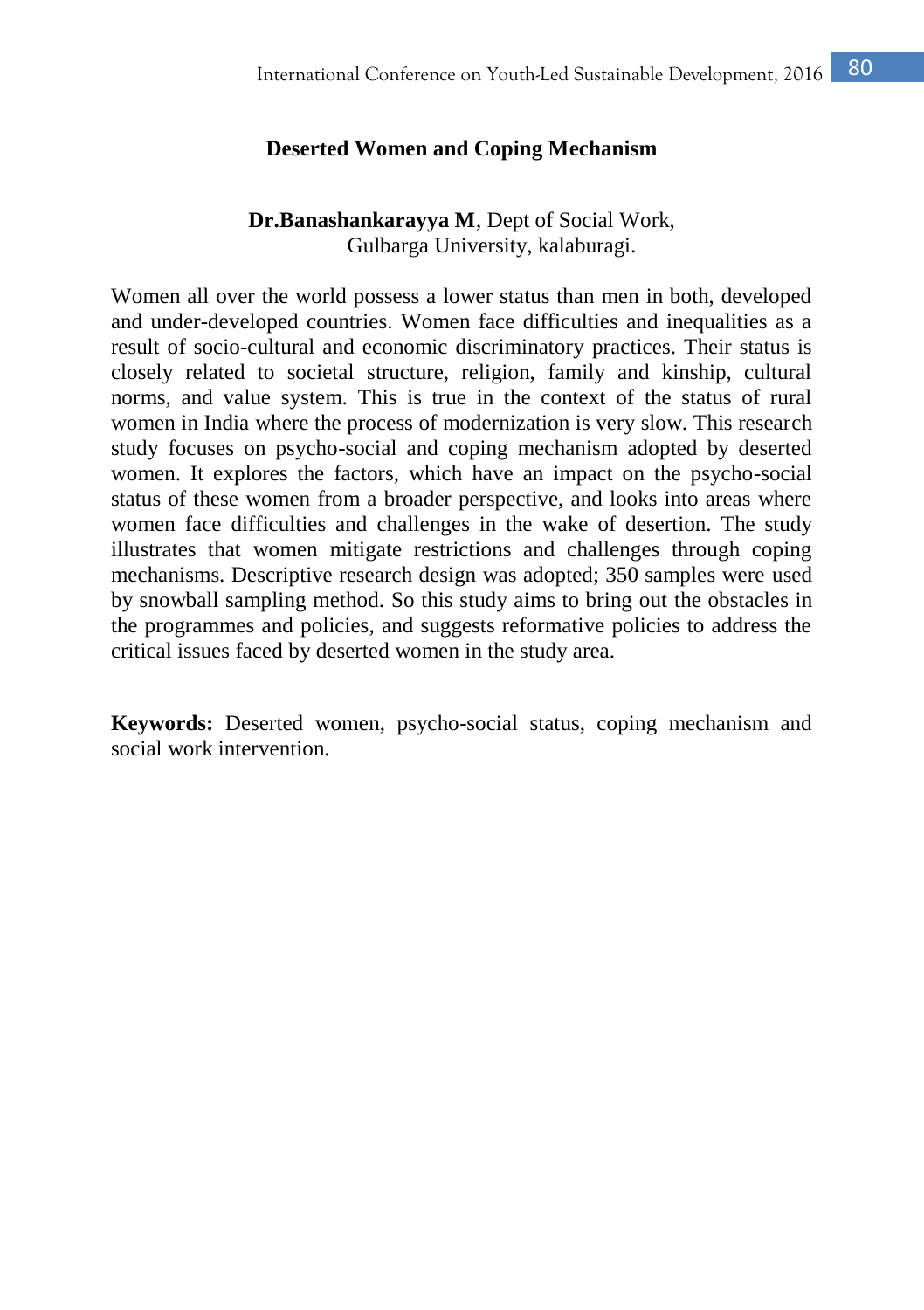# **Scope of Working with Adolescent Girls: From the Lens of NSS perspective**

#### **Dr. M. Gangabhushan and Dr. G. Albin Joseph,**

Assistant Professors in Social Work, Assam University, Silchar.

The Tea Garden workforce is predominantly adolescents hailing from the lowest rung of society. Women are the back bone of the tea gardens. Millions of people directly or indirectly depend on the tea gardens and vice versa. However, the women and girls engaged in tea gardens are also prone to various vulnerabilities. Malnourishment and lack of awareness on health leads to further vulnerability of the women in general and adolescent girls in particular. Women and adolescents mostly suffer from under weight and anemia. The adolescents are not only engaged in the plucking of tea leaves but also assist in taking care of the domestic chores of the family and looking after their younger siblings at home. This leads to a large number of school dropouts, ultimately creating an unskilled labour force for the country.

National Service Scheme is all about engaging the student youth to work for the society in general and the vulnerable in particular. Volunteers can be productively engaged to work with the adolescents in general and girls in particular to promote their awareness on various aspects of health, hygiene and other legal aspects. This will not only give an opportunity to the volunteers to get sensitised about the issue of adolescent girls from the tea garden community but also pave a way towards initiating various interventions collectively through forming various educational groups, theoretic groups and work incessantly with the target of achieving the certain objectives. The role of the NSS officials will be to encourage the volunteers to come up with tangible programmes which can be part of their action plan for the whole year. They can help the volunteers to contextualize these issues and gain critical awareness of challenges in tea garden community. They should also be provided with information about various policies and programmes meant for them and help them reflect on the cultural beliefs that influence the lives of adolescents. Helping the volunteers to understand and identify with the value framework underlying the concepts of empowerment will pave a way towards addressing the issues of the adolescents. Moreover, NSS provides interface between students (volunteers) and nonstudents (adolescents) where the former can influence positively the latter.

**Key Words:** Adolescent girls, Tea Garden Community, NSS Interventions.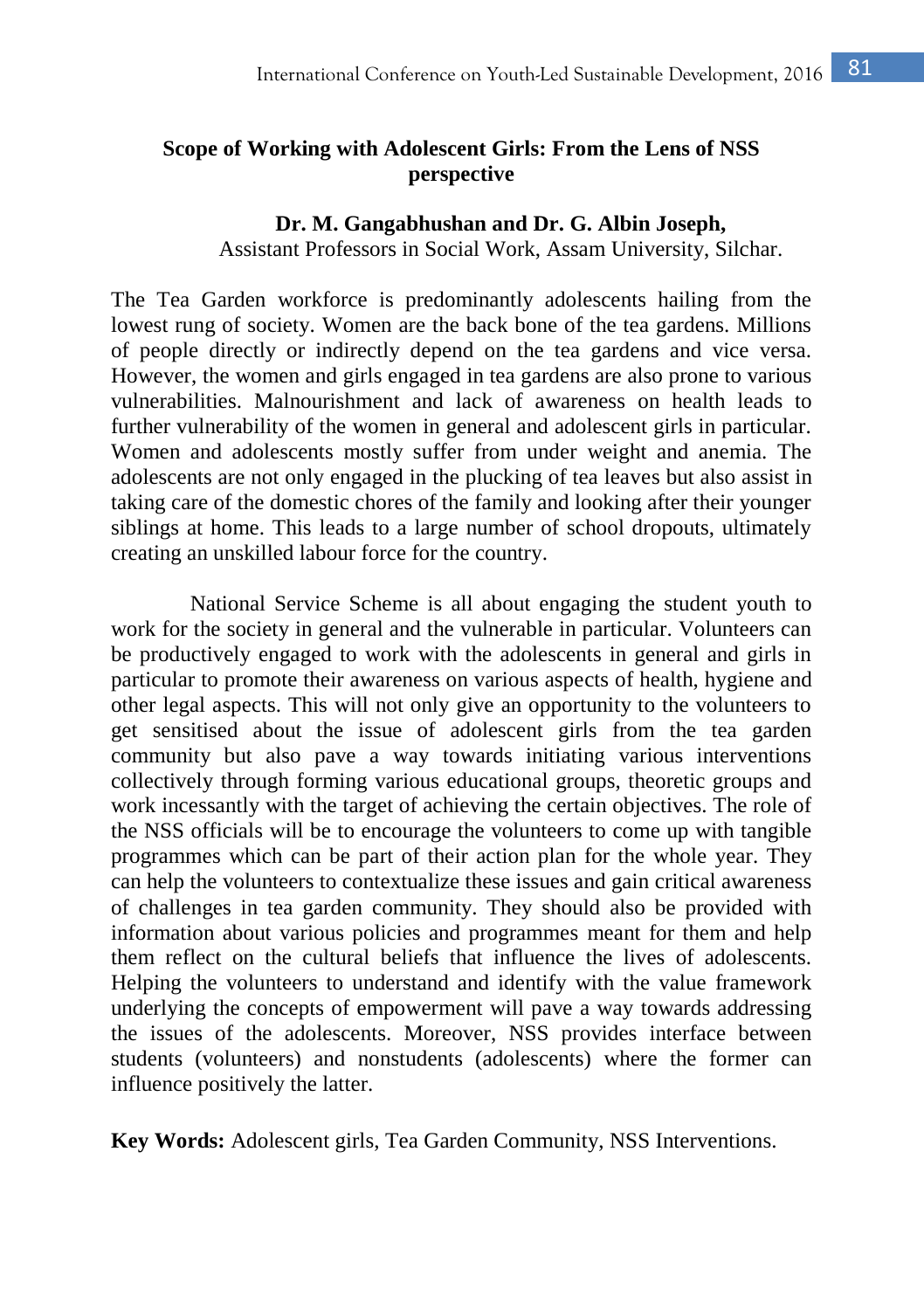#### **Gender Inequality Faced by the Indian Middle Class Working Women: Role Conflict and Adjustment Tamizhselvan sdb,**

Lecturer (Philosophy), HoD & Lect' (Sociology), Coordinator of IGNOU & College Librarian

India is a democratic country, where human rights are considered as a significant part of governmental policies. It is an indication for the world to understand that India is among states where human rights and equality is given much importance. But seemingly, the statistics show a contrary vision of the gender inequality ration in India. There is a clear distinction between the roles of men and women in terms of expectations from the Indian society. A woman is expected to be confined to the domestic life where she has to nurture the offspring and take care of the older members of the family. Gender inequalities in India are greatly associated with the caste system. The differences in the class system are mainly due to the caste system being followed in Indian society. The working women have to "adjust" themselves in home as well as in working place. A working woman has to face innumerable problems. The empowerment of women is of utmost importance for solving the problem. The main solution for this social issue of gender inequality and ill-treatment of women and girls at work or at home or in the institutions or in the political spear in our country is in the hands of people themselves. This paper aims to discuss the sociological context of gender inequality in India. The aspect of gender inequality will be discussed in terms of health care delivery, employment in the service sector, domestic chores and decision-making, contribution in political institution, and educational opportunities to women.

**Key Words:** Gender Inequality, Role Conflict, Adjustment and Working Women.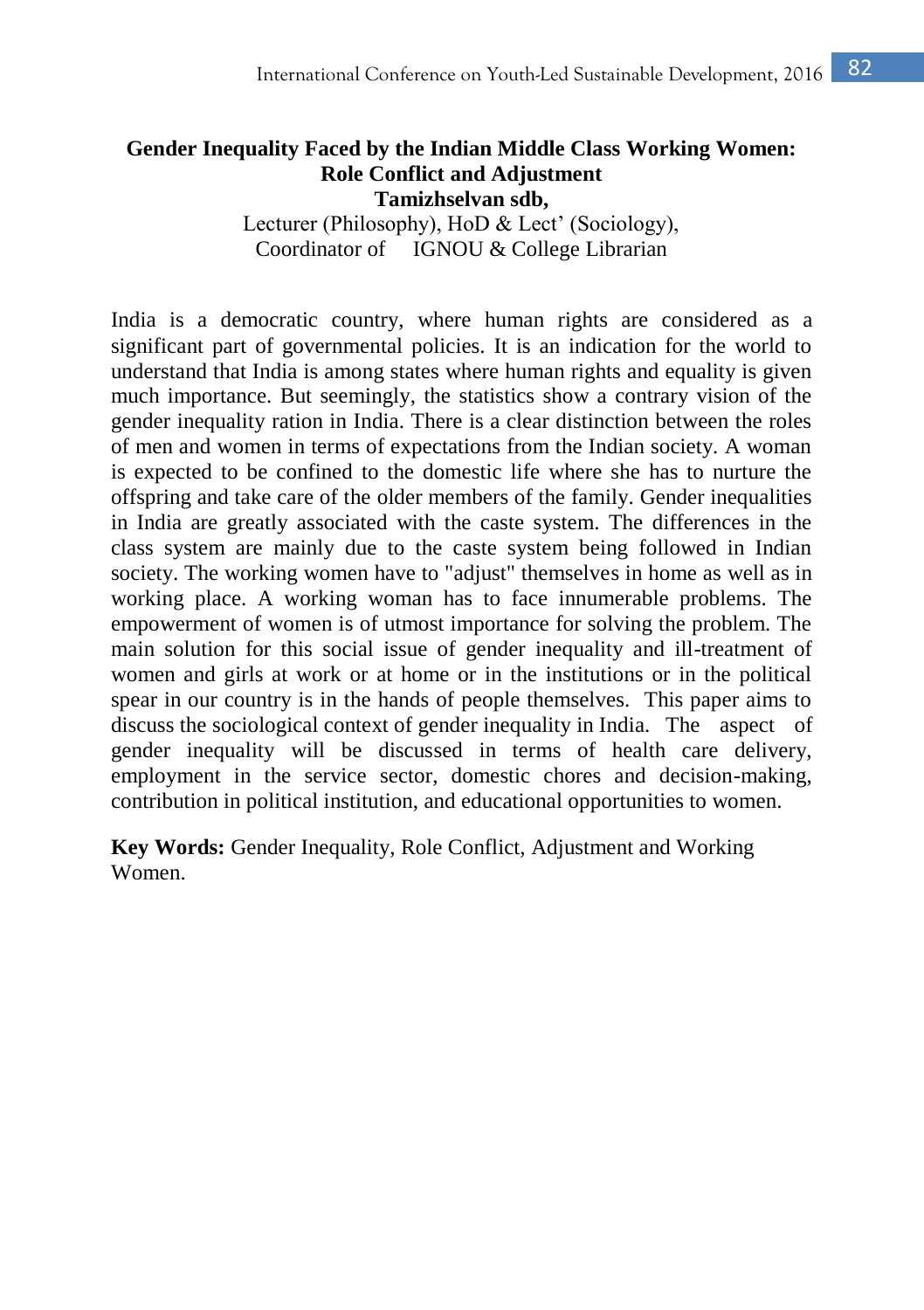# **The Study on Sexual Abuse among Adolescent Schoolgirls in Tirunelvelli District, TN**

#### **D. Amy Pavithra**

Assistant Professor, Department of Social Work St. Xavier's College (Autonomous), Palayamkottai – 620 002

God given gift, children are the inheritance of the world. Childhood is a golden period and a blue print of an adult is the bridge between birth and adulthood. So it has to be taken care of well, with the fulfilment of emotional, psychological and physical needs. "Childhood" generally signifies happy living, healthy nutrition, love, warmth, support and overall affectionate environment. The attitudinal behaviour of children should be hale and hearty. They need to be loved, cared and are to be kept secure. But nowadays children are being abused and exploited in many ways which leads to many physical, social and psychological problem. Increasing sexual abuse with children being exposed with meagre protection at home and outside, has urged this research. The researcher has used a mixed method of 'Explanatory Sequential Design' to conduct the study. A sample 130 respondents have been selected using Stratified Proportionate Sampling for the Quantitative Design and 3 respondent where selected through Judgmental Sampling to conduct Case Study for Qualitative Design. The researcher has designed a self-prepared questionnaire for the collection of data among the respondents. Salient features and results will be discussed further.

**Key Words:** Adolescent, Sexual Abuse, Sexual Assault, Sexual Harassment.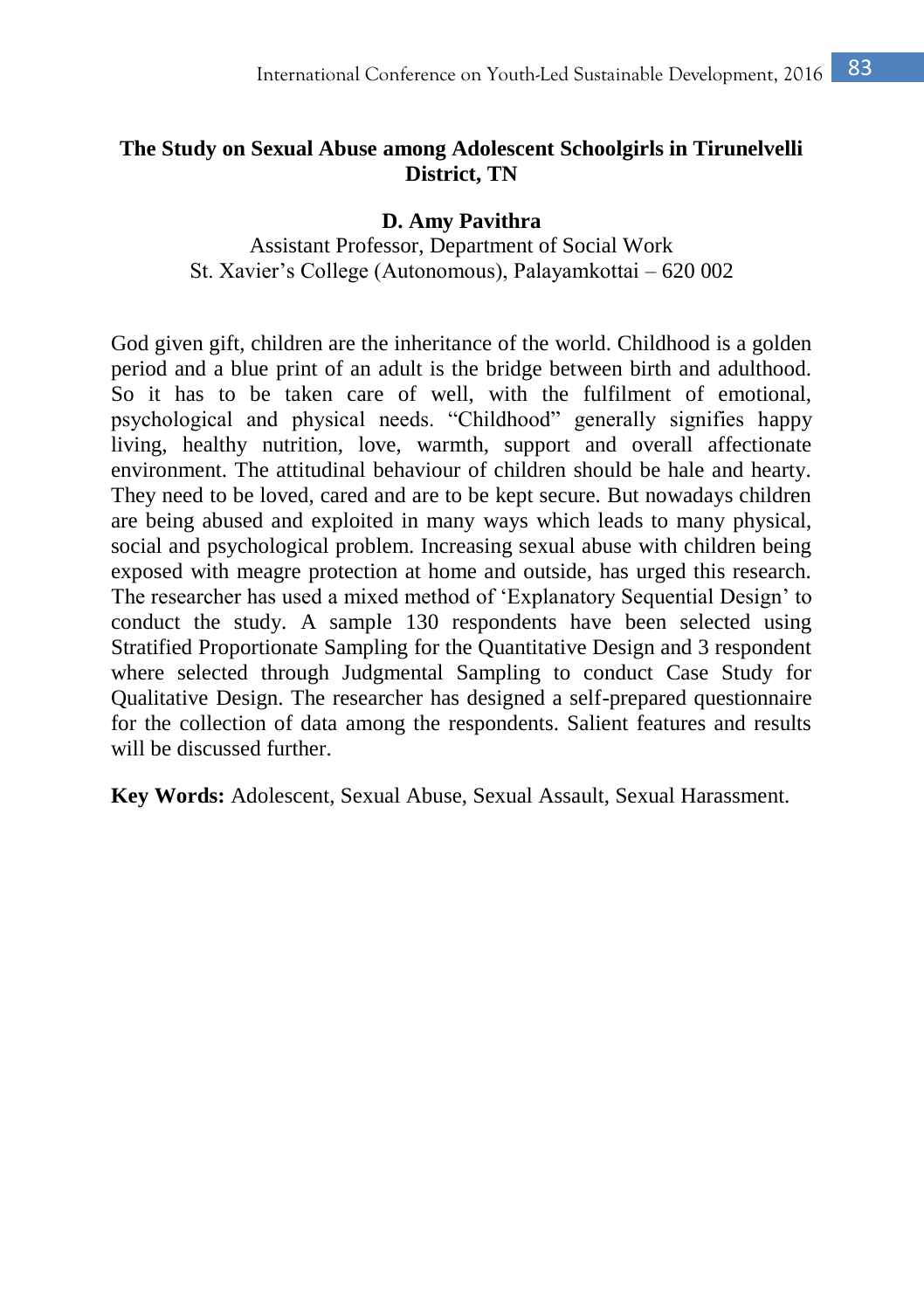#### **Land Rights for Women: A Barrier for Gender Equality**

## **D.Karthik,** PhD Scholar, **Dr. M.C.A.Devi**, Senior Scientist and **Dr. S.Subash**, Scientist Southern Regional Station of ICAR-NDRI, Bengaluru-560030

Land right**s** are the [rights](http://en.wikipedia.org/wiki/Right) of [indigenous peoples](http://en.wikipedia.org/wiki/Indigenous_peoples) to [land,](http://en.wikipedia.org/wiki/Land_law) either [individually or](http://en.wikipedia.org/wiki/Individual_and_collective_rights)  [collectively.](http://en.wikipedia.org/wiki/Individual_and_collective_rights) Women's access to, use of and control over land and other productive resources are essential to ensuring their right to equality and to an adequate standard of living. These resources help to ensure that women are able to provide for their day-to-day needs and those of their families, and to weather some of life's most difficult challenges. Women's access to land and other productive resources is integrally linked to discussions around global food security, sustainable economic development. Throughout the world, gender inequality when it comes to land and other productive resources is intimately related to women's poverty and exclusion. The obstacles which prevent women from effectively enjoying these rights are complex and to a large extent context specific. Still, many overarching similarities are apparent. Barriers which prevent women's access to, control and use of land and other productive resources often include inadequate legal standards and/or ineffective implementation at national and local levels, as well as discriminatory cultural attitudes and practices at the institutional and community level. There is need to understand various barriers related to women access to land so that suitable recommendations can be made to solve issues land rights to women.

Key Words: Land Rights and Gender Equality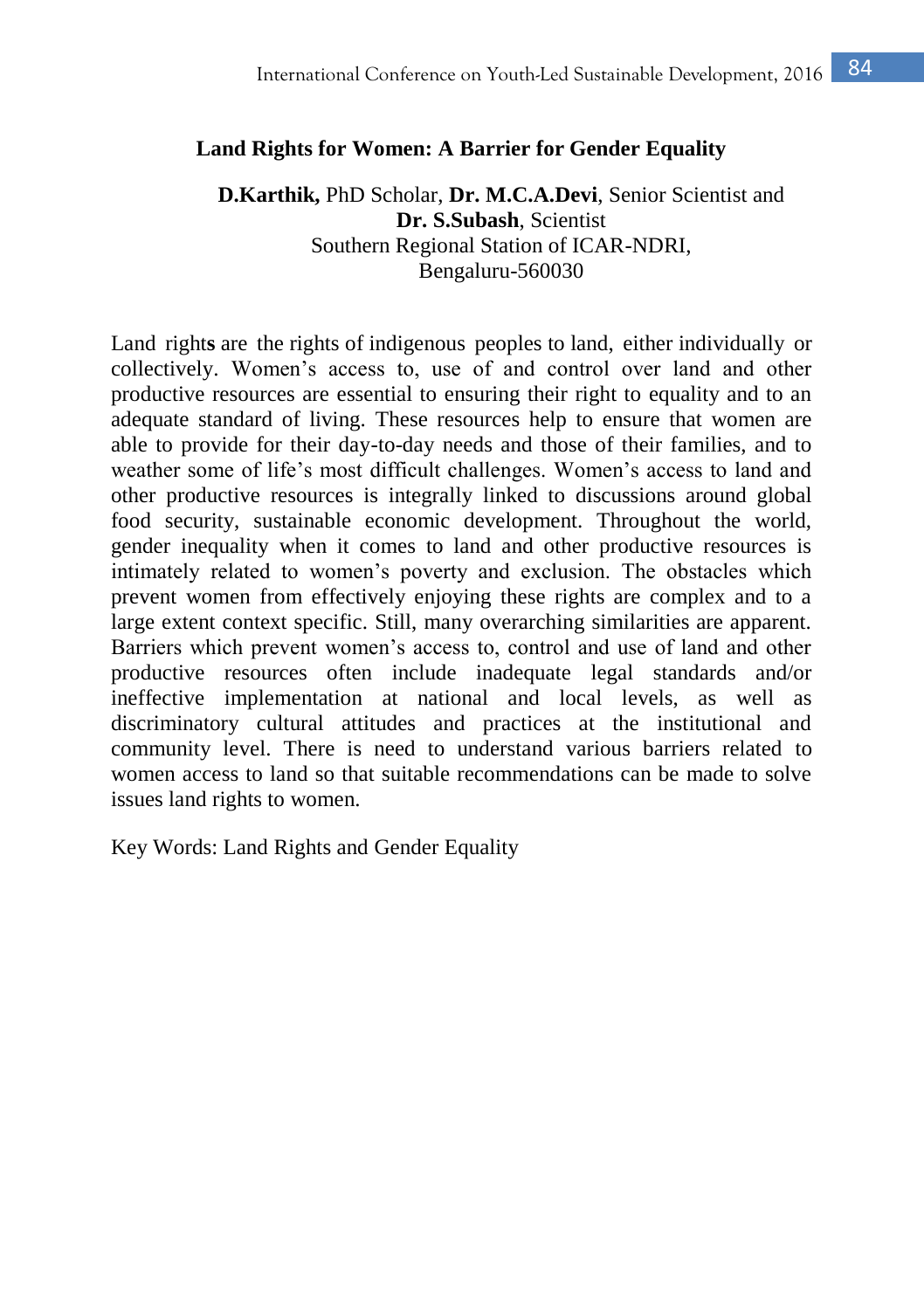# **Working Women and Wellbeing: Importance of Work and Social Conditions**

#### **Dr. S. Paul Raj,**

Associate Professor, P.G. & Research Department of Social Work, Sacred Heart College, Tirupattur, TN

Women of the yester years were mostly confined to their homes and kitchens and the employed ones were working in the fields, farms or in local small industries. Very few women had the access to higher education and they were forced to be at the mercy of their fathers' or husbands' attitudes towards women and work. The current scenario is different. Women are clear that they have to go to work and earn to be self sufficient and to be supportive to their families. Education has not only empowered them but also has given them robust careers. The women workers seem to flood into every industry on par with men. But this has indeed become a tough challenge for women as they have to perform a lot of duties at home and office as well. They have to take care of the family and household even if they are working. There is no profession today where women are not employed. They are employed even in the toughest jobs which were filled up by only the men so far. Employed women have no way to shun their family responsibilities that they were performing; socially they were expected to perform their household chores in addition to their career. Hence, the responsibilities have been multiplied in both the places. This article is aiming at focusing on the factors affecting the 'Psychological' wellbeing of the working women. The factors are found to be both at home and at the work place. Factors included: work environment, compensation, work nature, recognition, scope for self- actualization, household income, education, marital status, family support, responsibilities they have in the family and so on.. An elaborate discussion is made on these factors in this study.

Key Words: Working Women and Work and Social Conditions.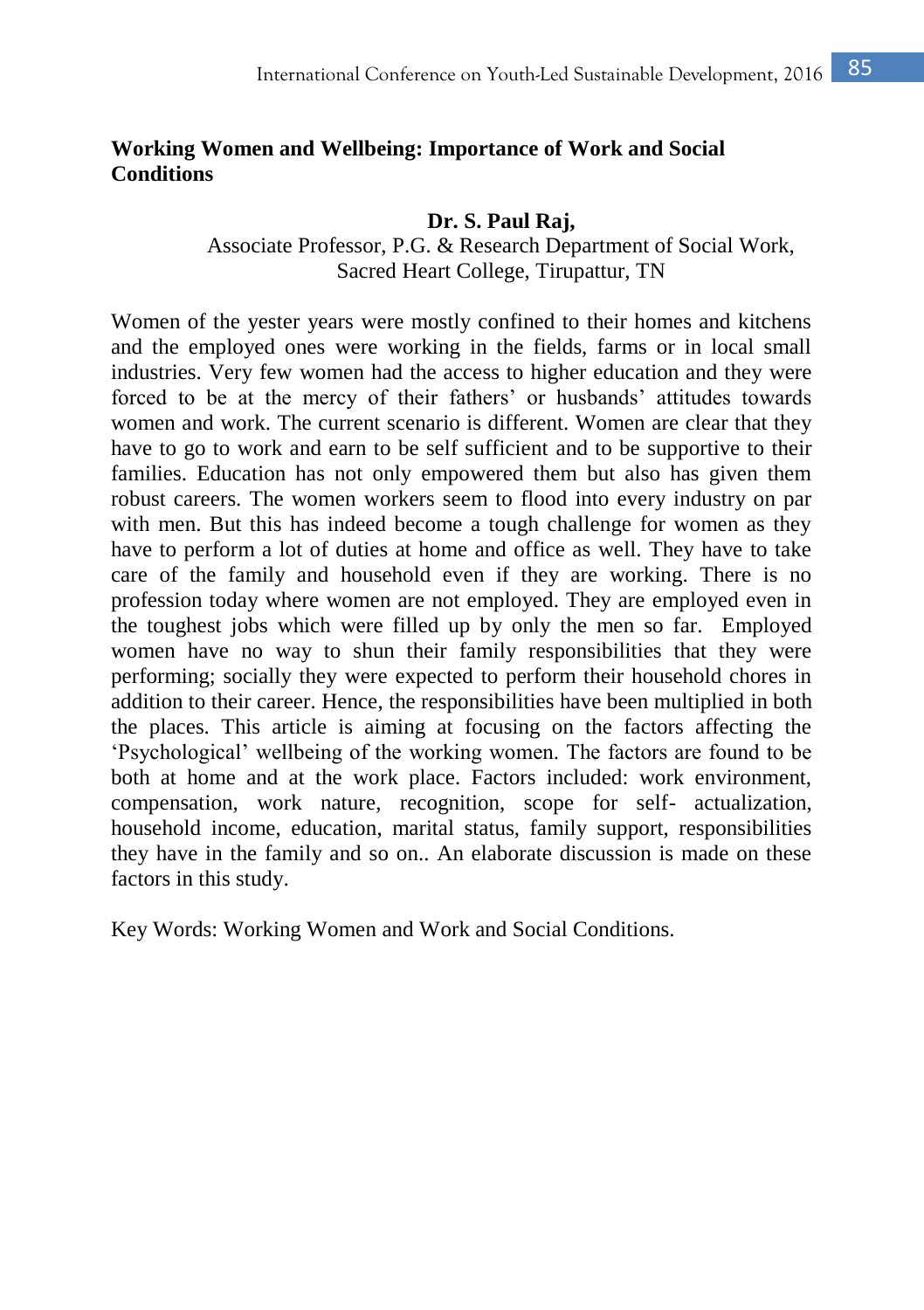# **Utilization of Maternal Services Women in Urban Slums of Tiruchirappalli, TN**

**S.Margaret Diana,** Guest Lecturer, Department of Social Work, Bharathidasan University College, Perambalur.

**DR. R.Dakshinamurthy**

Associate Professor, Centre for Exclusion and Inclusive Policy, Bharathidasan University, Khajamalai Campus, Tiruchirappalli.

Maternal mortality is on an average 18 times higher in developed countries compared to developing countries. In addition to the number of deaths each year, over 50 million women suffer from maternal morbidity due to acute complications from pregnancy. A woman dies in childbirth every eight minutes and India accounts for more than 17% of maternal death in the world every year. The urban population growth in India represents the 2-3-4-5 syndrome: in the last decade India grew at an average annual growth rate of two percent, urban India grew at three percent, mega cities at four percent, and the slum population rose by five to six percent. Urban slums are deprived human settlements, which are demographically, among the poorest and most underserved groups in terms of health. There has also been an urbanization of poverty with almost one out of four poor persons now living in urban slums. Maternal mortality and morbidity continue to be high despite the existence of national programs for improving maternal and child health in India. This might be associated with several factors, an important one being non-utilization or under-utilization of maternal health-care services, especially amongst the rural poor and urban slum population due to either lack of awareness or access to health-care services. Thus, this paper attempts to study about the Utilization of maternal services by women in urban areas. The objectives of the study is to find out the women's fertility, contraceptive behavior and maternal health care practices including obstetric health and the utilization of maternal services.

**Key words:** Maternal Service, Urban Slums, Maternal Mortality and Morbidity.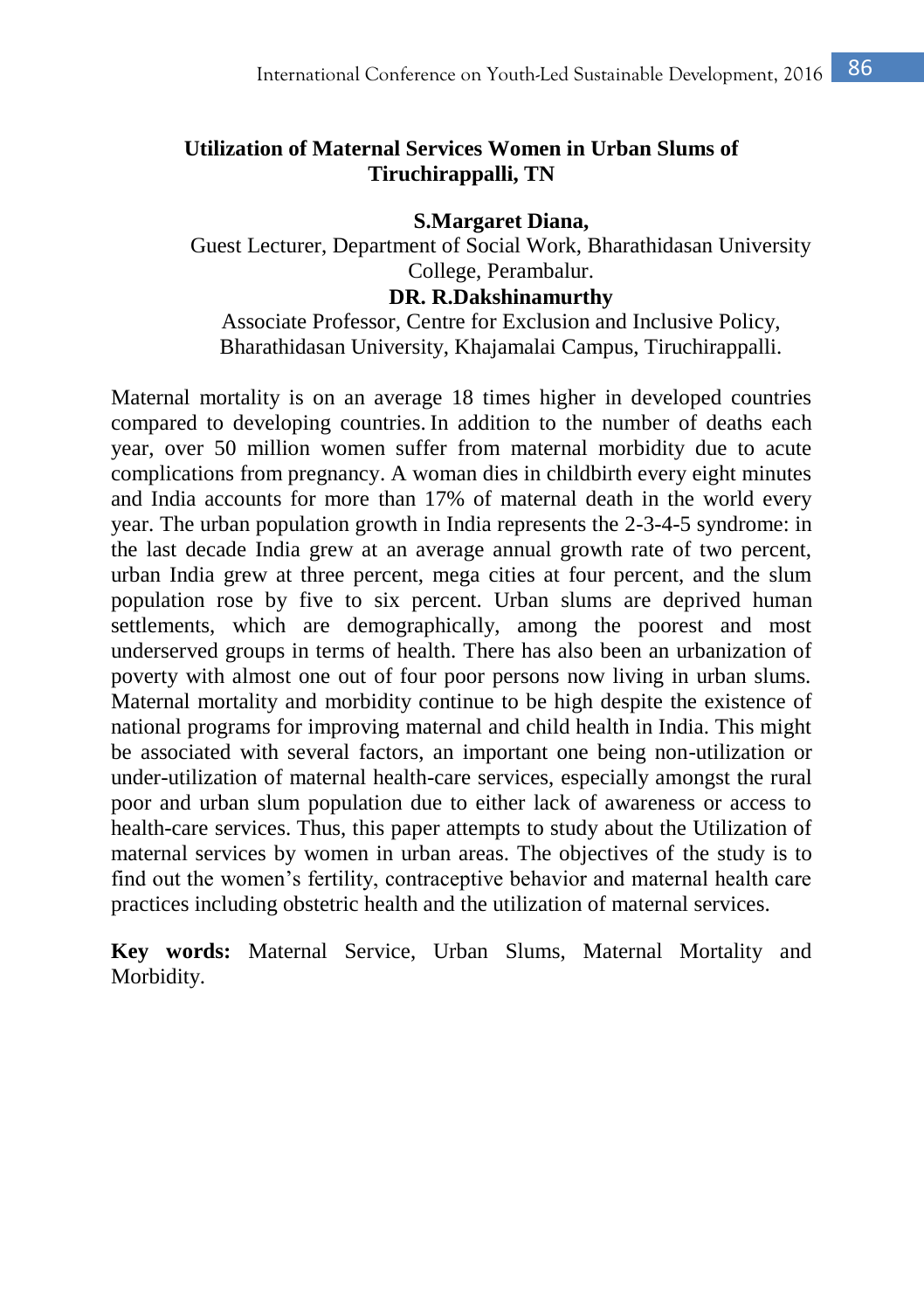## **Women Empowerment in India**

## **Hemalatha, PhD** Research Scholar, RUHSA, Vellore, TN

Women are fighting for their rights and demanding equality. Women discrimination is an 'age old issue' all over the world. But in the late  $20<sup>th</sup>$  century women have raised their standard and are ready to do even more than men. Government has passed certain Acts to protect women. These acts are applicable to all irrespective of caste, creed, community and religion. Women's monetary independence leads them to the way of empowerment. They have entered all fields. Inspite of empowerment, women are not yet treated as equal to man. Crimes against women are increasing in the society. Legal Empowerment suggests provision of an effective legal structure, which is supportive of 'Women Empowerment and Political Empowerment'. Thus Gender equality and women's empowerment are human right that lie at the heart of development and the achievement of the millennium development goals.

## **Key Words: Gender Equality, Women empowerment and human rights.**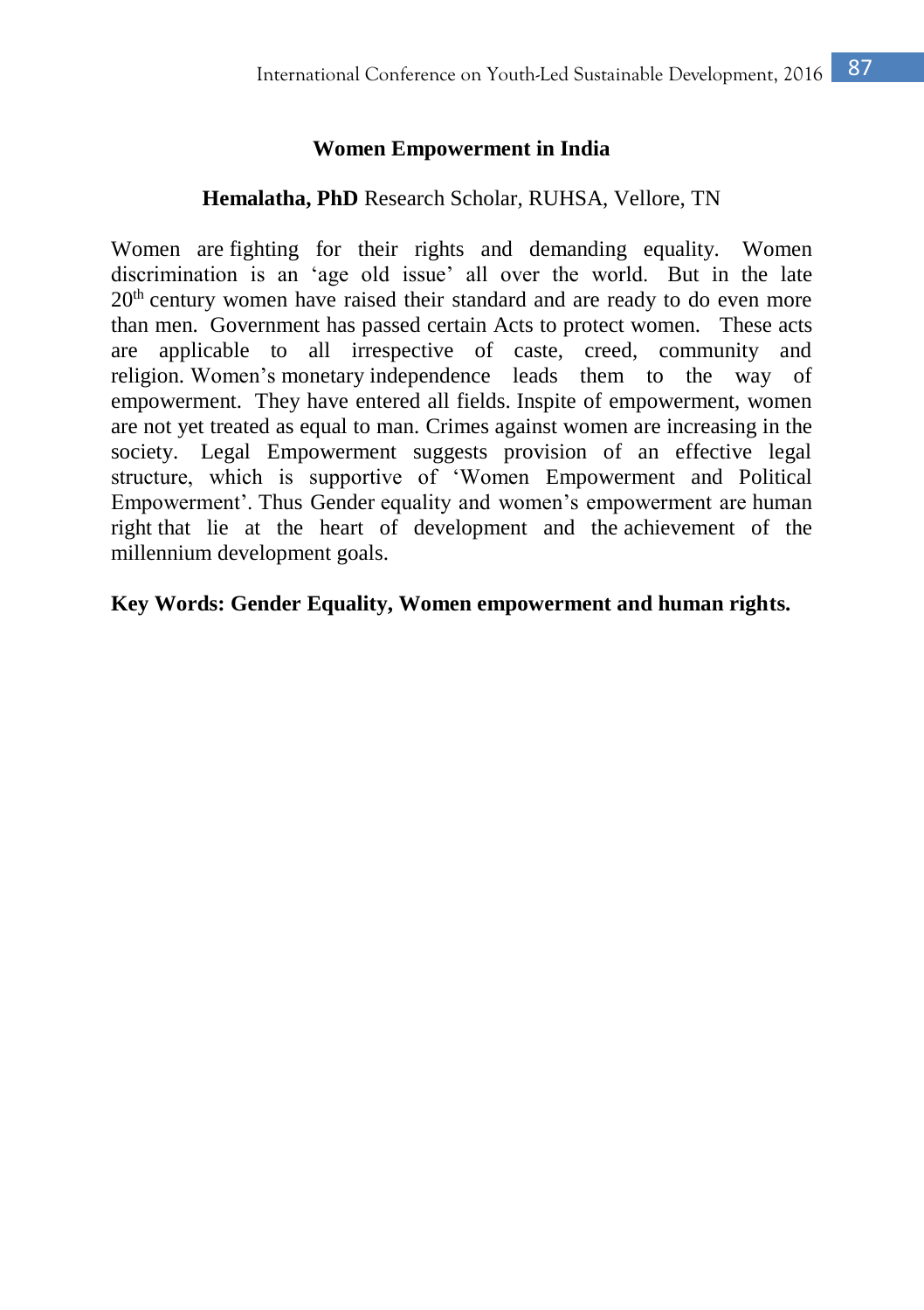# **Ending Child, Early and Forced Marriage Umesh E V,** M Phil Research Scholar, **Dr. F. Carter Premraj,** Guide & Assistant Professor, Dept. of Social Work, Bishop Heber College,Tiruchirappalli.

In India, Child abuse and exploitation are intimately linked to poor socioeconomic conditions in a large population base. Child, early and forced marriages are gross human rights violations which put girls at risk of violence and ill health, and denies them an opportunity for growing and contributing to the society. However, in the past ten years child, early and forced marriages which are global problems that impedes development, wellbeing and life options of the victims, has emerged as one of the neglected human rights violations.The paper discusses intervention efforts for the protection of children from early and forced marriage. There are legal provision for preventing child marriages and to ensure that all children have access to school, basic health care, and nutrition, besides supportive social organisations. The families and the community must be educated, informed and empowered so that they can be protect and prevent child marriages. The role of school and teachers are very important in this regards.

**Key Words:** Child protection and Child marriage.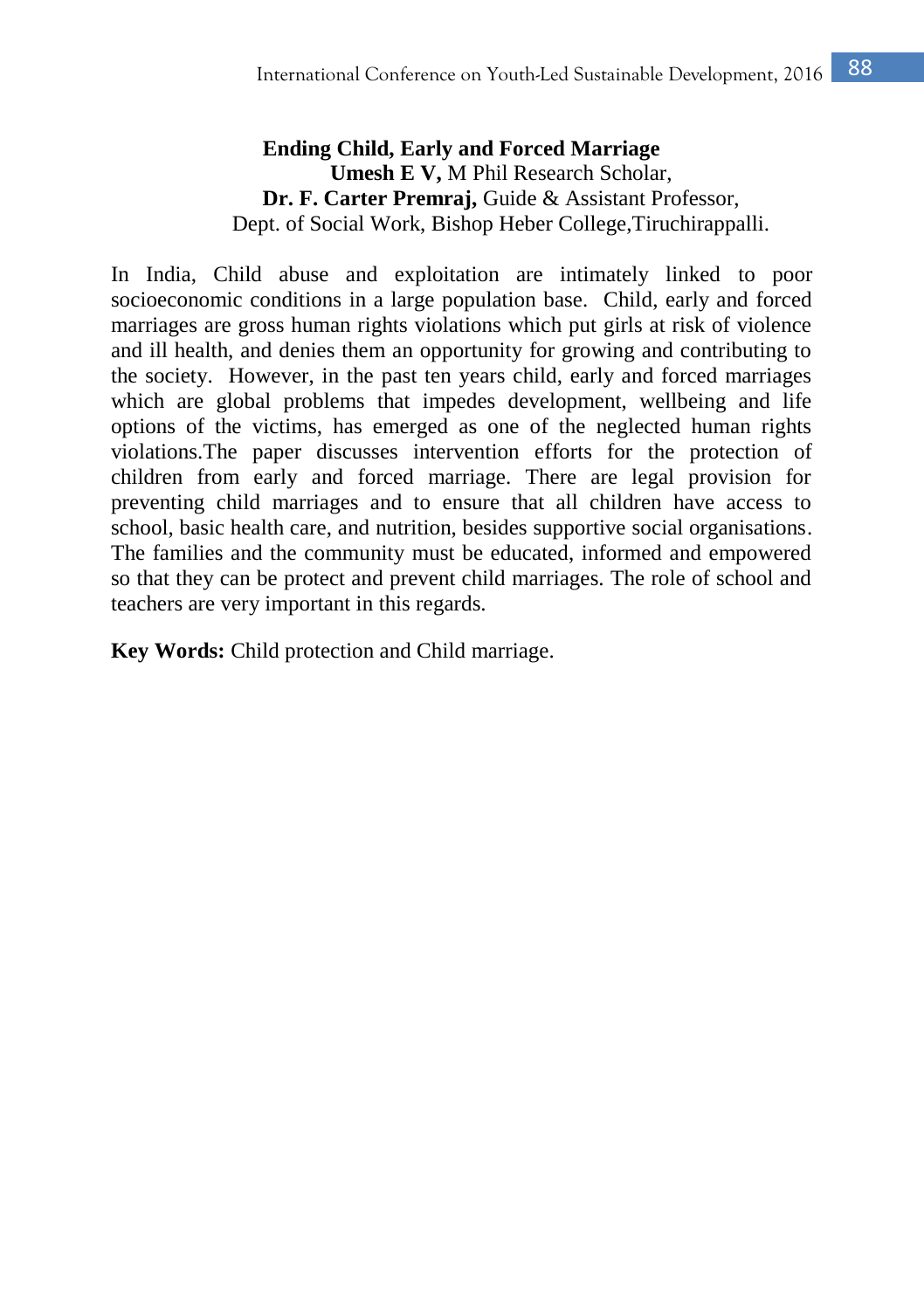#### **Autonomy of Adolescent Girls of Migrant Gondi Tribes**

**K. Umamaheswari**, Lecturer & Research Scholar **Dr. Suja M.K**, Associate Professor & Head, Department of Social Work, Amrita VishwaVidyapeetham (University), Coimbatore, Tamil Nadu.

Autonomy is a major developmental feature of adolescents. Its success mediates transition into adulthood. It involves a number of psychological parameters, including desire, conflict with parents and actual achievement. How female adolescents view autonomy was investigated in a large sample of 60 between 14-17 year old adolescent girls who were recruited from a pool of 128. The sample of key informants was taken from Migrant Gondi Tribes adolescent girls at Gondi Nagar, Coimbatore. Tools used were sociodemographic datasheet and Self-Autonomy Scale developed by Noom in 1999. This scale was selected because it is a comprehensive scale for studying autonomy. The reliability of the scale is Cronbach alpha: 0.70. Statistical analysis showed that a majority of the adolescent girls had higher level of selfautonomy, and found that functional autonomy level was low. Also the attitudinal and emotional autonomy of found to be high among the literate than illiterate. Also autonomy was significant association between education and family system. The study shows that migrate Gondi tribe adolescent girls has got higher level of self-autonomy, which help them make empower in the society and take the challenges in their professional and personal life.

**Key Words**: Adolescence, Psychology and Autonomy.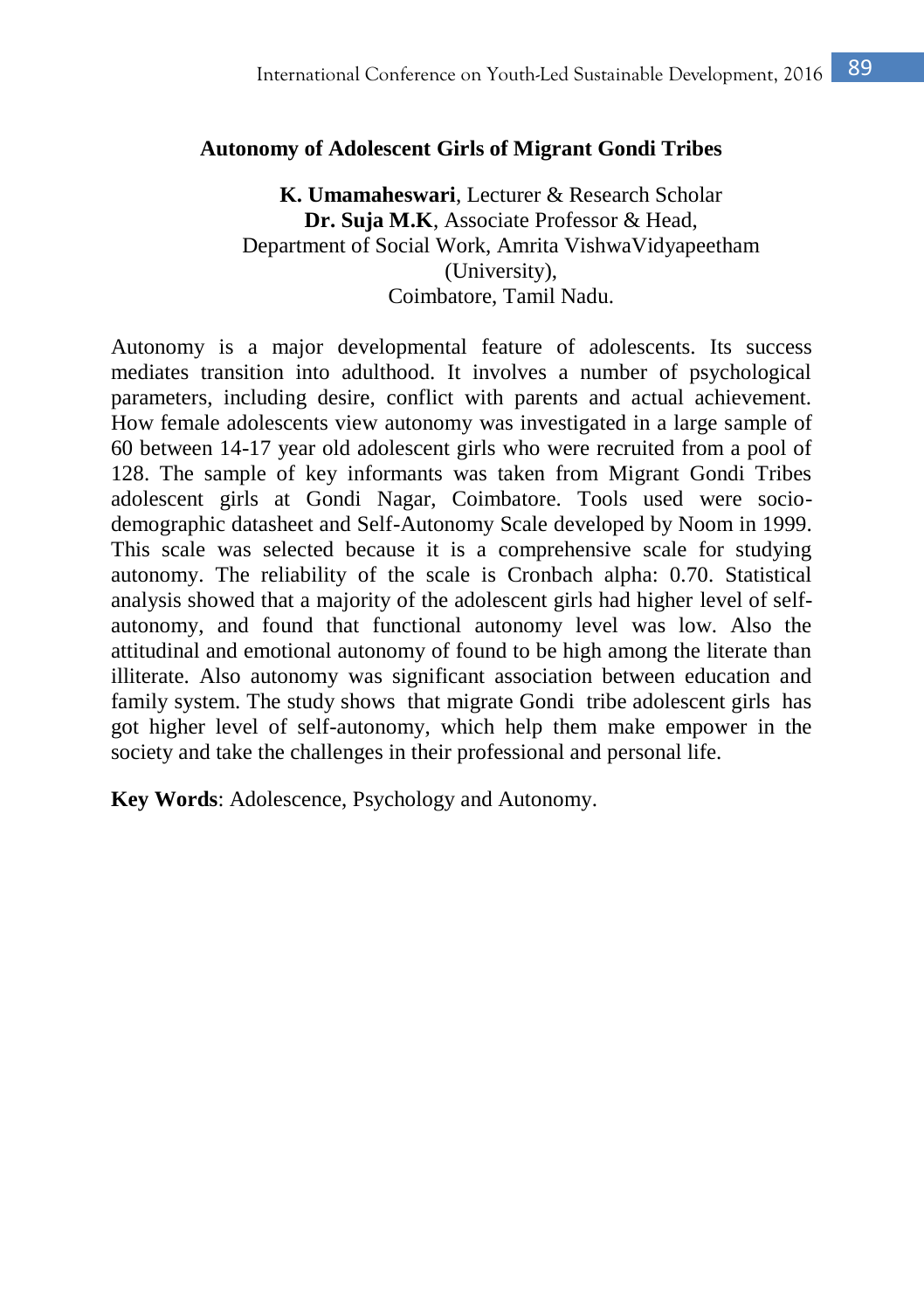# **THEME 4 CLIMATE**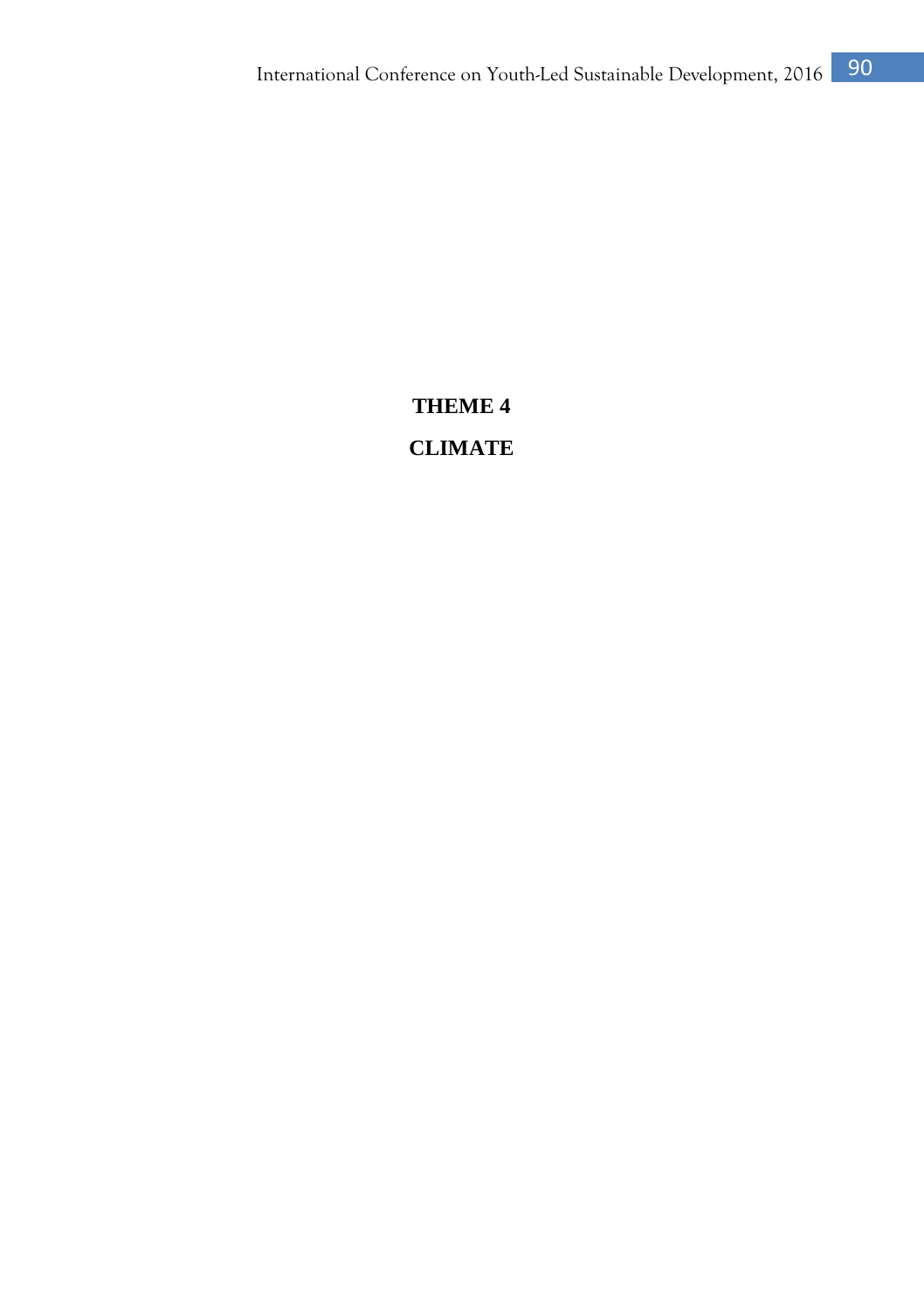#### **Effects of Flood on Street Vendors**

#### **Saju M.D**, Professor, **Rohan .M.Nair and Meghna Ashok**, Msw 1<sup>st</sup> year Students, Rajagiri College of Social Sciences, Kalamaserry.

The sudden climatic change and improper planning of the drainage system has drastically caused urban flooding in Chennai. The lack of disaster preparedness, poor planning, illegal construction and improper drainage system lead to urban flooding. The street vendors are the most marginalized section consisting of approximately 2% of the population in Chennai. The role played by the hawkers in the economy is significant. But they are considered as the unlawful entities and are subjected to continuous harassment by the civic authorities. Vulnerability of 25000 people involved in street vending implies the vulnerability of not the individual vendors but their families, especially their children. Almost 25 days of business affected due to rain. Cost of damages to property in flood Rs14512 in Koyambedu and Rs 30343 in T nagar. The loss of the residence is 11086 in Koyambedu and Rs46289 in T nagar. Government should take necessary steps to protect the vulnerable citizens. Street vendors represent an economically disabled category of people. Cooperate has a moral obligation and responsibility to be a part of these efforts since they contribute to the sale of their products in bulk quantities. Street vendors are one of the worst affected segments during the torrential rain that affects the lives and livelihood of these people. The main aim of the study is to have a quantitative analysis of the magnitude of the loss of the street vendors. It is the duty of the state to protect their rights to earn their livelihood and providing a permanent space or built-up structure for providing their services. The main problems faced by the street vendors were analysed using different sampling techniques. Losses were specified and divided in to different categories. The main aim of the social worker in a disaster is to provide long lasting solutions for their problems. Major findings and discussions are restoration assessment and proportionate financial support. Correlate with the bank loans and protection from money lenders, fixed and safe space for vending, making them aware of the policies and bank procedures.

Key words: Vulnerable, Street vendors, Children, money lenders and policies.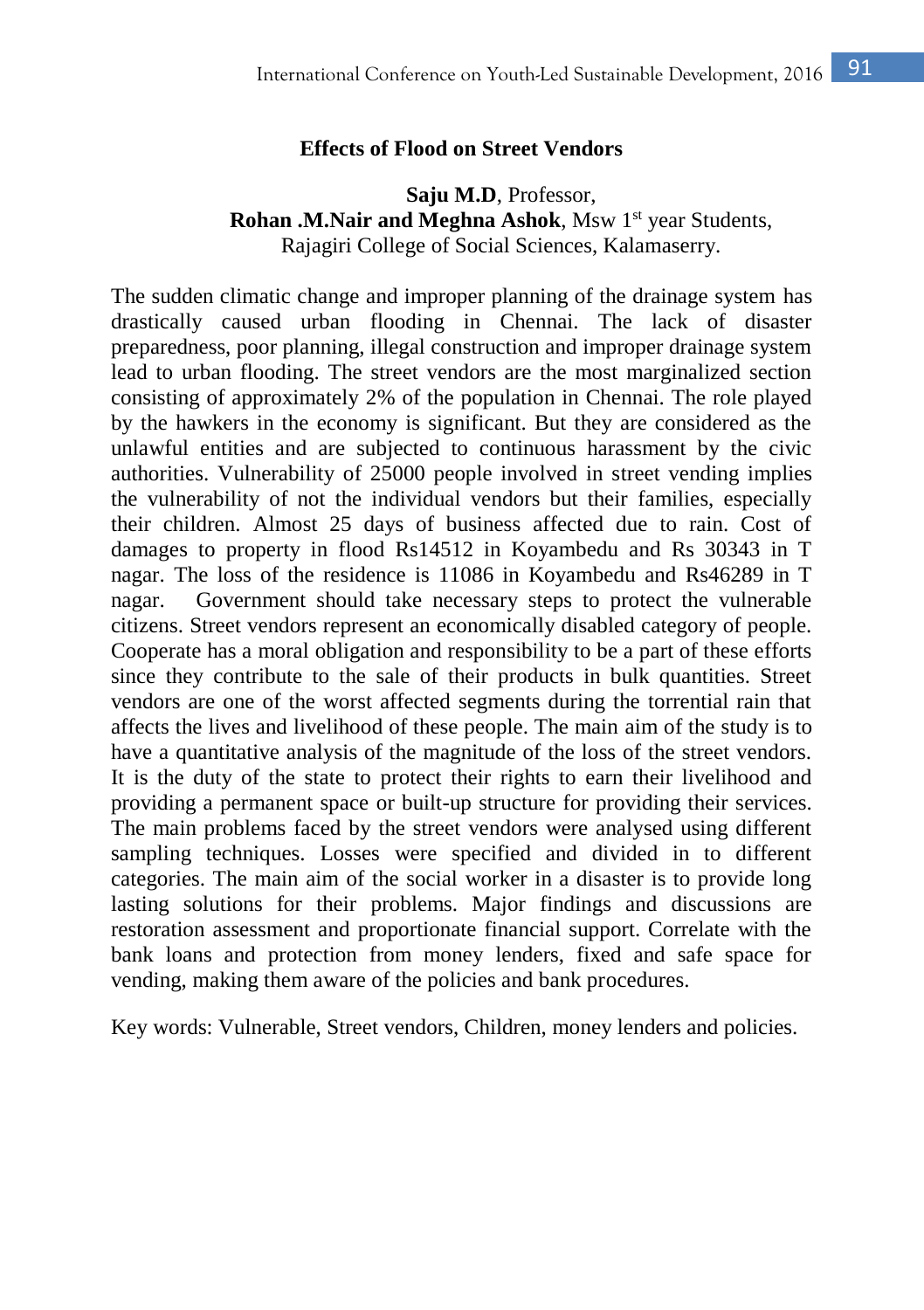## **Experience and Perception of Youth on Wastewater Management towards building Inclusive Urban Society**

**Josephine Anthony,**

Assistant Professor, Centre for Equity and Justice for Children and Families School of Social Work, TISS Mumbai

**Surinder Jaswal,** Deputy Director, TISS Mumbai **Shalila Raj,** Research Associate, SARASWATI Project, TISS Mumbai

Water sources affected by climate change as reduced frequency or overflooding of rain and deteriorating quality of water are serious issues affecting urban living. Although urbanisation is rapidly progressing, water related issues pertaining to urban living is not properly addressed. Sustainability in this context needs to be redefined in terms of 'inclusive urbanisation' where all sections of the urban society namely, resident population, migrant population, vulnerable sections, and government and non government actors take part in decisions related to water and related aspects. Inclusive urbanisation refers to a 'normative and analytical instrument aiming to remove the conditions that disadvantage people's social and economic life, and hence make urban spaces more livable and contribute to more sustainable urban system' (Krishna et al. 2015, 2). In the present article the focus is on inclusive urbanisation in wastewater treatment and reuse, based on college student's experience and perception about it. This is on the backdrop of wastewater treatment being considered as an alternative to counter water stress in urban areas; as this helps in reducing water pollution and water scarcity. The attempt is to identify the indicators of inclusive urbanisation through a case study of a wastewater treatment plant located in an educational and research organisation and the perspective of students regarding the same. These students who represent floating population in the urban society, shared their involvement in the process of wastewater treatment, their experience of utilisation of treated wastewater and perception of wastewater treatment and reuse for an inclusive urban living. The qualitative data collected by means of in-depth interviews and group discussions used in the article, is drawn from a larger study 'SARASWATI'; a Government of India and European Union joint venture on wastewater technologies and reuse. This paper is based on the case study conducted with students of IIT Madras during June-December 2014.

**Key Words:** Wastewater Management and Inclusive Urban Society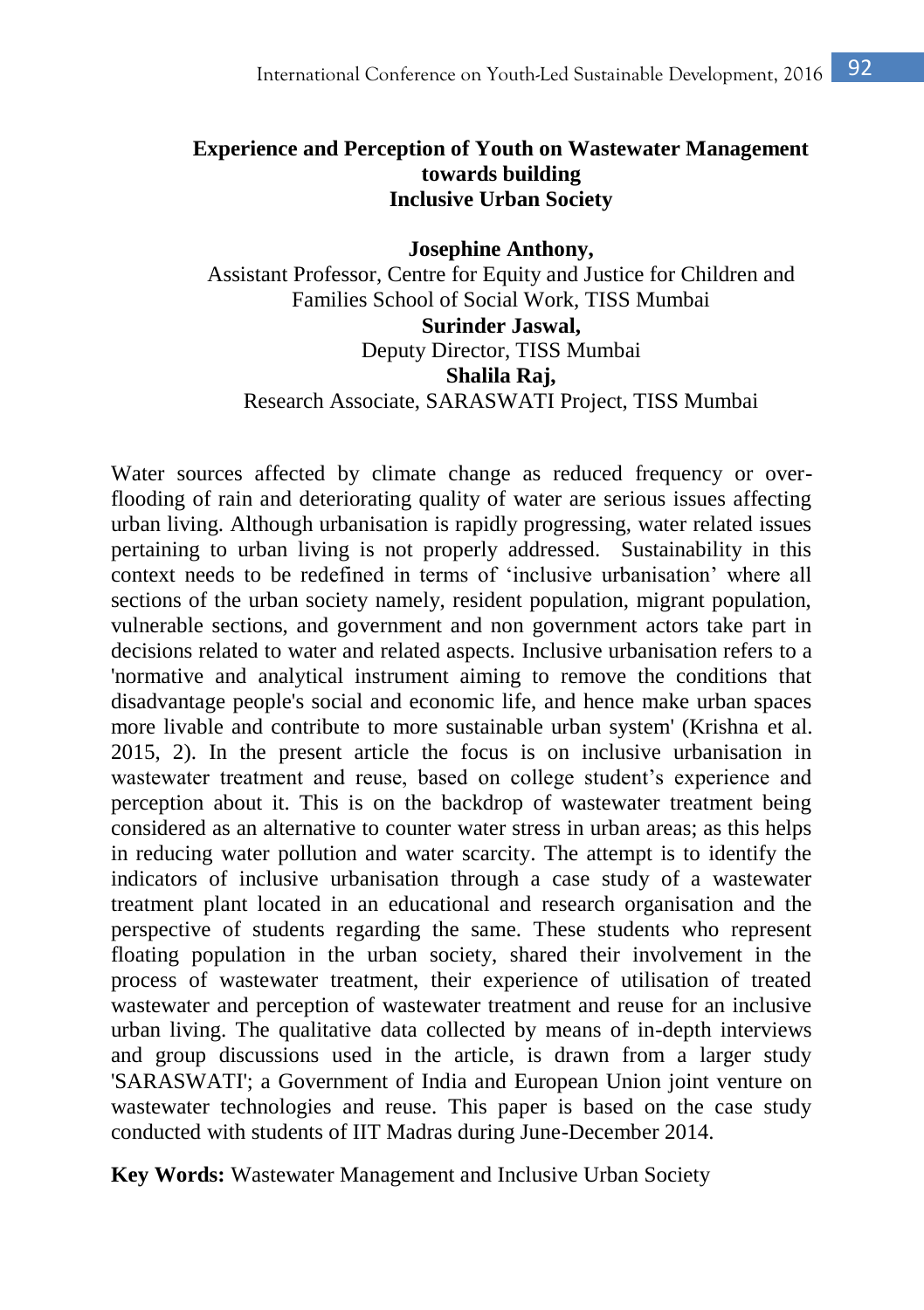#### **Impact of Flood on Elderly People with Special Reference to Women**

#### **Saju M.D**, Professor, **Alwin Andrews** and **Sulekha Najal Wahab**, MSW first year students

#### Rajagiri College of Social Sciences, Kalamaserry

The study was done on the elderly especially women who were affected by the flood in Chennai. Chennai was affected for 25 days from November  $25<sup>th</sup>$  to December  $20<sup>th</sup>$  by excessive rain which resulted in a severe flood throughout the city affecting the livelihood of the people especially elderly, the damage was so terrible which took many lives and property. The objectives of the study were to know about their physical and psychological well-being, how the flood affects the property and livelihood of the elderly people and what interventions can be made for their protection. For this we categorise the elderly people on the basis of their needs and problems which they are facing. The whole community was divided into three as poor family, average family and affluent family on the basis of their income and the major emphasis is given on the poor people. Their problems were categorised as physical, social and emotional, psychological and financial. Physical problems are there were many elderly people facing severe health issues mainly due to their age and contagious disease spread during flood. Social and Emotional problems are due to separations of dear and near ones the elderly people are facing depression and anxiety. Psychologically they are over dependent nature increases which make them impotent in their day to day life. Financial problems include loss of damage of property, loss of income and savings. Qualitative analysis is made to know about their social and emotional conditionsand quantitative analysis was done about their economic background. Based on this interventions where made for the protection and the well-being of the elderly people. And also future prospects were made which will be helpful for the elderly people. From the study we have identified that these people are not getting any special attention from the authorities. Their problems were studied thoroughly and conclusions were derived.

Key words: Vulnerable, Marginalised, Elderly people, Women, Government policies.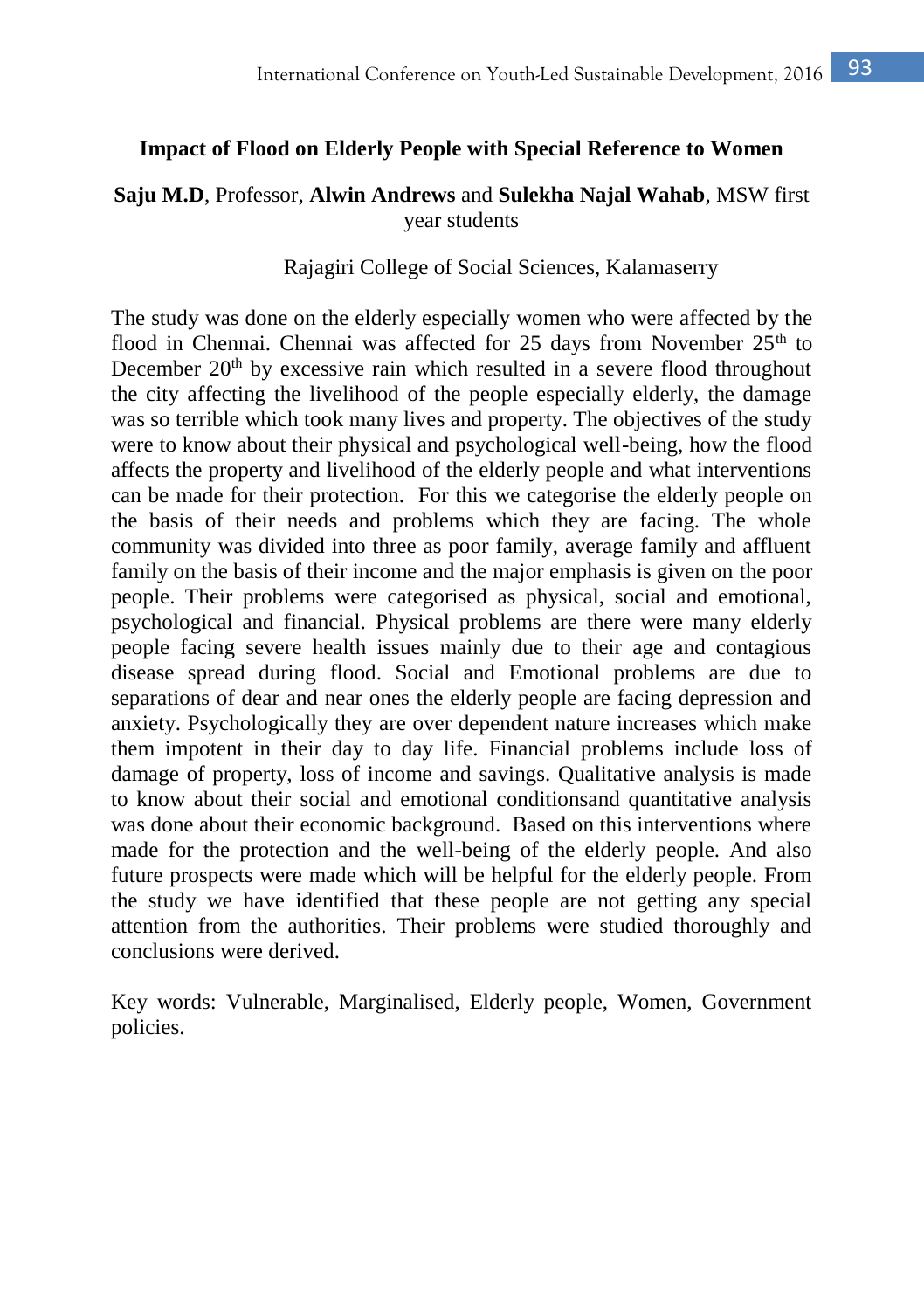# **Livelihood Promotion through Joint Forest Management -A Case Study of Aizawl Forest Division, Mizoram**

# **S.Vanlalpekropuia,** Former M.Phil Scholar, and **A. Muthulakshmi,** Associate Professor,

Department of Public Administration, Mizoram University, Aizawl-796 004

Joint Forest Management (JFM) is embracing the philosophy of forest conservation and livelihood improvement through cooperation between the state and civil society. It has emerged over the past decades both as a specific paradigm of forest governance in India and as Indians largest community forestry. The JFM programme in India has a vast relevance for developing nations, which have been predominantly agrarian economies and their populations being dependent upon forests for subsistence. Currently, there has been a paradigm shift but the need is to have a holistic approach to forest and natural resource management with development of concept of livelihood initiatives through people's participation for forest enrichment. Livelihood promotion is linked to basic human needs of providing shelter, clothing, clean water, education and health care. The present study is based on exploratory design; the data were collected by using mixed method approaches. The primary data were collected through quantitative and qualitative methods. For the area of the study, two villages were selected i.e. Sairang and Tuirial of Aizawl forest division, Mizoram. A total of hundred households were selected from two villages by adopting purposive non-probability sampling method. The households covered under the study areas belong to the forest protection committee. The paper evaluates impacts of protection on forest productivity and on the livelihood of local communities. It also suggests strategies for its revival and making JFM further contributes effectively towards forest conservation and enhanced livelihood opportunities in the future.

Key words*:* Forest management and livelihood promotion.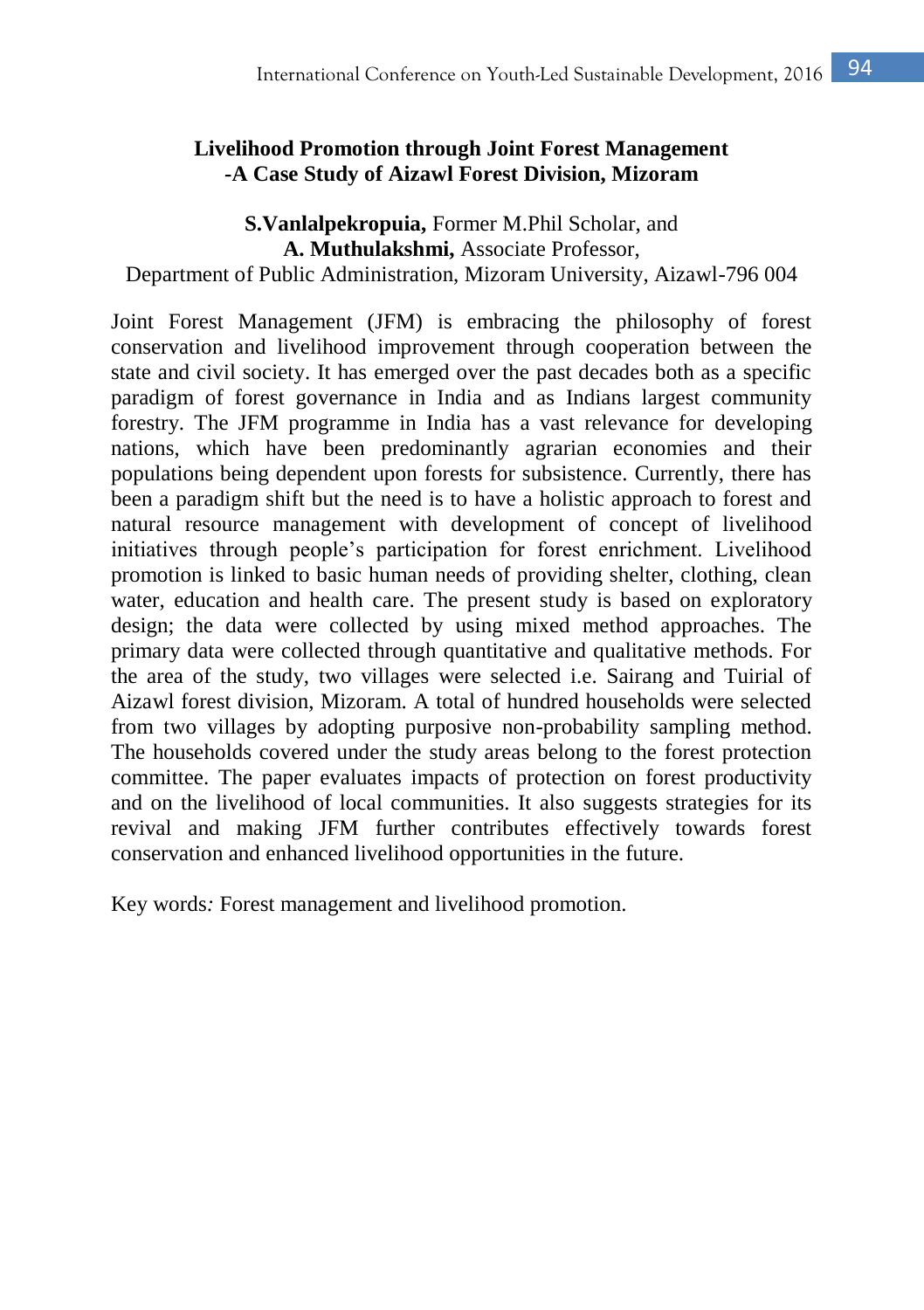#### **Youth and Climate Change – Time for Action**

#### **Ms. Akavaram Sai Spurthy M.A**. **and Mr. Prabagaran, M.A.**

Local Governance First Year Students, RGNIYD, Sriperumbudur – 602105

One of the biggest challenges of the world Climate Change. The adversities of the Climate Change made all the 196 countries of the world to come together on a common platform – International Paris Climate Conference – COP21. The extremes of the Climate Change even made a few nations to declare National Emergency because of climate change. This paper deals with the promotion of sustainable and clean environment through the participation of youth through an umbrella campaign called "Earth Warriors Campaign". Through this Earth warrior's campaign, environmental awareness/education should be given to the youth by making them as the major stakeholders, as youth constitute 30% of the world population and 40% of the Indian population. Hence, an aware youth is an asset to the society in combating climate change. Apart from being a valuable human resource, this group is the most vibrant and dynamic segment of the Indian society. They make things simpler and easier with the use of new technology and bring alternative and creative innovations for existing models that cause pollution to the environment. At present in India, we have many organizations, institutions, and government agencies like IYCN (Indian Youth Climate Network), CLIN (Climate Leaders India Network), Central Pollution Control Board (CPCB), Ministry of Environment and Forests, State Pollution Control Boards (PCBs) etc. In spite of so many campaigns or organizations, the status of the fight against the climate change in India is very tardy and it failed to involve the major segment of society. A majority are not aware of Climate Change, global warming and their effects. Under the Earth Warriors Campaign, the youth of the colleges and schools will be enrolled and allotted work under the predefined set of projects. Students will be involved in the projects that create awareness, on the environmental issues among the people. There will be about 1000 predefined greenery implementing projects and educational institutions will be receiving credits for doing these projects. Sometimes there is lack of synchronization of the rescue operations of the youth during disaster management like Chennai Floods, but these umbrella campaign co-ordinates all the rescue operations of the youth during ad hoc disasters. Thus this paper explains the importance of youth led sustainable development in this era of climate change and their timely action for disaster preparedness and disaster risk reduction skills.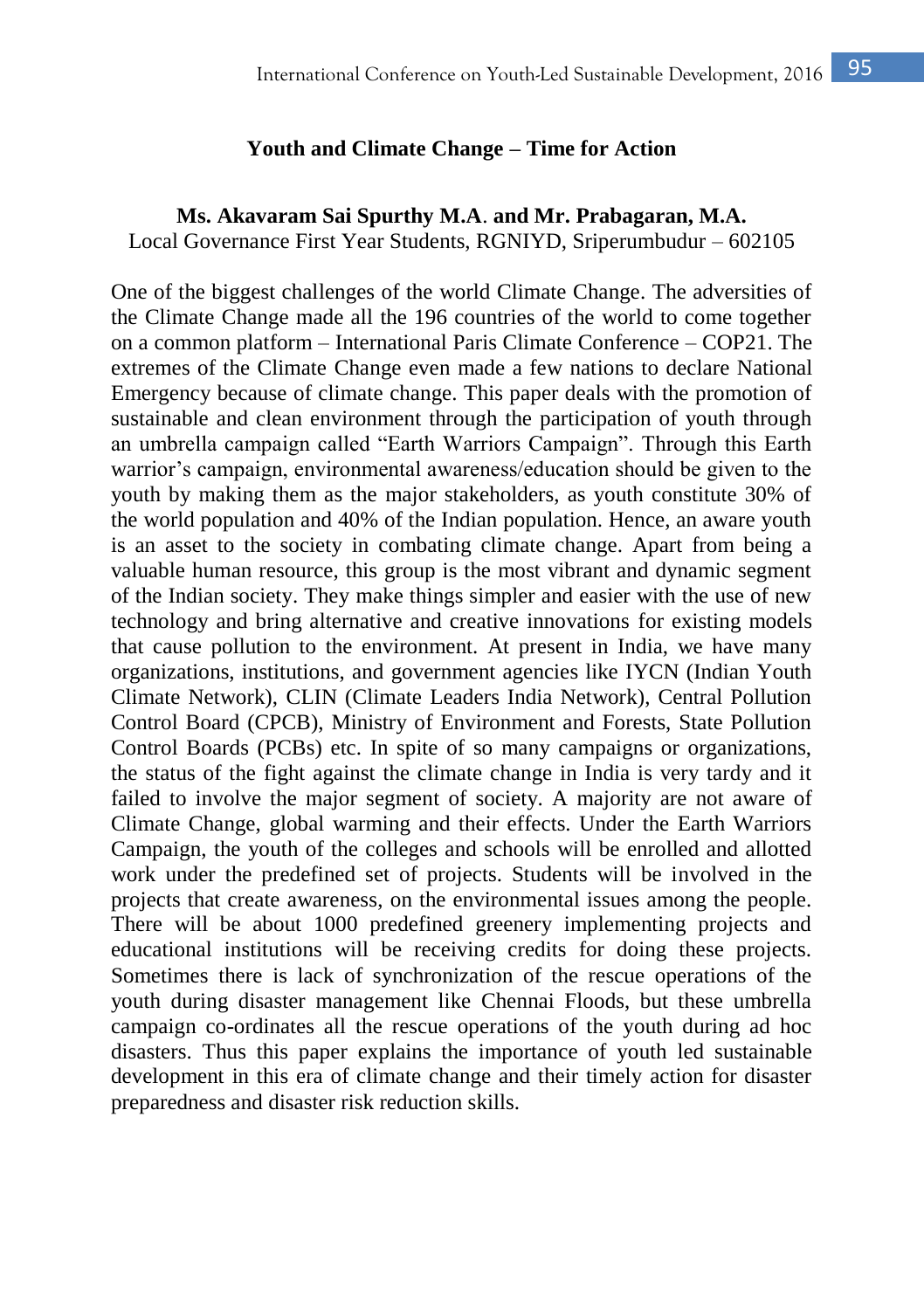## **Humanity the only Religion; Social Work Trainee's Experience in Relief and Rehabilitation - With reference to Chennai floods 2015.**

**V.S.Varunanvelu,** Social work Trainee, Department of Social Work, Amrita Vishwa Vidyapeetham, Coimbatore.

In the face of personal danger, will people only think of themselves? This being a billion dollar question, through this paper the budding social work trainee attempts to analyze 'Do people only think of themselves during a disaster?' In such a challenging situation, how the people of Chennai have set an example for humanity and our entire nation? People were opening their homes in the unaffected parts of the city to shelter flood victims. People were providing free food and accommodations to those who have nowhere to go and are helpless. All government and educational institutes had opened their premises and were organizing large scale help shelters. Those with big vehicles were driving around the city rescuing people who were in need of help. Even the least educated in Chennai did what was never expected of them. People from slums were amongst the primary group of volunteers to come out and rescued victims stuck in their houses. They used handcarts to carry people and relief goods from one place to another. This paper asserts the trainee's on site experience during the Chennai flood relief and rehabilitation activities.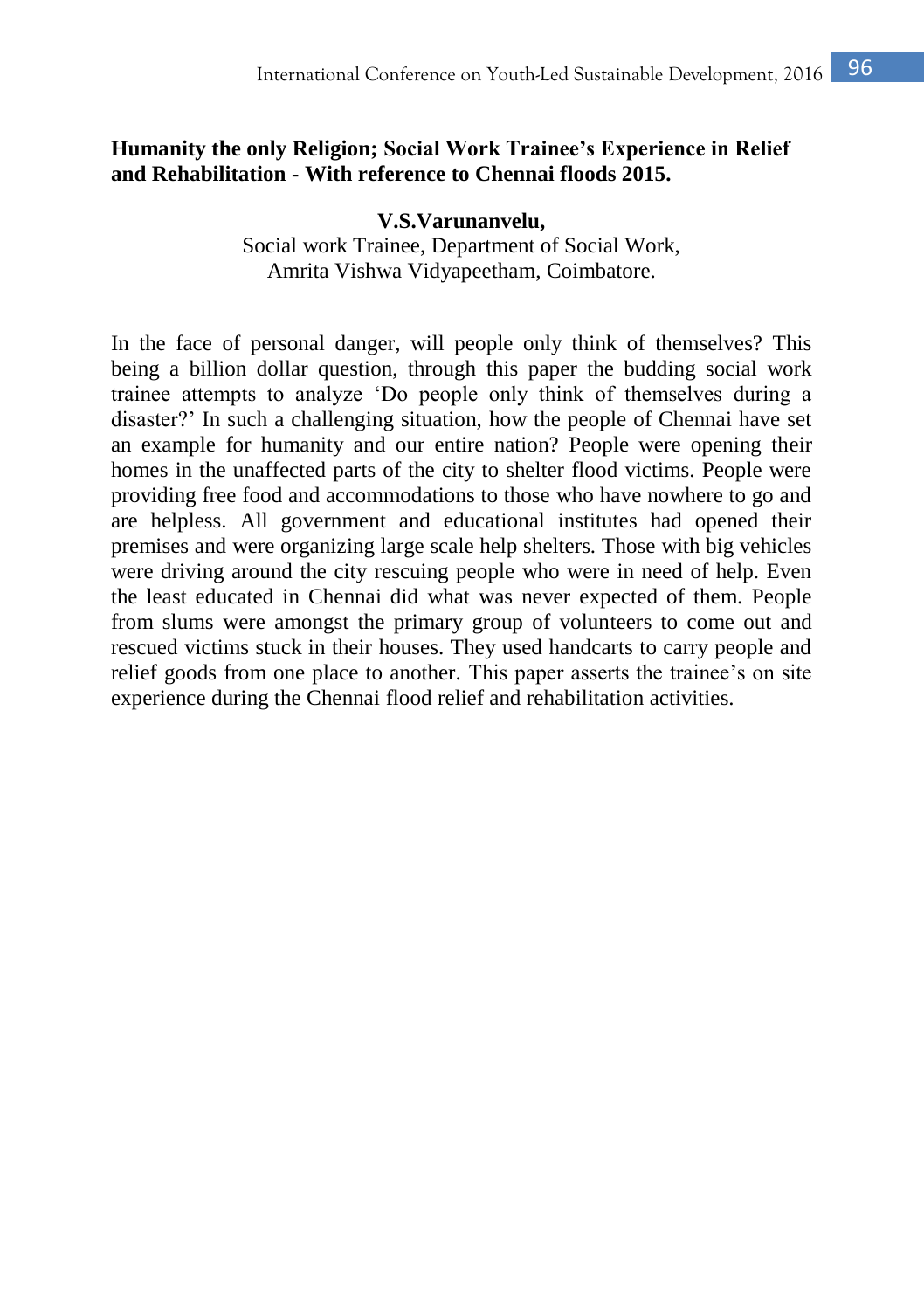# **Political Economy of Chennai Floods, 2015: Learnings for Sustainable Development**

#### **Dr. K. Gireesan**

Faculty Head, Department of Local Governance and Co-ordinator, Centre for Policy and Action Research, Rajiv Gandhi National Institute of Youth Development Tamil Nadu.

**Ravikiran Bhartiya,** M.A. Local Governance Final Year Student, RGNIYD, Sriperumbudur - 602 105.

Chennai experienced the wettest period during the first week of December 2015 that the city has ever seen in more than a century. The devastation that affected the life, property and economy in Chennai and its suburban areas, is a warning signal to all of us about the way the city planning has been carried out in line with the process of quick pace of development of the city. As citizens, all of us have benefited from this rapid urbanisation where the city's infrastructure has been multiplied several times within a short period. The disaster that struck the city in the first week of December points towards the significance and urgency of having a serious introspection as to the way the urban planning is carried out. Municipal areas of our country have been undertaking Jawaharlal Nehru National Urban Renewal Mission (JNNURM) for quite some time. Chennai has been identified by the Government of India as one of the 100 'SMART' cities in the country with an aim to transform it into a 'Sustainable City'. But the recent floods showed that the cities in India are barely capable of dealing with emergencies of any scale and magnitude. In this context, a presentation on 'Political Economy of such Chennai Floods, 2015 – Learnings for Sustainable Development' is made here. Here the authors incorporate the first hand information gathered from 'Mudichur Village Panchayat', one of the most affected parts of the recent floods, as part of the Disaster Relief measures carried out by a team of students, faculty and staff of RGNIYD during the period. Disasters, natural or human-made, are part of our lives in cities in general and megacities in particular. Lessons of Chennai Floods 2015 may be taken as the 'last warning bell' by all those stakeholders of urban planning and development, else the impact will be beyond our imagination. And it is only common sense to give some serious thought to disaster preparedness and risk reduction in our endeavour to transform all cities of India into 'Sustainable Cities'.

#### Key Words: **Political Economy and Sustainable Development**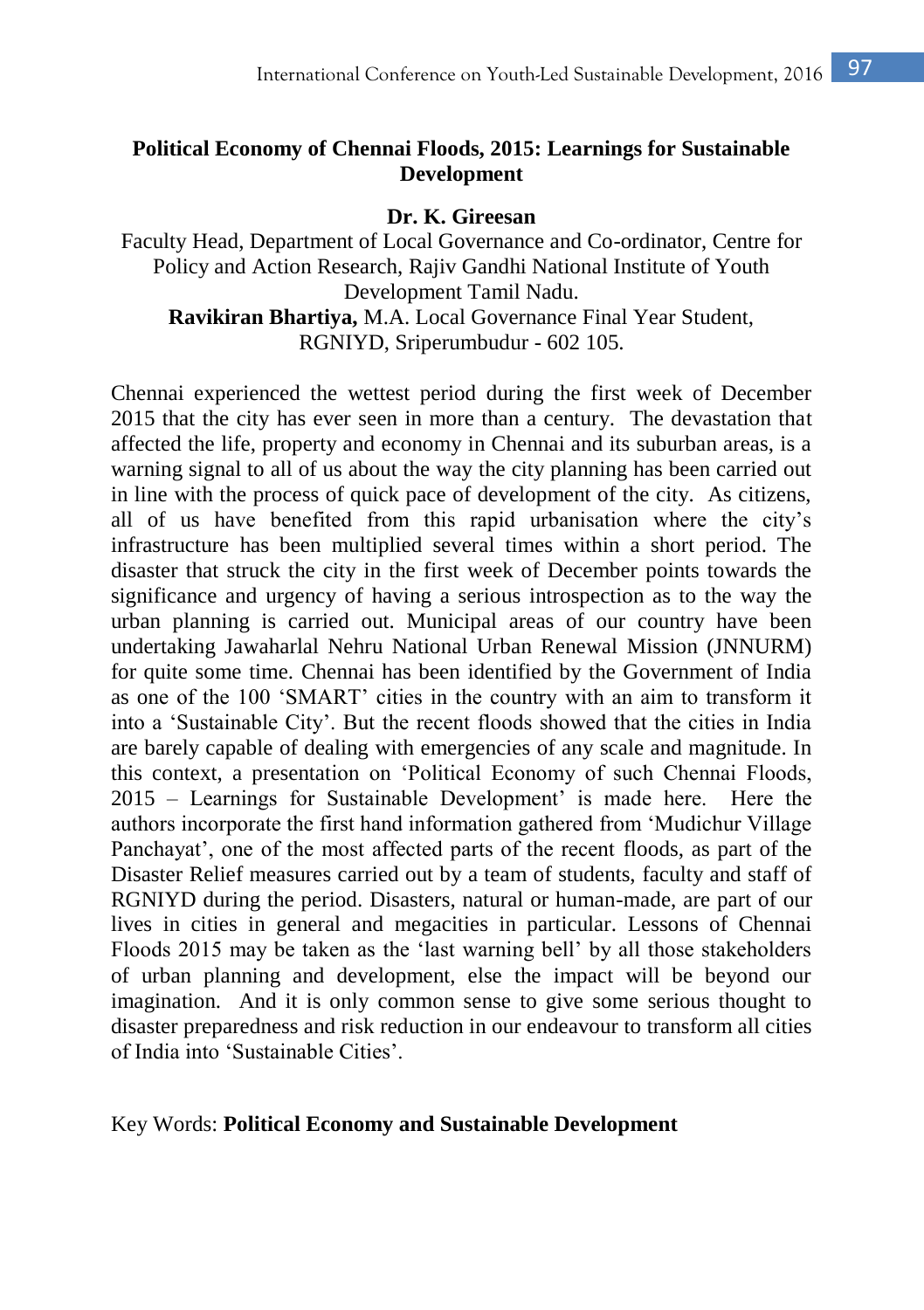# **THEME 5 PEACE AND NON-VIOLENCE**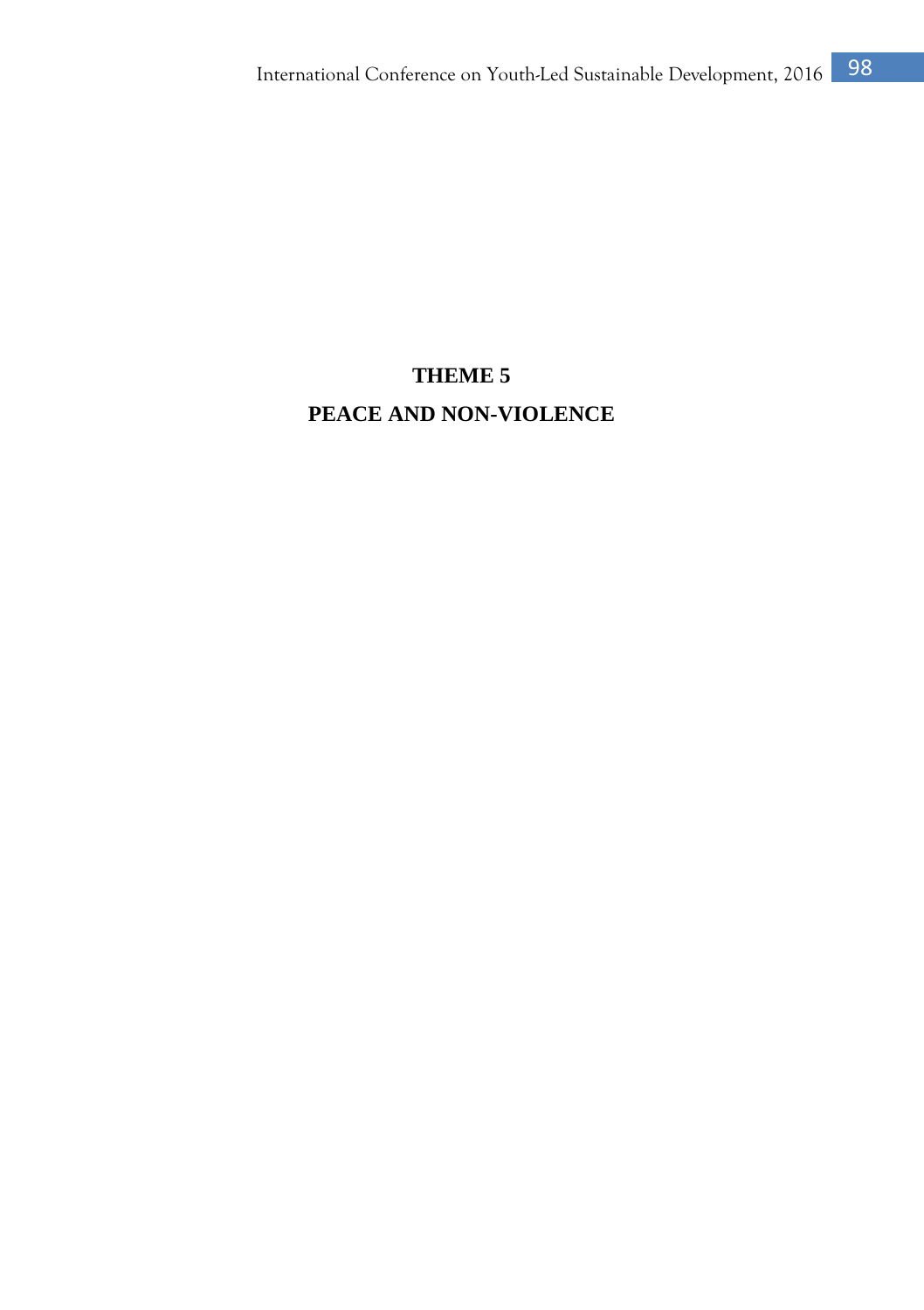## **Peace Channel: A Model for - Best Practices of Youthled Sustainable Development and Universal Peace.**

**C.P. Anto** Founder and Director, Peace Channel Principal NEISSR (MSW College Nagaland)

Peace Channel is a youth peace movement of the third millennium. It aims at transforming a culture of violence in to a culture of peace. This noble work of the Catholic Church in Nagaland, India goes beyond the boundaries of religion, caste, culture, language and color. Peace Channel closely works in partnership with educational institutions and other like-minded organizations. It organizes the youth in 'Peace Clubs' to provide a platform for participatory learning of peace and human rights practices. They work actively for peace and development at personal, family and community levels. Peace Channel is grounded on spiritual foundations of different faith traditions. We draw inspiration from various traditions, civil society practices, religions and philosophies that engender a more just and a harmonious society. It is an initiative of the diocese of Kohima, Nagaland-India and has trained over forty thousand (40000) youth, elders and teachers in and around North East Inida. The movement was conceived in the local context by Rev. C.P. Anto, a catholic missionary priest of the diocese. His doctoral studies have enhanced the movement to come up with this model for conflict transformation and universal peace.

Peace Education by Peace Channel (A Youth Peace Movement) is one of the tools of structural conflict prevention and sustainable peace-building. It aims at enhancing the values of non-violent conflict management, Resolution and Transformation of conflict in the minds of the children, youth and the adults who are part of the process of building and striving for sustainable peace in the troubled region of North East India, the Nation and the Universe at large by inculcating the seven principles and the seven values of the movement to augment tolerance and respect for diversity in the seven institutions and then to develop right relationship with the three ultimate entities of God, People and Nature to bump up Universal Peace.

Thus, Peace Education by Peace Channel strives to foster positive attitude which is essential for the institutionalization of a culture of peace by replacing the culture of violence. Peace Channel encompasses a wide spectrum of target groups and beneficiaries like schools students, teachers and educational institutions like Colleges and Universities. Peace Channel also actively works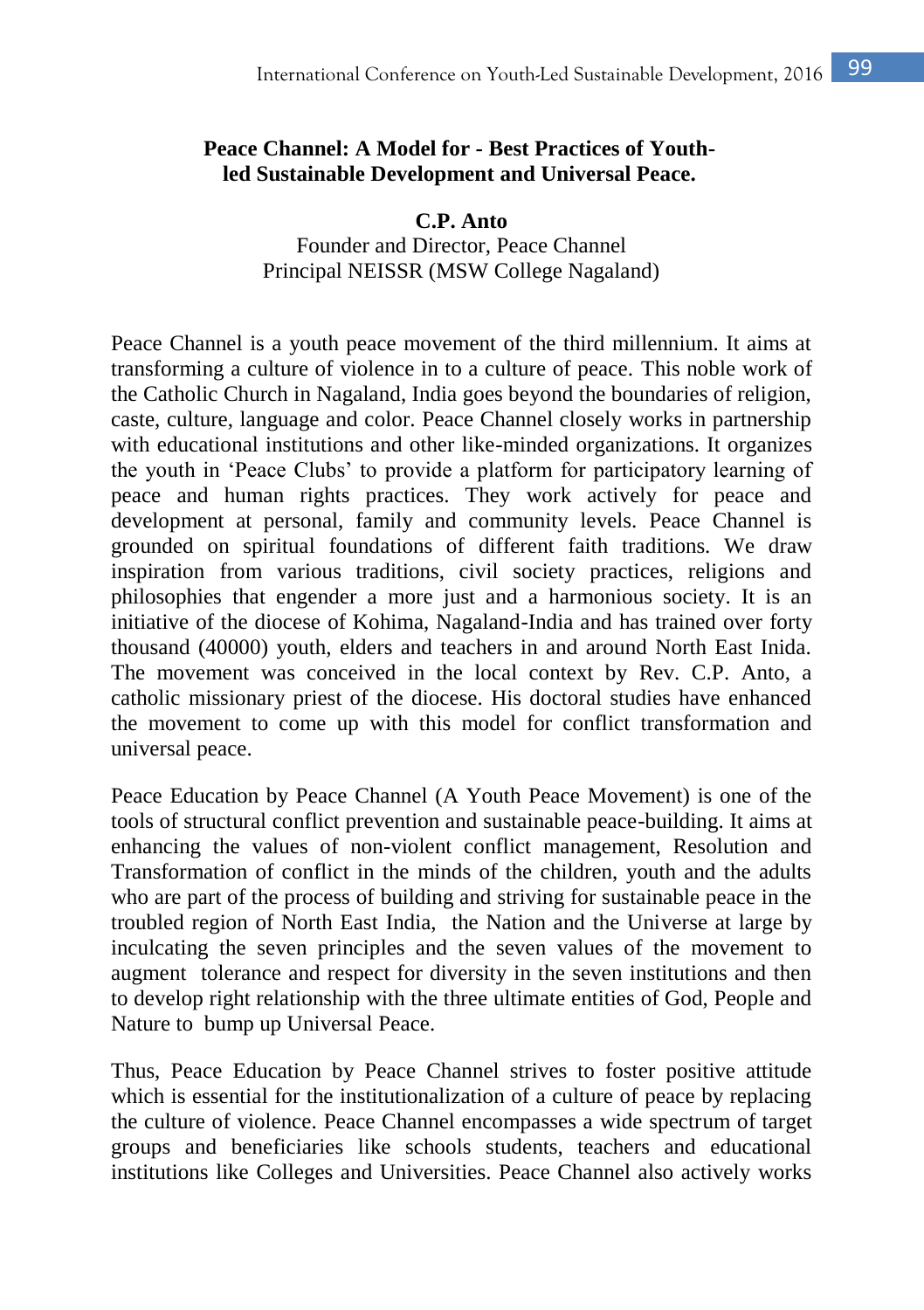with the grassroots in the villages and communities by forming Peoples' Forum for Peace (PFP) for universal peace.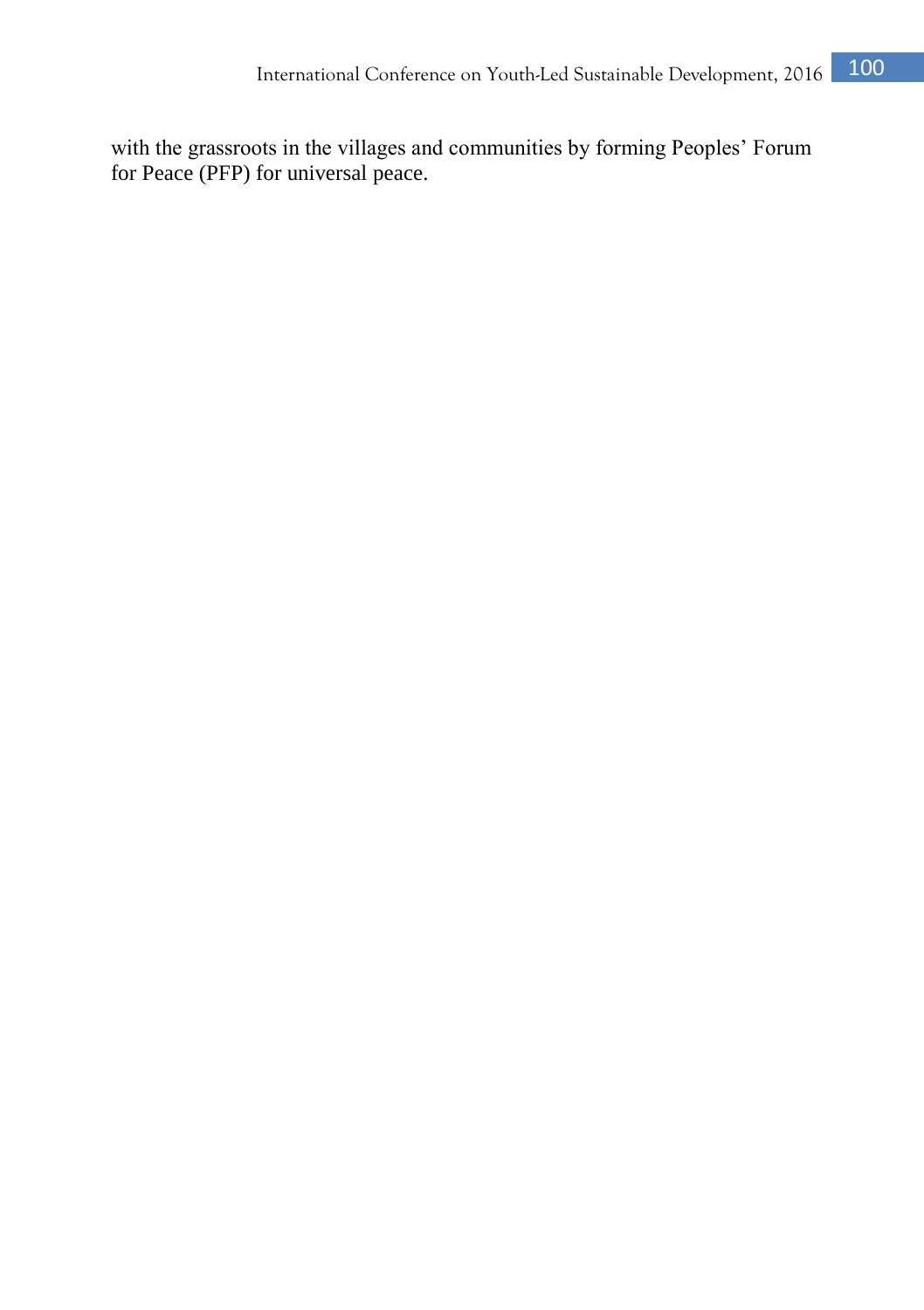# **Enhancing Youth Engagement- Interplay of Initiating, Sustaining and Hindering Factors**

**Mary Liya K.A.,** Research Scholar, School of Counselling, Human Services and Social Work, University of Auckland, New Zealand

**Dr. J. Henry Rozario,** Associate Professor& Head, P.G& Research Dept. of Social Work, Sacred Heart College, Tirupattur, Tamil Nadu

Youth engagement is defined as meaningful involvement and participation of young people in activities outside themselves. It is more of a process which results in positive youth development than a sum up of mere activities and tasks. This paper attempts to measure youth engagement and the factors that initiate and sustain such engagement. Youth engagement was conceptually defined as comprising of three dimensions- college level engagement, community level engagement and society level engagement. Each dimension was measured by 5 items derived from literature. The study was carried out among 393 college going youth belonging to four 'Arts and Science Colleges' in 'Chennai' and 'Tirupattur'. The study highlights that youth in general have higher levels of engagement within the college compared to their engagement in the community and society. The results showed positive association between gender (male youth) and youth engagement. Similarly youth who had membership in clubs outside college and in political parties had higher levels of youth engagement than those who were not members. Youth who perceived having more initiating factors and sustaining factors had higher scores of youth engagement than others. Similarly youth who perceived having more hindering factors had lower scores of youth engagement than others. Thus it is important for the society to enhance the initiating and sustaining factors, if youth have to meaningfully engage and develop themselves and the society.

**Key Words:** Youth engagement, positive youth development, initiating factors, sustaining factors, hindering factors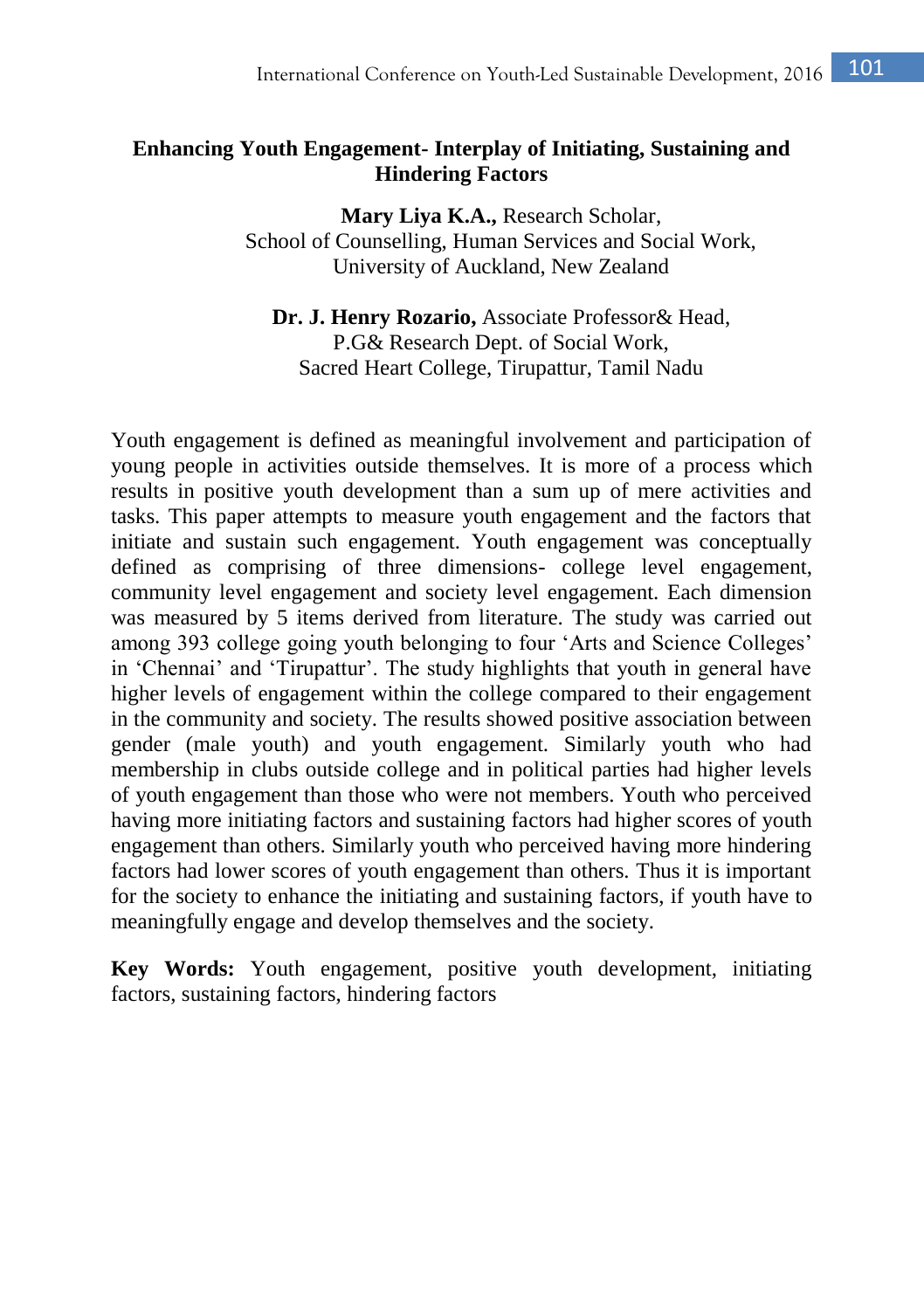## **Domestic Violence – Its Ill Effects on Women**

**Naomi Lawrence,** Ph.D. Scholar. **Dr. R. Belinda,** Research Guide, Madras Christian College, Tambaram, Chennai

Domestic violence is a Gender-based violence and has a negative impact on family and community. Though being a very serious issue no significance has been to this persistent problem in the society since times immemorial. The victims of domestic violence face emotional, financial, physical and mental abuse. Since it is a crime within a very close group and happening everywhere the issue never sees light and the victims undergo trauma leading to death and Disability.

Domestic Violence is deep rooted and is ingrained in peoples' mind and has a bad effect on women. Exposure to violence leads to poorer physical health and it increases the risk of women developing a range of health problems (World Health Organisation 2000). A report from United Nation Population Fund Report, says that two-third of married Indian women are victims of domestic violence and as many as 70 per cent of married women in India between the age of 15 and 49 are victims of beating, rape or forced sex. In India, more than 55 percent of the women suffer from domestic violence, especially in the states of Bihar, U.P., M.P. and other northern states.

The objectives of this study is to find the reasons for domestic violence, understand the different types of domestic violence faced by women, and the reasons behind it and measures taken by women when they face such issues. The study has adopted Descriptive Research Design and has used Convenient Sampling method to draw data. The universe is 249 families from the slum and the sample size is 100. Thus this study addresses what is domestic violence and how far it affects the society and life of the women from the slum Dwellers of Chinthathripet and Redhills in an adverse manner.

**Key Words:** Domestic Violence and Gender based violence.